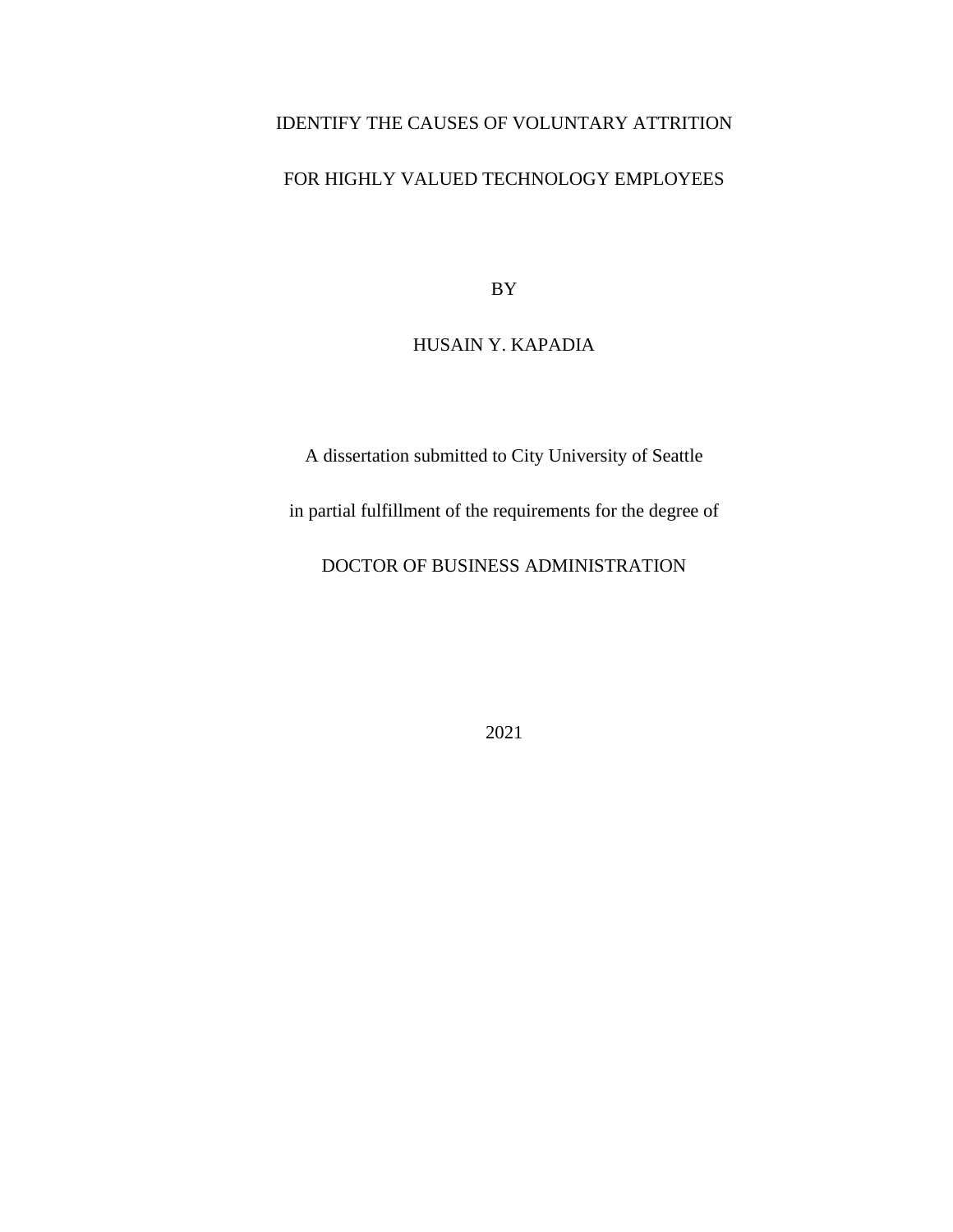© Copyright by Husain Y. Kapadia 2021

All Rights Reserved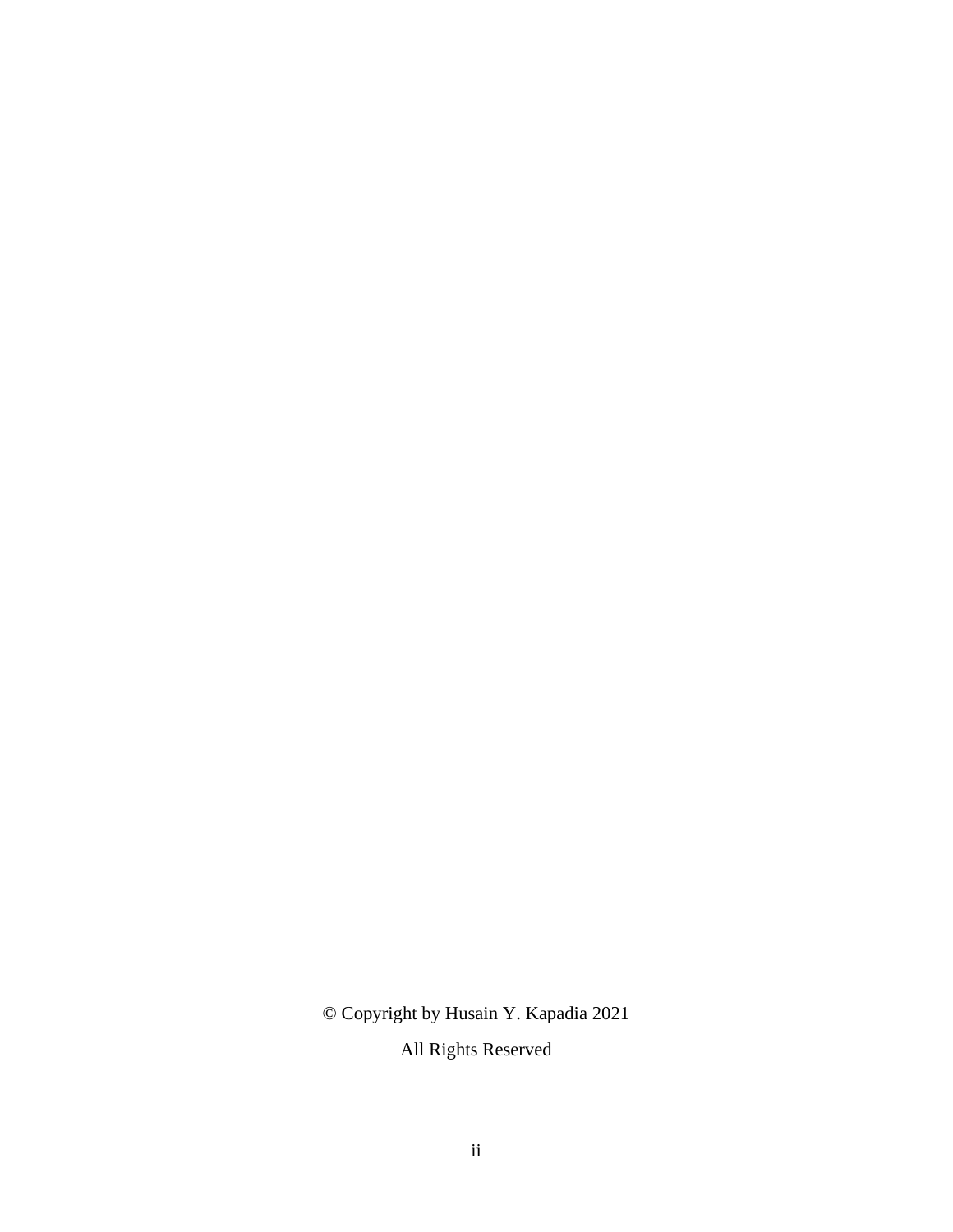## **SIGNATURE PAGE**

This dissertation has been examined and approved.

 $D_{R}$ ,  $Q_{M}$   $U_{M}$   $\Omega_{L}$ ,  $D_{B}$   $A$ <br>John Elmer, D.B.A, Committee Chair

 $PLO$  $\frac{\sum_{i} \sum_{i} P_{h,i}}{\sum_{i} P_{h,i}}$  Committee Member David Pac

Love Ph.D.<br>g Isaak Voykhansky, Ph.D., Committee Member

 $10/28/2021$ <br>Date<br> $10/25/2021$ <br>Date<br> $10/01/2021$ 

 $\sim$ 

Scott Carnz, Ed.D., Provost

 *10/29/2021*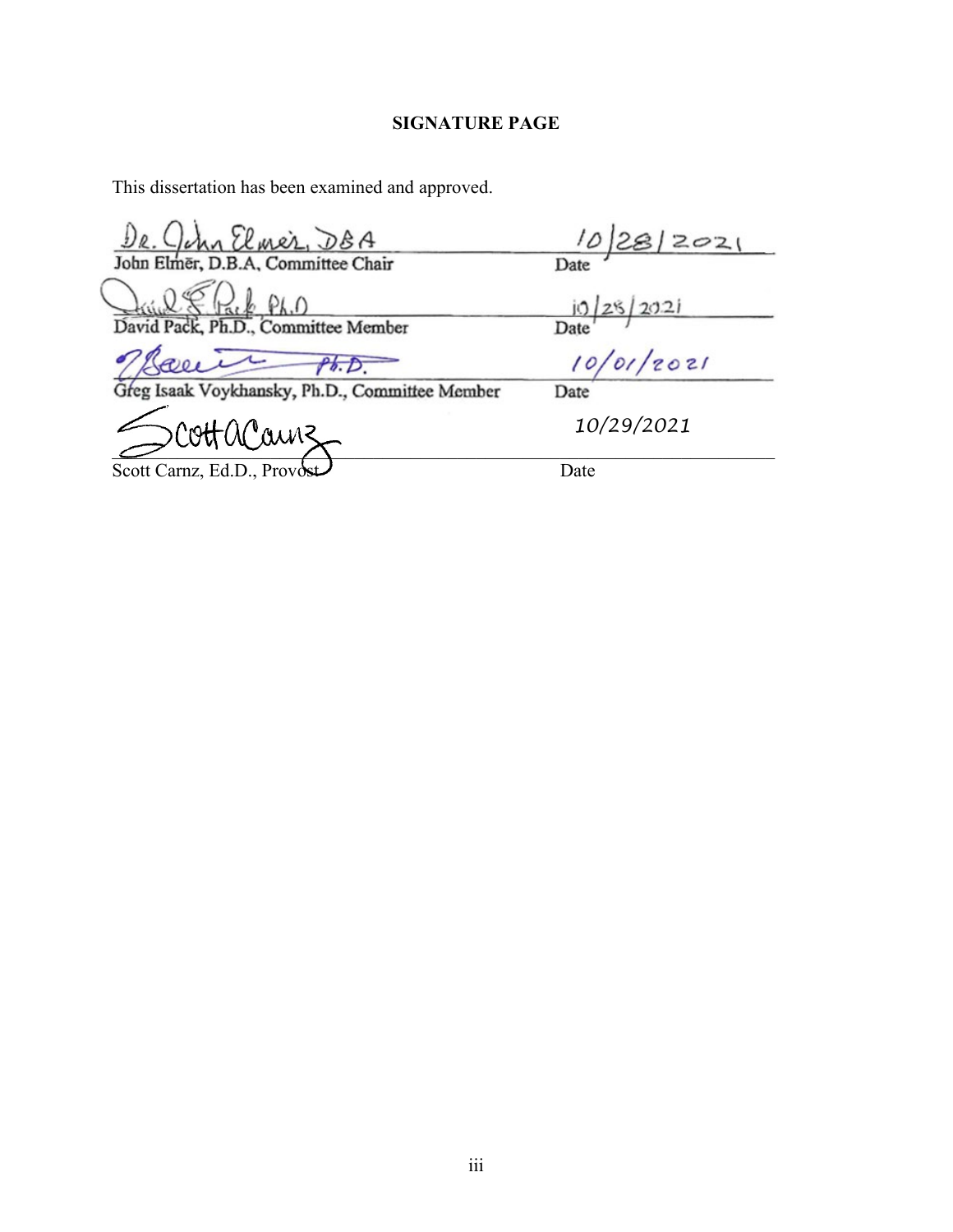### **DEDICATION**

First, I dedicate this dissertation to my parents, Yusuf Kapadia and Nafisa Kapadia. My parents have been my biggest supporters and role models. I am forever in debt for the love and support they have made to help me achieve my goals. Thanks to my sister for all the unconditional love and support to reach this milestone in my life.

Second, I dedicate this dissertation to my wife Sakina Kapadia, and my daughter Maria Kapadia. I thank them for the support and sacrifice made to achieve this goal. I would not have achieved this goal without their support and love.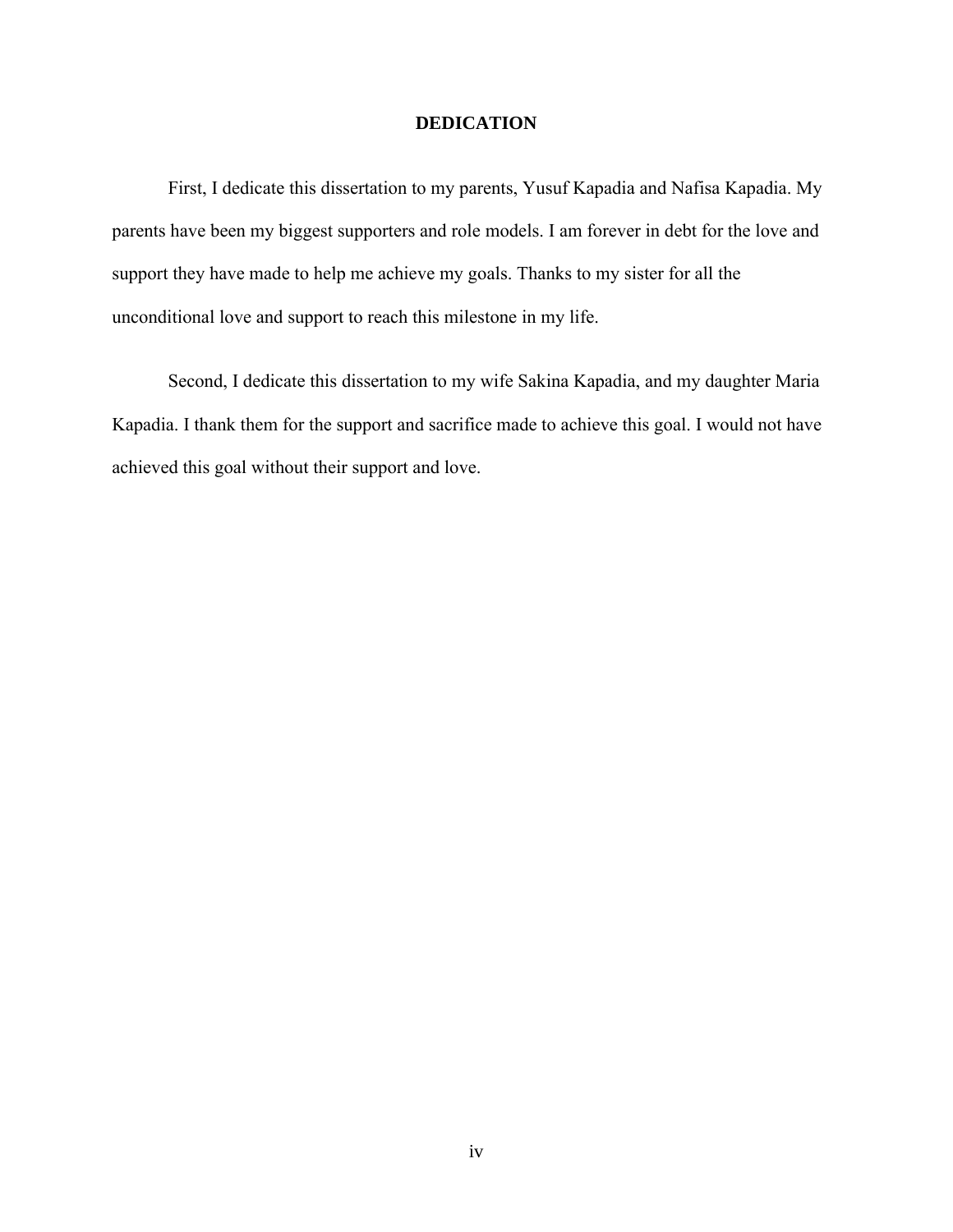### **ACKNOWLEDGMENTS**

I would like to thank God for giving me the strength and support to complete the doctoral program. I want to offer special thanks to my parents, wife, daughter, and sister for their continued support and sacrifice during this journey. I want to thank my research committee chair Dr. John Elmer for his continuous guidance and support to complete my program. Also, I would like to thank all my committee members for their guidance to help me achieve my goal to complete the doctoral program.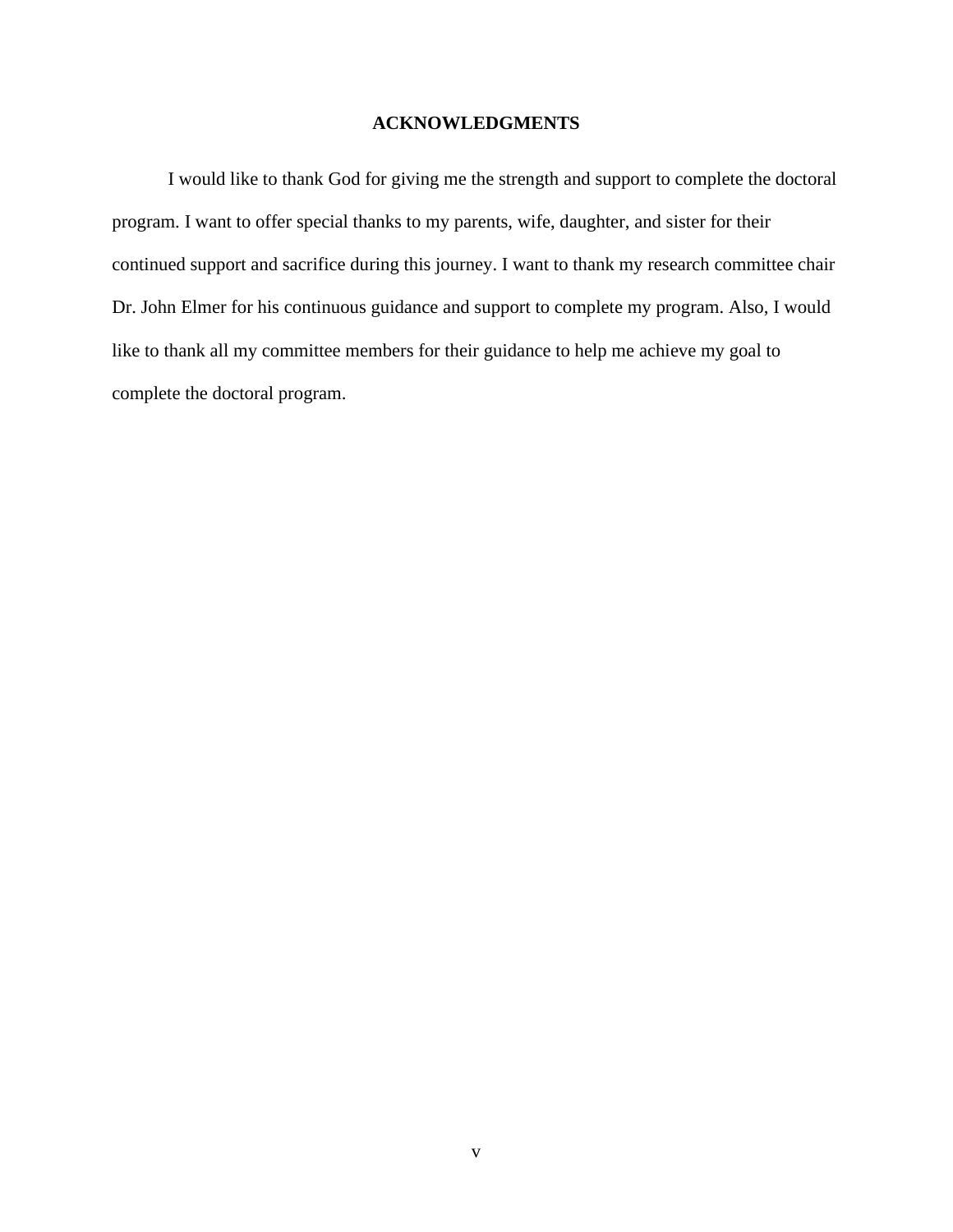## **Table of Contents**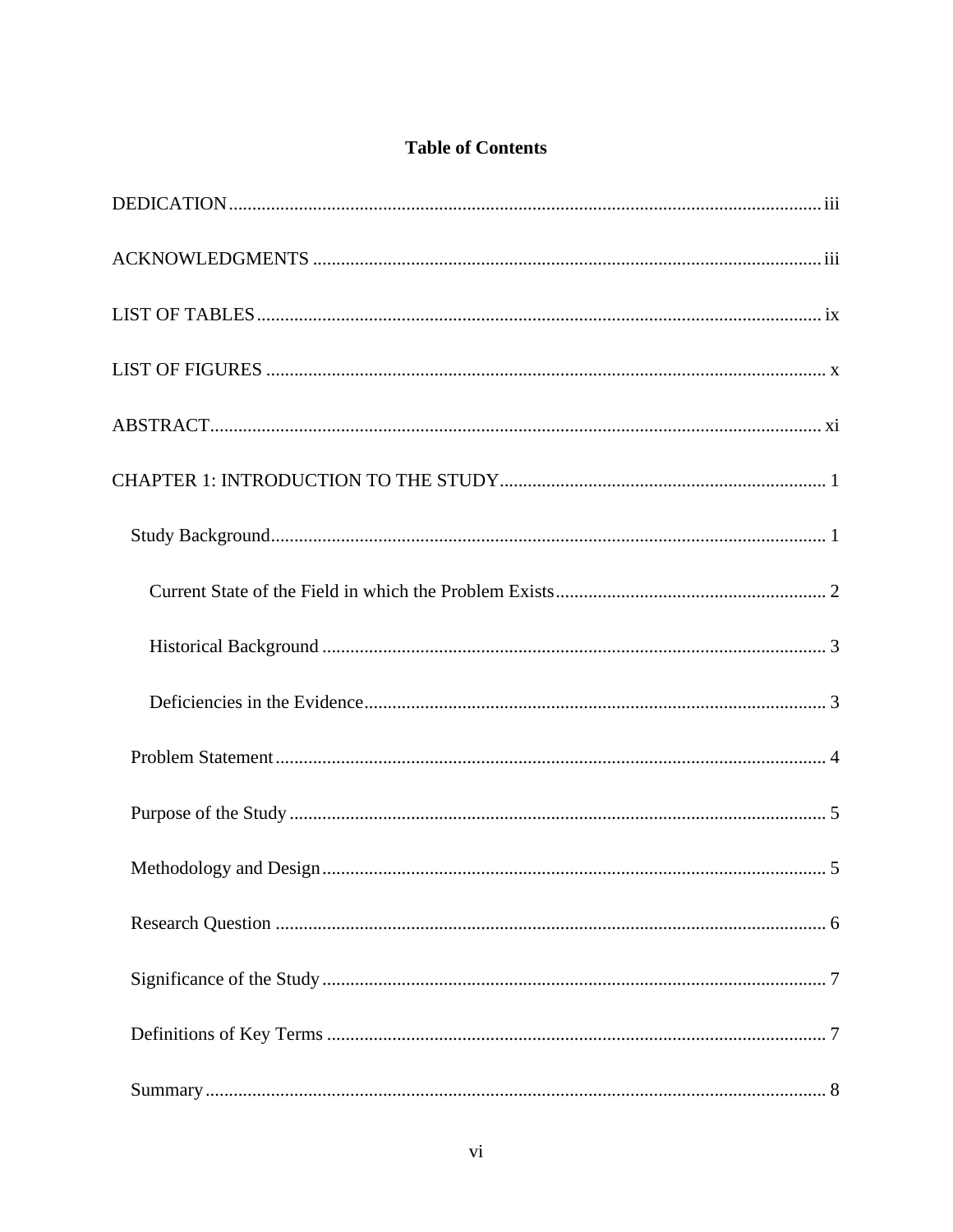| 28 |
|----|
|    |
|    |
|    |
|    |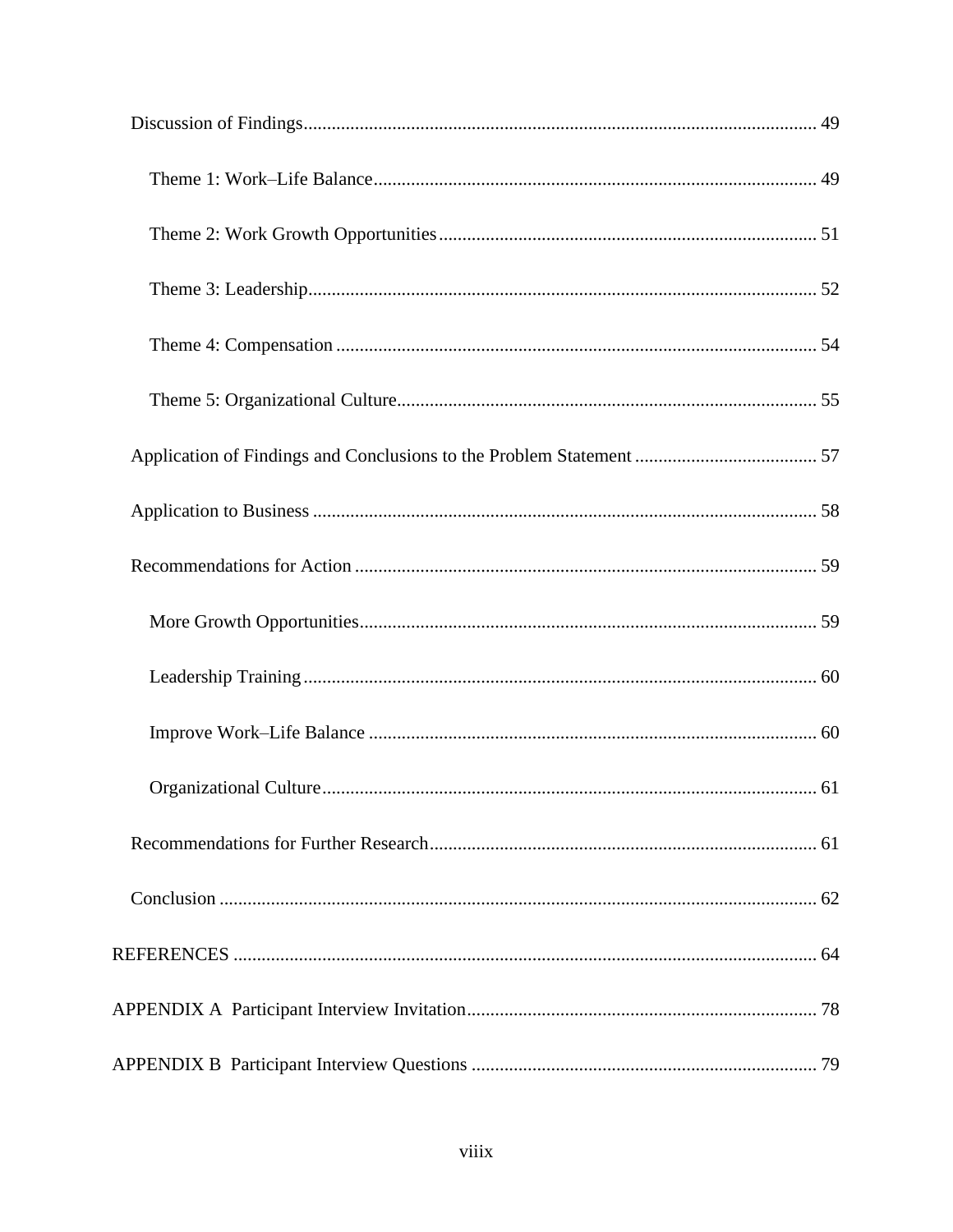# **LIST OF TABLES**

|--|--|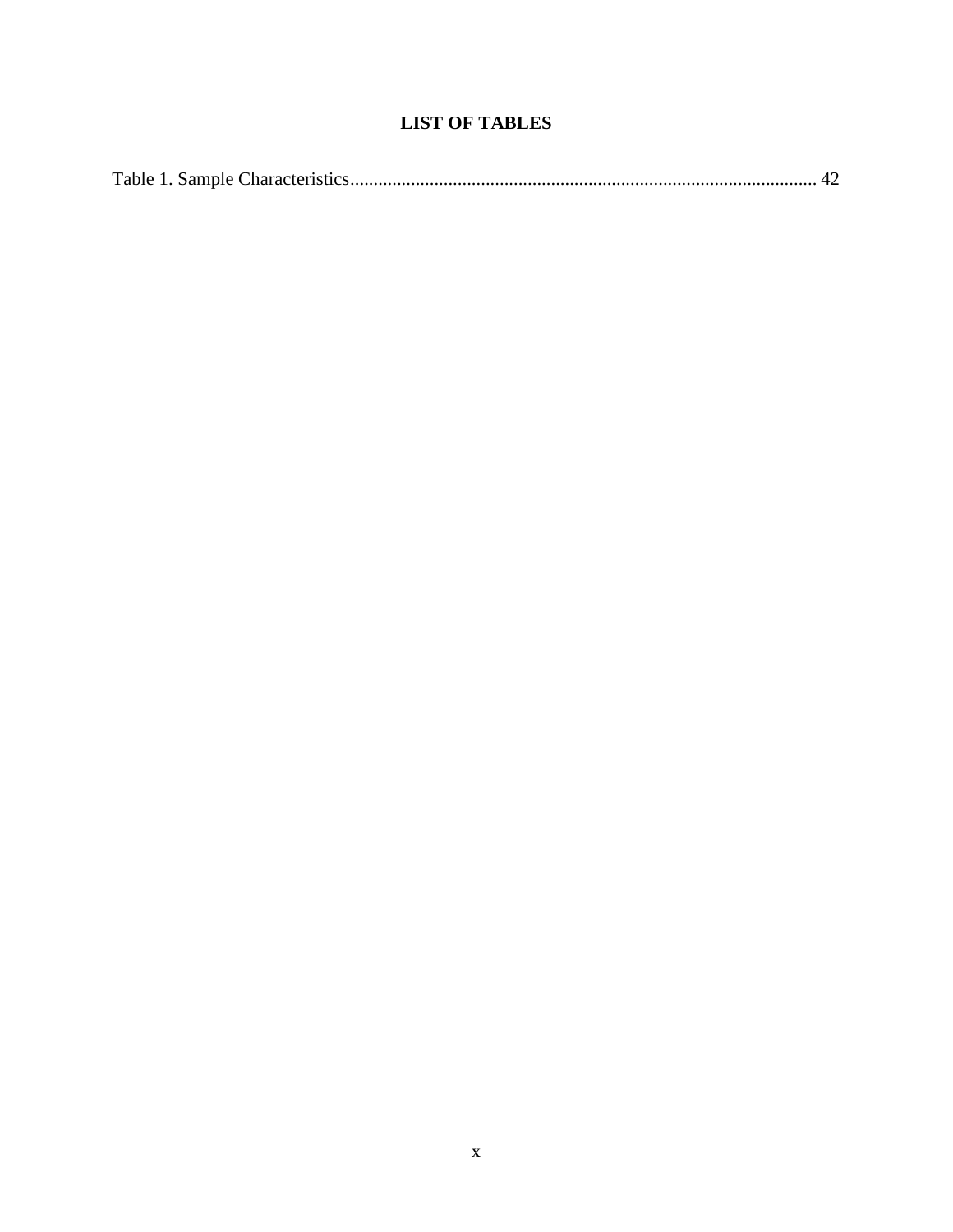## **LIST OF FIGURES**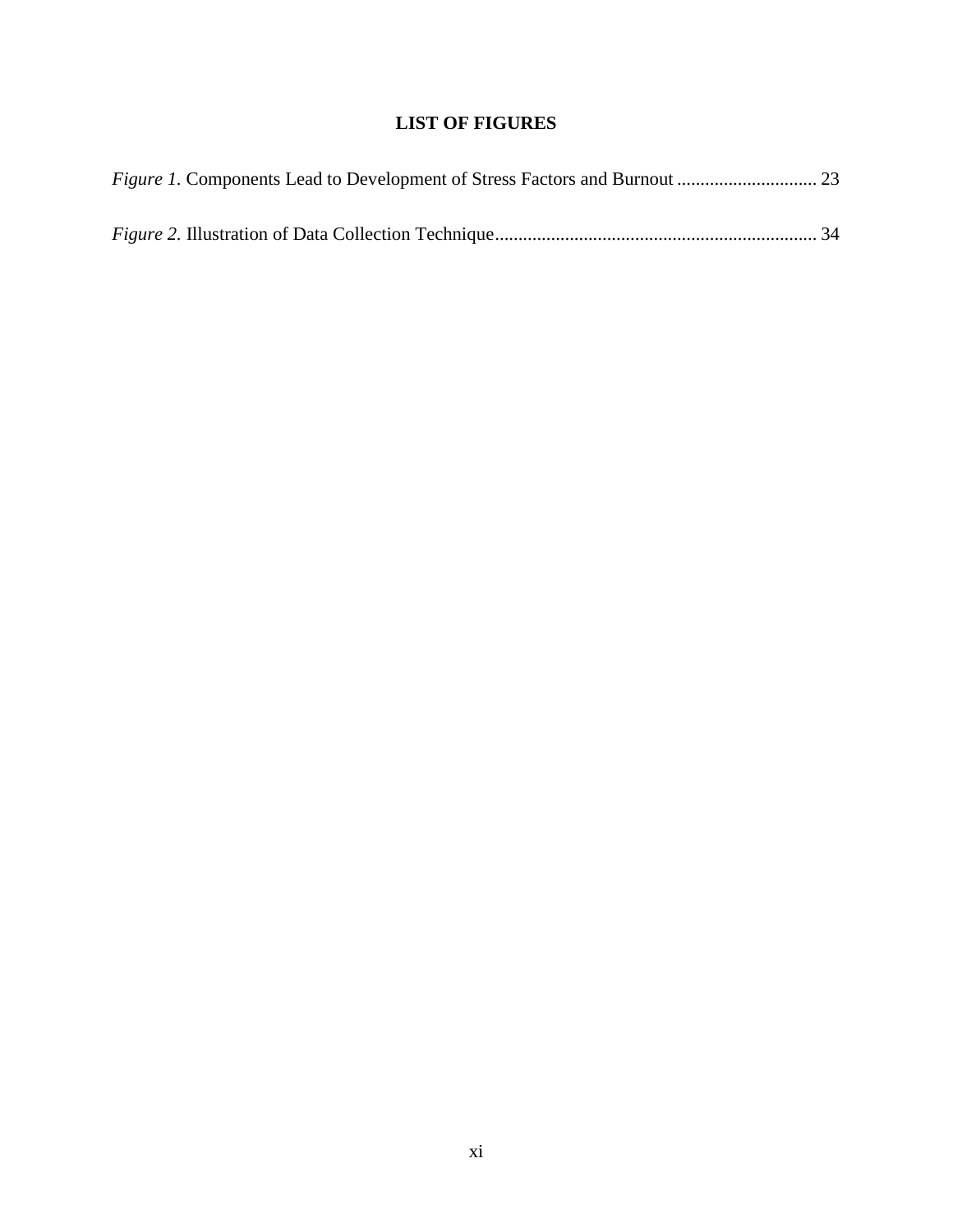#### **ABSTRACT**

Growing competition and increased IT job opportunities have imposed organizations to reduce the attrition of their highly valued employees. Retaining employees will help organizations save money and time spent recruiting and training new employees. In this study, I sought to identify major causes of attrition for highly valued employees in IT companies in the United States. Highly valued employees were defined as those with five or more years of experience working in the IT industry, including a minimum of three years as a subject matter expert (SME) in a computer programming language, and those who were promoted at their previous companies. Phenomenology is a qualitative design within overall qualitative methodology. I used a phenomenological design to identify major causes of attrition for this studied population. I collected data via semistructured individual interviews with six participants who voluntarily agreed to participate in this study. The six participants identified for this study met the defined criteria of highly valued employees. Herzberg's motivational theory is used as the conceptual framework for this study. Data gathered from the interview process were analyzed in three steps. Step one focused on developing and applying codes. In step two, themes were created based on coding. During step three, all the gathered data was interpreted, and themes were created to conclude with the findings of the study. Four causes of attrition were identified from data analysis. The findings of this study could lead to an increase in retention rates of highly valued employees due to a better understanding of causes triggering these employees to look for opportunities outside their company. Retention strategies were developed around the findings of this study to motivate and increase job satisfaction of highly valued employees. For further studies, the recommendation is to conduct resarch at IT companies outside the United Stas to validate if these findings apply to all global IT companies.

xii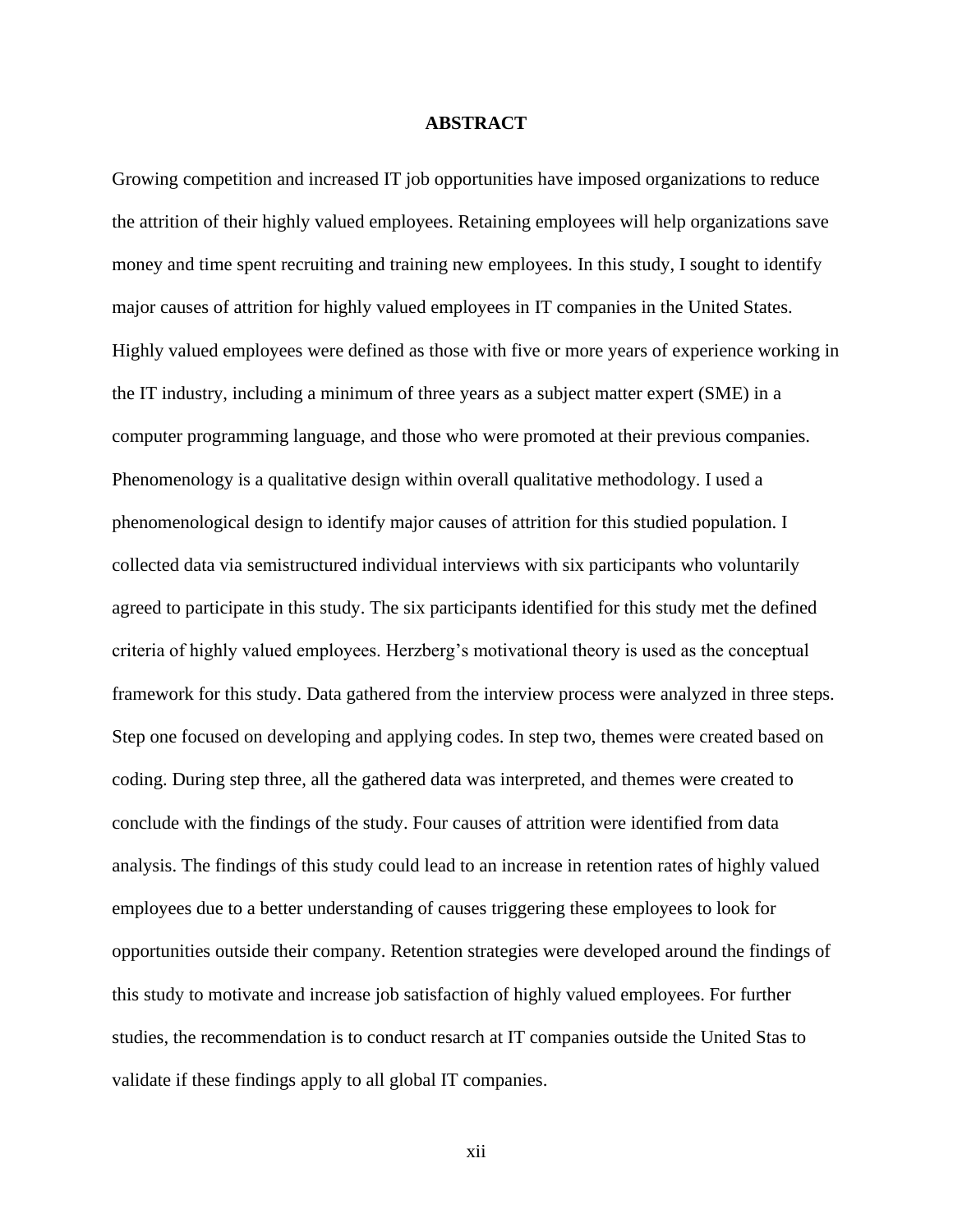#### CHAPTER 1: INTRODUCTION TO THE STUDY

In this study, I sought to understand major causes of voluntary attrition of highly valued employees representing Information Technology (IT) companies in the United States. I defined highly valued employees as employees the company actively seeks to retain. Three criteria I used to identify highly valued employees were: five or more years of experience working in the IT industry, including a minimum of three years as a subject matter expert (SME) in a computer programming language, and promotion at the previous company. Voluntary attrition means employees freely choose to leave the job. Sood (2017) noted employees' voluntary attrition is concerning, and practitioners should urgently address this concern. Employee retention is the biggest challenge faced by human resources in the current market (Rath & Sahai, 2019).

#### **Study Background**

In such a highly competitive market amid unprecedented growth of technology, IT employees are in high demand. Due to the specialized skillsets required for high-tech jobs, it is hard to fill personnel gaps caused by attrition. Due to an imbalance of supply and demand for high-tech employees, the IT industry's turnover rate has increased (Malik et al., 2019). These factors have increased the turnover rate for highly valued technology employees who choose their employers based on leadership, culture, and work environment (Manroop, 2015).

Highly valued employees are critical to the success of an organization and it is important for companies to retain them. Due to the competitive market and high number of IT job opportunities, organizations have been forced to reexamine causes of attrition for their highly valued employees. In this study, I identified highly valued employees as those who meet three criteria: promoted a level up, have five or more years of IT experience, including a minimum of three years of programming experience.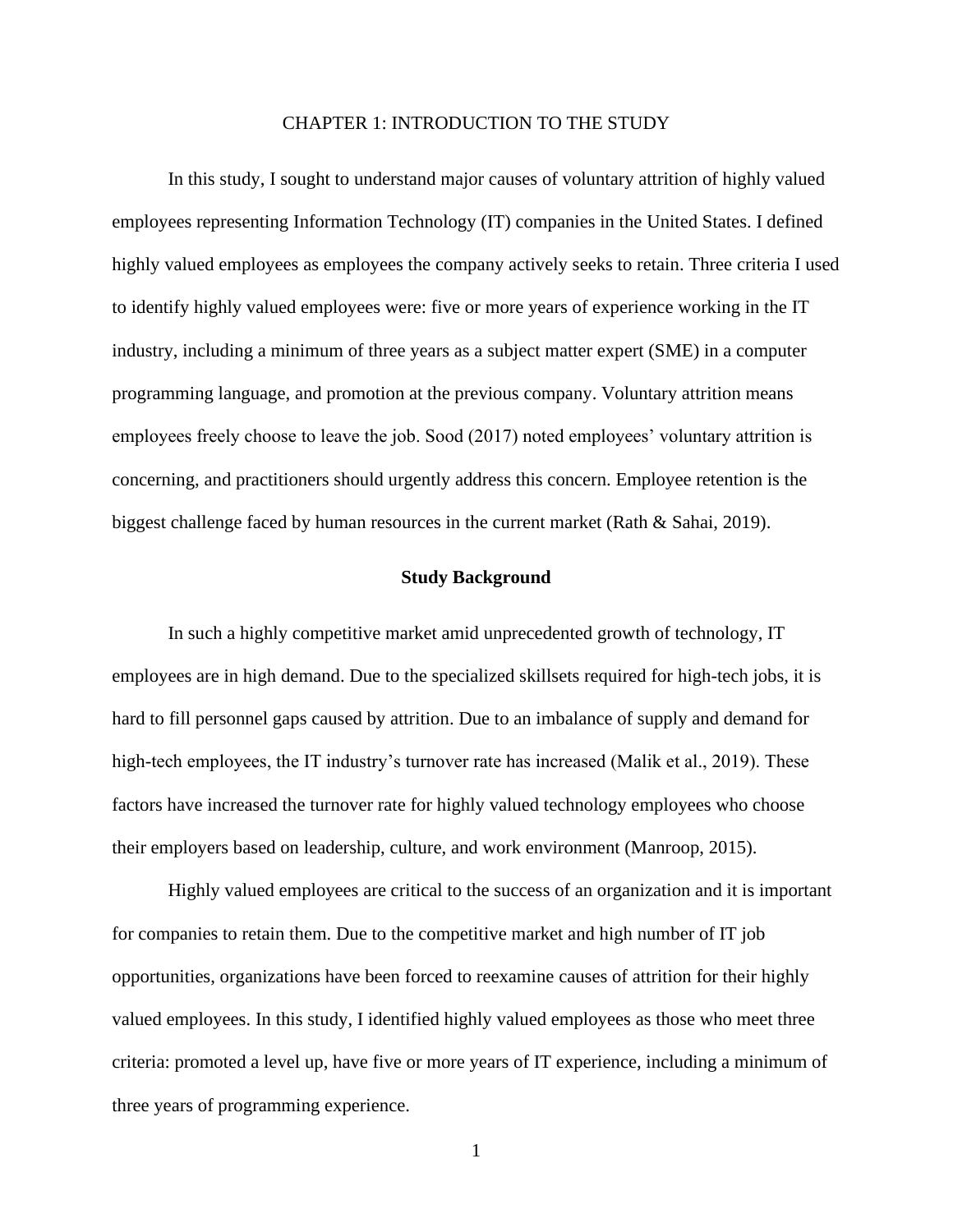The reason for selecting these criteria is that an employee promoted to a level up has demonstrated the value they bring to the company and are promoted to the next level. An employee with five or more years of IT experience, including three years of programming experience, has already demonstrated his or her expertise in a specific technology. Losing an IT employee impacts the company's growth as they take the system knowledge and specialize work skills that are difficult to replace (Tnay et al., 2013). IT employees with five or more years of experience, including a minimum of three years of programming experience, have gained enough system knowledge, which is hard to replace. Thus, employees with these criteria are considered highly valued employees in this study as they are hard to replace. This definition of highly valued employees is restricted to this study as no such description exists in the existing study as part of the literature.

#### **Current State of the Field in which the Problem Exists**

Technology is an integral part of an organization and plays a vital role in an organization's success. The IT industry is a rapidly growing industry and is heavily dependent on its employees (Langer & Yorks, 2018). Due to constant growth in the IT industry, organizations struggle to keep up with the pace at which technology is changing (Showry & Sayulu, 2017). Employees are job-hoping at alarming rates for better opportunities, making attrition a crucial issue for many organizations (Soto & Lugo, 2013; Wen et al., 2018). Employee attrition leads to tangible and intangible costs. Tangible costs include the cost to replace an employee. Intangible costs include the loss of intellectual capital and low employee morale (Singh et al., 2017). Due to high tangible and intangible costs, it is important for organizations to focus on the retention of their highly valued employees.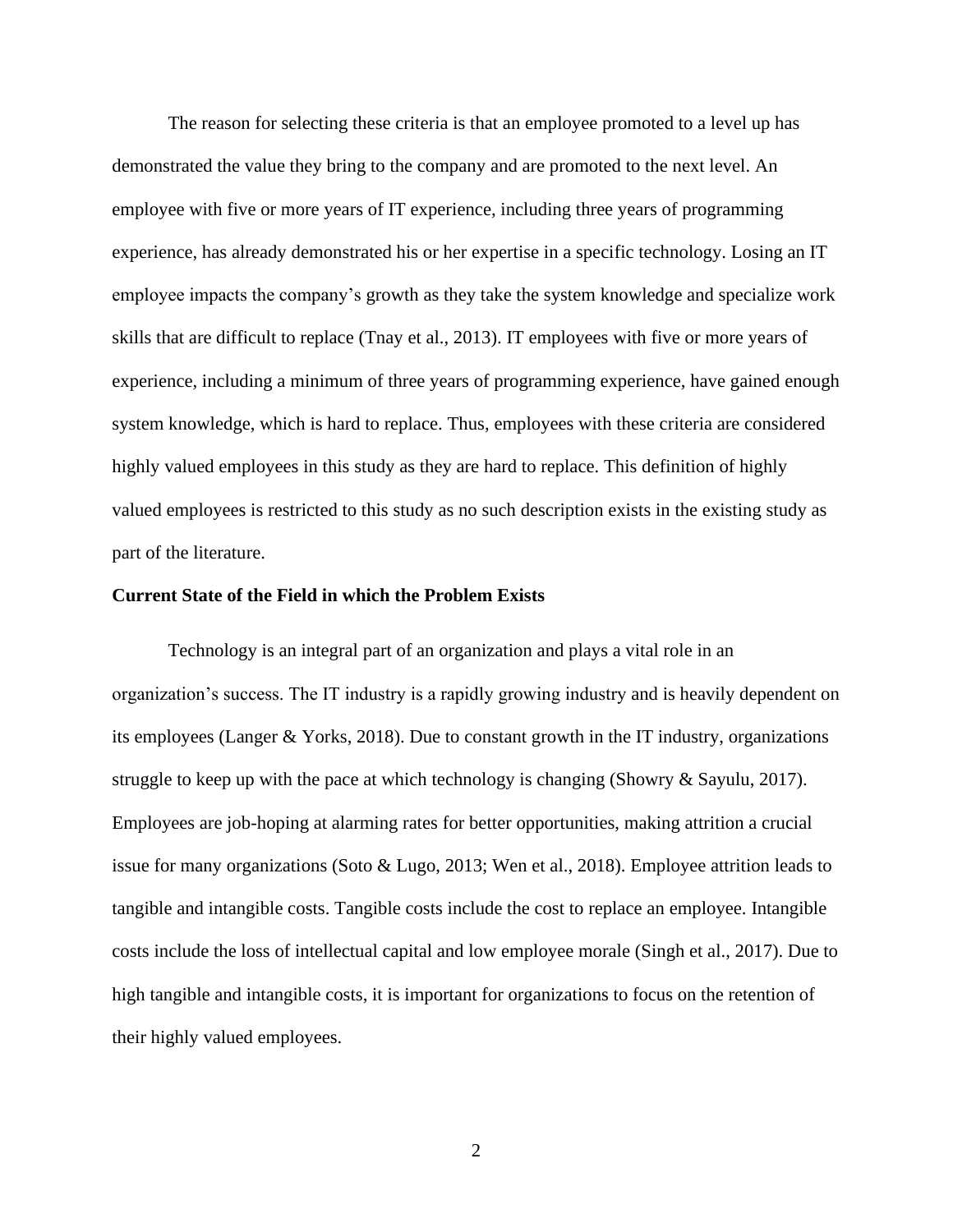#### **Historical Background**

After the technology bubble of the late 1990s, demand for IT professionals has significantly increased. The voluntary attrition rate for IT employees increased due to an increase in demand across the businesses. Johnson (2018) found the causes of high turnover with tech professionals indicates that voluntary attrition in the US's IT sector has increased by 13.2%. This report includes full-time employees who left the organization and joined a new company in 2018. This report does not differentiate between IT programmers and other IT professionals. But IT programmers represent a majority of the population in an IT organization. Every attrition costs the company 1 to 1.2 times the leaving employee's annual salary (Marsden, 2016). This additional cost to the company causes a financial burden on the organization and is an important reason to retain employees. Companies focusing on identifying the cause of attrition for highly valued employees will save the attrition costs and avoid losing knowledge which goes with an employee leaving the company.

#### **Deficiencies in the Evidence**

The existing published studies focus on the causes of attrition in IT and non-IT sectors for all employees, and not just on highly valued employees. There were no search results displayed for attrition in IT for Highly Valued employees in the company. The definition of highly valued employee is specific to this study and is a sub-group of employees in a company. Studies outside the IT sector show that organizational politics, policies, peer support, and supervisor behavior cause employee attrition (Dhanapal et al., 2013; Narayan et al., 2018). Another study by Rath and Sahai (2019) identified three indicators for the cause of attrition in an organization: organizational politics, peer support, and rudeness of management. Narayan et al. (2018) sought to understand the cause of attrition on primary healthcare workers in Sierra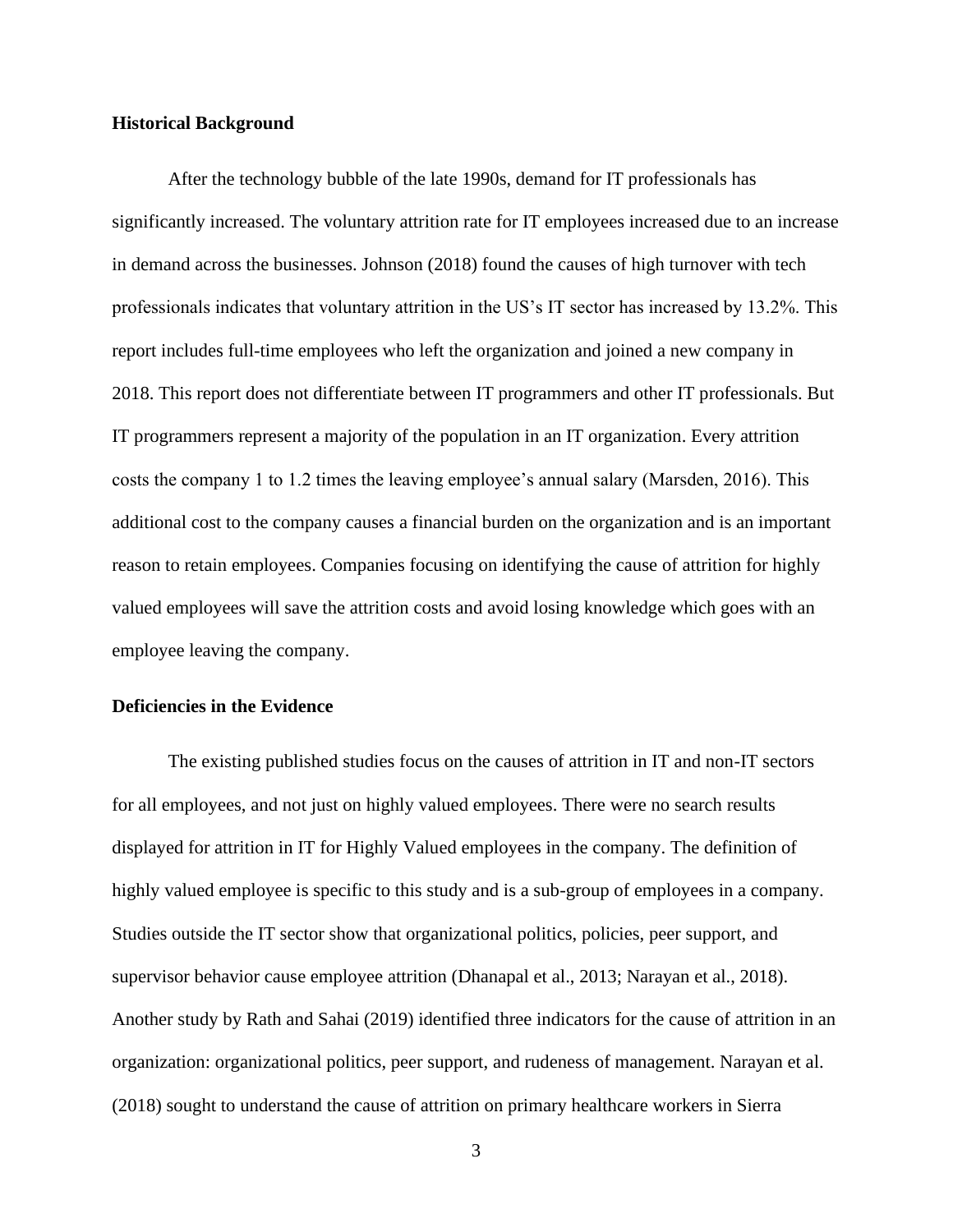Leonne determined poor communication and job satisfaction as the primary reason for attrition. Existing studies outside the IT sector highlight the causes of attrition such as organizational politics, policies, peer support, supervisor behavior and poor communication style. All studies by Dhanapal et al. (2013), Narayan et al. (2018), and Rath and Sahai focused on understanding the cause of attrition outside the IT sector and not highly valued employees. Thus, the causes of attrition identified in this paragraph cannot be considered for understanding the causes of attrition for highly valued employees in the IT sector. Based on the existing published studies in the English language, there is no evidence that any research is done to understand the causes of attrition for highly valued employees in IT sector. Also, conducting a research study on the causes of attrition for highly valued employees will benefit IT organizations' leadership to potentially help retain their top talent.

#### **Problem Statement**

The IT sector relies on IT professionals to work in the company. In recent years, the IT industry has rapidly increased and has led to an increase in demand for hiring IT professionals (Langer & Yorks, 2018). According to Acemoglu and Restrepo (2018), 60 percent of the 50 million or so jobs added during this 35-year period from 1980 and 2015 are associated with the additional employment growth in occupations with new job titles in the IT sector. Due to constant growth in the IT industry, organizations struggle to keep up with the pace at which technology is changing (Showry & Sayulu, 2017). Hiring the right candidate to perform the job is a challenge in a fast-growing industry like IT (Malik et al., 2019). High attrition rate increases cost in training, effort invested in hiring the right person to do the job, and impacts project deliverables (Chowdhury & Md., 2017). Voluntary attrition leads to losing knowledge which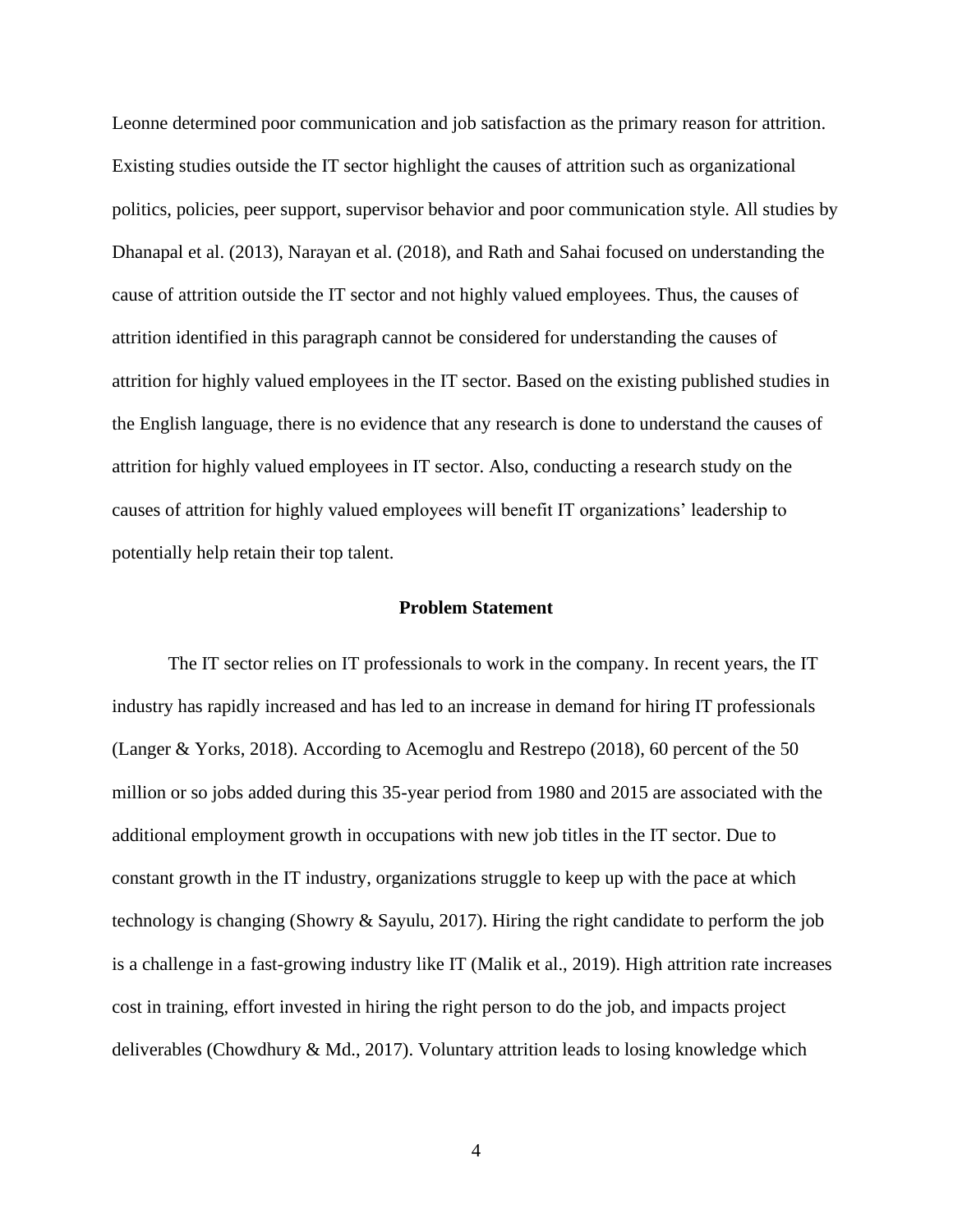goes away with the employees leaving the company. Getting that knowledge back requires time and effort, which will eventually impact the ongoing projects in the organization.

IT being an employee-centric industry, the voluntary attrition of highly valued employees can impact the launch of technology products or support of existing technology. Retaining employees help the organization save recruiting and training costs and reduces the risk of project deliverables (Chowdhury & Md., 2017). Retaining high-performing employees decreases the operational cost and will maximize the productivity of an organization (George, 2015). Effective retention strategy helps the organization to be successful as their focus will be on future projects and not being worried on supporting the ongoing projects. Thus, it is important to understand the causes of attrition and reduce them by retaining the highly valued employees in the organization.

#### **Purpose of the Study**

The purpose of this qualitative study is to understand some of the major causes of voluntary attrition for highly valued employees in IT companies in the United States. This study explored multiple causes of attrition as part of the research. After identifying major causes of attrition, I recommend ways to mitigate causes of attrition in the future.

#### **Methodology and Design**

The research question for this study was addressed using the qualitative method and a phenomenological research design to gather data. Combining qualitative method and phenomenological research helped to identify the cause of attrition in a specific group of people. Qualitative methodology is appropriate for researchers who need to develop greater insight related to complex situations or phenomena (Moustakas, 1995; Venkatesh et al., 2013). Therefore, it was suitable for responding to the stated research question.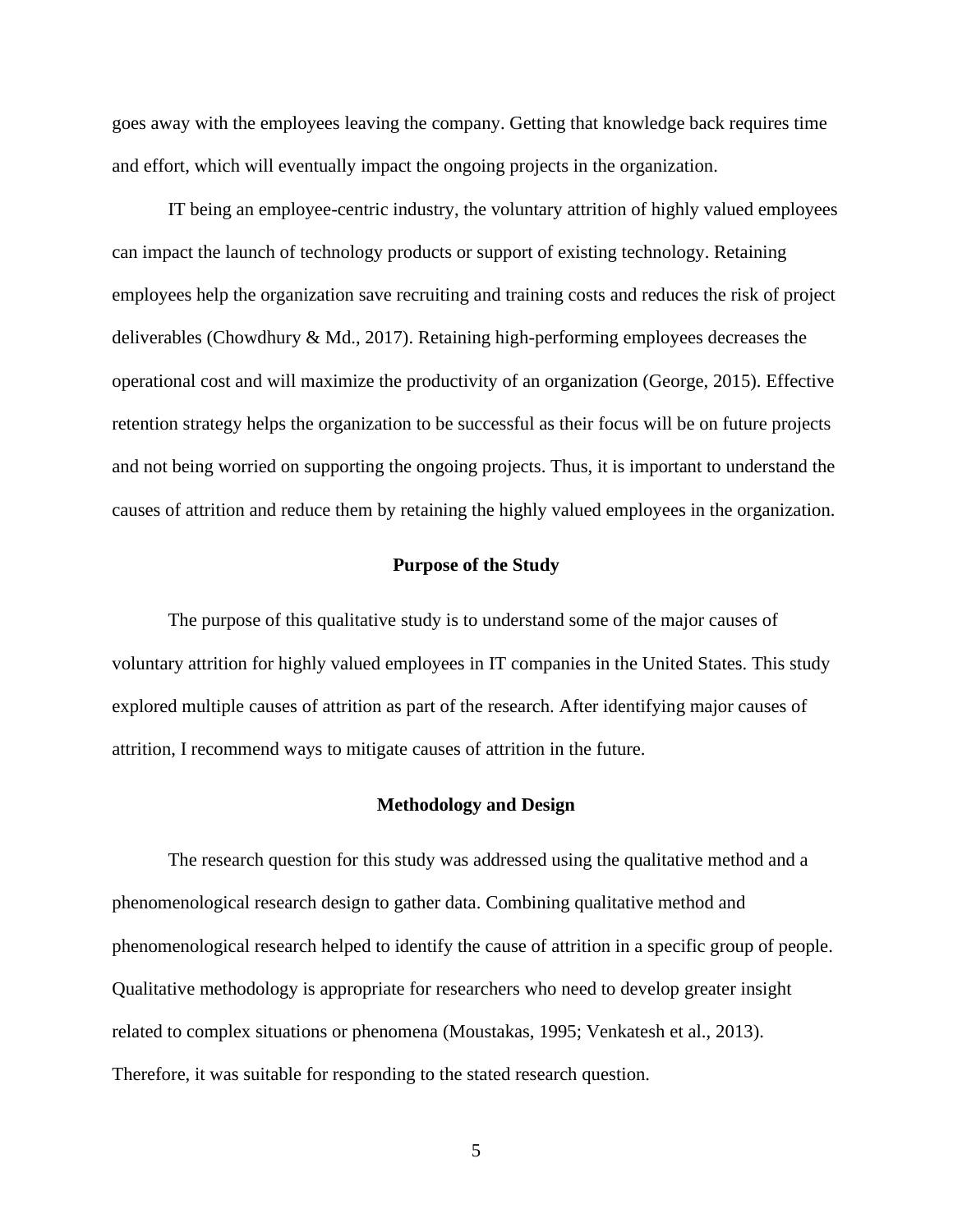Qualitative research methods focus on gathering data through open-ended and conversational communication. Qualitative research gives insight into specific information that triggers a highly valued employee to leave the organization. Qualitative researchers are interested in understanding people's views on how they construct their worlds based on their experiences (Merriam & Tisdell, 2015). Conducting semistructured interviews provided information on what can be done to retain highly valued employees and prevent attrition. The informal method of gathering data helped understand root causes of attrition specific to individuals. Qualitative researchers also develop concepts, insights, and understandings from patterns in data rather than collecting data to assess preconceived models, hypotheses, or theories (Merriam & Tisdell, 2015; Taylor et al., 2015).

Phenomenology is a study of people's experience in a real-life world. Phenomenology is one of the ways to study an idea or concept that holds a common meaning for a small group of individuals (Merriam & Tisdell, 2015). The purpose of the phenomenological research as a method is to investigate human actions, behaviors, intentions, and experiences as they meet in the lifeworld (Manen, 2017). Phenomenology provides information about unique individual experiences, offering a rich and complete description of human experiences and meanings. Phenomenological research is used to study areas where there is little knowledge (Guerrero-Castañeda et al., 2017). The purpose of this research was to gather data using perspectives of research participants about the phenomenon of leaving organization where they were considered highly valuable. As part of the research, I focused on a group of highly valued employees who have voluntarily exited from an IT company in the United States.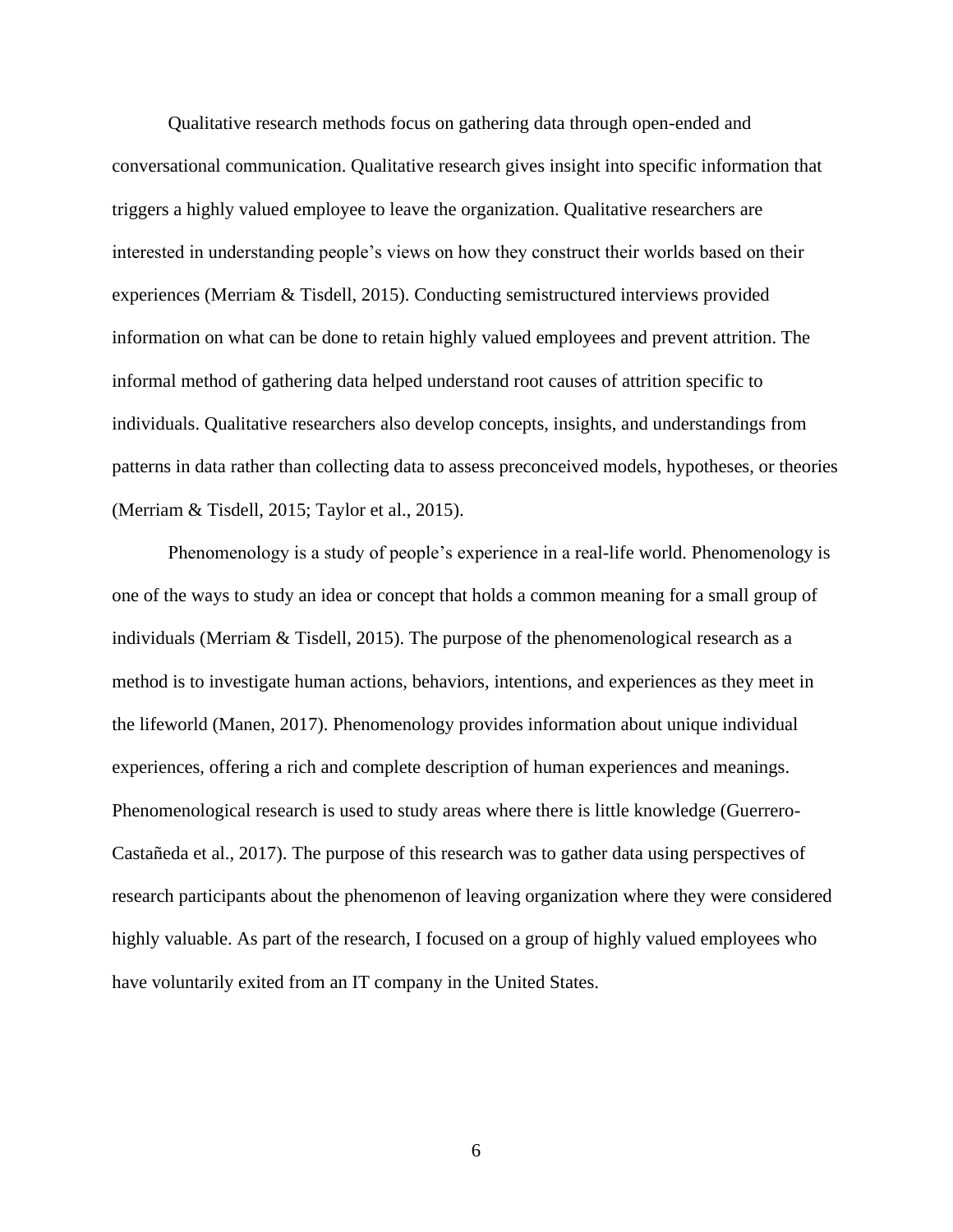#### **Research Question**

A research question is necessary to justify the purpose of any research study. In this study, the research question sought to identify causes of voluntary attrition for highly valuable employees along with measures to reduce risks of attrition. The research question was: What are the different causes of attrition for highly valued employees in IT companies in the United States?

#### **Significance of the Study**

The current study contributes to organizations looking to explore strategies to retain top talent. It is important to invest in the workforce's energization to improve productivity and customer satisfaction (Taylor, 2019). Retaining employees is the biggest challenge faced by the Human Resource managers in the company (Gaan, 2011; James & Mathew, 2012; Rath & Sahai, 2019). Understanding causes of attrition in this study may also reduce the costs of hiring new talent in the company, as hiring requires additional recruiting and training overhead (George 2015; Marsden, 2016). Chowdhury and Md. (2017) found it was less expensive to retain employees than to recruit, train, and place new ones. Company leaders should learn about highly valued employees' expectations or motivations to stay in an organization for extended periods. The importance of this study is that it identifies the causes of attrition and helps to retain employees.

#### **Definitions of Key Terms**

**Voluntary Attrition.** Voluntary attrition means an individual willingly terminated employment with an organization (Johnson, 2018).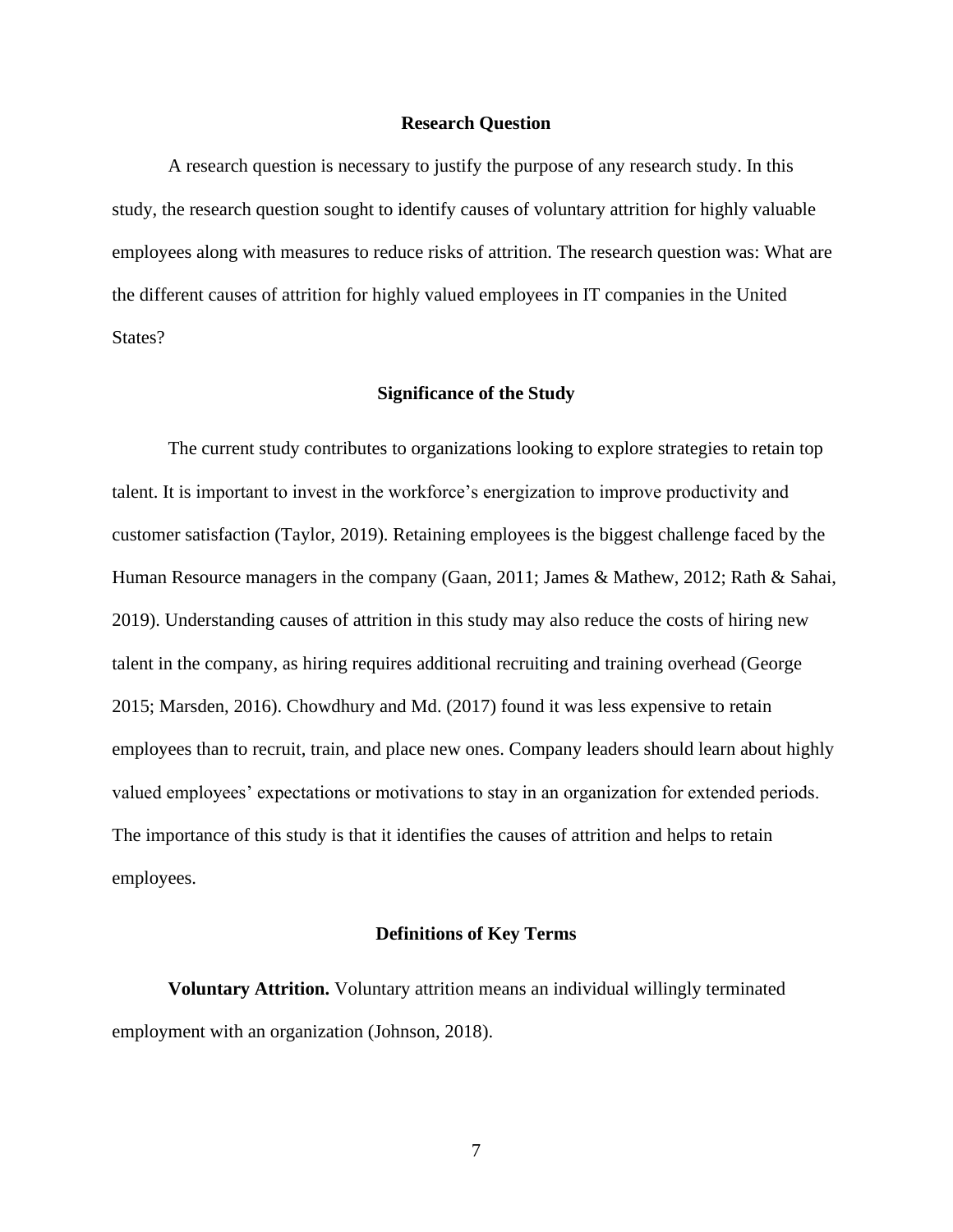**Highly Valued Employees.** Highly valued employees in this study are employees the company seeks to retain. The three criteria needed for classification as a highly valued employee were: (1) minimum of three years' experience as a subject matter expert (SME) in a computer programming language, (2) promotion at one of the four companies identified for this study, and (3) five or more years of total experience working in the IT industry. As a researcher, I identified this criteria for highly valued employees and this definition is specific to this study. There is no existing study which defines criteria for a highly valued employee.

**Subject Matter Expert.** A person who is an expert in a particular topic or area. In the technology field, this person is considered an expert in a specific skillset that requires many years of experience (Whyte & Classen, 2012).

**Information Technology (IT) Industry.** Information Technology (IT) industry is comprised of organizations that develop software, hardware, or provide technology related services (Bär et al., 2018).

#### **Summary**

This qualitative phenomenological study is aimed to identify causes of attrition for highly valued employees in U.S. IT organizations by interviewing six highly valued IT employees representing IT companies. As part of the study, highly valued employees are defined as those with five or more years of experience working in the IT industry, including a minimum of three years working on computer programming language, and who was promoted at their previous company. This study may help IT companies identify causes of attrition for highly valued employees and subsequently mitigate attrition risk. This research may also help organizations meet their highly valued employees' expectations and retain them for more extended periods.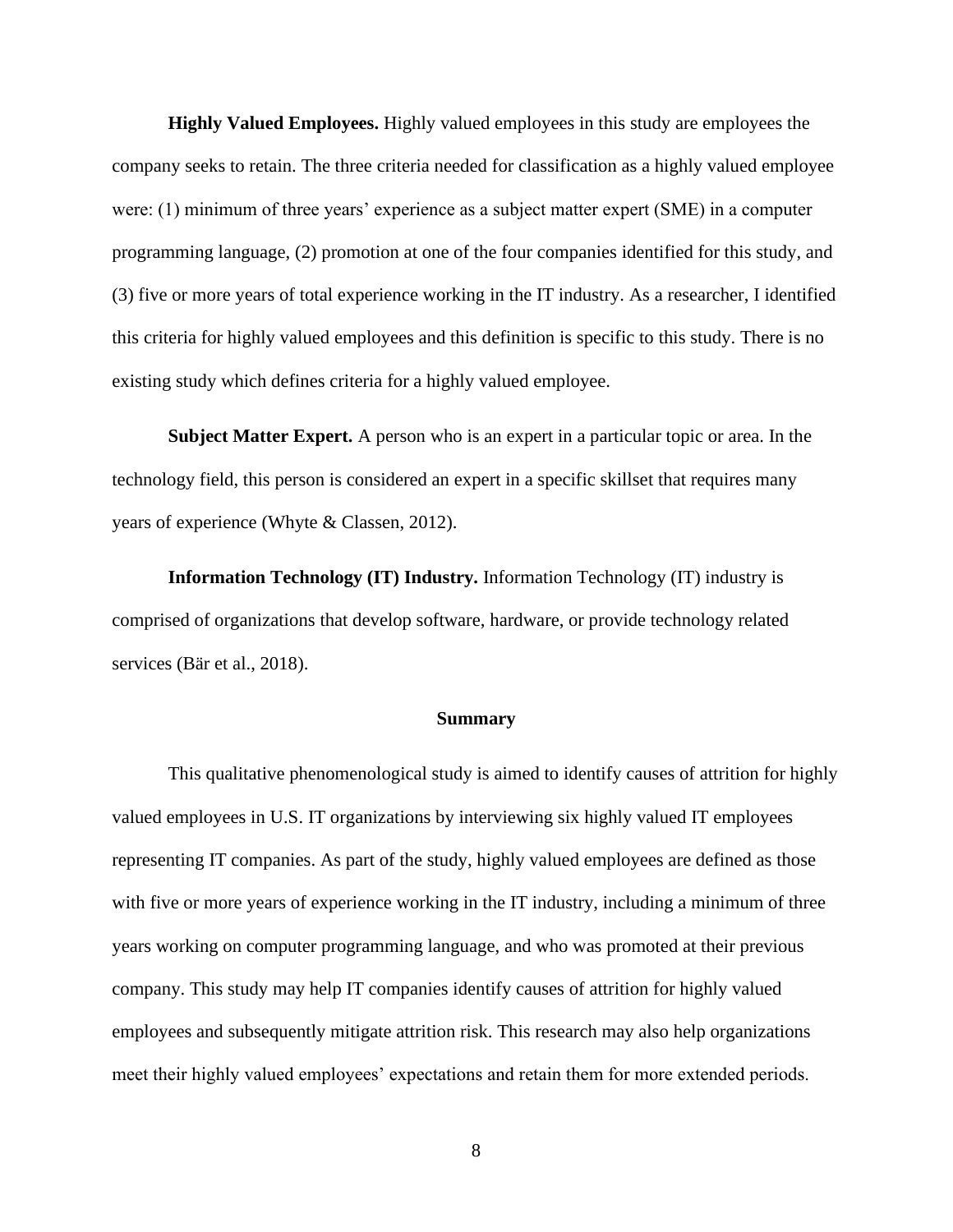Highly valued employees in an organization are an essential asset for the company's success and retaining them will catalyze faster growth. The study may help reduce the costs of hiring new employees and time invested in training them. Data were gathered using semistructured interviews, and themes were identified using coding. This study's main limitation is that my personal biases when interpreting interviews may have influenced outcomes. The study focuses on the research in the U.S. IT industry and interviewed participants who are employees of a U.S. organization. The results of the research cannot be extended outside the United States, as factors of attrition can vary based on location due to differences in work culture, economic conditions, and job opportunities. Reasons for attrition can also vary based on specific skills, locations, and experiences (Valluru, 2019). Therefore, my findings and results may not necessarily generalize to other subjects, locations, or future periods.

Chapter 2 focuses on a review of the literature which identifies past findings and theoretical contributions to causes of attrition in IT and non-IT sectors. Chapter 2 begins with a historical overview of the existing studies on attrition, importance of IT in an organization, shortage of IT skills, the importance of retention, and differences of attrition between IT and non-IT sectors. Chapter 2 then continues to explore causes of attrition in IT and non-IT sectors, and justify why those causes of attrition were not applicable to this study.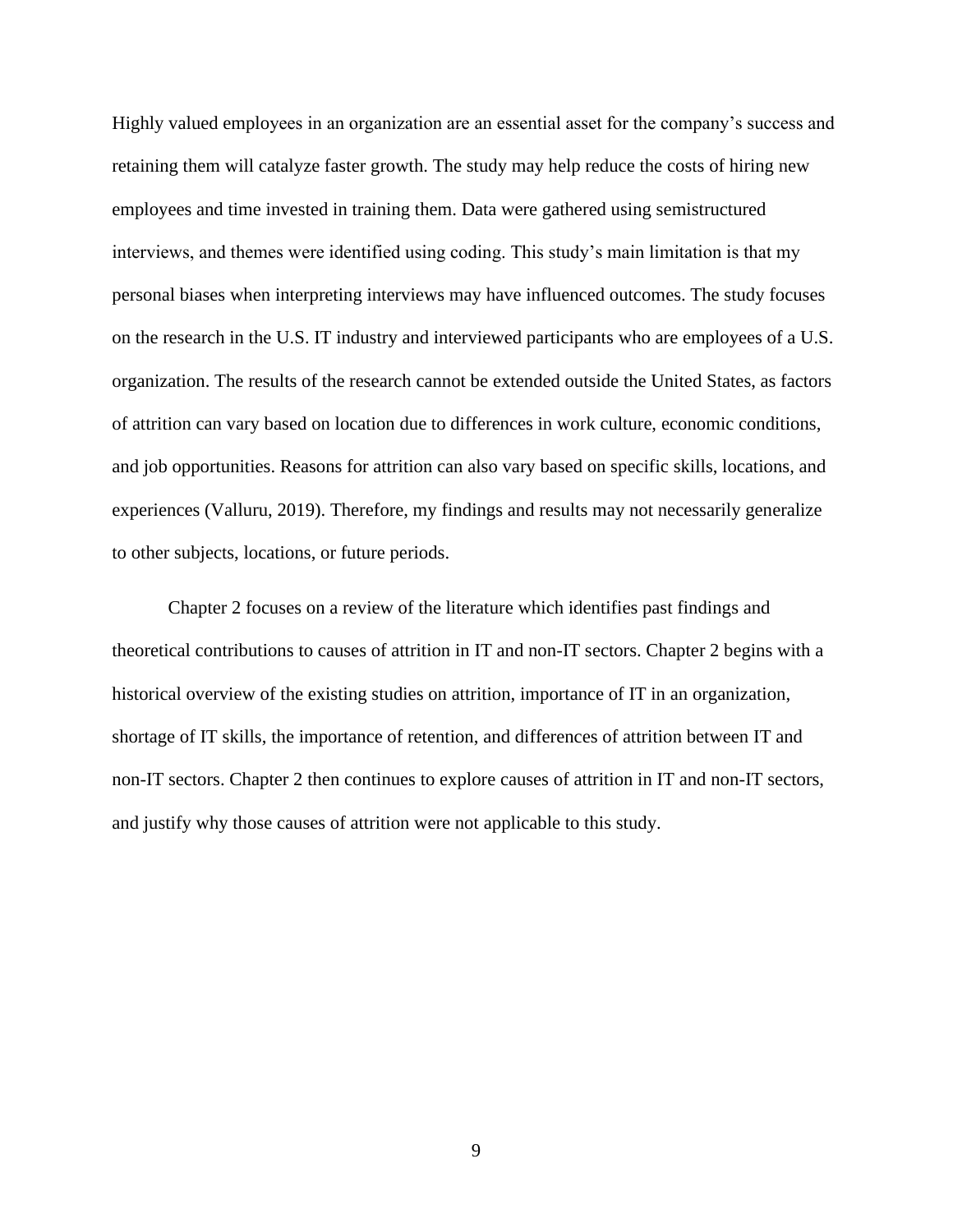#### CHAPTER 2: LITERATURE REVIEW

The research is intended to understand causes of voluntary attrition of highly valued employees at IT companies in the United States. In this study, I defined the term highly valued employee as people with five or more years of experience working in the IT industry, including a minimum of three years in a computer programming language and promotion at their previous company. This review of existing literature focuses on scholarship which frames the idea that it is crucial to understand the causes of attrition to retain highly valued employees.

Voluntary attrition is a growing concern across the industry as no company wants to lose its talent pool. Showry and Sayulu (2017) demonstrated employees' voluntary attrition and the importance of addressing this concern. Companies are spending significant time controlling attrition that will save time and money on backfilling the top talent. Maheshwari et al. (2017) highlighted employee retention is the biggest challenge faced by human resource (HR) employees in the current market. This study helps to understand the importance of retaining employees and the seriousness considered by the organizations. Another reason for employees leaving the organization is due to better career opportunities outside their current organization. Rath and Sahai (2019) highlighted employees in the IT job market hop at an alarming rate for better career opportunities, making attrition a crucial issue for many organizations. Thus, findings from Rath and Sahai helped broaden understanding of the importance to retain highly valued employees due to growing competition and a major reason why HR departments face a challenge to retain their top talent. Employee attrition is not specific to any field or industry, as the competition is growing consistently across all the industries. Shaw et al. (2009) noted employee attrition is a problem across all fields and industries and should be addressed for the smooth functioning of an organization.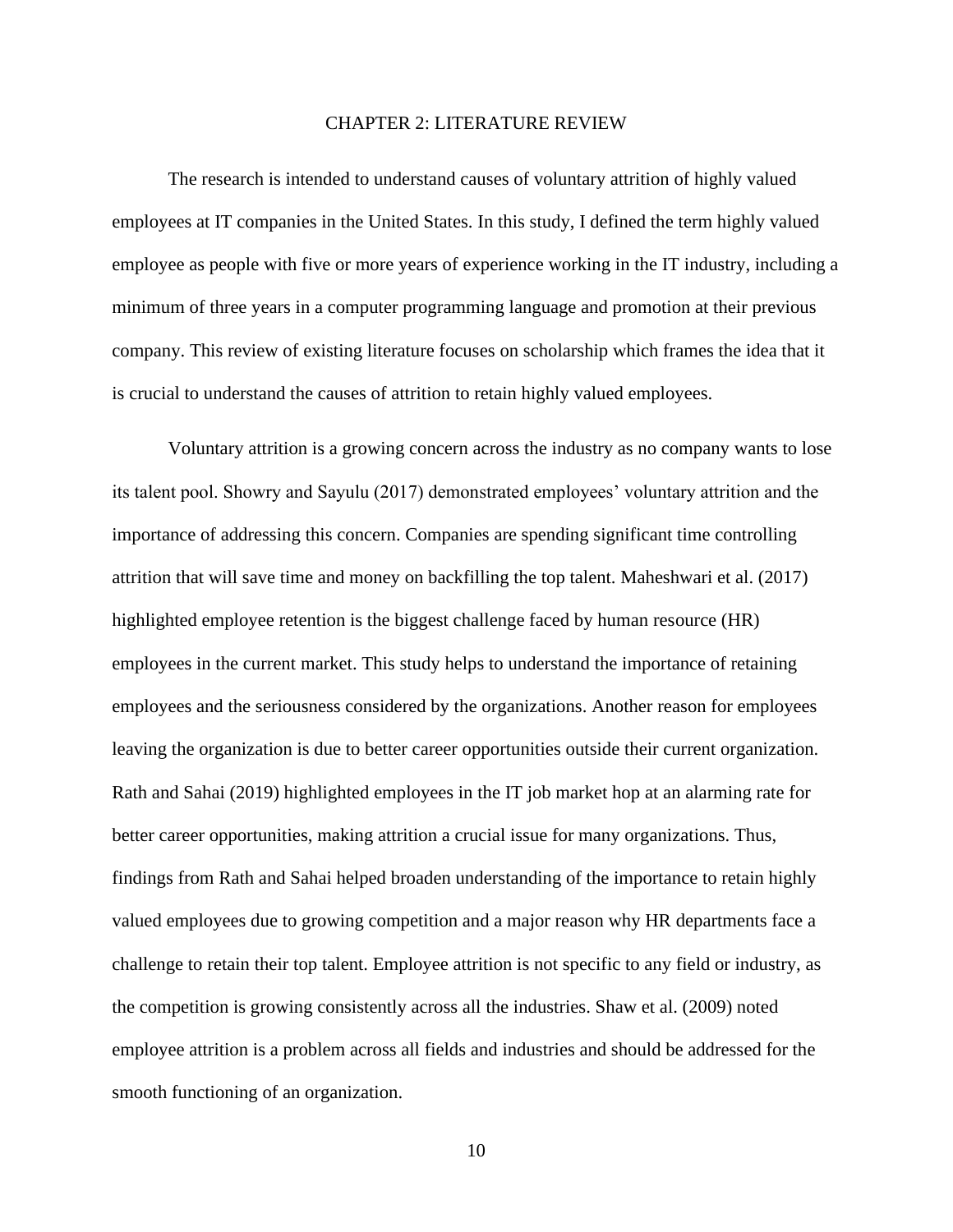Retaining high-performing employees decreases the operational cost and maximizes the productivity of an organization. Retaining employees will help the organization save the cost of recruiting and training and reduce the risk of project deliverables. Sangeetha (2010) stressed the importance of employees and cost associate to backfill them. Backfilling an organization's top talent is a time-consuming process because it takes significant time to interview, ramp-up on the product and technology, and have them be productive. Hunter et al. (2008) found the cost to backfill an employee in the IT company can range from 25% to 100% salary of an employee. The cost mentioned by Hunter et al. justifies attempts to retaining retain valuable employees, as that money can be saved by the company by implementing suitable measures to control attrition.

Although many general studies have been conducted on attrition, no research has yet been conducted to identify causes of attrition for highly valued employees in the IT sector. As such, the literature review is divided into five sections. In the 1st section, it is determined that Herzberg's motivational theory to be the best theoretical guideline to apply to this stydy. In the 2nd section, the focus is on the literature review highlighting the importance of IT in an organization. Then, examine the literature highlighting the shortage of employees in the IT sector and analyze possible reasons behind this shortage. In the 3rd section, the focus is on searching for what makes employees in the IT sector different from other employees. In the 4th section, the focus is on the literature review detailing the importance of controlling attrition in the IT sector. The 5th section synthesizes the literature focusing on causes of attrition in the IT and non-IT sectors.

#### **Theoretical Framework**

Theory is described as "a set of interrelated constructs (concepts), definitions, and propositions that present a systematic view of phenomena by specifying relations among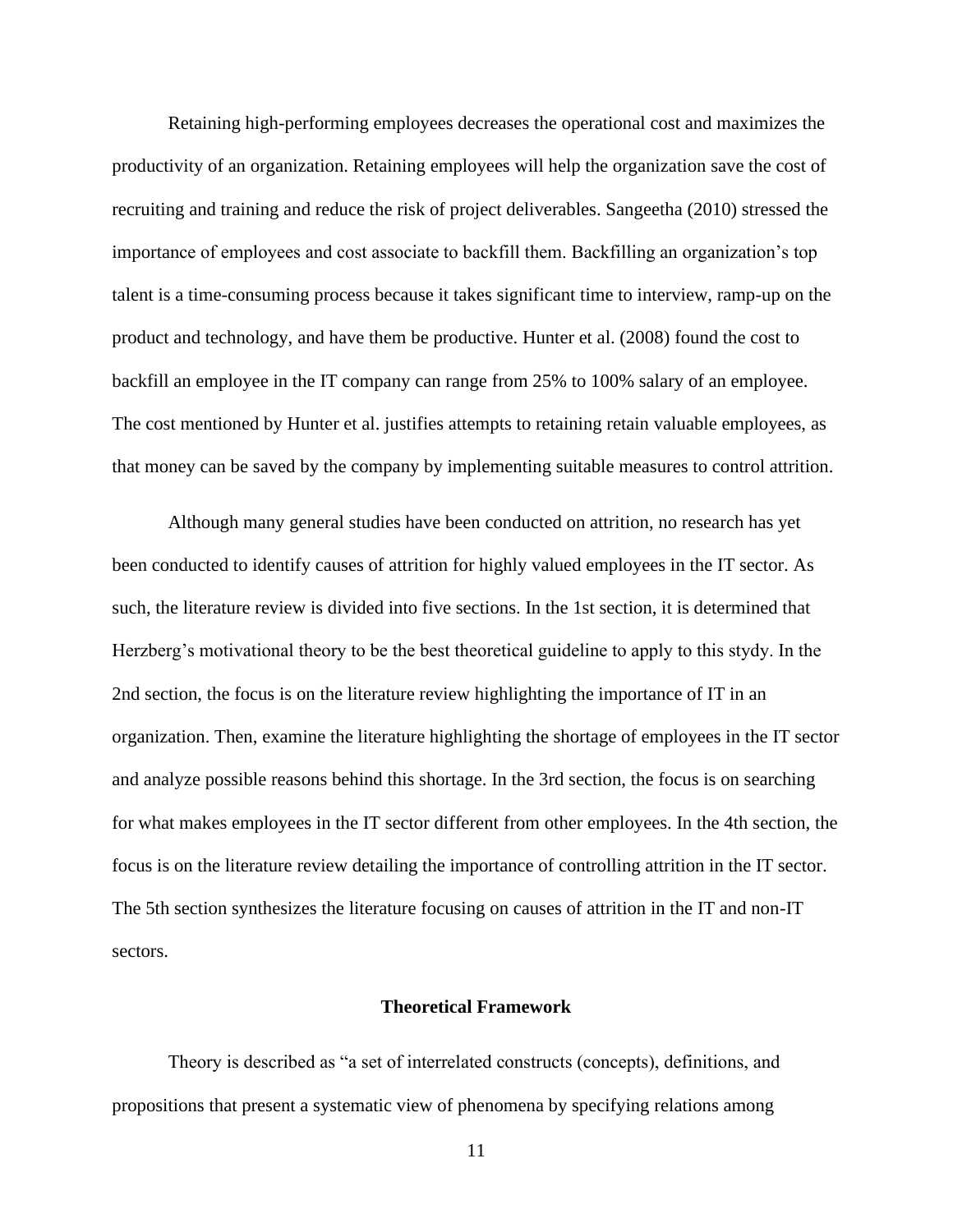variables, with the purpose of explaining and predicting the phenomena" (Kerlinger, 1973, p. 9). Herzberg's motivational theory was used as the theoretical framework for this study, as it served well to identify causes of attrition. Herzberg's motivational theory model was developed to understand the causes of job satisfaction and dissatisfaction (Herzberg et al., 1959). Herzberg's motivational theory model identifies motivators as intrinsic and hygiene factors as extrinsic. The two-factor theory was developed from data collected by Herzberg from interviews with 203 engineers and accountants in the Pittsburgh area. From analyzing these interviews, he found that job characteristics related to what an individual does, to the nature of the work one, performs apparently have the capacity to gratify such needs as achievement, competency, status, personal worth, and self-realization, thus making him happy and satisfied. In 1968 Herzberg stated that his two-factor theory study had already been replicated 16 times in a wide variety of populations including some in Communist countries, and confirmed with studies using different procedures that agreed with his original findings regarding intrinsic employee motivation making it one of the most widely replicated studies on job attitudes. According to Herzberg et al. (1959), hygiene factors cause dissatisfaction and motivational factors to increase job satisfaction. The theory identified intrinsic factors as challenging work, recognition, responsibility, and growth (Hackman & Oldham, 1976; Herzberg et al., 1959). The theory identified hygiene factors like salary, work conditions, job security, and work-life balance (Herzberg et al., 1959). Herzberg's motivational theory recommended eliminating hygiene factors and increase the focus on motivational factors to increase job satisfaction. Herzberg's motivational theory model elements apply to the IT industry because of high attrition and lack of skillsets (Mohlala et al., 2012). Thus, the Herzberg theory model was used as the theoretical framework to understand the causes of attrition in the IT sector.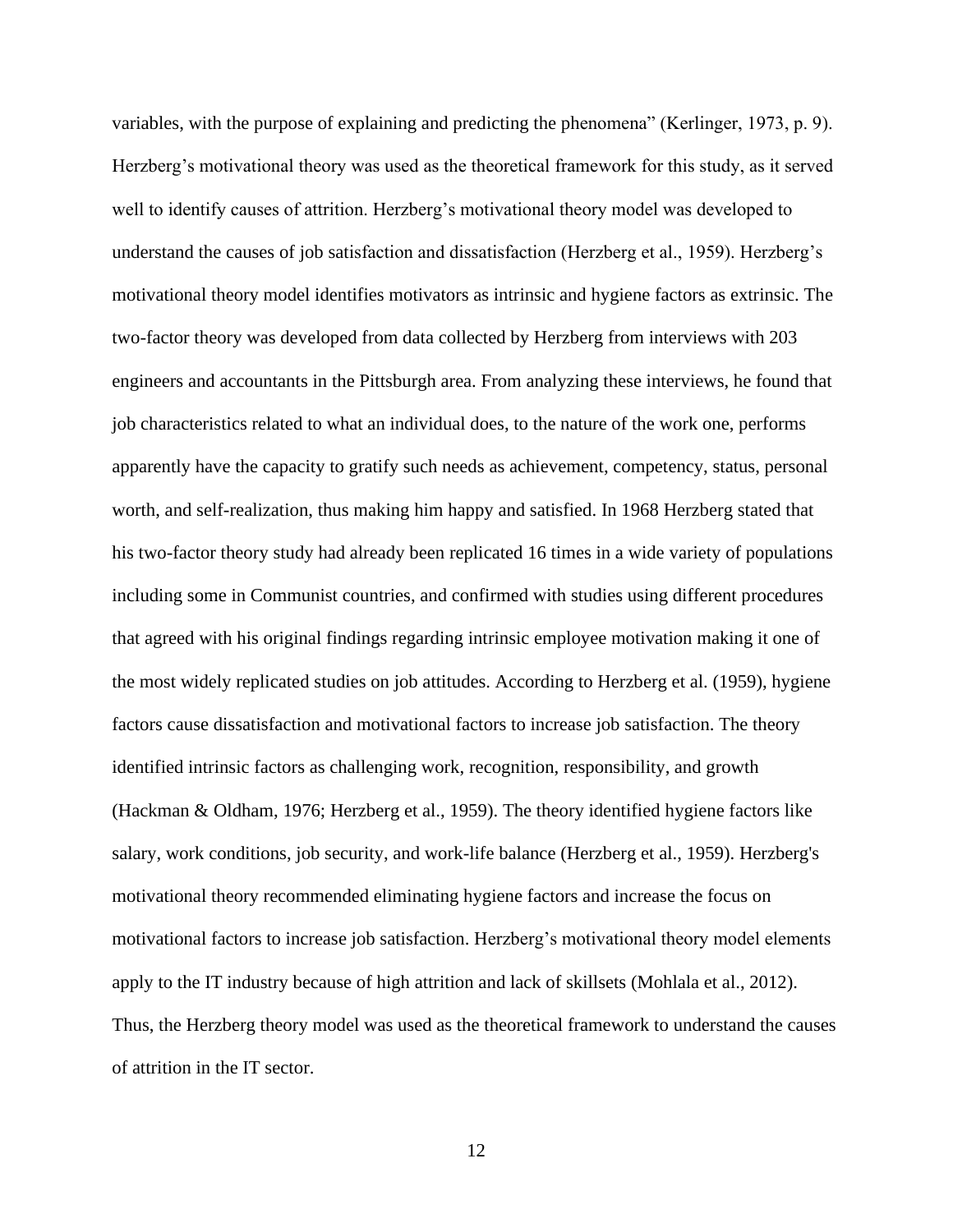The literature review identifies that Herzberg's motivational theory model extrinsic elements such as organizational politics, policies, peer support, and supervisor rudeness cause employee attrition (Akintola & Chikoko, 2016; Dhanapal et al., 2013; Narayan et al., 2018; Rath & Sahai, 2019). However, the literature lacks studies specific to intrinsic factors such as challenging work, recognition and growth opportunities to increase the retention of highly valued employees. Using the same theory, it is validated if eliminating extrinsic factors such as salary, management, and working conditions prevent work dissatisfaction for highly valued employees. Pai et al. (2012) concluded intrinsic factors are stronger in IT employees than other employees in other job roles. This makes a strong case for using Herzberg's theory to study highly valued IT organization employees. Herzberg's theory is appropriate because it identified hygiene factors leading to job dissatisfaction and eventual attrition. The motivational factors helped to increase job satisfaction and reduce the attrition risk.

#### **Importance of IT Sector**

Information technology (IT) is the use of computers to manage information using computer technology. Jacks and Palvia (2014) referred to IT as computing-related workforce employees. Computers were first introduced in 1941 by Konrad Zuse (Weiss, 1996). Years earlier, countries used computers to perform complex operations that required days of manual effort. The technology used in computers evolved over the years and made it consumable by ordinary people and organizations.

Moreover, in 1970, personal computers were invented, leading to the emergence of information technology in the organization (Fitzgerald, 2000). The invention of personal computers resulted in having an information technology department in the organization. The goal of this organization is to manage all the computer-related work required to run an organization.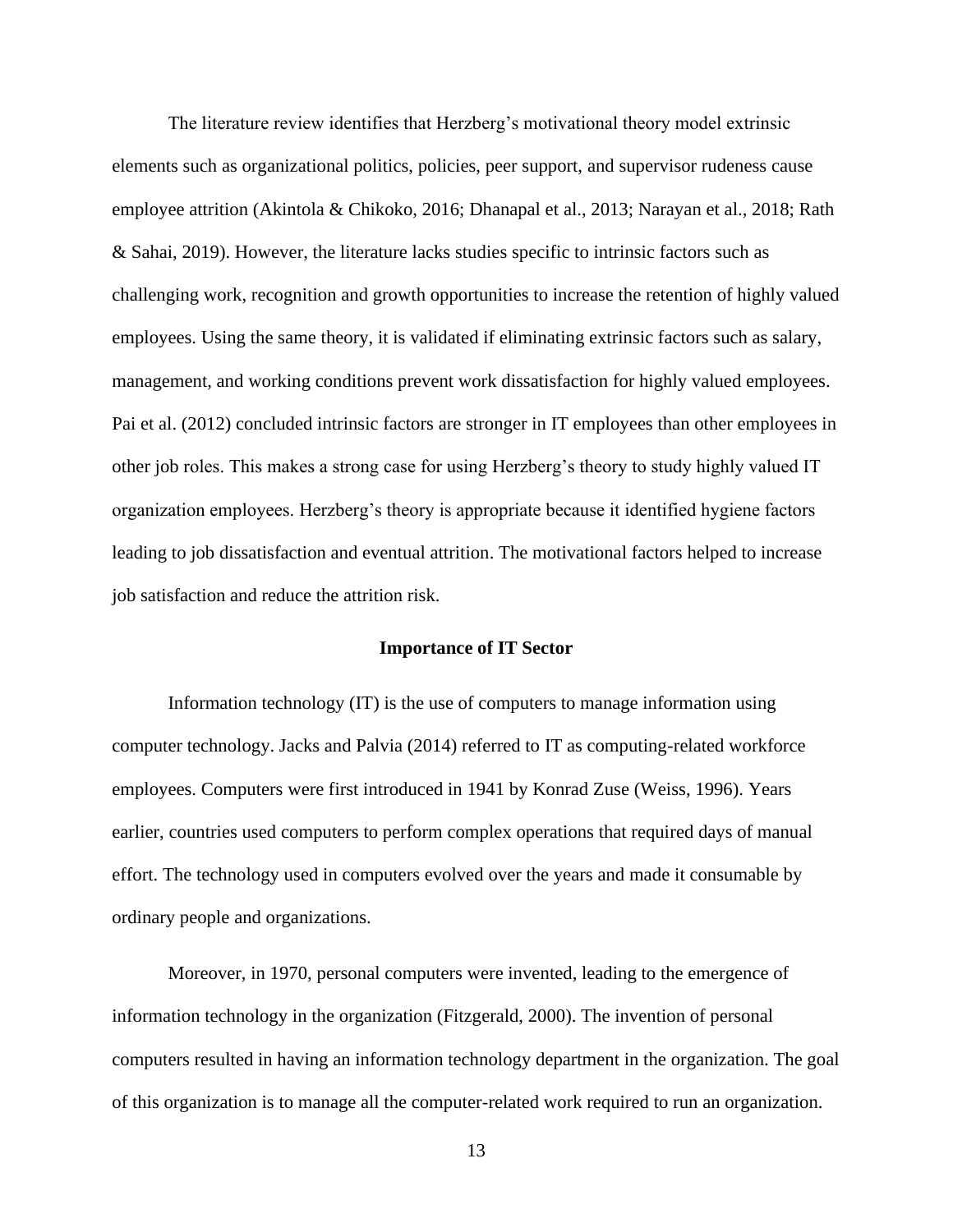The workforce of IT organizations requires experts skilled in computers, such as programmers, analysts, technicians, quality assurance engineers, and IT managers. Owens and Hekman (2012) highlighted employees in the IT sector are a specialized workforce with expertise in the application field of IT.

IT department is consistently growing in the companies, and their goal is to focus on automation and help the companies to scale their global presence. As more and more companies realize the benefits of computer technology in their organization, growth in the IT sector is rapidly increasing. Drnevich and Croson (2013) highlighted how IT has become an integral part of an organization's business-level strategy to be successful. Following the introduction of personal computers and emergence of IT departments, companies have focused on growing their businesses by using technology. Another study by Abou et al. (2015) highlighted IT has been widely used in global business environments in the past two decades, especially with the rapid changes in customer needs and the urge to cope with competitors in providing a timely, better quality service at lower costs. Computers are used to improve efficiency and increase performance in an organization. IT department is responsible for improving efficiency and security as they have experts who are skilled in using computers. The study by Abou et al. (2015) found growth of IT departments in organizations is largely due to companies looking to improve efficiency and increase performance using automation.

Additionally, Abou et al. (2015) highlighted the importance of IT in improving productivity, efficiency, security, globalization, and competition. The researchers conducted a quantitative method by sharing 20 survey questions to four large and eight medium-sized audit companies in Egypt. The researchers concluded IT is crucial to automate processes in audit firms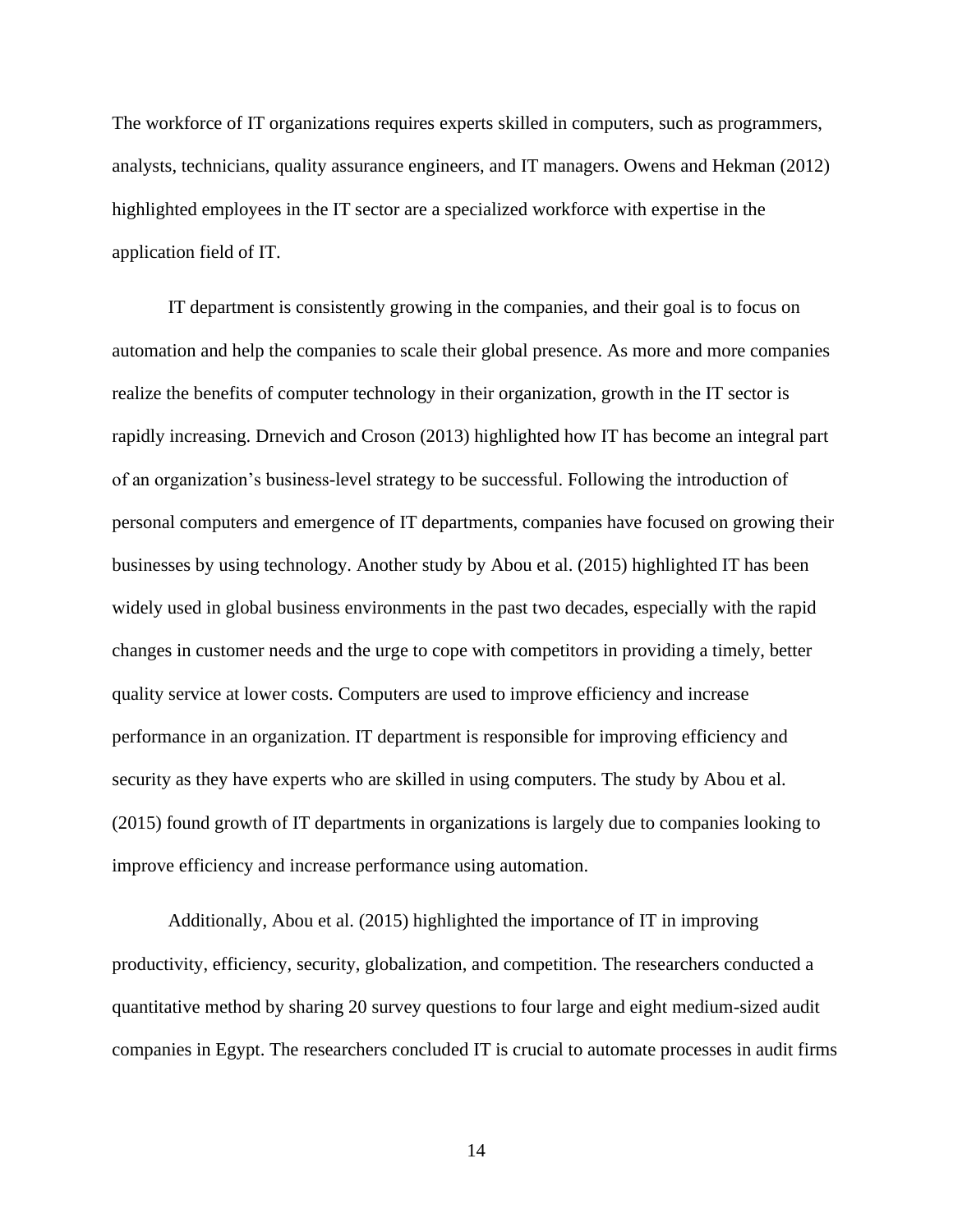to improve efficiency. Findings by Abou et al. (2015) helped to understand why IT is growing and its benefits for the growth of an organization.

IT has consistently grown and has become an integral part of organizational growth. With increased IT growth, there has been a spike in job opportunities, and the competition to retain IT employees has become an important area for organizations to focus on. Retaining IT skills has been companies' primary goal due to its dependency on the businesses Kettinger et al. (2011). Kettinger et al. (2011) found if attrition in the IT sector is not addressed, it could significantly impact finances. In this study, the researchers used quantitative methodology and concluded IT plays a critical role in the success of an organization.

This section summarized existing studies by Abou et al. (2015), Drnevich and Croson (2013), and Kettinger et al. (2011) and highlighted the importance of the IT sector for success of organizations in the global world. Considering growth and competition in the IT sector, organizations should take essential steps to retain their top talent. Based on the studies highlighted in this section, it is fair to say it is required to retain IT employees for the smooth functioning of the company. As the IT sector comprises IT employees, it is essential to retain IT employees as they play critical drivers in the IT sector.

#### **Shortage of Employees in IT**

IT is growing at a rapid change due to rapid increase in technology and security concerns. Durney and Donnelly (2015) mentioned due to change in technology, the IT skills required to support the new technology are also evolving rapidly. The two primary reasons for the shortage of employees in the IT sector are a spike in IT jobs and a lack of IT skills. Due to constant growth in the IT sector, there has been a high demand to hire IT employees, which has led to an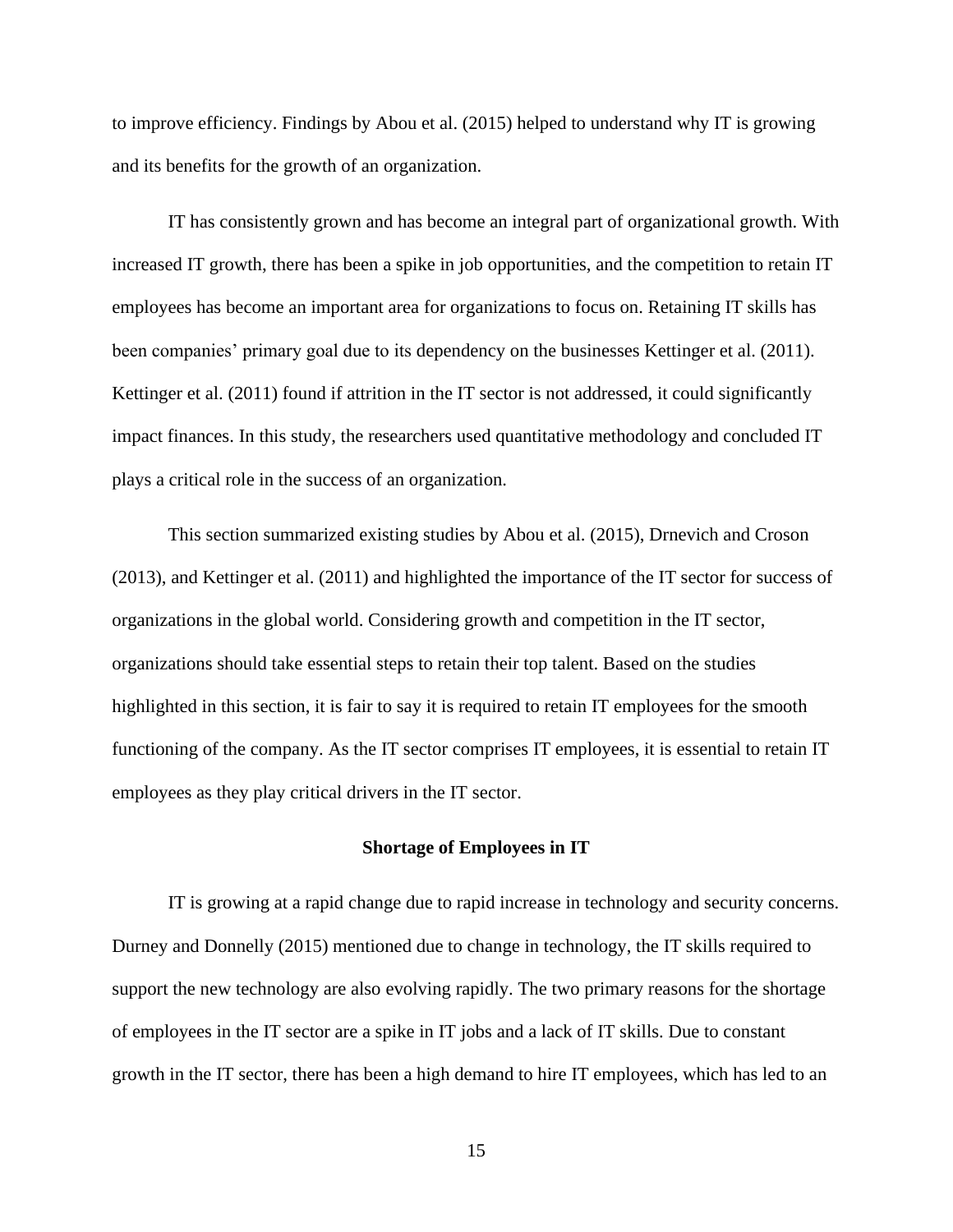increase in job opportunities in the IT sector. As technology is proliferating, the skills required to perform the job in the IT sector are rapidly changing, and thus it is not easy to find and hire the right candidate who is well versed with the most updated technology in the market. Kappelman et al. (2014) noted shortage of IT skills was a concern in 2013 and 2014 as the top three areas of concern. Being on the list of top three concerns for two years in a row makes it essential to understand the reasons for the shortage of IT skills and organizations to increase the employees in the IT sector.

#### **Increase in IT Job Opportunities**

The IT sector is consistently growing as the leadership in the companies understand the value of technology in their organizations. With the increase in the demand for the IT department, the demand to hire IT employees is overgrowing. Studies by Abou et al. (2015) and Drnevich and Croson (2013) highlighted growth of the IT sector across all the fields of business. This increase in demand has caused multiple job opportunities with IT skills. Malik et al. (2019) found there is an inadequate supply of IT employees when postured against the current market demand. Similarly, Wen et al. (2018) highlighted employees with IT skills are changing jobs rapidly due to increased job opportunities and high demand. Thus, this has led to a shortage of employees in the IT sector, and retaining existing IT employees has been crucial for the organizations to avoid the competition of backfilling IT employees.

#### **Lack of IT Skills**

The employees in the IT sector need to keep their skills upgraded at the pace at which technology is evolving. Employers need to continuously provide training to the IT workforce to keep their skills upgraded as per the latest technology. The cost to provide training is expensive,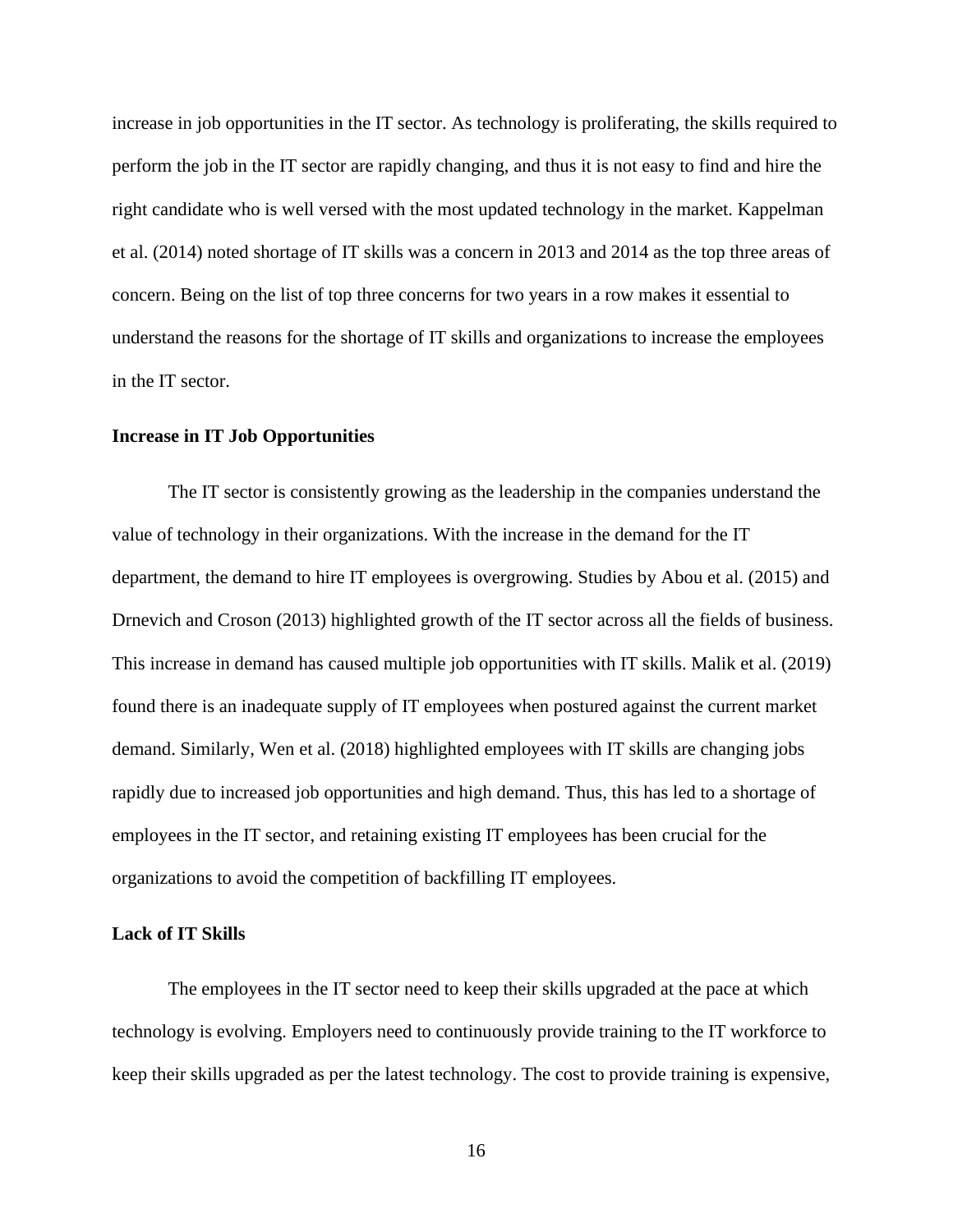and not every organization can keep up with the pace at which technology is growing. Due to the employers' lack of training, there is a gap in the existing skills, which is leading to a shortage of employees in the IT sector (Mohlala et al., 2012). Mohala et al. (2012) highlighted employees would not leave the organization if they were provided with the opportunity to learn new technology and be updated with the most recent technology. Employees in the IT sector prefers to keeps their skills updated due to constant change in the technology. Two separate studies from Rahman and Fazal (2018) and Kapur and Janakiram (2015) found employees in the IT sector leave the organization due to a lack of training and opportunity to work on new technology. Rahman and Fazal used a qualitative method and interviewed senior IT managers and directors, asking them to identify the most common reasons for IT employee turnover. The significant cause of attrition identified was lack of opportunities to grow and be competitive with the latest technology. Thus, the organization needs to invest in their employees and give them opportunities to learn new technology to retain them to better the company.

There is a shortage of IT employees as not everyone wants to be part of the IT sector due to certain stereotypes that this sector is male-dominated. The study by Orser et al. (2012) highlights that certain stereotypes, such as the unwelcome working environment for women in the IT sector, are another reason for the shortage of employees in the IT sector. This study highlights that organizations should work to remove such stereotypes and focus on hiring diverse candidates. Hiring diverse candidates will help bring stereotypes and bridge the gap to fill in the shortage of IT employees.

This section highlights the importance of retaining IT employees due to the skills shortage in the IT sector. The two topics discussed in this section that are identified as the reasons for the shortage of employees in the IT sector are increased job opportunities and lack of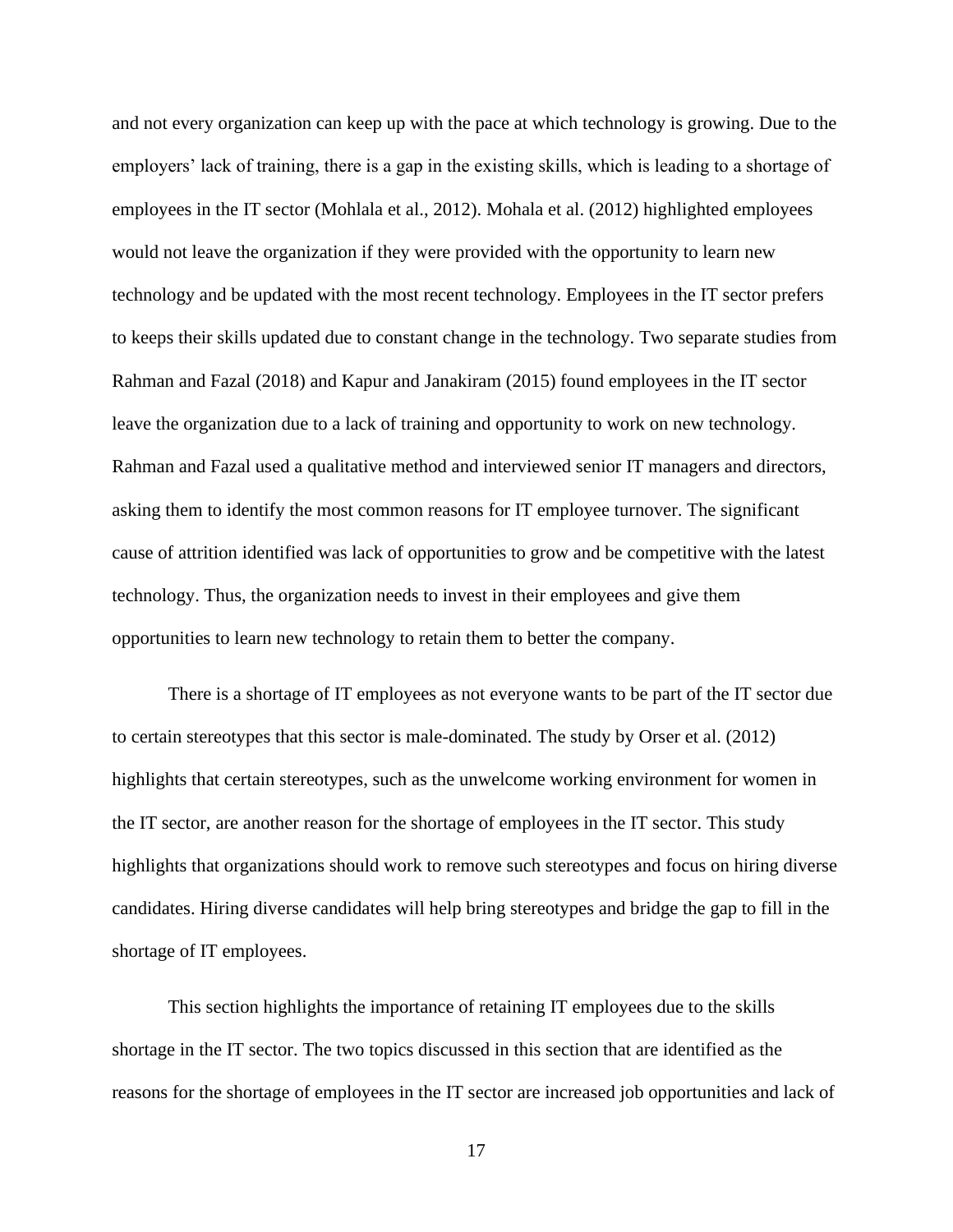IT skills. The lack of a retention strategy makes it difficult for leadership to identify crucial skills that must be retained (Rahman & Fazal, 2018). The studies by Orser et al. (2012), Mohlala et al. (2012), and Rahman and Fazal (2018) highlighted importance of retention to mitigate the risk of a shortage of employees in the IT sector. The IT sector shortage has increased the IT employee demand, and the organizational leadership must retain their talent pool of IT employees. Thus, the organizational leader needs to identify the causes of attrition for highly valued employees and develop a strategy to retain them.

#### **IT Culture – Why is IT Different?**

The current study focuses on voluntary attrition for highly valued employees in the IT organization. The studies identified in the literature review for causes of attrition in the non-IT sector may not apply to IT organizations. To make this argument, the writer considers IT professionals separate from non-IT professionals. This section focuses on the understanding difference in personality between IT and non-IT employees and the cultural difference between IT and non-IT organizations. According to Schein (2017), culture is a set of basic assumptions defined to pay attention to, what things mean, how to react emotionally to what is going on, and what actions to take in various situations. The difference in culture highlighted the understanding that the study of one culture can apply to another culture. This comparison helped understand that the causes of attrition identified for non-IT employees may not be applicable to identify the causes of attrition for IT employees.

This paragraph focuses on understanding the personality differences between IT and non-IT employees. The section highlights how job skills and the nature of work required to perform duties in IT and non-IT sectors vary employee personality. IT and non-IT employees are considered different due to the difference in skills required to perform each job. Tnay et al.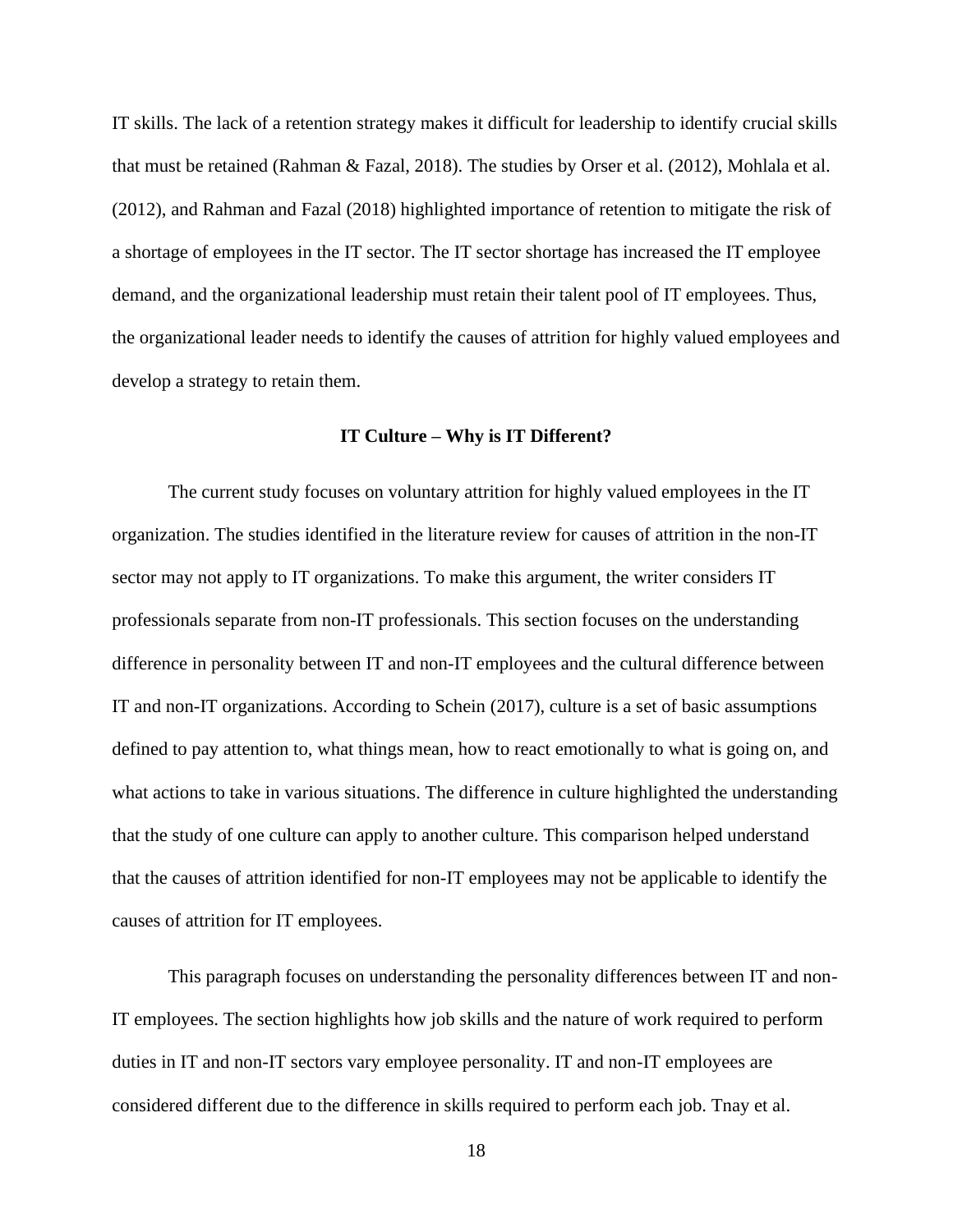(2013) found IT employees are highly skilled employees who are experts in computer technology. Lounsbury et al. (2014) concluded IT employees have common personalities and are often considered introverts, tough-mindedness, and lower levels of emotional stability than non-IT employees. The most significant difference identified between IT and non-IT employees in the study by Lounsbury et al. was tough-mindedness. IT employees scored higher than other occupations on this trait. The primary reason behind this difference between non-IT and IT employees is that the job duties required to be performed as an IT employee include high logic, rational analysis, and problem-solving. Another trait identified in the study by Lounsbury et al. was IT employees are introverts. The primary reason behind IT employees being introverted is the lack of communication required as part of the job responsibility. IT employees spend most of their time working on computers, and there is little to no interaction between them and other humans. Another study by Eckhardt et al. (2016) highlights that IT employees with programming backgrounds are considered introverts due to the nature of the work. Thus, it is fair to say that the personalities between IT and non-IT employees are different due to their nature of work.

This paragraph focuses on understanding the organizational culture between IT and non-IT employees. IT and non-IT cultures are different due to the difference in organizational culture. Wang and Kaarst-Brown (2014) concluded IT culture is different and requires a different leadership approach than non-IT culture. Wang and Kaarst-Brown (2014) concluded IT culture is different from non-IT culture due to the required technical knowledge, unusual work demands and hours, and IT employees' globally valuable resource. These characteristics make the IT culture different than the non-IT sector. Non-IT sector culture does not require employees to have high technical knowledge and usually have defined working hours.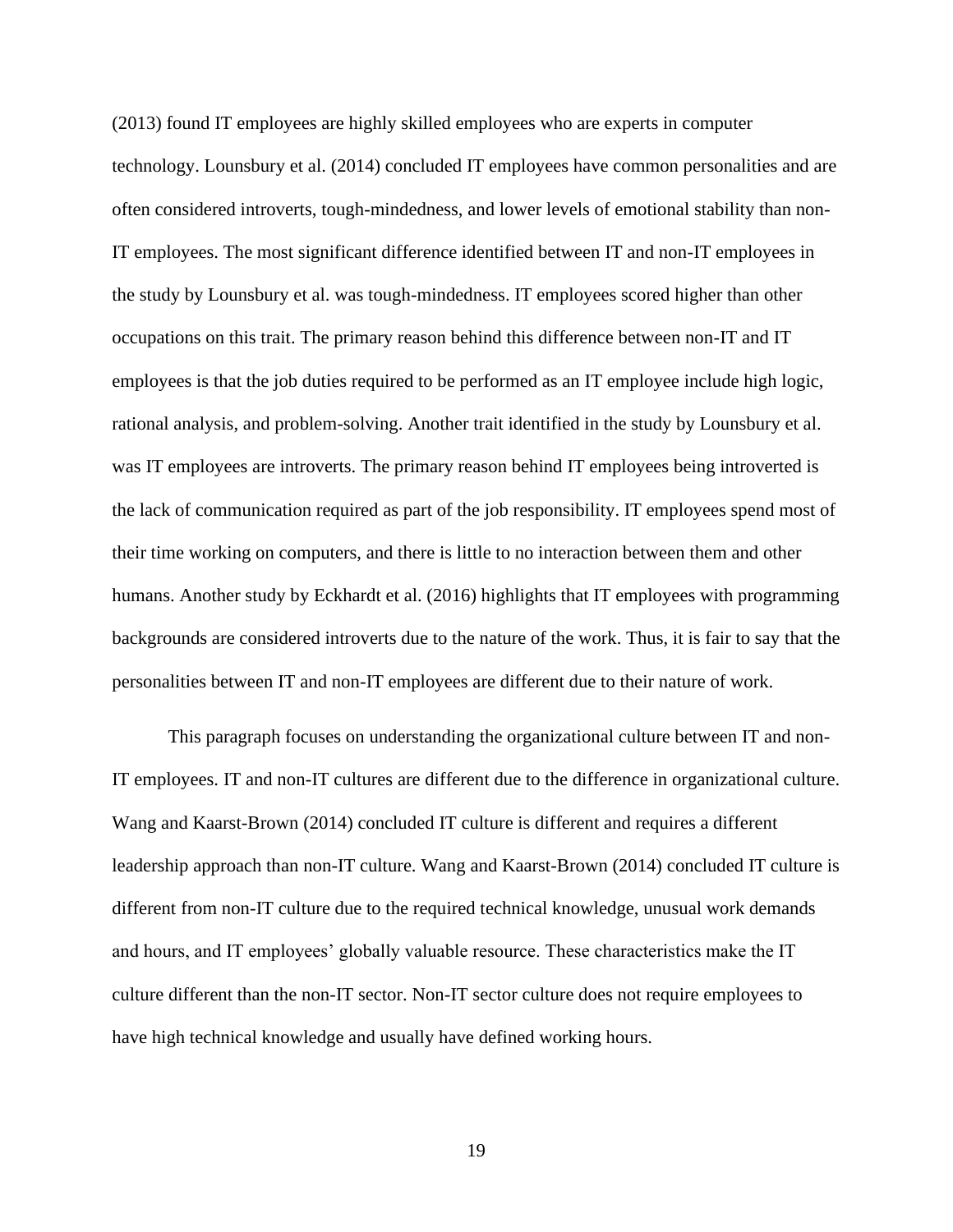Additionally, Uruthirapathy and Grant (2015) concluded employees intentions for leaving an organization differ between IT and non-IT employees because the skillsets required to perform the work are different. As the skillsets required to perform a job are different, the causes of attrition vary based on the organizational culture and work setting. Kapur and Janakiram (2015) also highlighted cultural intelligence, overseas negotiation, employee communication, and training and development are more critical for IT employees than non-IT employees. Kapur and Janakiram findings helps to understand that work expectations from IT and non-IT employees are different and thus the motivation to be retained in a company will vary as well. Uruthirapathy and Grant, and Kapur and Janakiram used quantitative methodology in their studies and found that IT and non-IT employees are different and require different perspectives when managing them. The studies mentioned in this section highlight that employees in IT and non-IT sectors require different strategies for working with their workforce and reducing attrition due to the nature of work and the skills required to work.

Existing studies by Kapur and Janakiram (2015), Lounsbury et al. (2014), Uruthirapathy and Grant (2015), and Wang and Kaarst-Brown (2014) highlighted IT culture is unique in several ways, and studies conducted on non-IT employees may not apply to IT employees. These findings highlight a gap that all the studies related to attrition in the non-IT sector may not necessarily apply to the IT sector due to differences in skills and culture. Thus, it was essential to conduct a study focusing on IT employees to identify sector-specific attrition causes.

#### **Why is it Important to Control Attrition?**

Phillips and Connell (2011) highlighted the concept of employer-of-choice has intensified in the last few years and companies are trying to become employer-of-choice to acquire the best talent. To become an employer-of-choice, the company needs to motivate employees to improve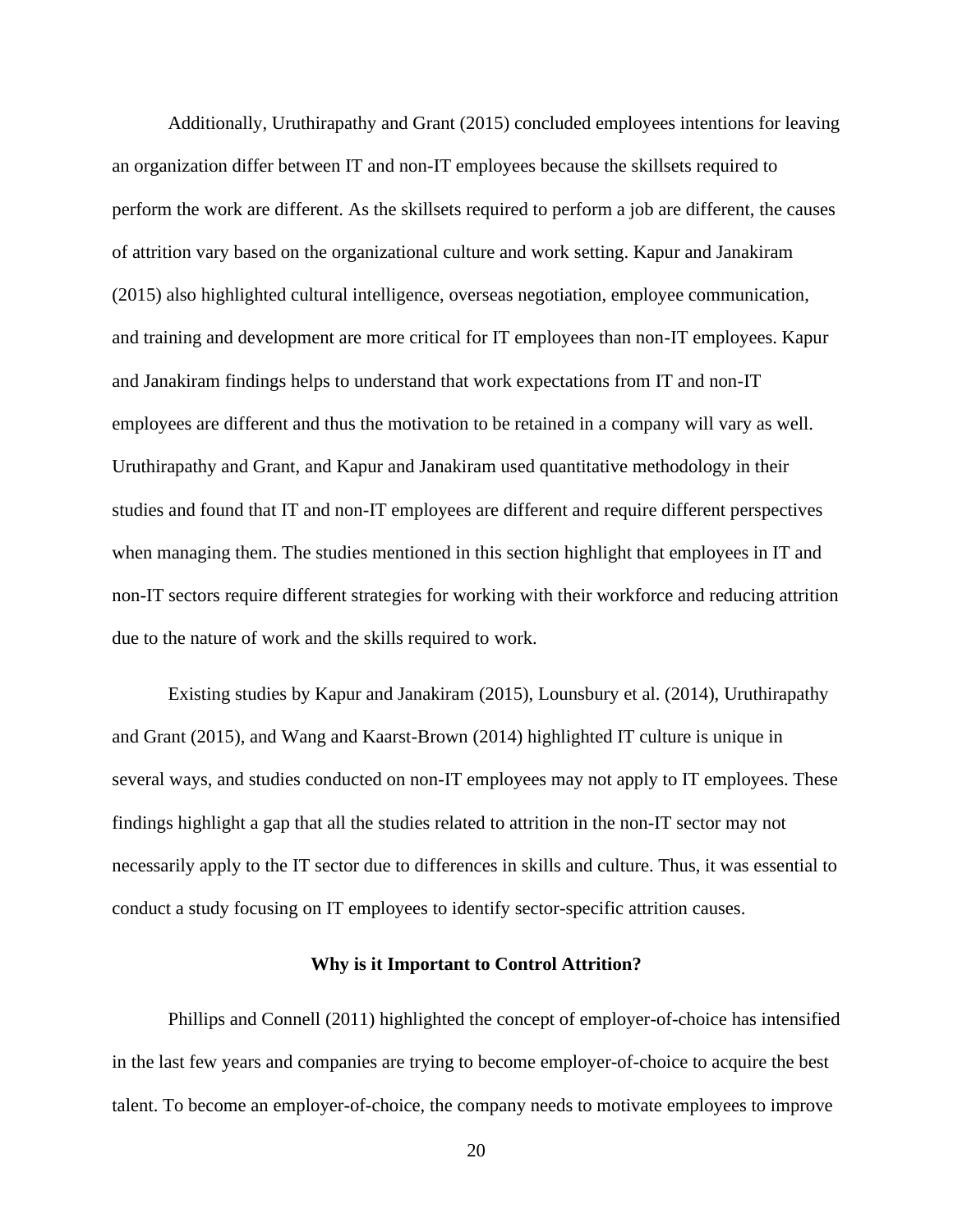performance and keep them satisfied and loyal by providing development opportunities (Fitzenz, 2009). This will help employees to grow skills and retain them. The study by Mulligan and Taylor (2019) highlighted the importance of investing in the workforce's energization to improve productivity and customer satisfaction. Employee retention is the biggest challenge faced by Human Resource (HR) employees in the current market (Gaan, 2011; James & Mathew, 2012; Rath & Sahai, 2019). The number one priority on the HR agenda is attracting and retaining key talent (Frank et al., 2004). Retaining key talent will help the organizations save costs to back an employee. Marsden (2016) found the cost of attrition on the U.S. economy is estimated at \$27 billion. Retaining employees will help the U.S. economy to save \$27 billion a year. Organizations focus on involuntary attrition over voluntary turnover as companies monitor voluntary turnover as it involves high costs (Frank et al., 2004). Thus, retaining employees will save organizations high costs associated to back fill them.

Chowdhury and Md. (2017) research highlight the importance of retaining employees and cost associate to backfill them. According to Chowdhury and Md. (2017), the cost to backfill an employee includes direct and indirect costs. Direct costs are referred to as costs such as expenses on recruitment and training for the new employees (Chowdhury & Md., 2017). Indirect costs are referred to as spending on education, condensed self-confidence, stress on the existing worker, and social capital collapse (Chowdhury & Md., 2017). Moreover, high employee turnover will put at risk of reaching the organizational goal.

Studies by Frank et al. (2004), Gaan (2011), James and Mathew (2012), Chowdhury and Md. (2017), and Rath and Sahai (2019) highlighted retaining employees and avoiding voluntary attrition will help the organization save money to the company. These studies justify the need to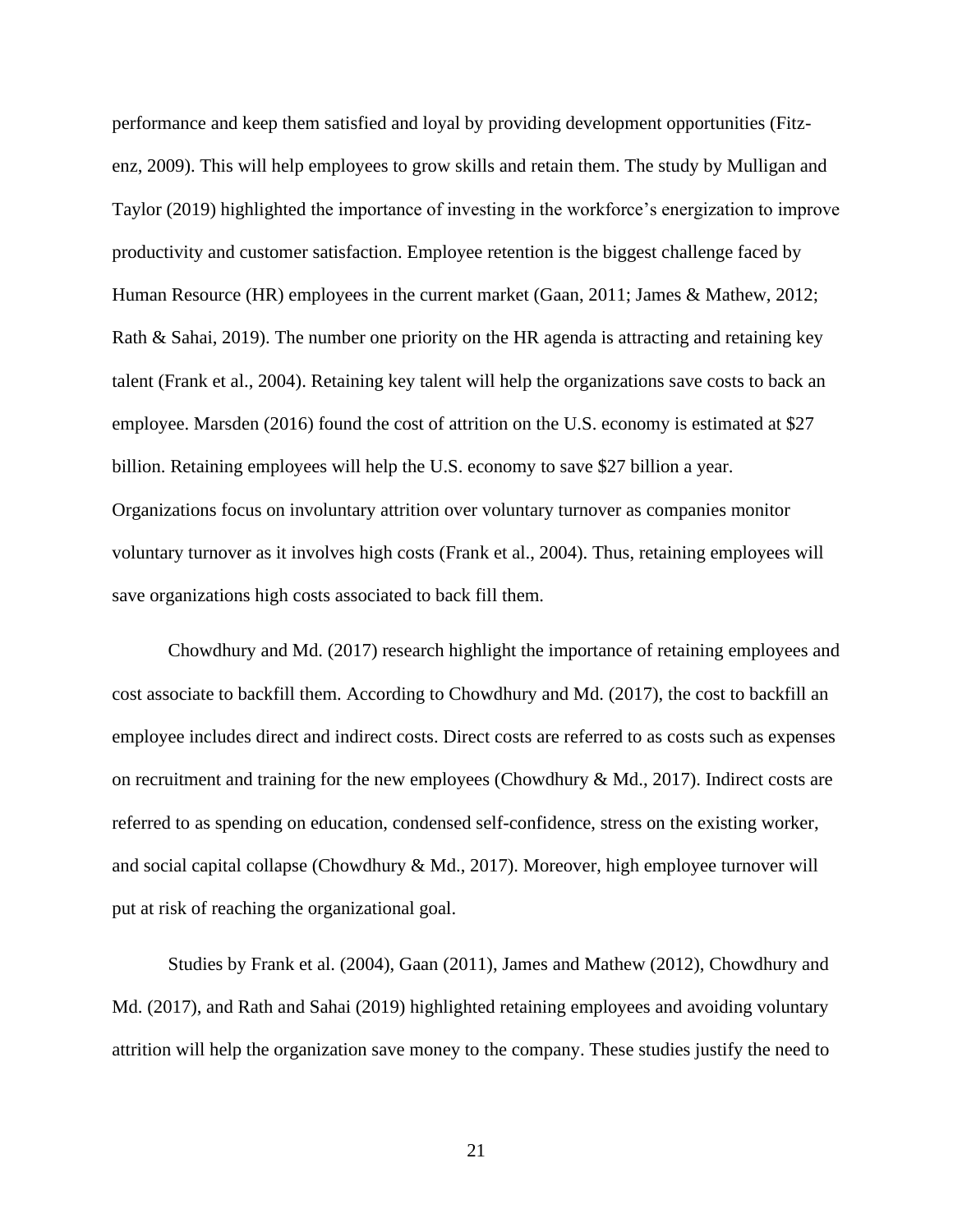identify the causes of attrition for highly valued employees. The typical gap in all these studies is that no studies focus on the significance of losing highly valued employees in the organization.

#### **Causes of Attrition in IT and Non-IT Sector**

Multiple factors influence an employee to leave an organization. The researcher examined several literature sources and identified common causes of employee attrition. The literature review highlights the cause of attrition in the IT and non-IT sectors.

#### **Causes of Attrition in Non-IT Organizations**

Studies show that organizational politics, policies, peer support, and supervisor rudeness cause employee attrition (Akintola & Chikoko, 2016; Dhanapal et al., 2013; Narayan et al., 2018; Rath & Sahai, 2019). All the studies mentioned above focused on non-IT employees. Rath and Sahai (2019) used a quantitative research method using voluntary and involuntary attrition as different variables to find research results. The research was for all the employees and not specific to highly valued employees. The gap found in the studies by Rath & Sahai (2019), Narayan et al. (2018), Akintola & Chikoko (2016), and Dhanapal et al. (2013) is they all focused on causes of attrition for the non-IT sector and does not focus on attrition for voluntary attrition for highly valued employees.

Some studies demonstrate that unethical leadership causes employee attrition (Bonner et al., 2016; Cialdini et al., 2019; Pierce & Snyder, 2015). The research fails to identify if highly valued employees voluntarily left the organization due to unethical leadership. There is no data which states that highly valued employees prefer an ethical leader versus an unethical leader. This makes a strong argument that further research should be conducted to identify if unethical leadership can cause voluntary attrition for highly valued employees.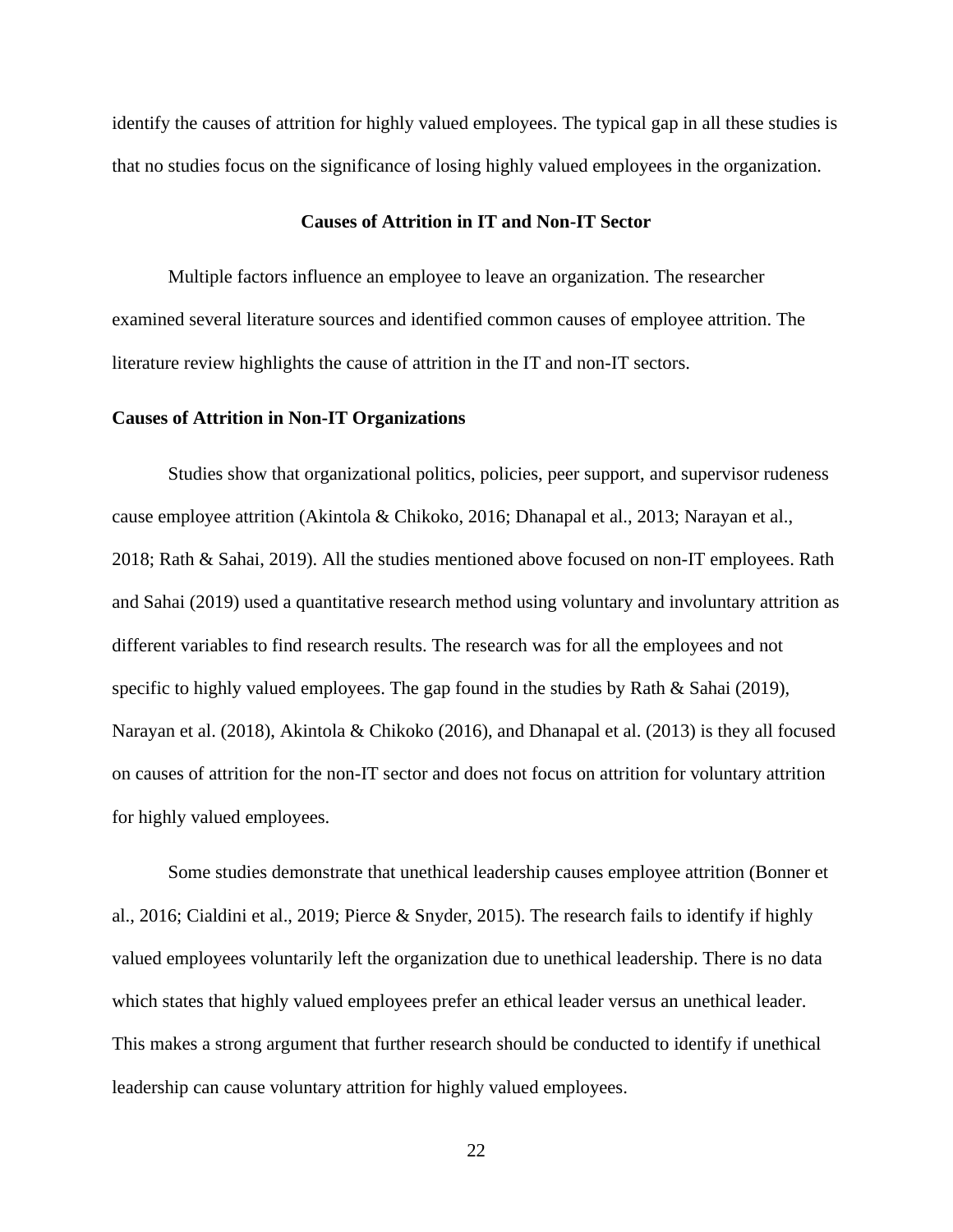Sriram et al. (2019) concluded employees in the manufacturing firm leave the organization due to HR policies that are not employee-friendly. The research also highlights a few other reasons for attrition, such as lower salary and unpleasant working atmosphere. The study focuses on all employees in the manufacturing firm and not highly valued employees. Thus, Sriram et al.'s (2019) findings may not be applicable to identify the causes of voluntary attrition for highly valued employees.

Kim and Park (2017) found longer commute is a cause of attrition in the non-IT sector. The research highlighted that organizations that have better transport have a lower attrition rate. A shorter commute may not be a cause of attrition in the IT sector, as employees in the IT sector do not require to be physically available in the office to perform their duties (Prasad et al., 2020). Thus, this cause of attrition may not apply to the current study.

This highlights that the above research's causes may not be applicable to identify the causes of voluntary attrition for highly valued employees in the IT sector. Many studies have shown why employees leave an organization. This review includes several of the most common reasons: unethical leadership, poor HR policies, peer support, and long commutes. None of the literature explicitly covers highly valued employees or employees working in the IT sector.

#### **Causes of Attrition in IT Organizations**

James and Mathew (2012) concluded organizational culture and personal satisfaction are causes of attrition in the IT industry. Cook (2015) identified components that lead to the development of stress, which leads to burnout in IT professionals. Figure 1 provides an overview of employment components leading to stress and burnout.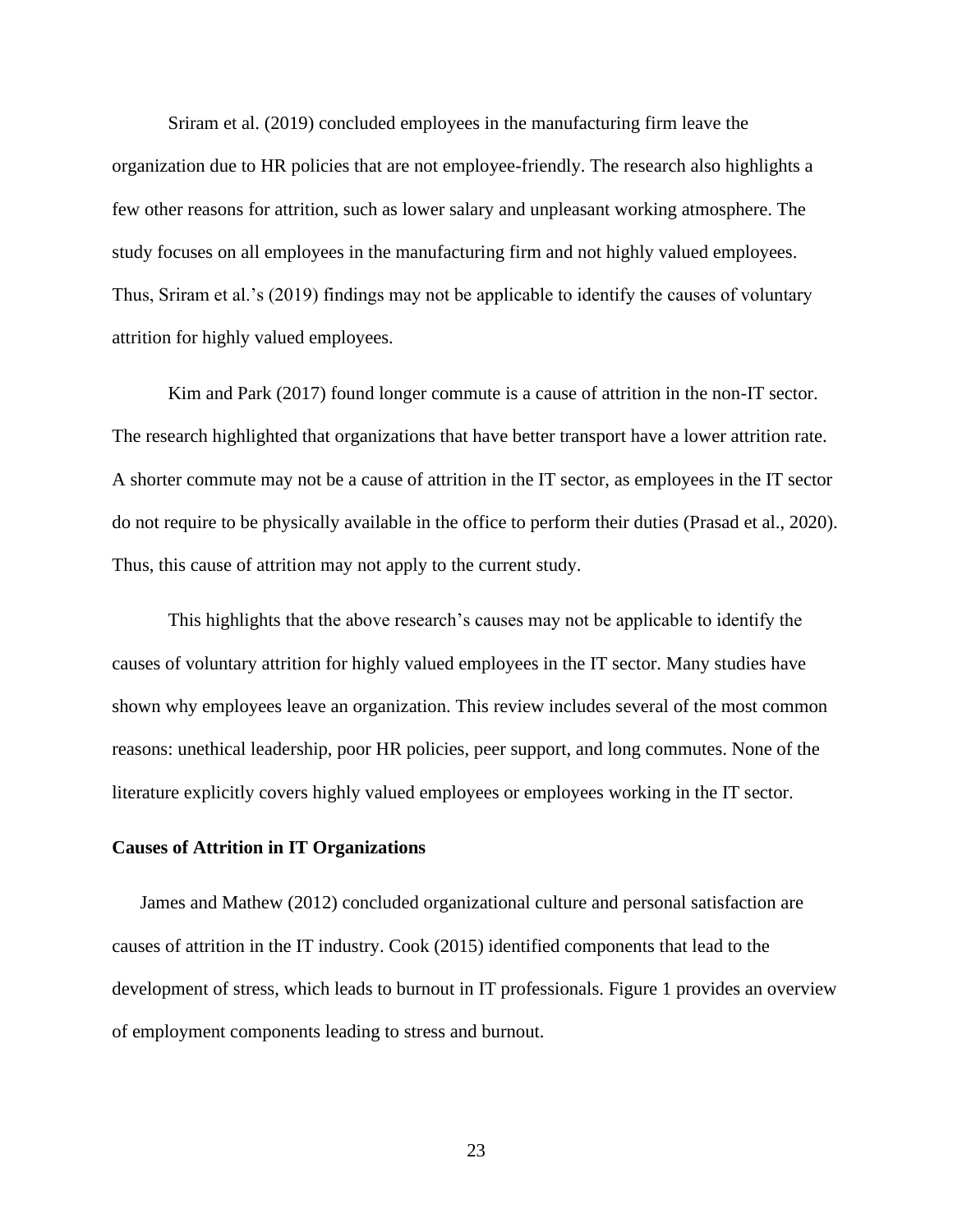## **Figure 1**

*Components Lead to Development of Stress Factors and Burnout*

| <b>Components</b><br><b>That Lead to</b><br><b>Stress Factors</b><br>and Burnout | Too much work under time pressure                                  |
|----------------------------------------------------------------------------------|--------------------------------------------------------------------|
|                                                                                  | Lack of participation in decision-making                           |
|                                                                                  | Working with offshore team members                                 |
|                                                                                  | Managers do not understand IT work                                 |
|                                                                                  | Know someone who was laid off - job insecurity                     |
|                                                                                  | Have to be "on call"                                               |
|                                                                                  | Insufficient training on new technologies                          |
|                                                                                  | Poor promotion prospects                                           |
|                                                                                  | "Menial tasks" distract from "real" work                           |
|                                                                                  | Work must be prioritized - not everything should be an             |
|                                                                                  | "emergency"                                                        |
|                                                                                  | Work must be challenging enough/be mentally stimulating            |
|                                                                                  | Insufficient reward                                                |
|                                                                                  | Insufficient recognition/respect                                   |
|                                                                                  | Organizational politics                                            |
|                                                                                  | Expected to connect and work from home on evenings and<br>weekends |
|                                                                                  |                                                                    |

Cook (2015) found significant causes of stress included role conflict, role ambiguity, and interference from organizational politics (Cook, 2015). Studies by Armstrong et al. (2015) and Cook (2015) identified stress as a cause of attrition, but there was no evidence stress could be a leading cause of attrition for highly valued employees. These studies had a gap where they did not focus on highly valued employees who voluntarily exited the company due to stress. Thus, stress and components leading to stress could not be considered as reasons for voluntary attrition of highly valued employees in IT organizations.

Wei (2015) concluded human resources should play an important role in hiring employees who are the right cultural fit. Additionally, human resources policies should be defined in a way that retains existing employees. Wei also used quantitative methods to conduct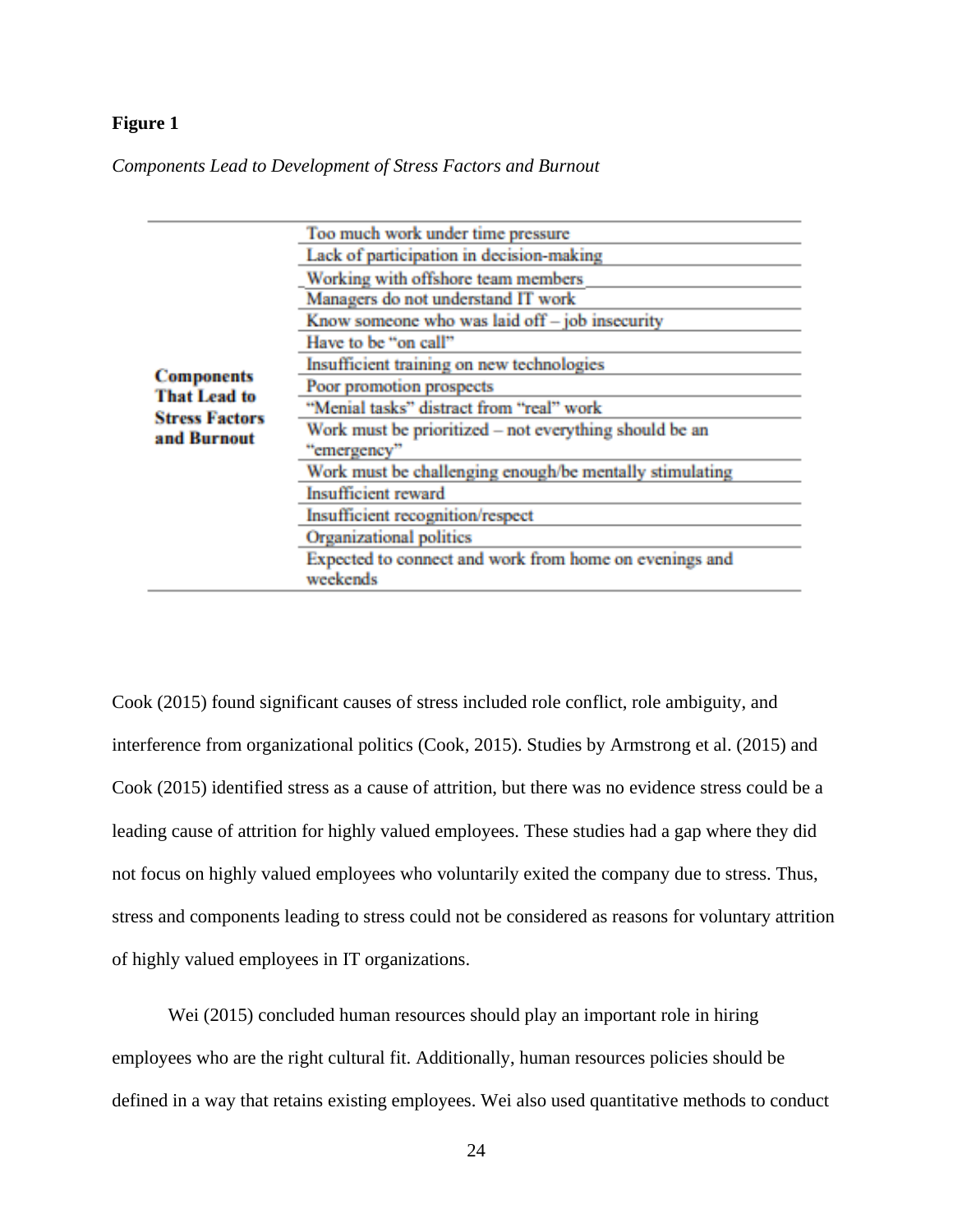this study and gathered data from 456 engineers from multiple high-tech companies in Taiwan. Wei focused on gleaning data from engineers and their managers, some of whom were potentially non-technical. I could not apply findings of Wei's study to this study, as the target audience was outside the United States and involved non-IT workers. Another gap in Wei's study was the study was generalized for all employees in the IT company and not just highly valued employees. Thus, human resources policies cannot be considered a main cause of attrition when it comes to voluntary attrition of highly valued employees in the IT sector.

Dash and Muthyala (2016) focused on gathering data to identify the cause of attrition in the IT industry for all the company employees. The researchers concluded a lack of employee engagement as the cause of attrition in the IT industry. The research produced no recommendations on how to resolve the attrition causes and retain highly valued employees. A quantitative method was conducted to gather data, but collected data were influenced by employee perceptions of the causes of leaving the organization. The study was generic for all the employees in the company and not specific to highly valued employees. The data collected for the research was from employees in different companies, so that there may be a high degree of heterogeneity in employee engagement processes across the samples. Thus, this study's findings was not fully applicable as a cause of voluntary attrition for highly valued employees.

Showry and Sayulu (2017) focused on core self-evaluation and discuss its role in attrition in the IT industry. This research excluded factors outside self-evaluation as causes of attrition. Still, this study had a notable gap; the researchers preselected causes of attrition as selfevaluation without considering other causes of attrition. There was no compelling reason to support the study of why self-evaluation is identified as the cause of attrition. The study focuses on identifying the cause of attrition for all the employees and not specific to highly valued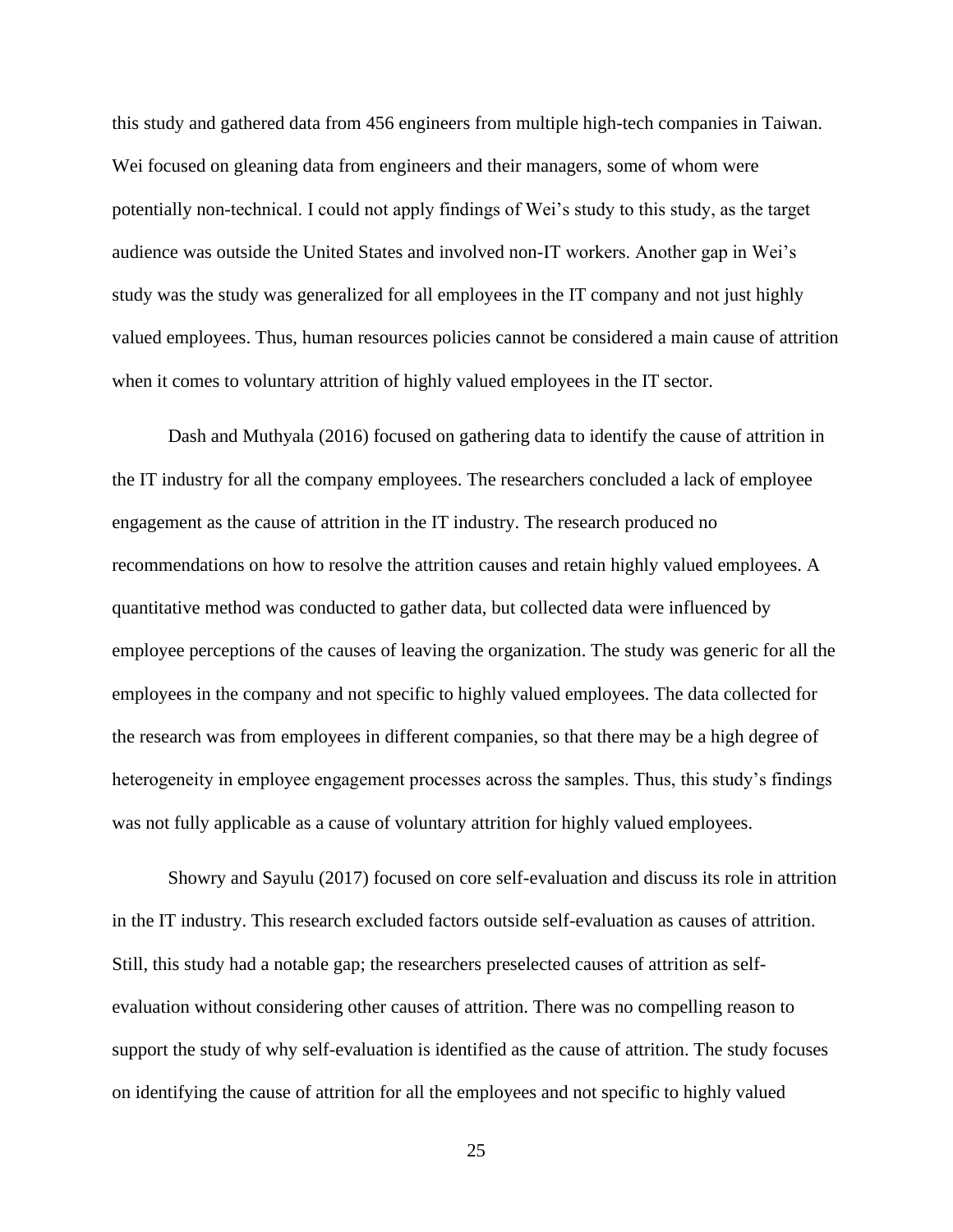employees. Thus, this finding cannot be used as a cause of voluntary attrition for highly valued employees due to a lack of evidence that this cause of attrition impacts highly valued employees' decision to leave the organization.

Naqvi and Bashir (2015) concluded a lower salary and training and development of skills are the causes of attrition in the IT sector in Pakistan. The researchers conducted quantitative research with nine IT organizations in Pakistan. The study findings concluded that compensation and better training can influence the decision to leave the organization but may not be the only drivers to leave the organization. Another two studies by Grissom and Mitani (2016) and Zin (2017) highlighted increasing salaries might help retain employees from leaving the organization. However; salary could not be identified as a cause of attrition for highly valued employees, as these studies were not focused in the United States, nor were they focused on highly valued employees. Typically, highly valued employees in a company are paid higher than the rest of the talent in the company. Thus, salary was not one main cause of attrition for highly valued employees. Additionally, as there was no study specifically targeted to understanding causes of attrition for highly valued employees in the U.S. IT sector, it was impossible to conclude findings identified in this section applied to this study.

# **Summary**

The literature review concludes that no existing study identifies the causes of attrition for highly valued employees in IT organizations. The causes of attrition for non-IT organizations are identified by existing literature as organizational politics, policies, peer support, supervisor rudeness, and unethical leadership. The causes of attrition for IT organizations determined by existing literature are corporate culture, stress, core self-evaluation, and HR policies. There is no existing literature review that defines highly valued employees as an employee who has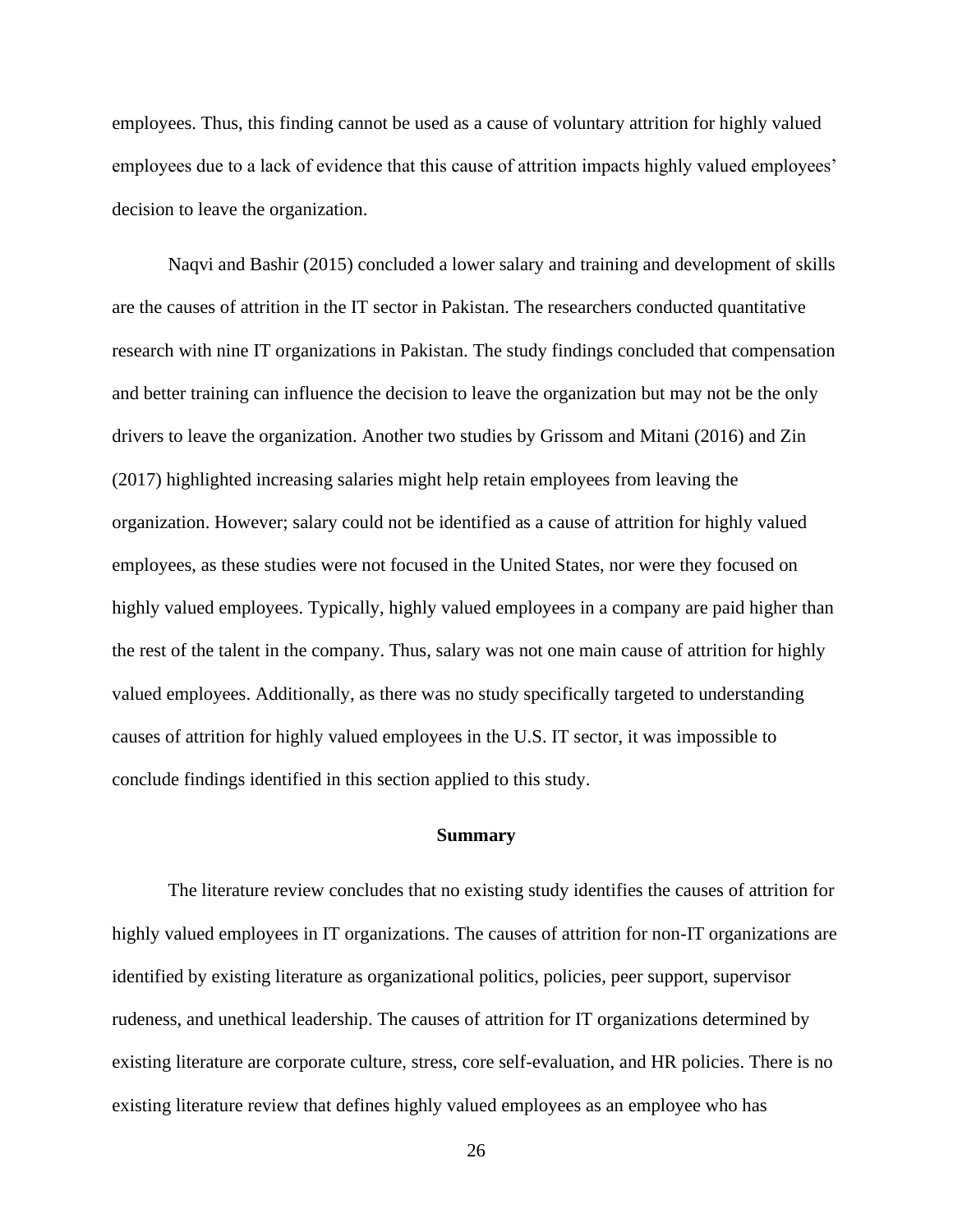promoted a level up and has five or more years of IT experience, including a minimum of three years of programming experience. The literature highlights the gap in the data used to identify the cause of the attrition for highly valued employees. The literature highlights no study conducted to determine the cause of attrition for a subcategory of highly valued employees in the company. The literature review highlights another essential aspect that causes attrition for non-IT organizations that are unnecessary for IT organizations due to the difference in the culture. Conducting qualitative research may explain why a highly valued employee is looking for a change. The literature review highlights that the existing studies' findings may not apply to the identified audience part of the proposed research. This gap in the existing research data gives an opportunity to research the causes of attrition for highly valued IT organizations' employees.

Conducting a research study on the causes of attrition for highly valued employees will benefit the IT organizations. The purpose of this study is to help the IT organization to retain highly valued employees and reduce the impact of attrition. The proposed research focuses on highly valued employees in the IT industry and identify the cause of attrition for these employees. The study's goal is to prevent highly valued employees' attrition by identifying the cause of attrition and then avoiding it.

Chapter 3 focuses on the research methodology and design in this study. Chapter 3 also highlights why qualitative method was employed and refrained from using other methodologies. Finally, in Chapter 3, the methods and instruments used to conduct interviews, validate data, and analyze data gathered to conclude with findings of the study are discussed.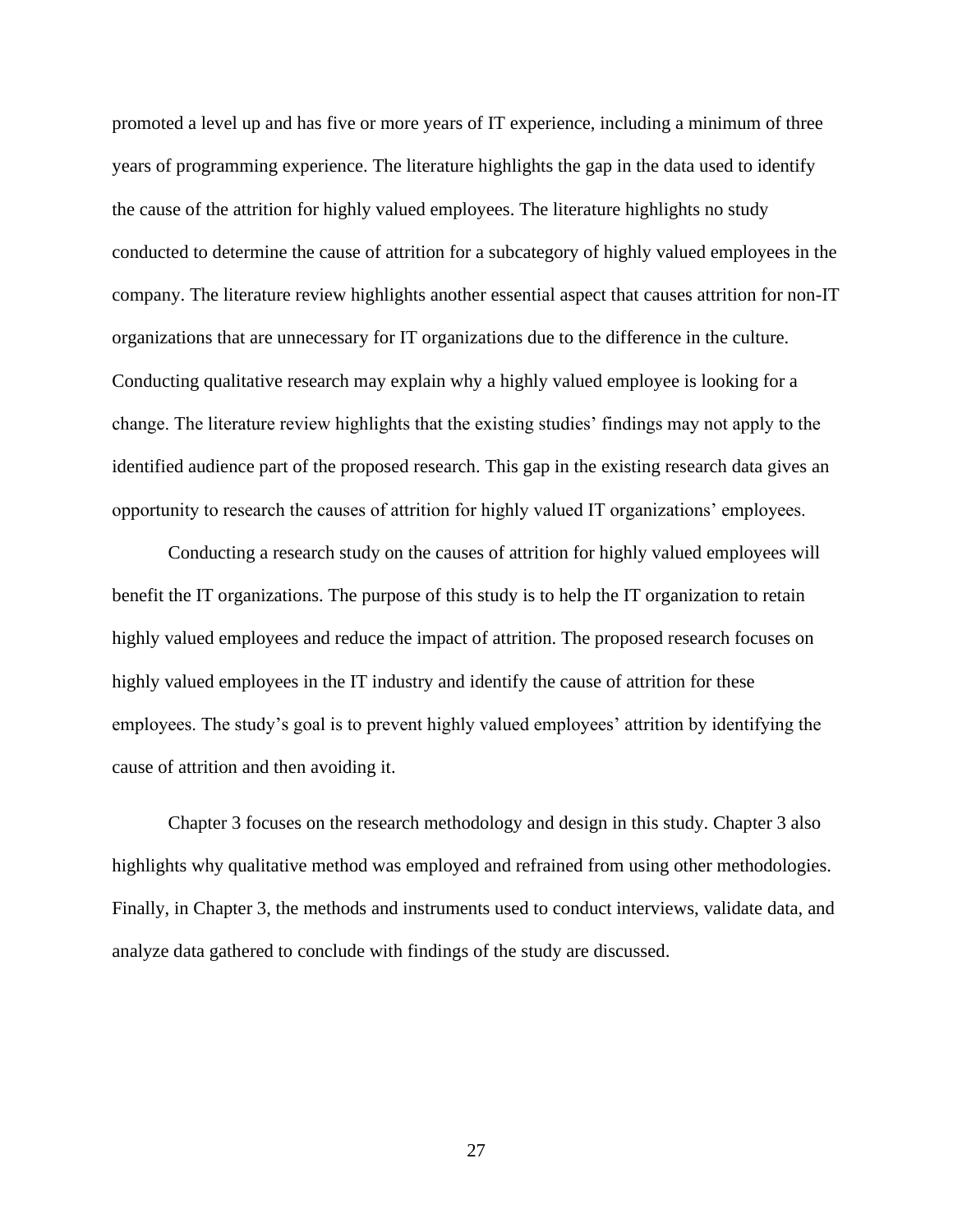#### CHAPTER 3: METHODOLOGY

Chapter 3 highlights the research methodology and design used in this study. This section justifies the research design for this study and shares details about my choice of methodology. Information on instrumentation, participants, data analysis methods, limitations, and delimitations of the study are shared. The research method and design are critical aspects of any study, as they affect results and determine researchers' conclusions (Lampropoulou & Myers, 2013). In this study, central research question is used to address the initial problem statement through the theoretical lens of Herzberg's motivational theory model.

## **Research Method**

This section focuses on the research method, research design and justification of it. The qualitative method is more applicable for this study because it addresses the research question, as it requires the researcher to empathize with the participants and understand the causes of attrition as that may be personal reasons (Taylor et al., 2015). Qualitative methodology is appropriate for researchers who need to develop greater insight related to complex situations or phenomena (Moustakas, 1995). A qualitative method was identified instead of quantitative because those methods are limited to defined questions used to collect the data (Bailey, 2014; McClelland, 2017). Other types of research such as Quantitative research and Mixed Methods research are also not appropriate for this study. The quantitative method prevents the researcher from understanding the participants' situation deeper to understand the root cause of a situation (Moustakas, 1995; Park & Park, 2016). Quantitative research requires the researcher to analyze data that is countable. Quantitative research seeks to answer what and not why. We could understand how many highly valued employees leave their organization, but not why they leave. Mixed methods are used to collect, analyze, and mix qualitative and quantitative data in a study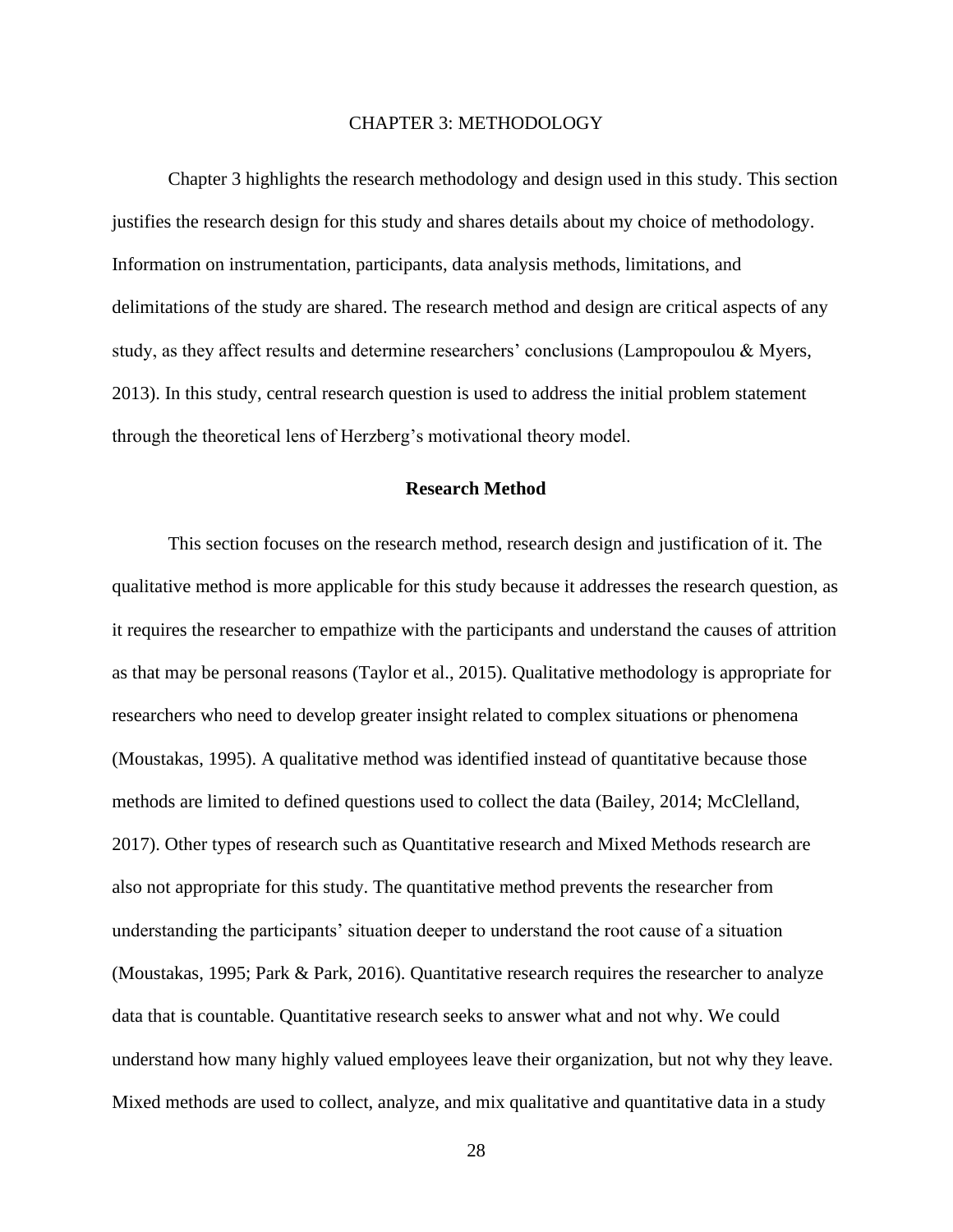to understand the research problem (Denzin, 2017). It also can answer the what but not the why highly valued IT employees leave their organization. Researchers use mixed-method as a rigorous approach to exploring the breadth and depth of the study (Shaw et al., 2014). The current study has no intention of increasing the breadth of the study by extending it outside the IT organization, and thus Mixed method is not the appropriate method for this study.

The qualitative research method is used by the researcher to respond to the research question by gathering and analyzing data using a phenomenological research design. The qualitative research method's strength is its ability to elaborate textual descriptions of how people experience a given research issue. The qualitative research assisted the researcher to give insight into specific information that triggers a highly valued employee to leave the organization. Qualitative researchers empathize and identify with the people they study to understand how they see things (Creswell & Creswell, 2017; Taylor et al., 2015). Conducting semistructured interviews may provide information about what can be done to retain an employee and prevent attrition. The informal method of gathering data helped to understand the cause of attrition, specific to an individual and not generic. Qualitative researchers develop concepts, insights, and understandings from patterns in the data rather than collecting data to assess preconceived models, hypotheses, or theories (Creswell & Creswell, 2017; Taylor et al., 2015). The data gathered during these semistructured interviews was classified for specific characteristics that point to reasons why highly valued employee leave an organization.

## **Research Design**

Phenomenology design is appropriate for this study because it is used to get the real experiences and feelings from the participants who left the organizations (Marshall & Rossman,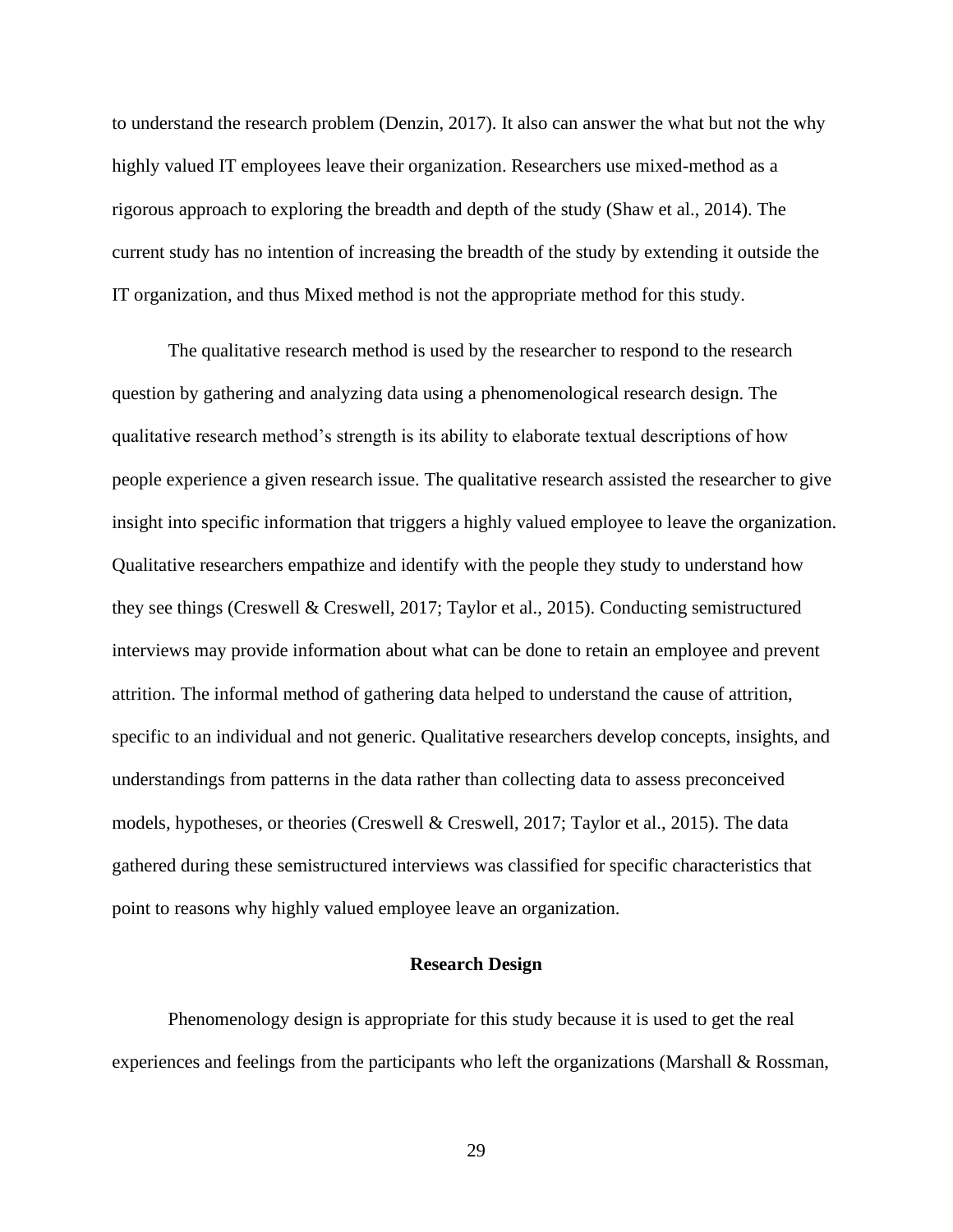2011, Moustakas, 1995). This design provides the author with in-depth knowledge of the phenomenon.

Other research designs associated with the qualitative research methodology, such as grounded theory, ethnographic, and case study, were considered but were not appropriate for the study (Marshall & Rossman, 2011). An ethnographic study involves understanding culture and typical patterns that develop over time (Lambert et al., 2011). The ethnographer is most interested in common patterns as a group interacts over time (Murthy, 2013). The ethnographic method is not appropriate for this study as it expects observing the group's behavior to come to a typical pattern, and in this study, it is not possible to observe the behavior to conclude the findings as it requires real interaction with the participants. Grounded theory analysis is a constant comparison where the statement is compared with the statement, story with a story, a participant with a participant, theme with the theme (Lingard, 2014). Grounded theory was not appropriate for this study as the study intends to investigate individual experiences and not compare one experience with another. The case study focuses on an in-depth analysis of a single event or multiple occurrences over some time (Yin, 2014). A case study was not appropriate for this research as the purpose of this study is to delve into the experience of several individuals rather than focusing on an individual or a group.

Phenomenology is a way to study an idea or concept that holds an ordinary meaning for a small group of individuals (Marshall & Rossman, 2011; Moustakas, 1995). The purpose of phenomenological research is to investigate human actions, behaviors, intentions, and experiences as they meet in the lifeworld (Manen, 2017). Phenomenology provides information about unique individual experiences, offering a detailed and complete description of human experiences and meanings. Phenomenology research is used to study areas with little knowledge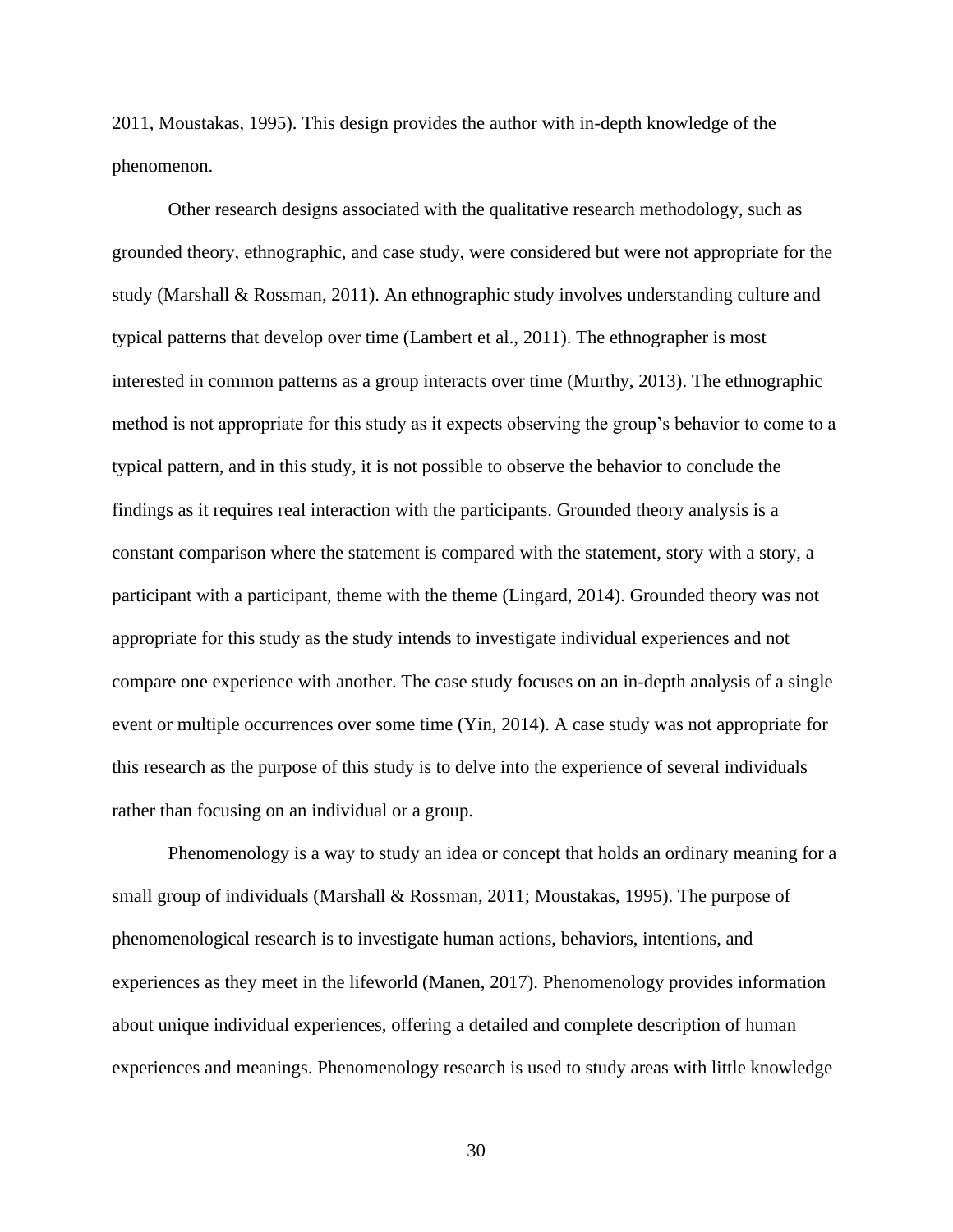(Guerrero-Castañeda et al., 2017). In this research, it is aimed to gather data using perspectives of research participants about the phenomenon of leaving organizations where they were considered highly valuable. As part of this research, the focus was on a group of highly valued employees who voluntarily exited from IT companies in the United States.

### **Instruments**

Primary data collection method was conducted, including interviews. Semistructured interviews was used to gather data as part of the study and included open-ended questions to collect data from participants. Verification was completed using a member-checking strategy (Chronister et al., 2014).

11 open-ended questions were developed to identify major causes of attrition (see Appendix B). This list of questions was prepared based on findings from the literature review. The interview questions focused on exploring reasons why participants decided to leave their companies. The interview questions also sought to gather information on what companies could have done to help retain these participants. The interview questions also helped to understand if the participants were given enough opportunities not to leave the organization. The information gathered from interviews helped develop an understanding of why highly valued employees start searching for a new job and what they could have done to retain them. Interview Questions 1–2 focused on understanding the causes of attrition. Interview Questions 3–6 focused on understanding the effort spent by leadership to retain employees. Questions 7 focused on understanding primary reasons for job searching. Interview Questions 8–9 focused on understanding if any participants would change organizations if they were internally transferred. These questions sought to understand if the attrition was team-related or organizationally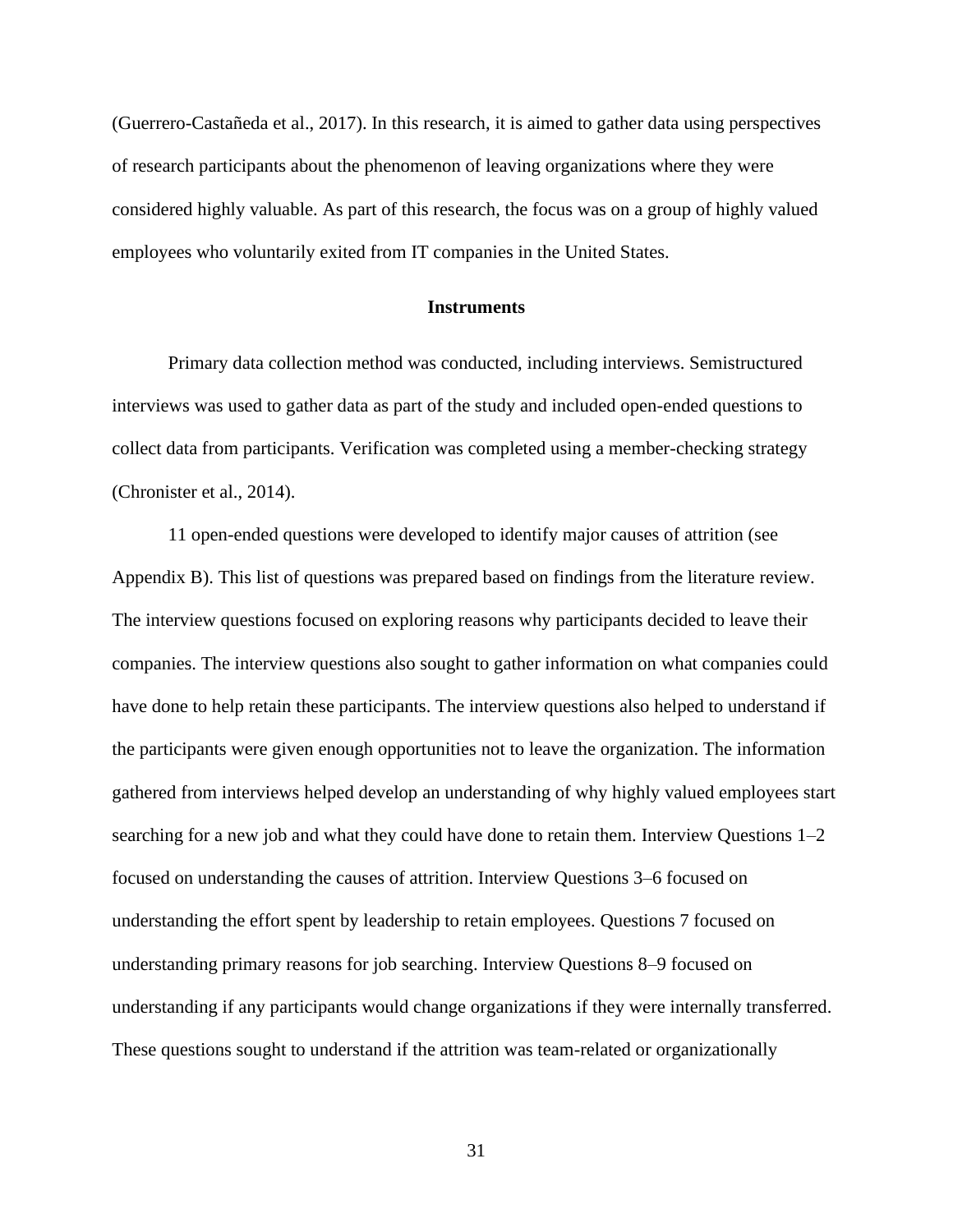influenced. Interview Question 10 focused on understanding the new organizations' work culture to understand if that culture is better than the previous organization.

These interview questions focused on understanding causes of employee attrition and what can be done to retain valuable employees. The answers received from these interview questions helped conclude my findings in the study and proposed strong solutions to reduce organizational attrition.

# **Data Collection**

Data collection is the process of setting boundaries for the study and collecting information through observations, documents, and establishing protocol for recording information. (Yuliarsih, 2016). Three steps were engaged as part of the data collection process.

During Step one, data collection, multiple software engineers were reached out using LinkedIn or email; these engineers were identified as those having previously worked at an IT company in the United States which was included in this study. Snowball sampling methods was employed to identify participants. Snowball sampling uses a referral method to identify participants for interviews. Interviews were requested using a network of software engineers who have previously worked at IT companies in the United States (see Appendix A). LinkedIn referrals were used to identify participants who had worked at these IT companies. These software engineers were selected based on their previous tenure and promotion in the identified companies shortlisted for this study. Upon accepting the invitation email, a consent form was sent for participation in the study. The consent form confirmed participants' willingness to be interviewed and protected their confidentiality rights (Covell et al., 2012).

Step two involved finalizing six participants who qualified as highly valued employees. Six participants were selected who met the criteria of being highly valued at their previous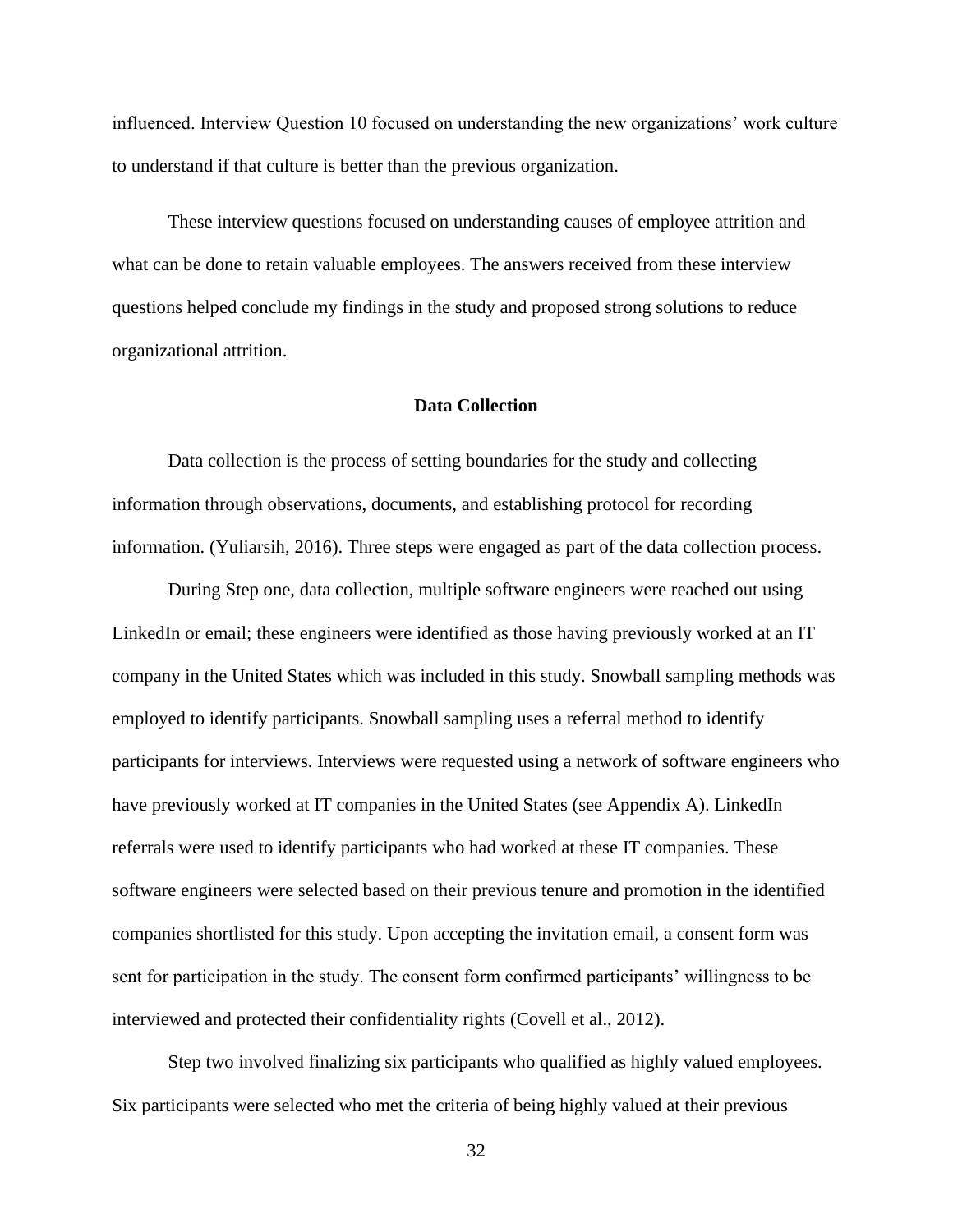organizations. The criteria included: participants had to have been promoted at their previous company and have five or more years of IT experience, including a minimum of three years of programming experience. Each participant was requested to confirm if they met the above criteria to qualify as research participants. If the participants confirmed they did not meet the criteria defined for highly valued employees, then step one was followed again. Steps one and two were performed until all six participants confirmed they met the criteria of being highly valued as defined in the study and accepted invitations to be interviewed. Once participants confirmed they are met the criteria, their willingness was validated to participate in interviews. After receiving the consent form from the final six participants, multiple video call interviews were set up with these participants. One interview session was conducted with all the participants to gather all the information needed for the research.

Six participants were selected to interview for this qualitative study as the focus was on repeatedly interviewing a small number of participants to gain a deeper understanding of the problem statement (Hennink et al., 2019). Information gathered from multiple interviews was sufficient to understand the major causes of employee attrition. A small number of participants was intentionally chosen because of the expected material volume to gather at each interview, along with constraints on time and resource availability (Gardner & Harmon, 2002). Data gathered from six participants were sufficient to understand the causes of attrition and conclude with salient findings due to the interview questions' depth. Figure 2 provides an overview of my data collection technique.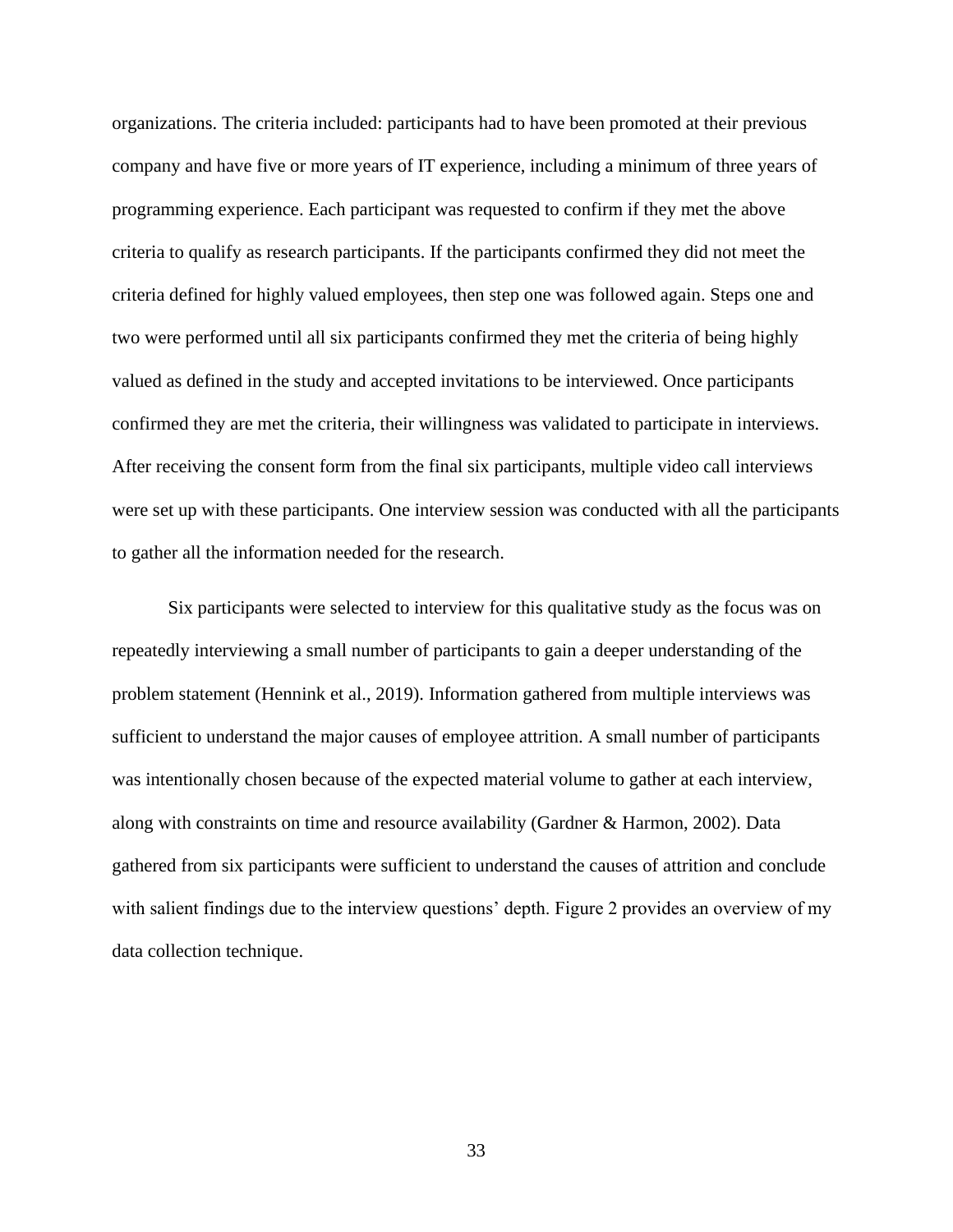# **Figure 2**

### *Illustration of Data Collection Technique*



## **Data Analysis Method**

Data analysis was conducted in three steps. Step one focused on developing and applying codes from data gathered during the interview. Coding is the process of organizing data in a structured way and developing codes representing a few statements gathered during interviews (Rossman & Rallis, 2012). To begin with the coding process, interview transcripts were transcribed into a Microsoft Word document. Then Atlas.ti qualitative data analysis was used for data coding and analysis to expedite the coding process (Iskandarsyah et al., 2014). As part of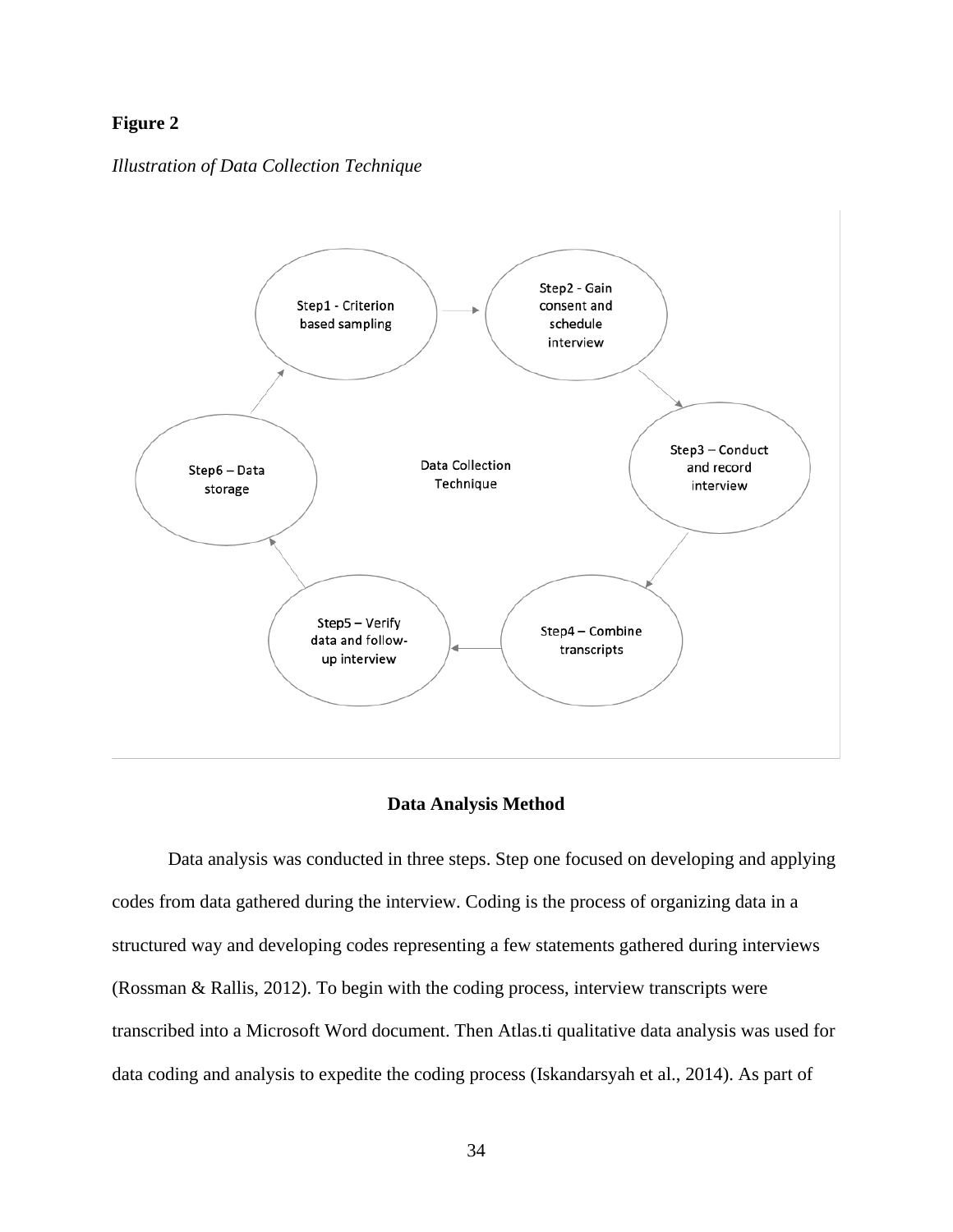using Atlas.ti software, interview transcripts were converted to a Microsoft Word document to store this information for future references. After that process, a combination of auto and manual coding technique was used to code sections of the transcripts, and engaged in a continual process of refining the codes until no new unique codes were identified. Once the interview process reached a saturation point where no new codes were identified, themes were created.

In Step two, themes were created based on coding. Using the emergent design, themes and sub-themes were created based on common elements identified as part of the coding process. Key themes were identified using Atlas.ti software to address central research question of the study (Iskandarsyah et al., 2014). These themes helped identify patterns and relationships from data gathered during interviews. In Step three, all data was summarized and concluded with findings based on this study.

The final step in data analysis involved interpreting findings from the interviews to identify causes of attrition in the IT sector. Williams and Moser (2019) described coding as a process to assemble, categorize, and thematically sort data and construct meaning of data gathered during the interview. Member checking was used to validate accuracy of the data interpreted during the interview process (Lincoln & Guba, 1985). Interview transcripts were shared with participants and asked them to check the transcripts for data accuracy (Birt et al., 2016, Street & Ward, 2012). This process enabled participants to reconstruct their narrative by modifying transcripts. This method of member checking was also important to claim the data's accuracy, as all data were reviewed by participants prior to analysis.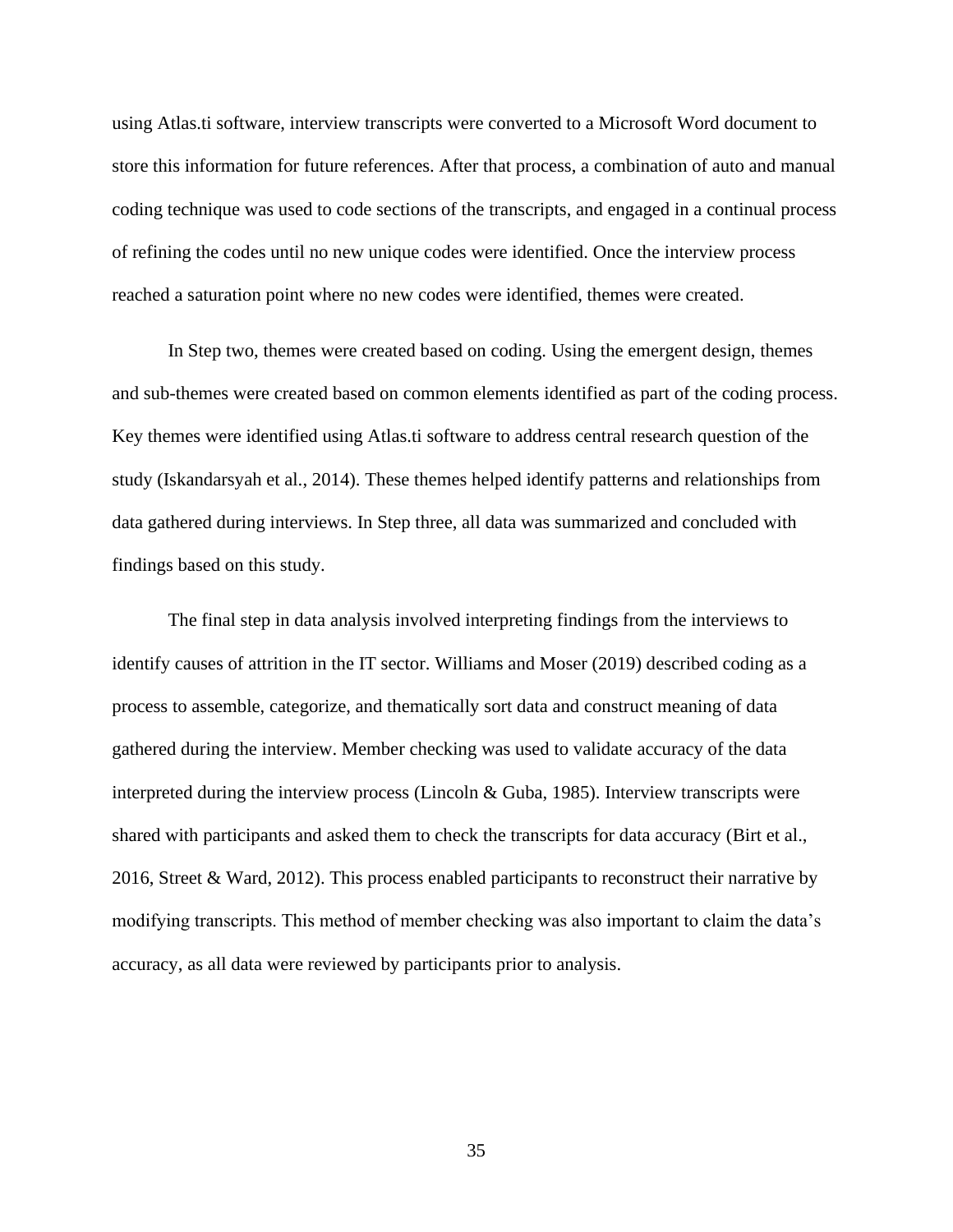### **Trustworthiness**

Trustworthiness is the process of reporting the content analysis correctly (Elo et al., 2014). Trustworthiness in a qualitative inquiry aims to support the argument that the inquiry's findings are "worth paying attention to" (Lincoln & Guba, 1985, p. 290). Trustworthiness is usually considered using three components, credibility, transferability, and confirmability (Connelly, 2016; Shenton, 2004). Therefore, these components were observed in the proposed study.

#### **Credibility**

Credibility refers to the data's truth or the participant's views and the researcher's interpretation and representation (Polit & Beck, 2012). To verify the findings' accuracy, the member check strategy was used (Chronister et al., 2014). Member checking is a means of enhancing the accuracy of interpretations of the qualitative research phenomena (Birt et al., 2016; Lincoln & Guba, 1985). As part of the member check strategy, the research analysis was shared with the participants and take their confirmation before proceeding with the research conclusion. This strategy eliminated any misinterpretation during the interview process. The data verification was done via email, which helped store participants' confirmation for future references.

# **Transferability**

Transferability refers to findings that can be applied to other situations or groups (Cope, 2014; Houghton et al., 2013; Polit & Beck, 2012). To deal with transferability, an in-depth description and sufficient information on the participants was provided to extend the study to other organizations.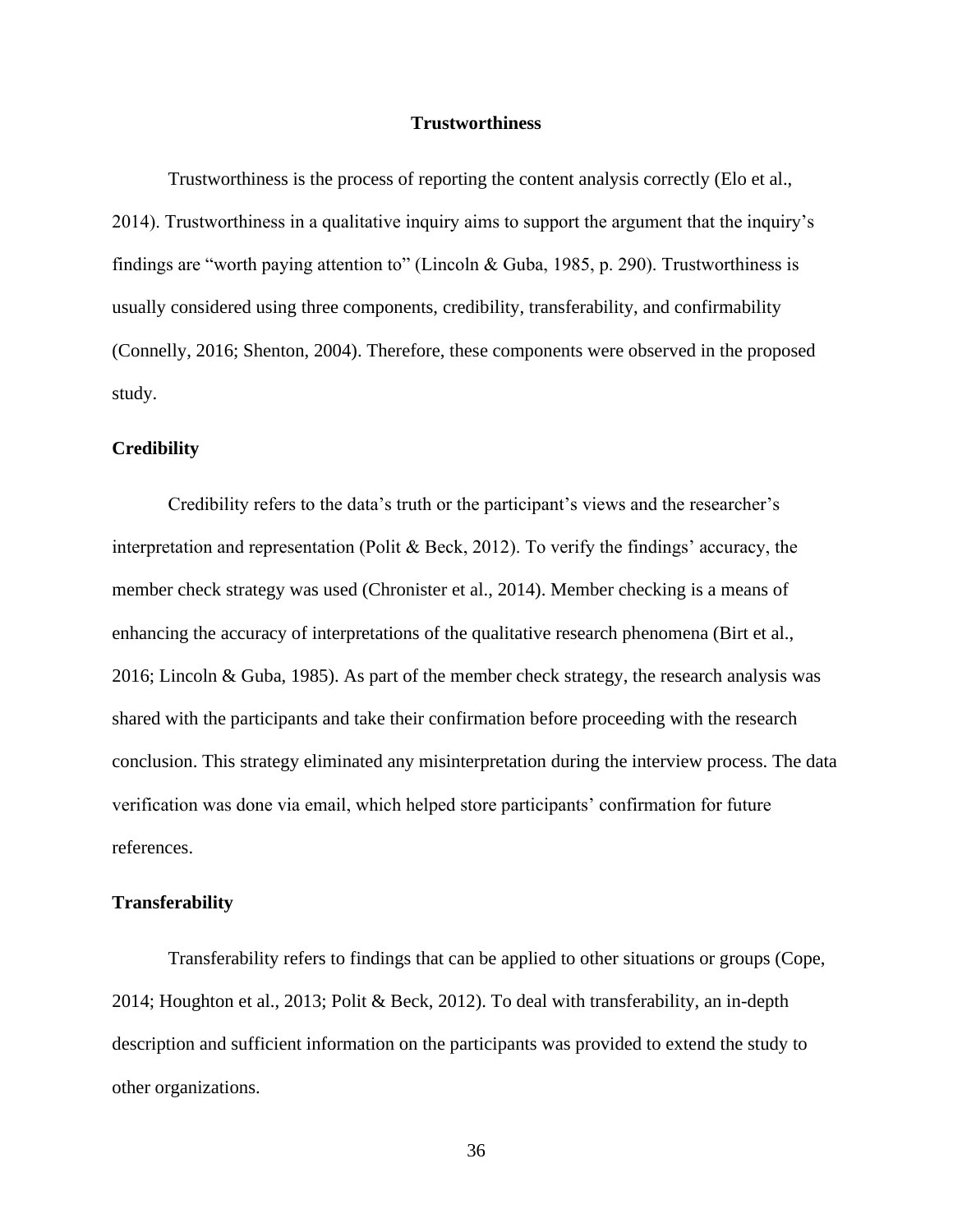## **Confirmability**

Confirmability is the process of ensuring the study findings are consistent and could be repeated (Connelly, 2016). Confirmability is used to demonstrate the research data represents the participants' response and not the researcher's view (Cope, 2014). The confirmability was verified by the data saturation method. Data saturation is achieved when repetitive information is generated during the interview process (Habersack & Luschin, 2013; Vogl, 2013). To ensure the findings of the study are consistent, the same interview questions were provided to all the participants during the interview process. Using this approach, similar data points were used to gather information from all the participants.

# **Limitations**

Limitations are potential gaps or weaknesses in a study (Marshall & Rossman, 2011; Pezalla et al., 2012). I identified two potential limitations for this study. The first limitation is that this study is limited to participants from only four organizations related to IT, and thus this might be a problem for transferability. For transferability, it is essential to have the findings applied to other settings or groups (Cope, 2014; Houghton et al., 2013; Polit & Beck, 2012). Considering data were gathered from one organization, the probability of transferring the findings to other groups was limited.

The second limitation involved validation and authentication of information provided by participants. To be eligible to participate in the study, the participants should be identified as highly valued employees for their previous organization before moving to the new company. One criterion to qualify as a highly valued employee involved promotion at the previous company; other criteria included five or more years of experience working at an IT company, and a minimum of three years of programming experience. In this study, participants'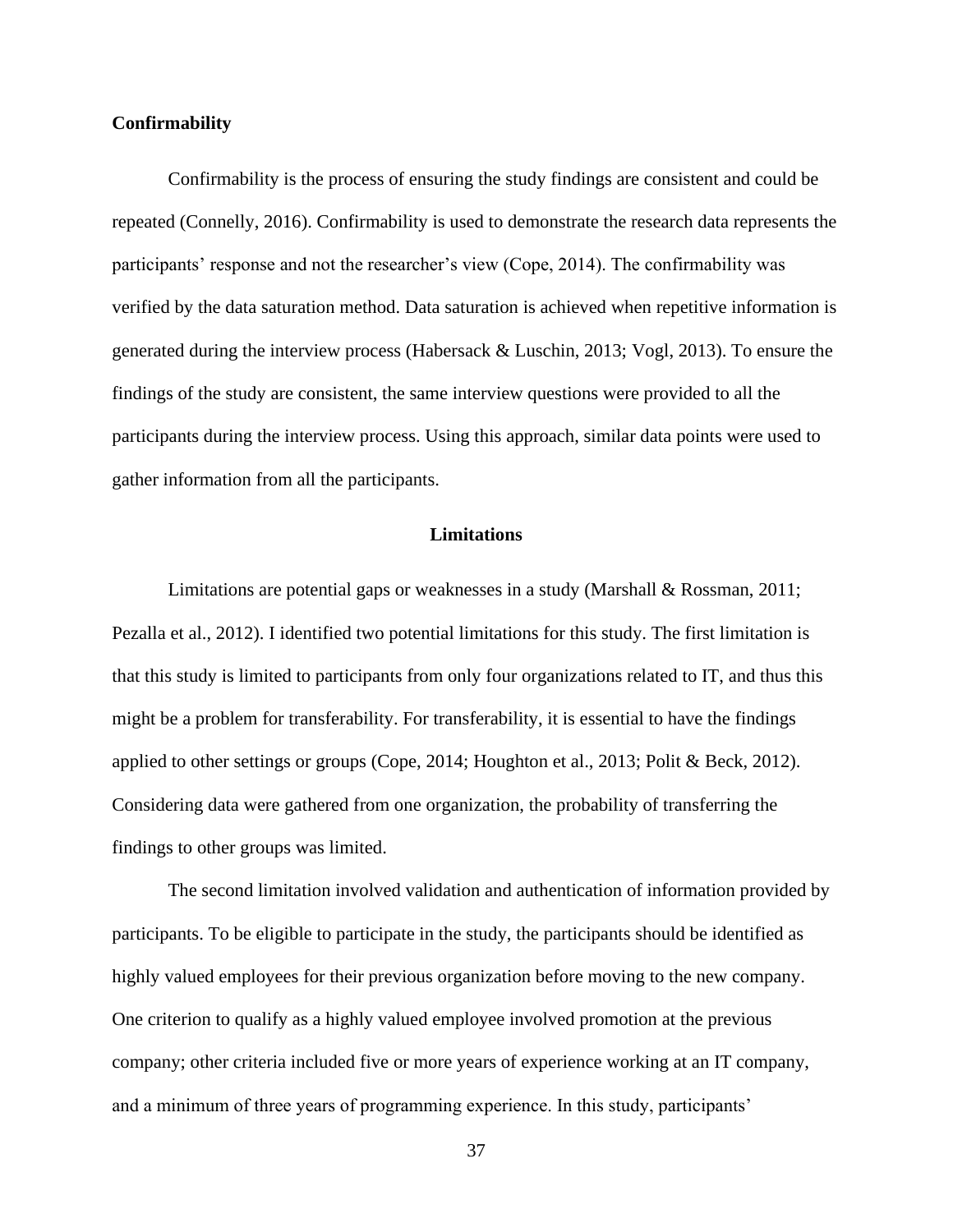information was used to confirm if they were promoted at the last company. The rest of the information was easily validated by referring to their work resumes and professional social media sites, such as LinkedIn. Promotion information is considered a piece of confidential information (Greer & Stevens, 2015). As promotion information is confidential and internal to a company, it was not feasible for me to validate such information from the previous organizations due to HR policies. This might impact on the study's findings as it is crucial to understand the cause of attrition for highly valued employees compared to any other employees in the company.

# **Delimitations**

In this study, the focus is on identifying causes of attrition for highly valuable employees in IT companies in the United States. The study is delimited to highly valued employees promoted with the previous company in their tenure of five or more years working in IT companies in the United States. Delimitations are characteristics that limit the scope of a study or define its boundaries (Simons, 2014). There are three delimitations identified as part of the study. The first delimitation is that all the participants are from four technology companies. This criterion helps to get consistent findings across the participants.

The second delimitation identified is interviewing participants who have a minimum of three years of experience working as a programmer and have five or more years of total IT experience. Having these criteria helps to understand the causes of attrition from participants with similar experiences as employees with different years of work experience may have a different working experience in an organization.

The third delimitation of the study is that six participants were considered part of the study, which might be another concern with transferability. According to Hennink et al. (2019),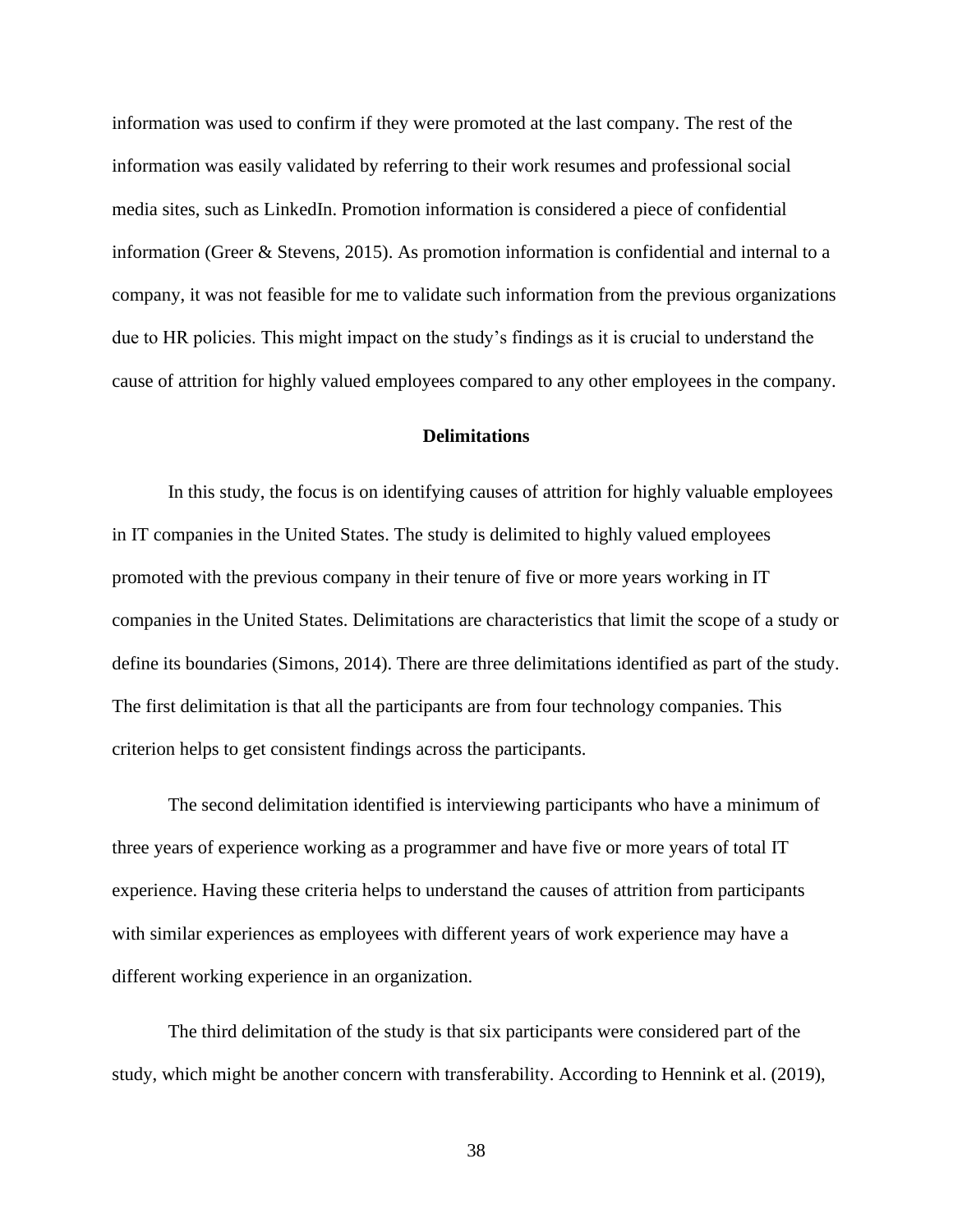six participants are adequate for a qualitative study, and thus the writer decided to interview six participants. Interviewing and analyzing the data from six participants is an acceptable research criterion, but these participants' findings may not be transferable to other businesses due to limited participants.

## **Summary**

In this qualitative phenomenology study, the aim was to identify causes of attrition for highly valued IT employees by interviewing six highly valued employees in IT companies in the United States. This study can help the IT companies identify causes of attrition for highly valued employees and mitigate the attrition risk. The study used Herzberg's motivational theory to help organizations meet their highly valued employees' expectations and retain them for a more extended period. Highly valued employees in an organization are an essential asset for the company's success, and retaining them helped companies grow faster. The study can help reduce costs of hiring new employees and time invested in training them. Data was gathered using semistructured interviews, and identified themes using coding. The study's limitation is that the interviewers' biased responses would influence the outcome of the study. The research focuses on the U.S. IT industry, so it was not possible to extend it to other sectors. Therefore, findings and results may not necessarily generalize to other subjects, locations, or future periods.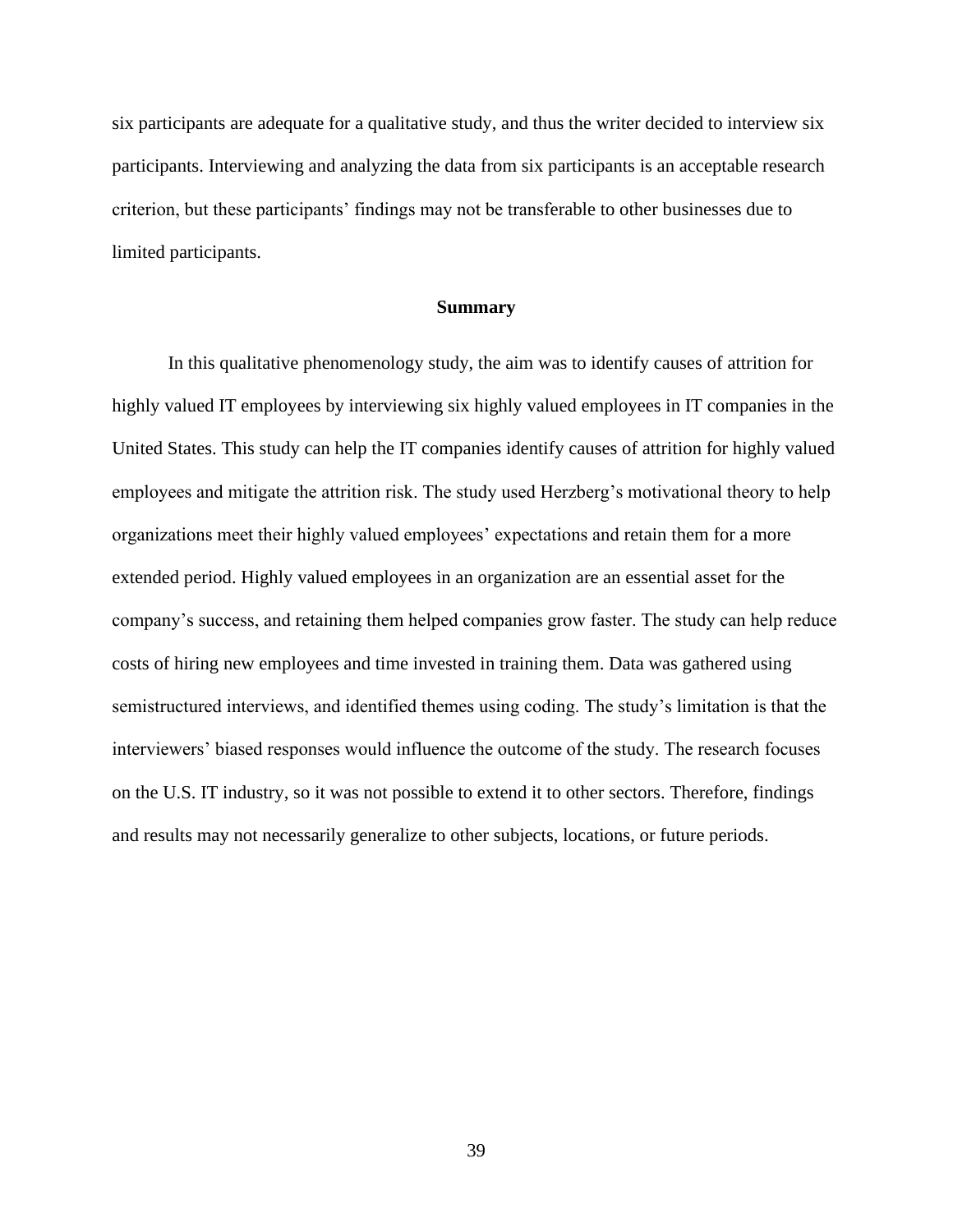## CHAPTER 4: FINDINGS

Chapter 4 consists of the presentation of the findings and discussion of the themes. In addition, I discuss different themes identified as part of the data gathering process. In Chapter 4, I also share information about the sample description. The purpose of this qualitative study was to understand causes of voluntary attrition for highly valued employees at IT companies in the United States. My interview questions explored multiple causes of attrition as part of the research. The targeted population consisted of six software engineers from IT companies in the United States. During semistructured interviews, participants shared experiences which caused them to leave their previous organizations. I also used Atlas.ti qualitative data analysis software to analyze recorded interviews and transcripts. My findings revealed five themes explaining causes of attrition for highly valued employees.

#### **Presentation of the Findings**

The overarching research question of this study was: What are the different causes of attrition for highly valued employees in the IT companies in the United States? As part of the research, I identified six participants who met eligibility criteria for participation in this study. Participants represented four IT companies: Google, Amazon, Facebook, and Microsoft. I conducted semistructured interviews using Zoom video conferencing to understand major causes of attrition.

The interviews lasted for 45–60 minutes, and were recorded as per the data storage policy. I used member checking to validate the accuracy of data gleaned from the interview process (Lincoln & Guba, 1985). To ensure credibility and accuracy of my data interpretation, I sent a follow-up email to all participants, summarizing the interview and requesting they make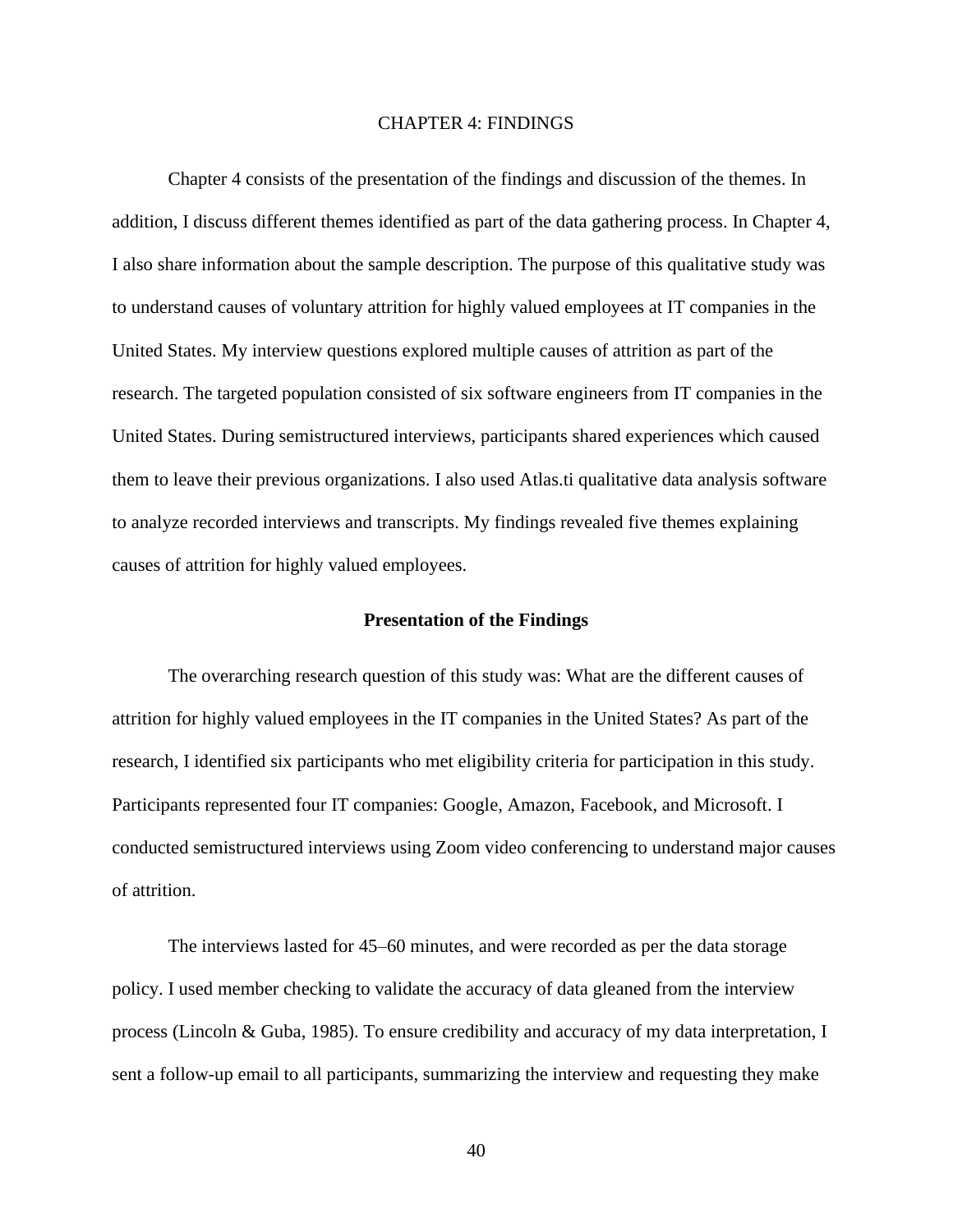corrections if anything was misinterpreted in the email. During the interview, participants shared experiences that caused them to leave their previous organizations. Each participant's interview was recorded, transcribed, and analyzed into themes using Herzberg's motivational theory. I used Atlas.ti qualitative data analysis software to analyze the recorded interviews and transcripts. I used Atlas.ti qualitative data analysis software to develop themes for the data collected. The study revealed five themes explaining causes of attrition for highly valued employees. The five themes developed are (1) work–life balance, (2) work growth opportunities, (3) leadership, (4) compensation, and (5) organizational culture.

# **Sample Description**

Participants in this study are software engineers who worked in IT companies in the United States. The six participants were from Amazon, Google, Facebook, and Microsoft. The participants have worked in one of these companies in the past and are currently working at one of these four companies. To ensure the privacy of the six participants, the identities of the participants were concealed using the codes as identifiers. The six interviewees are coded as P1 through P6. All participants for the study met the eligibility criteria of:

- A total of five or more years of experience working in IT,
- At least three years of programming experience, and
- At least one promotion in the previous company.

Also, to ensure the employers' privacy for which the participants were working in the past or currently, the companies' identities were concealed using the codes as identifiers. I identified the four companies represented by the six participants as C1 through C4 in no specific order. The participants involved had the following characteristics, as illustrated in Table 1.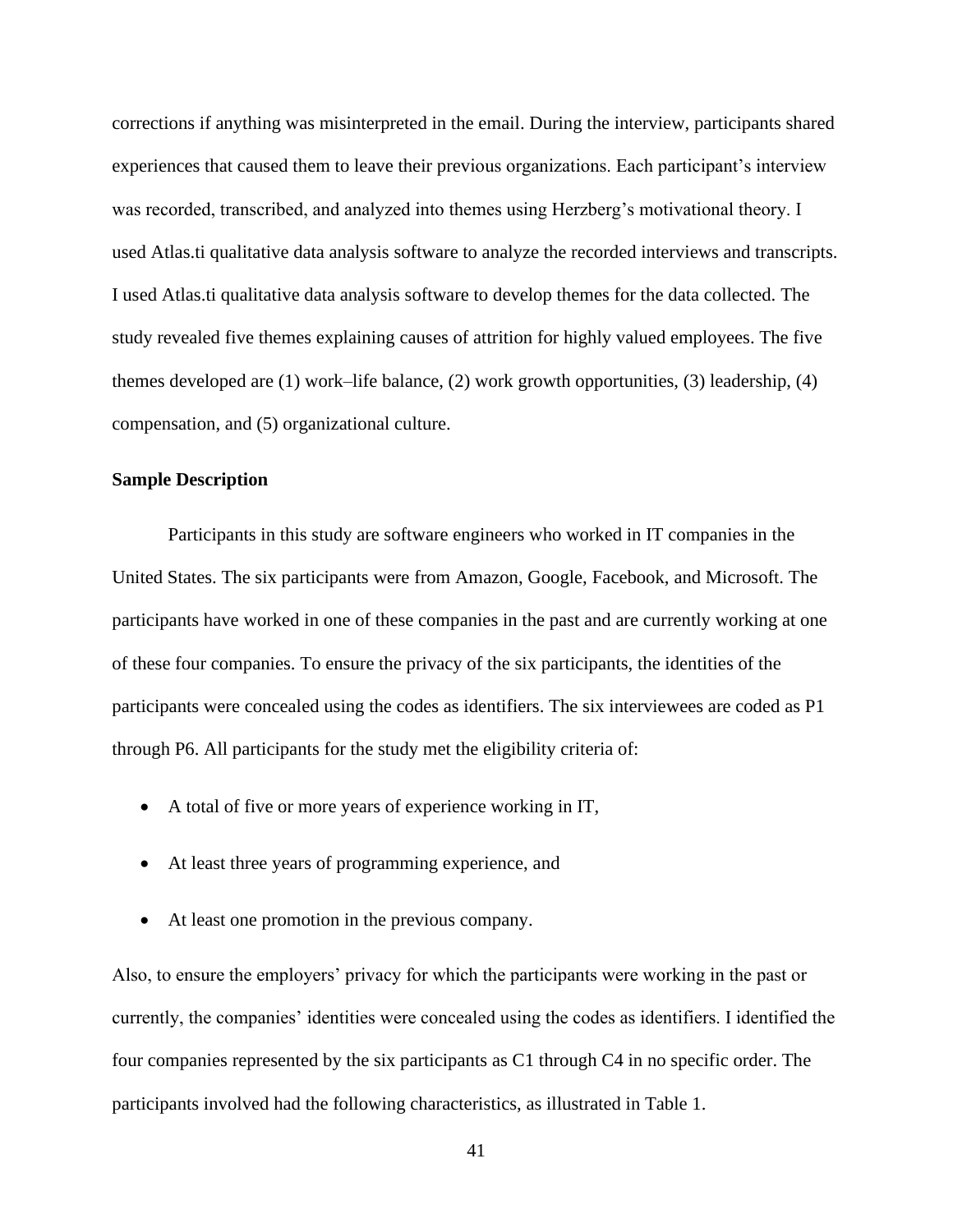# **Table 1**

| <b>Participants</b> | <b>Total Years of</b><br><b>Experience</b> | <b>Past Company</b> | <b>Current Company</b> | <b>Promoted in Past</b><br>Company |
|---------------------|--------------------------------------------|---------------------|------------------------|------------------------------------|
| P <sub>1</sub>      | 12                                         | C <sub>1</sub>      | C3                     | Yes                                |
| P <sub>2</sub>      | 5                                          | C <sub>1</sub>      | C <sub>2</sub>         | Yes                                |
| P <sub>3</sub>      | 5                                          | C <sub>1</sub>      | C2                     | Yes                                |
| P <sub>4</sub>      | 16                                         | C4                  | C <sub>1</sub>         | Yes                                |
| P <sub>5</sub>      | 10                                         | C <sub>1</sub>      | C2                     | Yes                                |
| P <sub>6</sub>      | 18                                         | C2                  | C1                     | Yes                                |

#### *Sample Characteristics*

#### **Thematic Findings**

As part of the data analyzing process, there were five themes which are identified. These themes include (a) work-life balance, (b) work growth opportunities, (c) leadership, (d) compensation, and organizational culture.

### **Theme 1: Work–Life Balance**

The 1st theme that developed from data analysis was having a balanced work–life. According to Hussain and Saleem (2014) and Viswanathan and Kumaran (2013), work–life balance refers to maintaining satisfying professional and personal lives without compromising expectations in either role.

All participants indicated they had a stressed work–life at some point in their previous jobs, which impacted their personal lives. Participants who had previously worked for C1 and C4 realized their current company, C2, had better work–life balance and more allotted personal time. Wang et al. (2012) highlighted employees stay longer with companies that provide work–life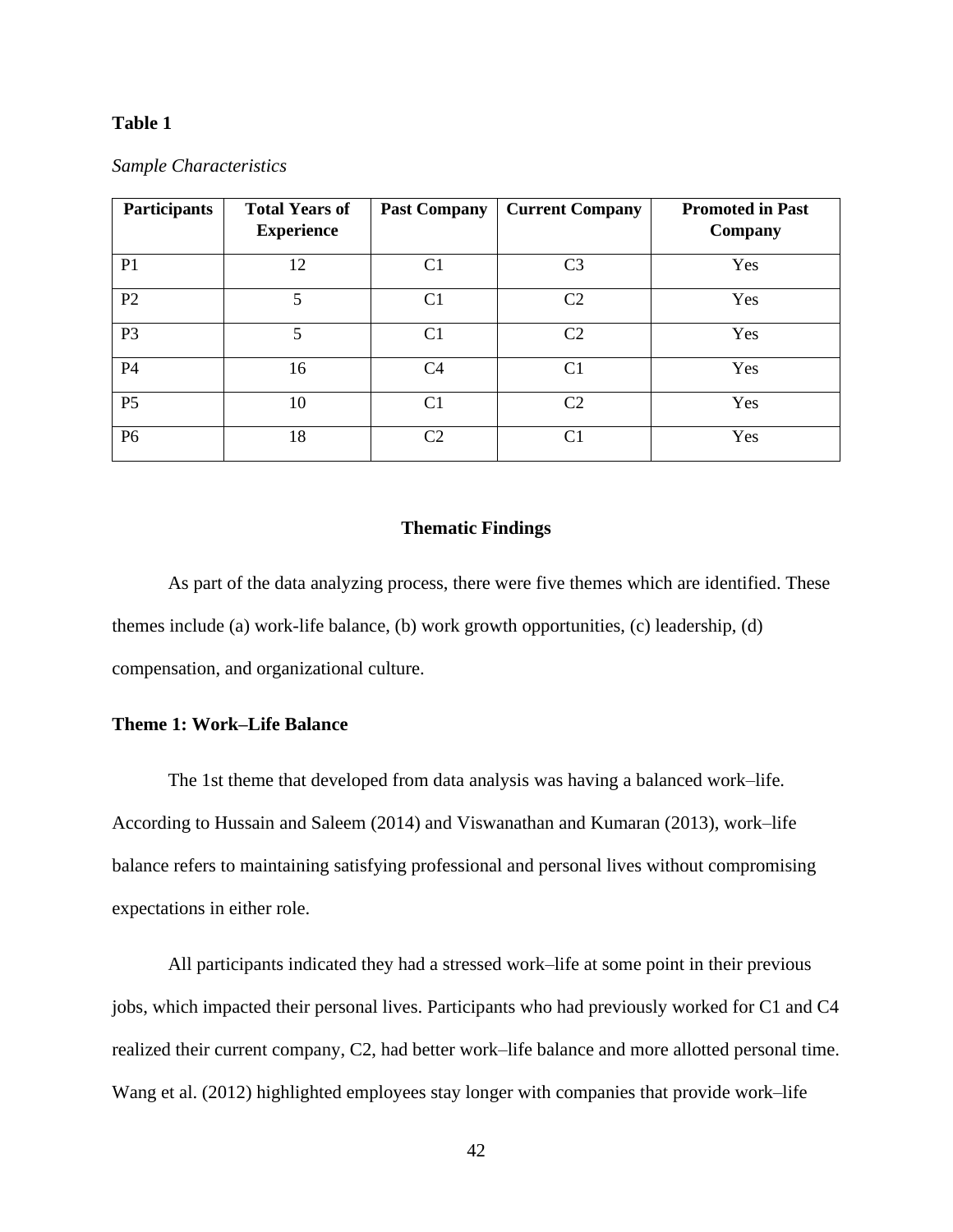balance. Participants P2 and P5 stated company C2 has more tenured employees due to work– life balance encouraged as part of company culture. Participants P1 and P3 acknowledged how happy they were after changing jobs, as they had more time to spend with their families. Participants P4 and P6 expressed their current company, C1, has been better than their previous companies in terms of having work–life balance, but they would be happier if their work–life balance would improve even more.

### **Theme 2: Work Growth Opportunities**

The 2nd theme developed from the data analysis was growth opportunities provided at work. Showry and Sayulu (2017) found IT employees change jobs to learn new technologies. Another study by Yoon et al. (2015) highlighted IT employees prefer to work on cutting-edge technology to be knowledgeable about the new technologies in the industry. IT employees are looking for opportunities to learn something new and develop products that impact their company.

This theme came out from the question related to what triggered the reason to look for a job. All the participants stated the importance of working on a technology which they are passionate about developing. A sub-theme that emerged out of work growth opportunity is the trajectory of being promoted to the next level. All the participants highlighted that having a better growth opportunity to work on a new technology or a product would lead to their promotion to the next level. All the participants stated that they would be happy if their managers shared the growth trajectory to the next level by giving them opportunities to work on projects they were excited to work on. Participants P1 and P4 started looking for a job outside because they were not happy with the technology used in their current project.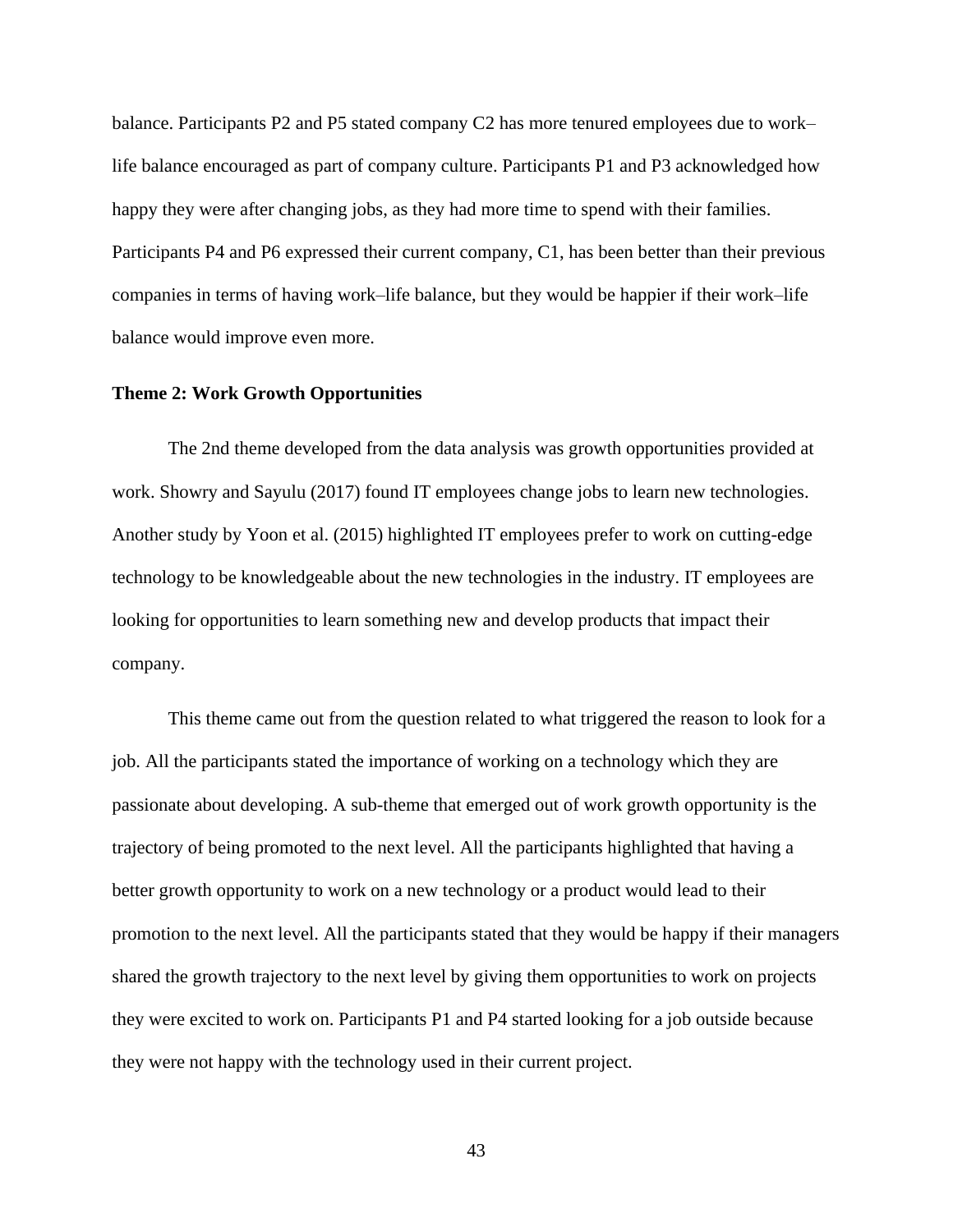Participants P3 and P5 stated they were unhappy because their promotions were effectively blocked, as they never worked on a project which demonstrated their ability to work on new technology. Thus, they could not demonstrate this skillset because their team had no such project to allow them to work on new technology. Participants noted they would have remained in the company if their managers had allowed them to work on a new technology or a challenging project that would have helped them be promoted to the next level.

#### **Theme 3: Leadership**

The 3rd theme developed from data analysis was leadership. Mardanov et al. (2008) emphasized the role of leadership to improve employees' attitudes toward their organization. Thus, the literature review supported this theme as a common cause of attrition for IT and non-IT employees (Bonner et al., 2016; Cialdini et al., 2019; Pierce & Snyder, 2015).

Leadership emerged as a common element from Interview Questions 1, 2, and 7. Participants P4 and P6 started searching for a job because their leadership was not transparent about their feedback until the annual ratings were shared. Participant P5 stated that their leadership did not give them the right opportunity to grow in their career, resulting in a lack of growth opportunities. Participants P2 and P3 shared their leadership was not fully invested in the growth of their careers.

The leadership theme was closely tied with the work–life balance and growth opportunities at work. Participants P2, P3, and P5 stated their team leadership drove limited work–life balance and lack of growth opportunities. With different leadership, they would not have left their previous organizations. Participants P1, P2, P3, and P5 stated they were happy with their current employer leadership compared to their previous organization. They each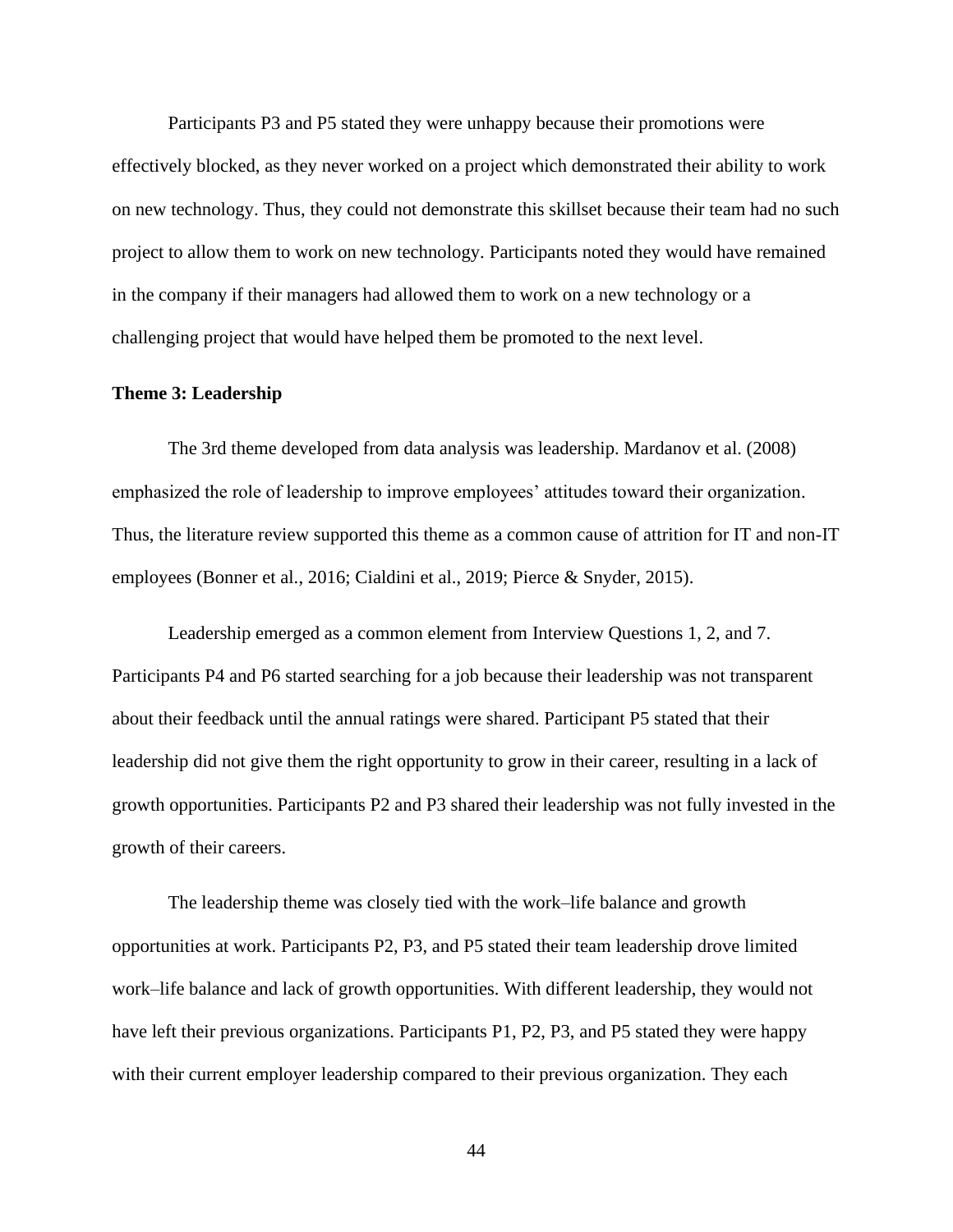highlighted their current leadership focuses on career growth and emphasizes having work–life balance.

# **Theme 4: Compensation**

The 4th theme developed from data analysis was compensation. Studies by Mitani (2016), Naqvi and Bashir (2015), and Zin (2017), and Naqvi and Bashir (2015) highlighted compensation as a factor in job changes. Thus, existing literature aligned well with this theme. This theme was not identified as a cause of attrition but was an essential factor in joining a new company.

The compensation theme was identified from Interview Questions 4–6. Participants P1 and P5 stated their company, C1, tried to match their new compensation offered by companies C3 and C2 but could not match it. Compensation emerged as a way to retain talent by leadership. Participant P1 mentioned they would have appreciated if their previous company would have tried to pay higher upfront and not simply as part of a retention strategy. Participant P4 mentioned it is better to change jobs every three years to increase salary, as new companies always pays more than the previous one. All participants expressed they were happy with their current compensation and were making more money than at their previous companies. Participant P6 stated they did not get a significant change in compensation as part of joining their new company, but due to a location change from California to Seattle, they saved more money by saving on state tax and cost of living.

### **Theme 5: Organizational Culture**

The 5th theme that emerged from data analysis was organization culture. Lee and Jang (2020) found organizational culture has indirect effects on turnover intention through job stress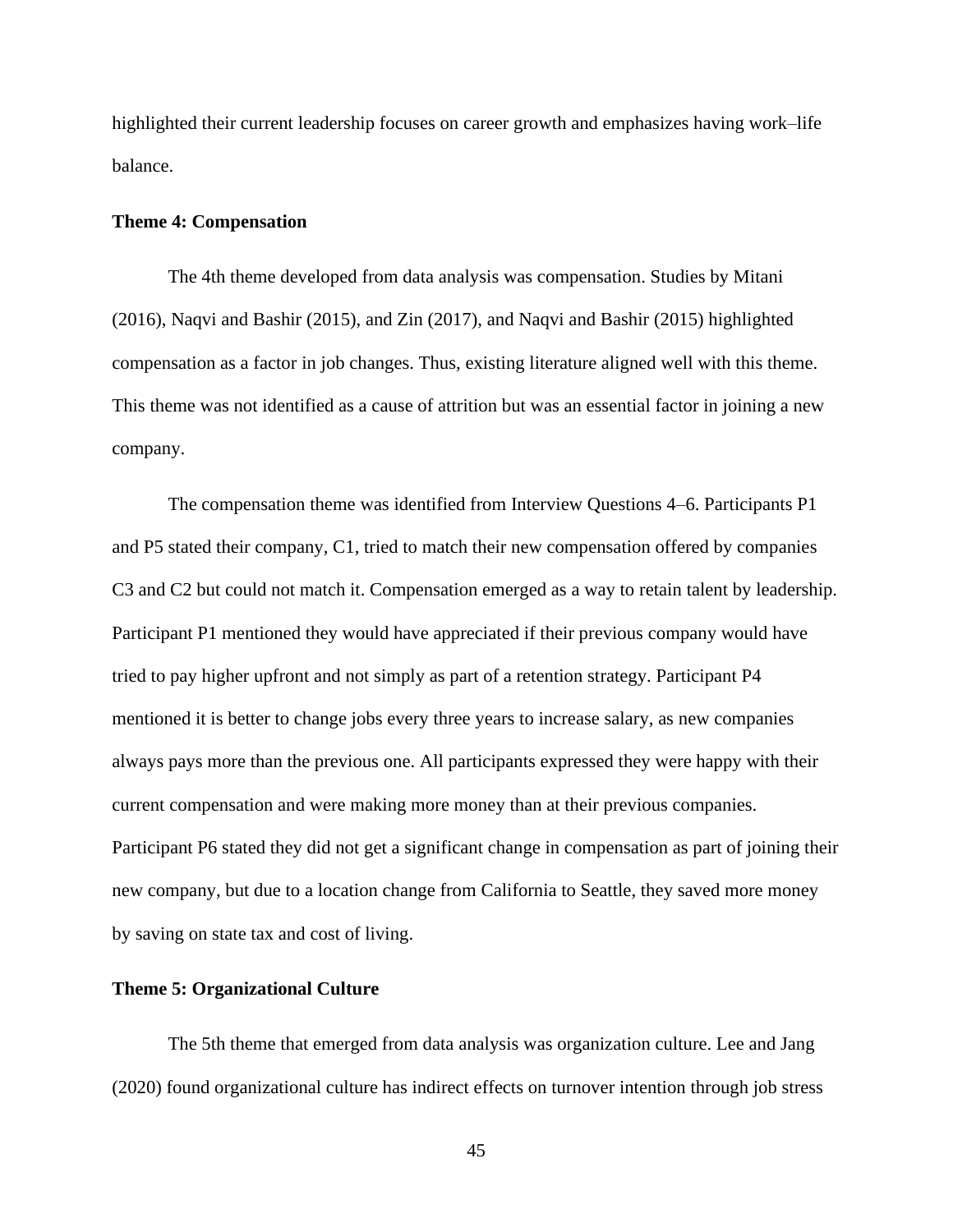and fatigue. Organizational culture refers to concepts that bind employees of the organization, such as principles, beliefs, and behaviors. (Glaser et al., 1987; Yom et al., 2013). Organizational culture is further divided into subthemes: (1) employee incentives and (2) decision making.

# *Employee Incentives*

This subtheme emerged from Interview Question 10. Participants P1 and P5 emphasized their company, C1, was frugal about giving small incentives, such as proper peripherals to do their day-to-day jobs. Participant P1 stated their new company, C3, gave 4 weeks of time off to support family members impacted during the COVID-19 global pandemic. According to participant P1, this policy demonstrated the new company supported their employees and their families during this challenging time. Participant P2 stated their new company, C2, gives them 1 month of free time to learn and focus on personal growth. This time allows them to learn and be successful at their job and career. Participants P3 and P5 stated their new company culture is more relaxing and focuses on building products faster using latest technologies. This subtheme focused on the importance of nonmonetary incentives that define organizational culture and make employees feel aligned with their companies.

#### *Decision Making*

The subtheme of decision making emerged from Interview Questions 1, 3, and 10. Participants P4 and P6 stated their current company culture at C1 allows them to contribute to decision making for the future of their product, thus making them feel involved. Participants P1 and P5 stated their previous company's decision making was top-down driven and had no opportunity to define the future of the product. They felt they were not contributing to the company's success and were not motivated in their previous job. Supanti et al. (2015) found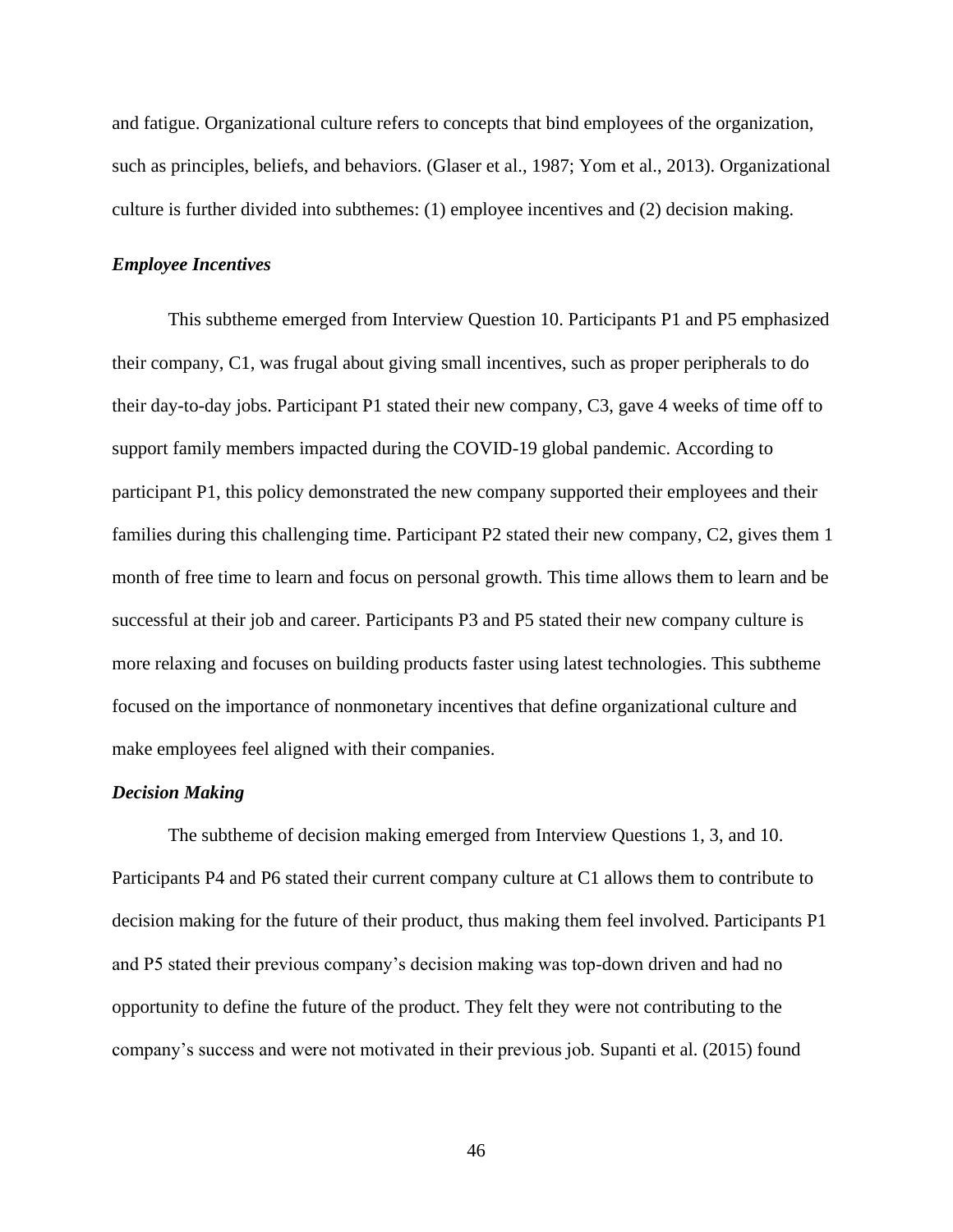employee involvement in decision making helps create a sense of belonging to the company and builds a strong working environment.

According to Herzberg's motivational theory, motivation factors, such as responsibility and belonging, lead to job satisfaction (Hackman & Oldham, 1976; Herzberg et al., 1959). Companies that focus on providing nonmonetary incentives and empowering employees to participate in decision making leads to job satisfaction.

### **Summary**

Chapter 4 summarized data analysis, which I gathered during a semistructured interview process. I conducted semistructured interviews to focus on identifying causes of attrition for highly valued employees in the IT sector in the United States. Six participants took part in interviews, and they represented four tech companies. To preserve confidentiality of the participants, I assigned codes to participants and their companies. From data analysis, five themes emerged, and each theme correlated with Herzberg's motivational theory. I developed these themes based on codes created using Atlas.ti qualitative data analysis software. Themes such as work growth opportunity and organizational culture represent the intrinsic factor of Herzberg's motivational theory. Themes such as work–life balance, leadership, and compensation represent the extrinsic factor of Herzberg's motivation theory. Focusing on improving intrinsic factors and eliminating extrinsic factors can improve job satisfaction levels in employees (Herzberg et al., 1959). In Chapter 5, I focus on discussing findings and applying these findings to the original problem statement. I also provide recommendations for organizational actions to retain employees based on findings of this study. In addition, I identify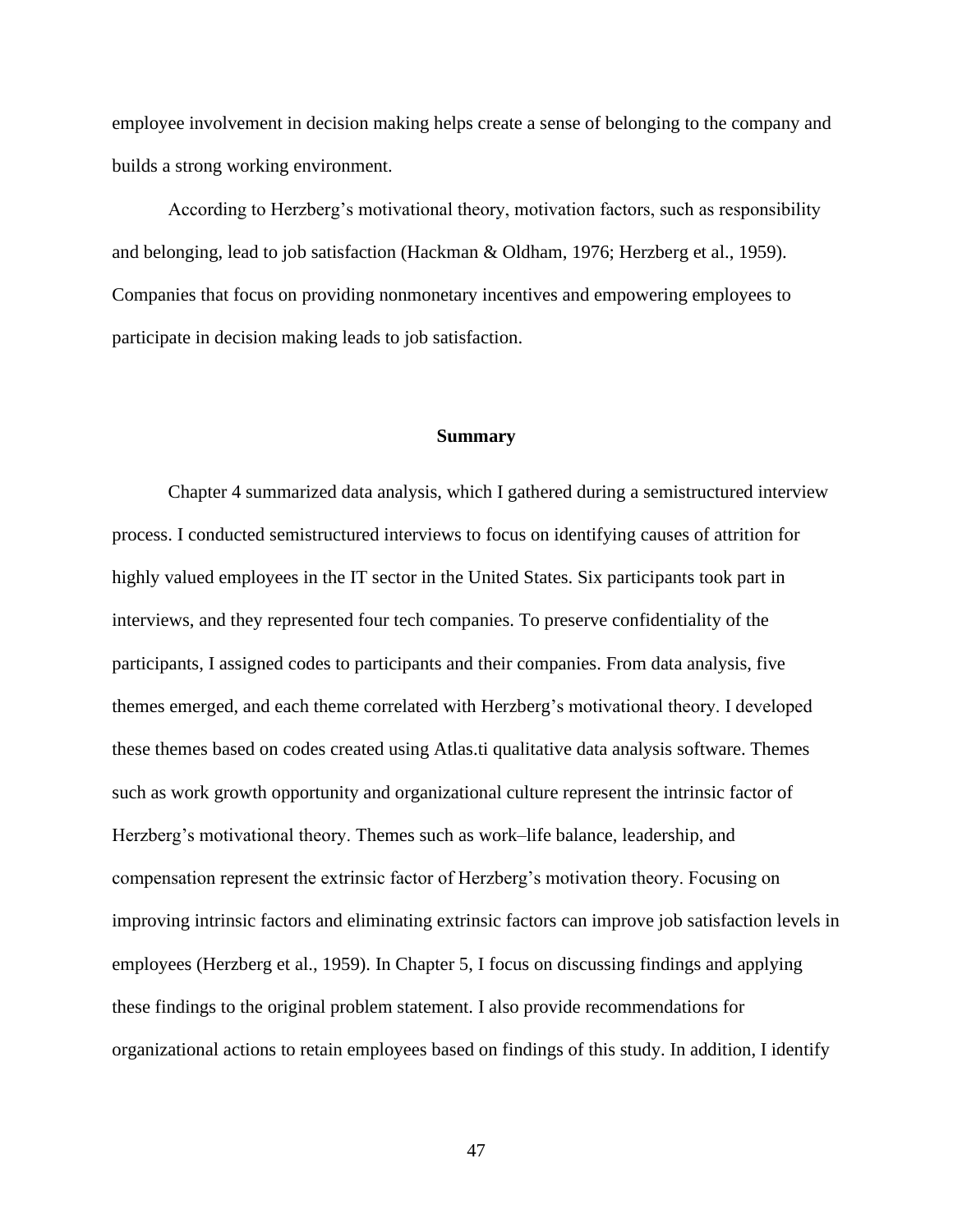limitations of the study and recommend further research areas based on these limitations.

Chapter 5 concludes with final reflections based on findings of the study.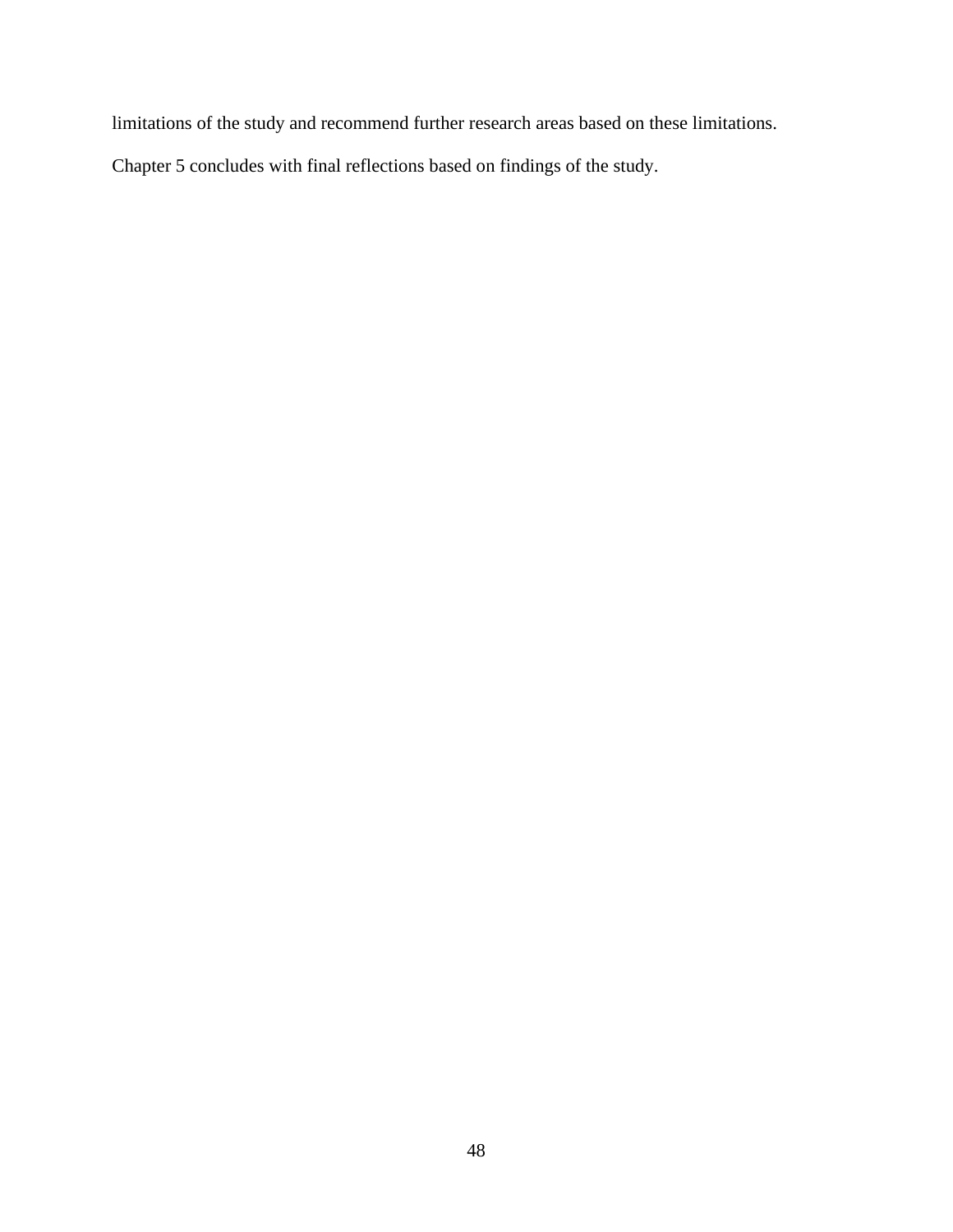### CHAPTER 5: CONCLUSIONS AND DISCUSSION

Chapter 5 consists of discussions about the findings and application of the findings to the original problem statement. In this chapter, I share information about application of these findings to the business sector. This section of the study highlights actions and recommended areas for further research. I also summarize my findings and conclude by identifying causes of attrition for highly valued employees in the U.S. IT sector.

The purpose of this qualitative study was to understand the causes of voluntary attrition for highly valued employees in IT companies in the United States. In addition, I explained the importance of retaining highly valued employees in the previous chapters. As part of this study, highly valued employees are described as someone with five or more years of experience working in the IT industry, including a minimum of three years as a subject matter expert (SME) in a computer programming language, and promoted a level up in the previous company.

Due to the growth of technology, high-tech employees working for a technology company are in high demand. There is an imbalance in supply and demand for high-tech employees, leading to an increase in the turnover rate (Malik et al., 2019). Thus, it is essential to retain existing employees and understand the causes of attrition. The researcher focused on highly valued employees for this study because they have proven that they are valuable to the organization as they were promoted a level up sometime in their career with the previous company before leaving them.

Considering the importance of retaining highly valued employees, it was important to understand the causes of attrition and then identify areas to improve retention for the highly valued employees. Given this premise, the researcher conducted an in-depth literature review to understand the causes of attrition within IT and non-IT companies in the United States. As part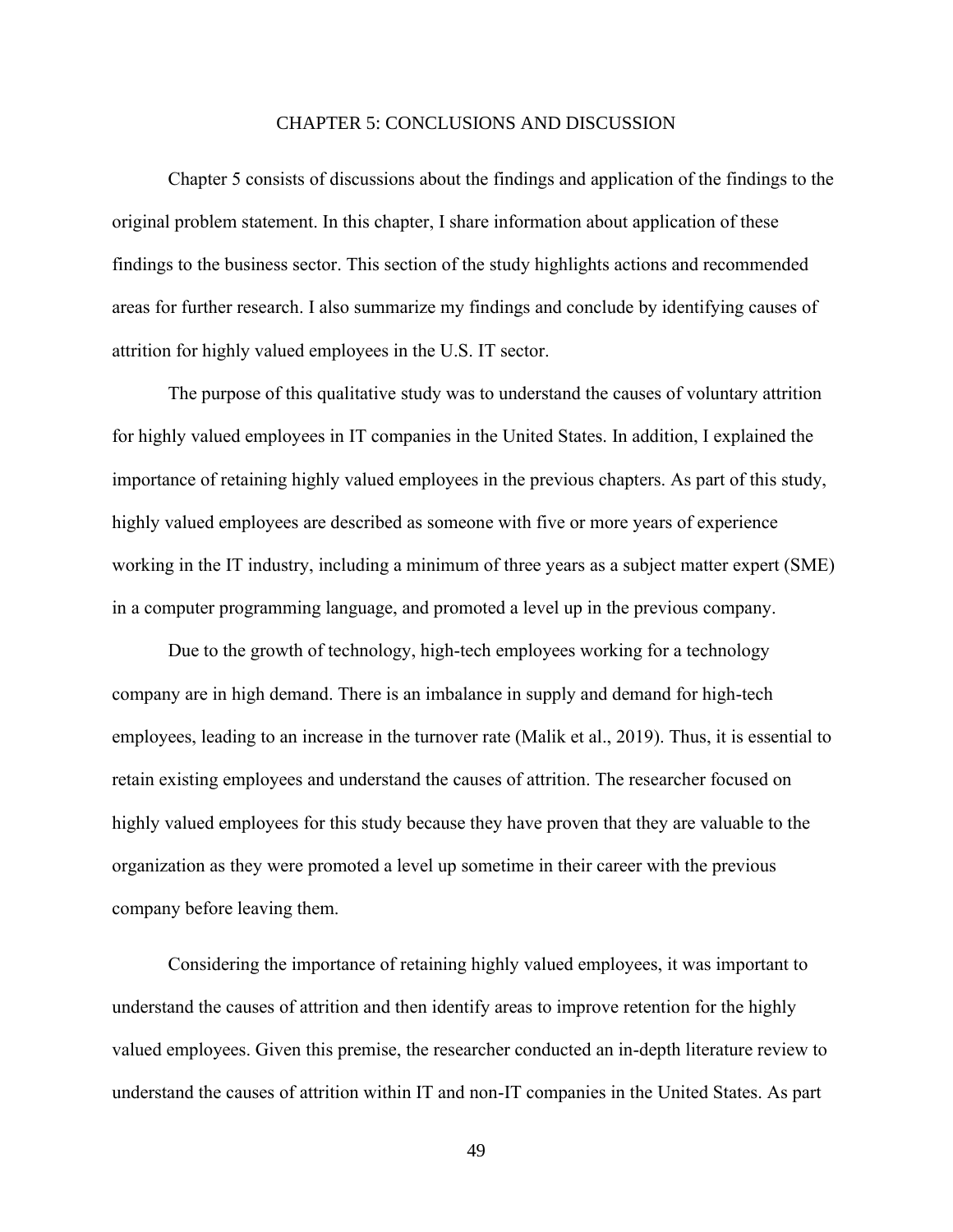of the research, the researcher conducted qualitative research using a phenomenological research design. There were six participants identified who met the highly valued criteria as mentioned earlier. These participants are coded as P1 to P6 to preserve the confidentiality of the participants. These participants represented four tech companies considered part of the IT companies in the United States. The participants represented these four companies: Amazon, Google, Facebook, and Microsoft. These companies are coded as C1 to C4 in no specific order to hide their identity. The researcher conducted 1-hour meetings via Zoom video conferencing and recorded data for future reference. I analyzed data using Atlas.ti software, and five themes emerged from this analysis. In the next section, I discuss findings and insights from the study.

### **Discussion of Findings**

This section focuses on major findings I identified as part of the interview process and initial research questions. In this study, I discovered five themes explaining causes of attrition for highly valued employees at IT companies in the United States. The five emergent themes were: (1) work–life balance, (2) work growth opportunities, (3) leadership, (4) compensation, and (5) organizational culture.

# **Theme 1: Work–Life Balance**

The 1st theme developed from data analysis involved work–life balance. All participants in the study mentioned they had stressful work–life balance in their previous roles and had better work–life balance at their current companies. Interview Questions 1 and 10 gave insights the participants mentioned they were not happy with their work–life balance, but that was not the trigger point for leaving the company. They realized the importance of work–life balance after they joined the new company. In their previous company, no participants realized that they did not have a work–life balance as they considered the work–life stress to be expected across the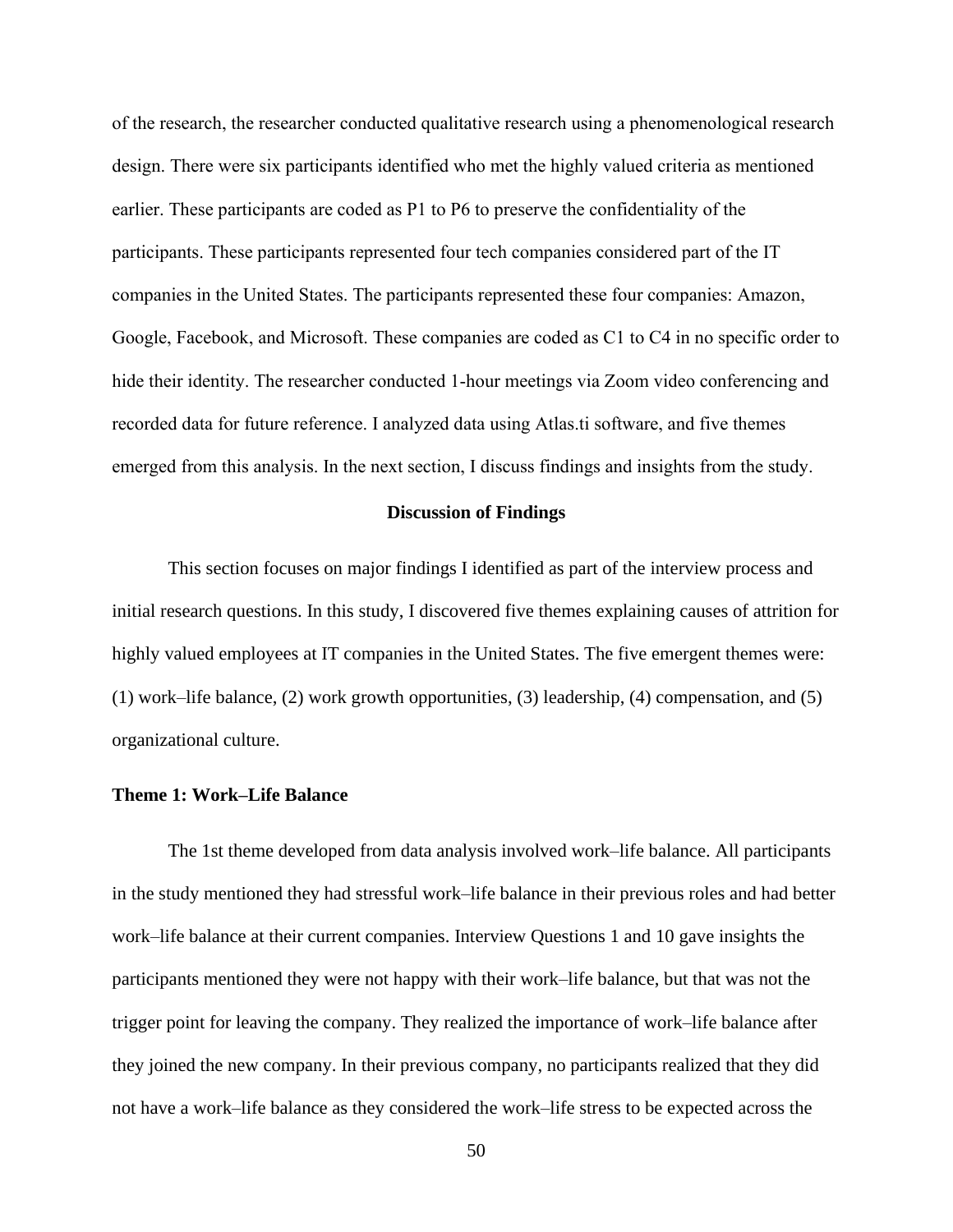companies. After joining the new company, the participants realized the importance of having a balanced work–life and its impact on their personal and professional lives. All the participants mentioned that they are happy with their current work–life balance and will consider that as a factor if they decide to leave the company in the future. Participant P2 described how the new company work culture is helping to have a balanced work-life:

Managers in the old company would work late hours and message at 12 am, or 2 am, which would create stress for other team members. Moreover, they feel compelled to work late hours because their manager is working late hours. The manager in the new company turns on the do not disturb button at 4:59 pm until the following day and sets up an example to not work beyond 5 pm. The manager is leading as an example to not work after office hours. Post that if anyone wants to work, then it is up to an individual.

Participant P3 stated that the new company C2 has a slow-paced development cycle and helps to have a balanced work-life:

We have a month of no code deployment in the production, and that month is focused on personal growth opportunities. You can take any pieces of training during that time for your career growth.

According to findings from the literature review, employees stay longer with the companies that provide a work–life balance (Wang et al., 2012). Companies use this as a strategy to retain their employees by providing them a balanced work–life. As per Herzberg et al. (1959), hygiene factors, such as work–life balance, can prevent employees from leaving their companies. A balanced work–life culture can help retain highly valued employees and reduce stress at work in this study.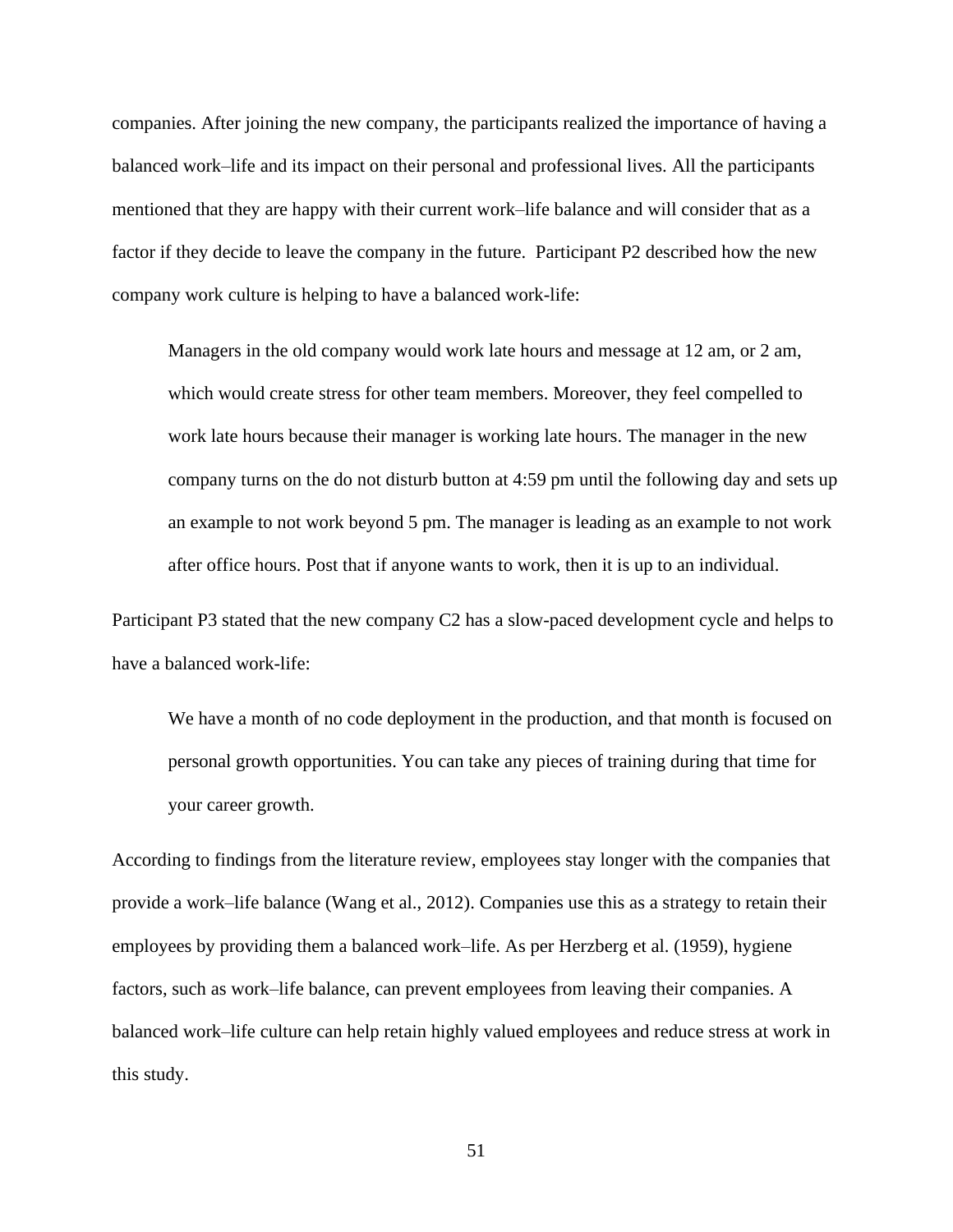#### **Theme 2: Work Growth Opportunities**

The 2nd theme developed from the data analysis was growth opportunities provided at work. All the participants mentioned that they started looking for a new job when they felt that there were not enough opportunities to grow their skillsets. Participants mentioned that having work growth opportunities is important because it is tied to their promotion to the next level and remains competitive in the fast-moving industry such as IT. The study by Yoon et al. (2015) highlighted IT employees prefer to work on cutting-edge technology to be knowledgeable about the new technologies in the industry. Participants P2, P4 and P5 mentioned that they would not seek other opportunities outside their company if their previous company could have given them opportunities to grow in their careers. Participant P5 stated that:

I had a proposal to work on a technology that was denied to me but was later given to another engineer to work. That person worked on that project and was promoted, but my project was not considered for promotion. The idea that would have helped me be promoted was given to someone else, and I was not given new opportunities to be successful in my career. I noticed that my previous company C1 was consistent with developing software that is not designed to scale as they are expected to be developed faster. I was not happy with that approach as it was not exciting for my career growth. After this incident, I decided to look for opportunities outside the company and work on developing software in a scalable way.

Participant P2 highlighted that there weren't enough opportunities to go to the next level in the company C1: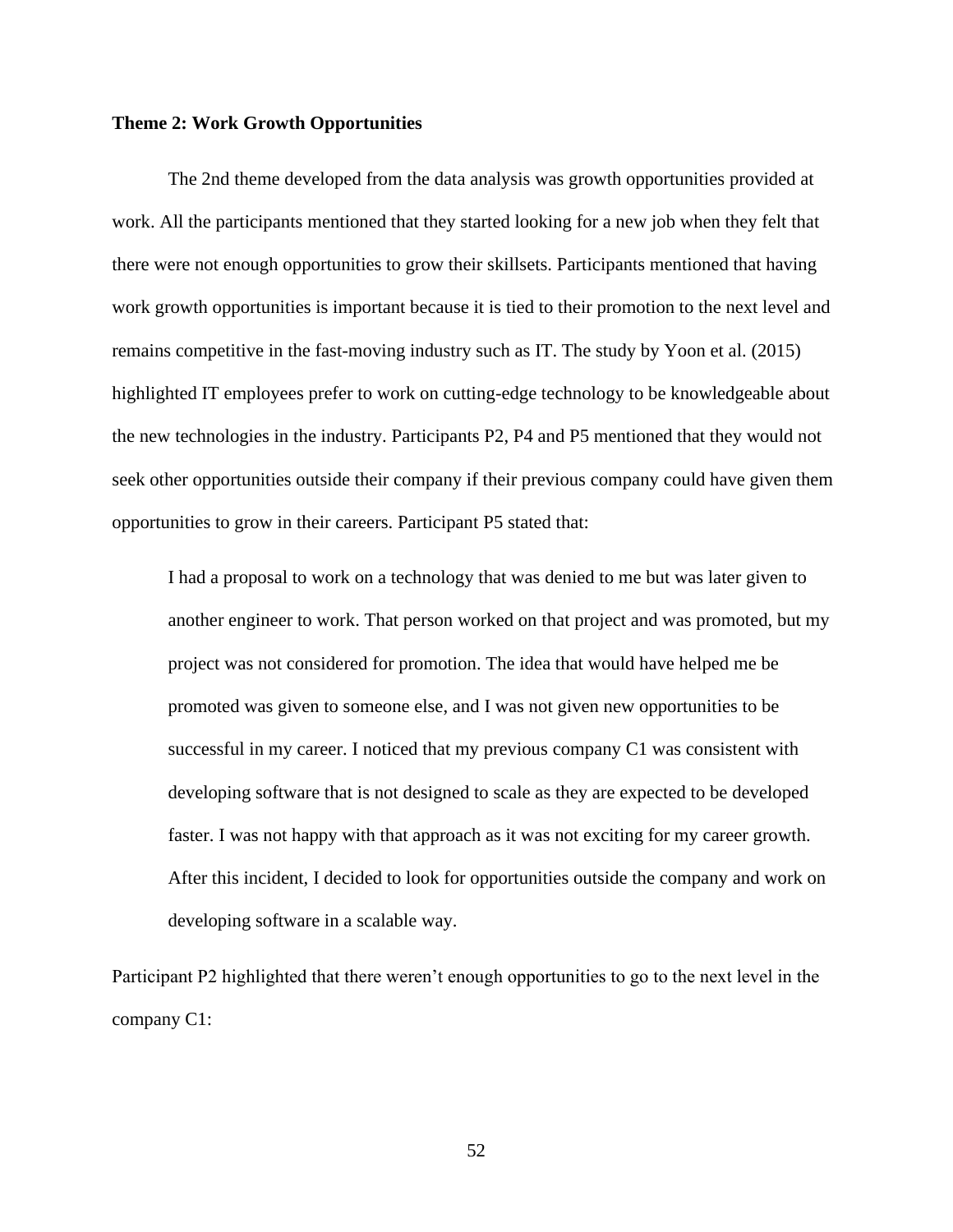In company C1, it is essential to work on a big-size project to be promoted, but it is always hard to find a new project that can be developed from scratch. There were not enough opportunities in the current team that would have to help me to be promoted, and thus I started looking for a job outside the company.

#### Participant P4 stated:

The previous company C4 restricted them to work on a new idea if their manager wasn't aligned with it. As an engineer, I had no say in developing software, which restricted him from growing in their career.

Work growth opportunity theme came out as the primary event which triggered participants to look for opportunities outside their company. This theme is an outcome of Interview Question 1, which focused on events triggering the idea of leaving the company.

Findings from the literature review demonstrated employees leave their companies to learn new technologies, as IT employees prefer to work with cutting-edge technologies (Showry & Sayulu, 2017; Yoon et al., 2015). A new finding identified as part of this study was working on new technologies helped employees advance in their careers. Moreover, this is another reason for IT employees to work on cutting-edge technologies. According to Herzberg's motivational theory model, challenging work and growth opportunities increase the retention of highly valued employees (Herzberg et al., 1959). According to this study, providing growth opportunities would help retain the highly valued employees to keep them motivated and provide growth opportunities in their careers.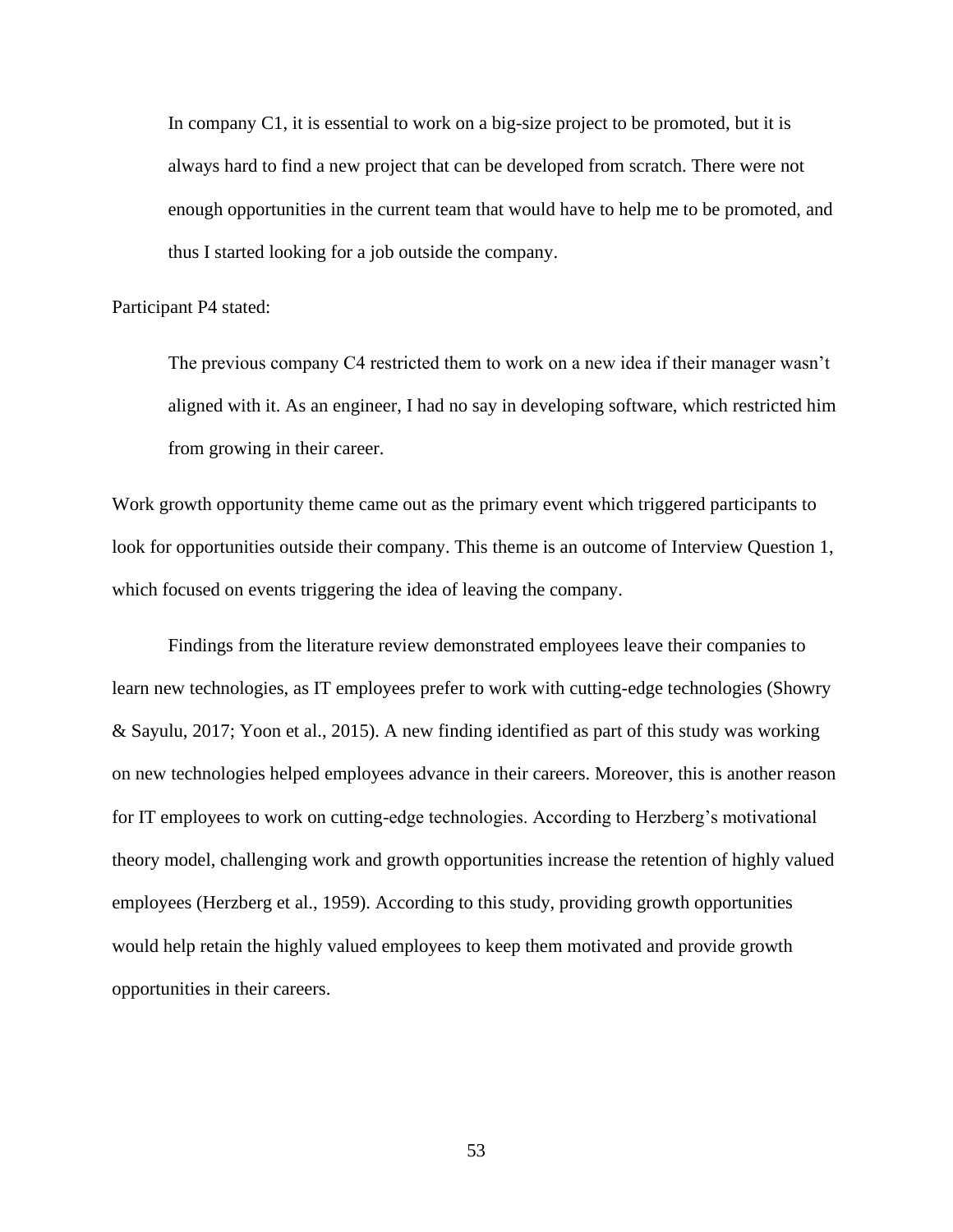# **Theme 3: Leadership**

The 3rd theme developed from the data analysis was leadership. As part of the study, five of the six participants stated that leadership was one of the reasons which triggered them to leave their previous company. Participants stated that there was a lack of growth opportunities due to poor leadership. Thus Themes 2 and 3 are closely tied to each other and are the outcome of Interview Question one, which focused on specific events triggering the idea of leaving the company. Interview Questions two and seven also focused on events triggering employees to leave their companies to identify causes of this attrition. All the participants stated in the interview that the leadership and lack of growth opportunities were primary causes of attrition. Leaders focusing on the career growth of their employees would lead to retention of employees as that would provide the participants with growth opportunities to be successful in their careers. Participant P2 stated that their manager in the new company is focusing on the growth of their employees:

In company C2 there is a system named "Per" which tracks their work and the path to the next level. In this company, the manager is not responsible for tech work but focuses more on employee growth. I went through two feedback cycles, and I know what needs to be achieved to go to the next level. This helps me to stay focus on my growth to the next level.

Participant P1 stated that the leaders in current company C3 are more approachable and focus on the relationship between manager and employee. Participant P6 mentioned that their manager in the current company C1 is providing consistent opportunities for growth in the current team, and that's motivating to be part of the company.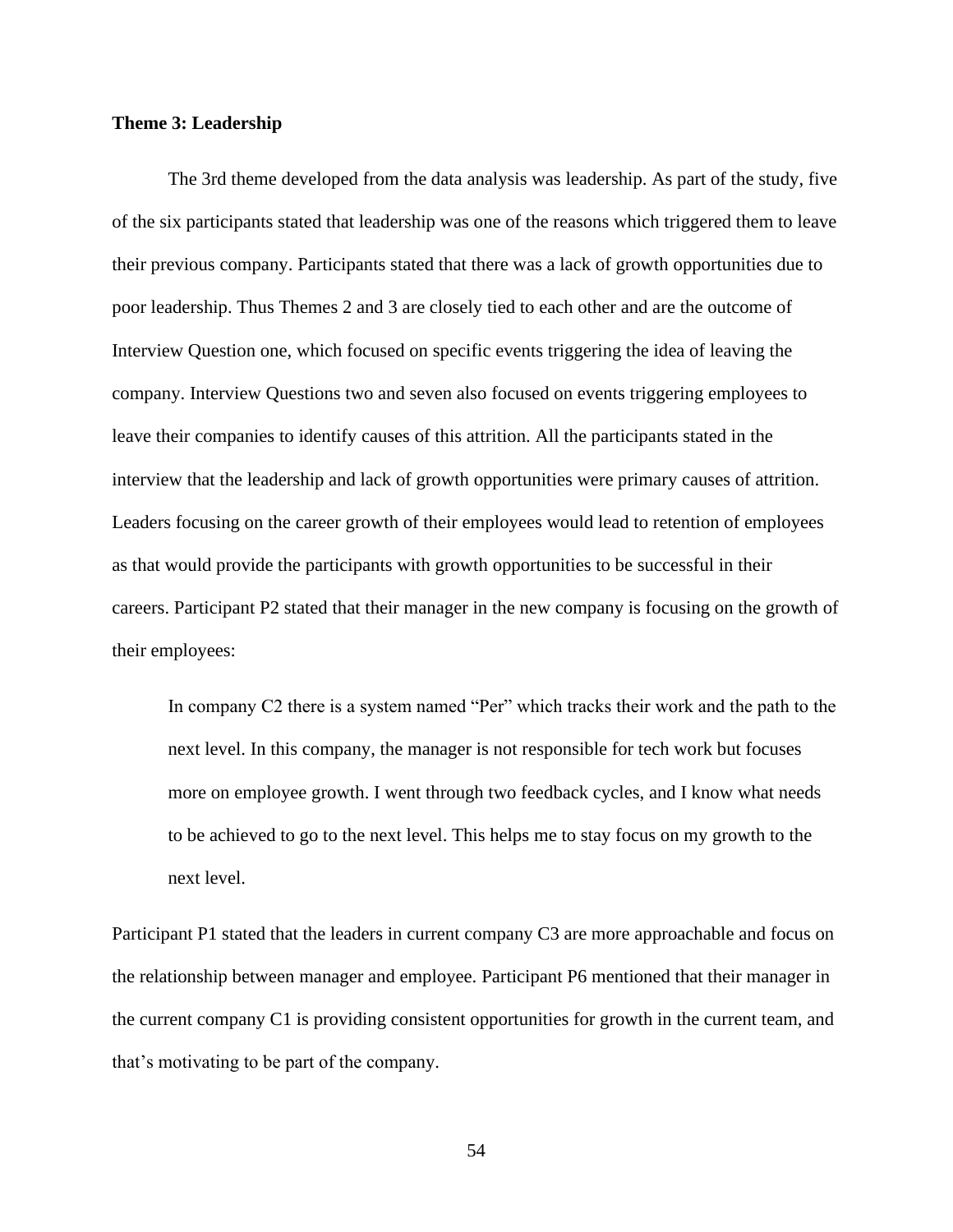The findings in the literature review demonstrate that leadership plays a vital role in the attrition and retention of employees in the IT and non-IT companies (Bonner et al., 2016; Cialdini et al., 2019; Pierce & Snyder, 2015). Using Herzberg's motivational theory, it can be validated that reducing the influence of bad leadership increased the retention of employees in a company (Herzberg et al., 1959). Leadership focusing on employee growth reduced the attrition rate as the employees would not look for opportunities outside their company.

### **Theme 4: Compensation**

The 4th theme developed from the data analysis was compensation. None of the participants in the study mentioned that compensation was the trigger or the cause of leaving their previous company. Compensation is identified as a theme because all the participants mentioned that they were happy to change company as the new employer offered better pay. Three participants mentioned that better compensation could have retained them from moving to the new company. Few of the participants mentioned that their previous employees tried to offer them better compensation, but they could not match the new compensation offered by the new employer. A better compensation led to an increase in their motivation working for the new company but was not the primary cause of leaving their jobs. The participant P1 and P4 mentioned that they were content with their compensation at their previous companies, as they were competitive. Also, participants P2 and P4 stated as they were promoted in their previous company, they were compensated fairly and were never concerned about compensation. Participant P4 stated that they were happy with the compensation offered by the old company and was not the reason to search for a new job:

I was happy with the current compensation offered by company C4, and that was never the reason to look for an opportunity outside company C4. After looking for a job outside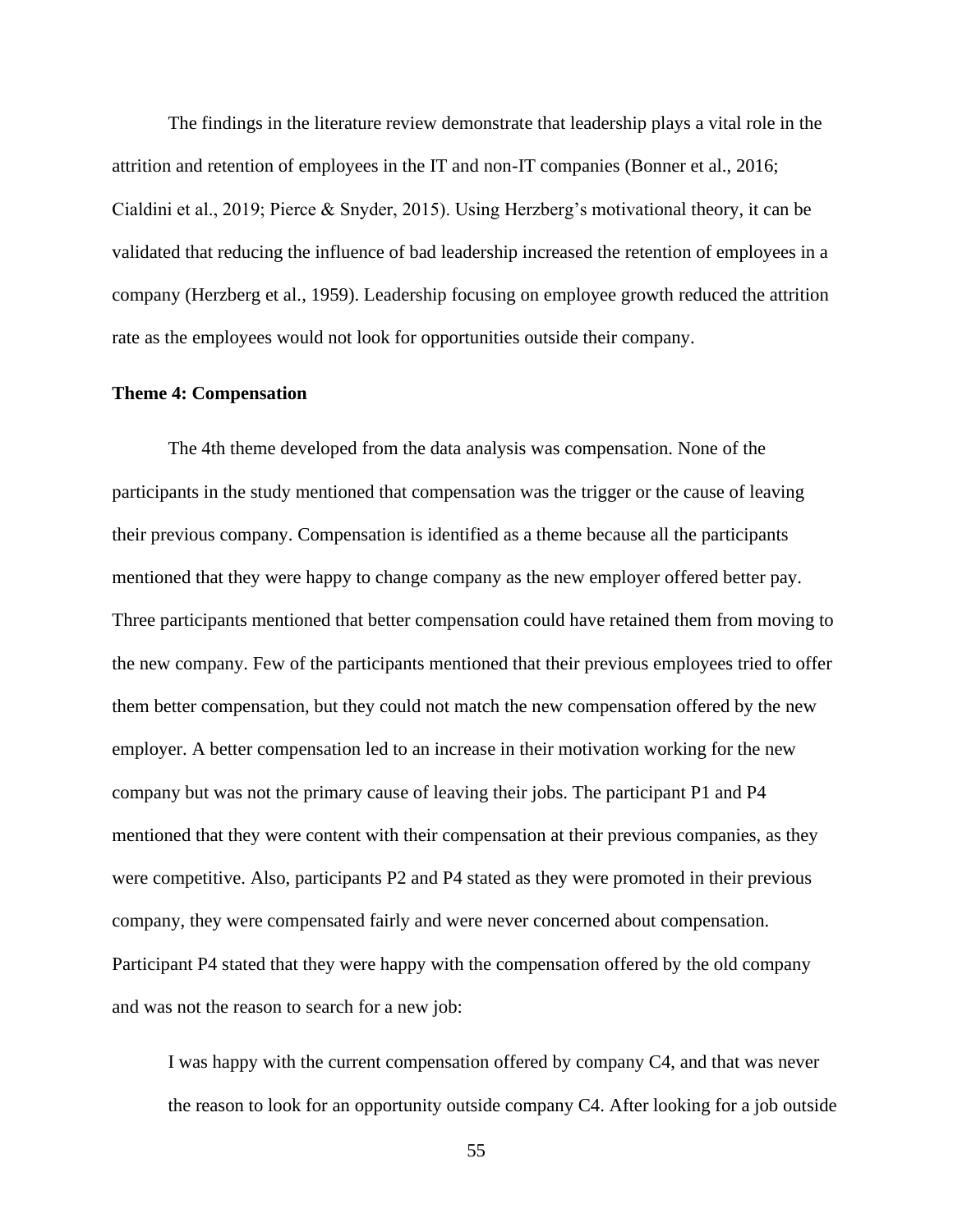the company, I realized that I could be paid higher, but compensation was never why I quit the company.

This theme was identified as part of Interview Questions four–six as these questions focused on the retention strategy used by their leadership. However, the study's findings say that compensation did not help retain their employees because they had lost trust in their leadership, and compensation was not the cause of attrition. Participant P1 stated that they lost trust in their leadership and was not looking for higher compensation:

I was not happy with the manager and raised that concern to my skip manager, but they didn't take any action against that manager. They took action after a long time against that manager, but that manager was asked to move out of the team instead of correcting the behavior. I lost trust in the leadership at that time and made my decision to leave company C1. I was offered revised compensation to match company C3 but had no trust in the leadership. I would not have even accepted higher compensation offered by company C1 as I had already made up my mind.

Thus, it is fair to say that the leadership focused on retaining the highly valued employees by something that was not the cause of attrition.

Findings in the literature review highlight compensation as a factor to change the job (Mitani, 2016; Naqvi & Bashir, 2015; Zin, 2017). However, as per the findings of this study, the literature review findings do not support the findings of this study specific for highly valued employees. According to Herzberg's motivational theory model, eliminating salary would prevent work dissatisfaction for highly valued employees. The findings of this study do support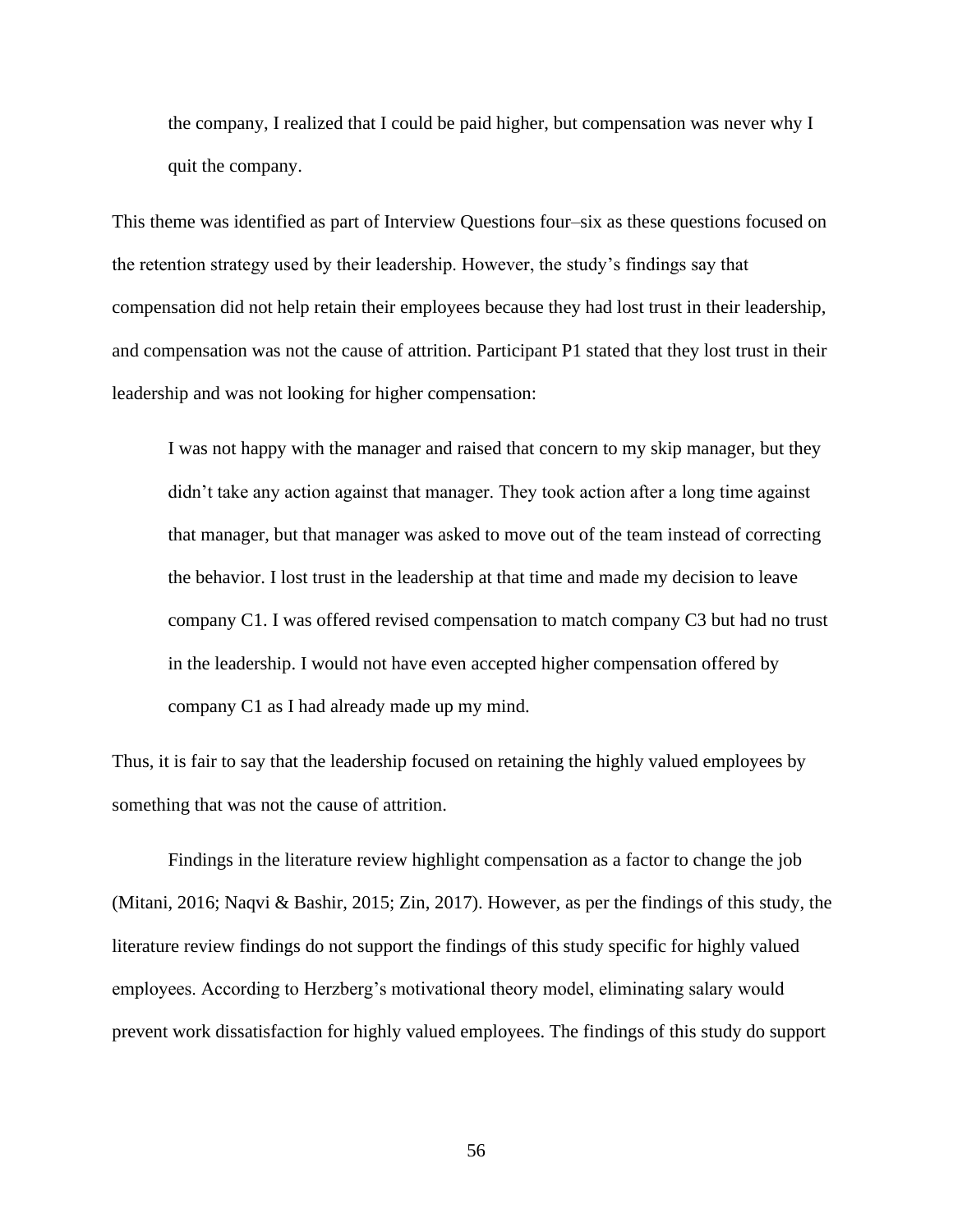that better compensation prevents dissatisfaction as the participants are happy with their current job due to better compensation.

## **Theme 5: Organizational Culture**

The 5th theme that emerged from the data analysis was organizational culture. All the participants in the study stated that they are happy with their current organization as they focus on taking care of their employees and making them feel empowered in making decisions for the company's growth. This theme has emerged from Interview Questions one, three, and ten, which focused on events triggering employees to leave their previous companies. These questions also focused on differences of culture between the previous and new companies. Findings associated with this theme demonstrated highly valued employees would like to be part of a company that helps them be involved in decision-making processes for the future of technology. Another finding was participants prefer an employee-friendly company that gives them nonmonetary incentives, such as unlimited time off and better equipment for their jobs. Participant P3 stated that the peers are more respectful in company C2 as compared to company C1. According to participant P3, peer friendly culture of the company helps to be motivated and excited to work in company C2. Participant P2 stated that the company C2 provides small incentives which are beyond employee expectation and helps to retain top talent:

Company C2 pays additional money for working on 24\* 7 support (Oncall support), and the previous company C1 would not pay anything. Additional compensation paid by the company is not much money, but that helps keep the employees motivated and retain them in the long run. This small act by the company demonstrates that their employer cares for their employees.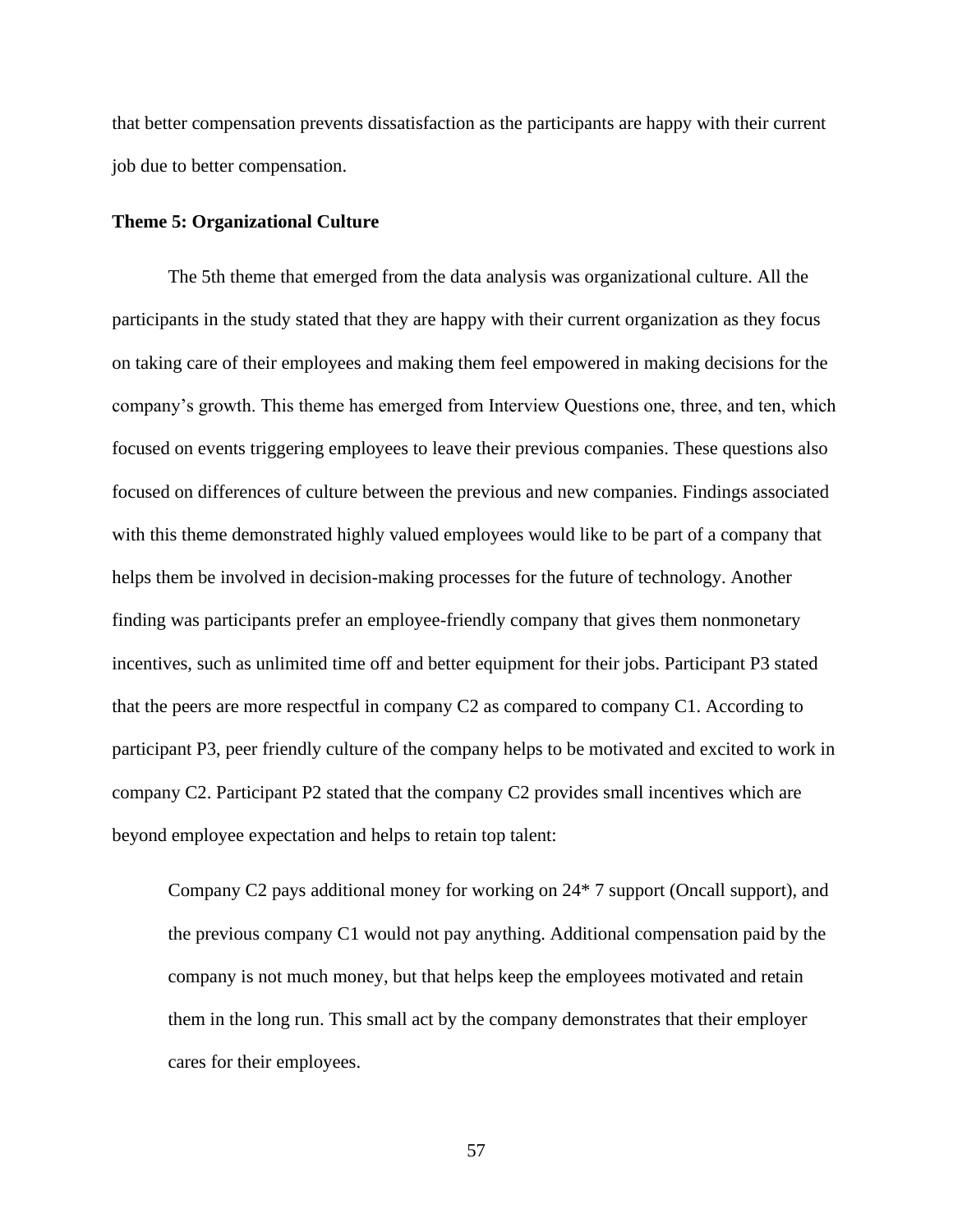Participant P1 stated that the new company culture is widely different between C3 and C1:

In the previous company C1, there were layers of approvals for basic peripherals needed to do the job. There were approvals required to buy a book or attend training. There is no approval required in the new company C3 to buy any peripherals or attend any training. As an employee, I have a card that I can use to buy such things and do not need approvals. In addition, the current company C3 puts their employees first, and the previous company C1 would put their customers first. For example, during covid, employees are given ten weeks of vacation to take care of their family and full coverage to set up a home office. They also support working from your home country and be close to your family.

The literature review also highlighted organizational culture has indirect effects on turnover intention based on organizational principles, beliefs, and behaviors (Glaser et al., 1987; Lee & Jang, 2020; Yom et al., 2013). This research foundation aligned with findings of this study, as participants stated organizational culture was not the primary cause to leave their organization, but indirectly impacted their decision to leave the organization. In the list of Herzberg's theory intrinsic factors, giving responsibility to employees was found to lead to retention (Herzberg et al., 1959). In the list of Herzberg extrinsic factors, proper work conditions would increase job satisfaction of highly valued employees (Herzberg et al., 1959). The findings of this study are aligned with the literature review and Herzberg's motivational theory.

# **Application of Findings and Conclusions to the Problem Statement**

The IT industry has grown rapidly and depends on its employees for companies' success (Langer & Yorks, 2018). Such constant growth in the IT industry has led organizations to retain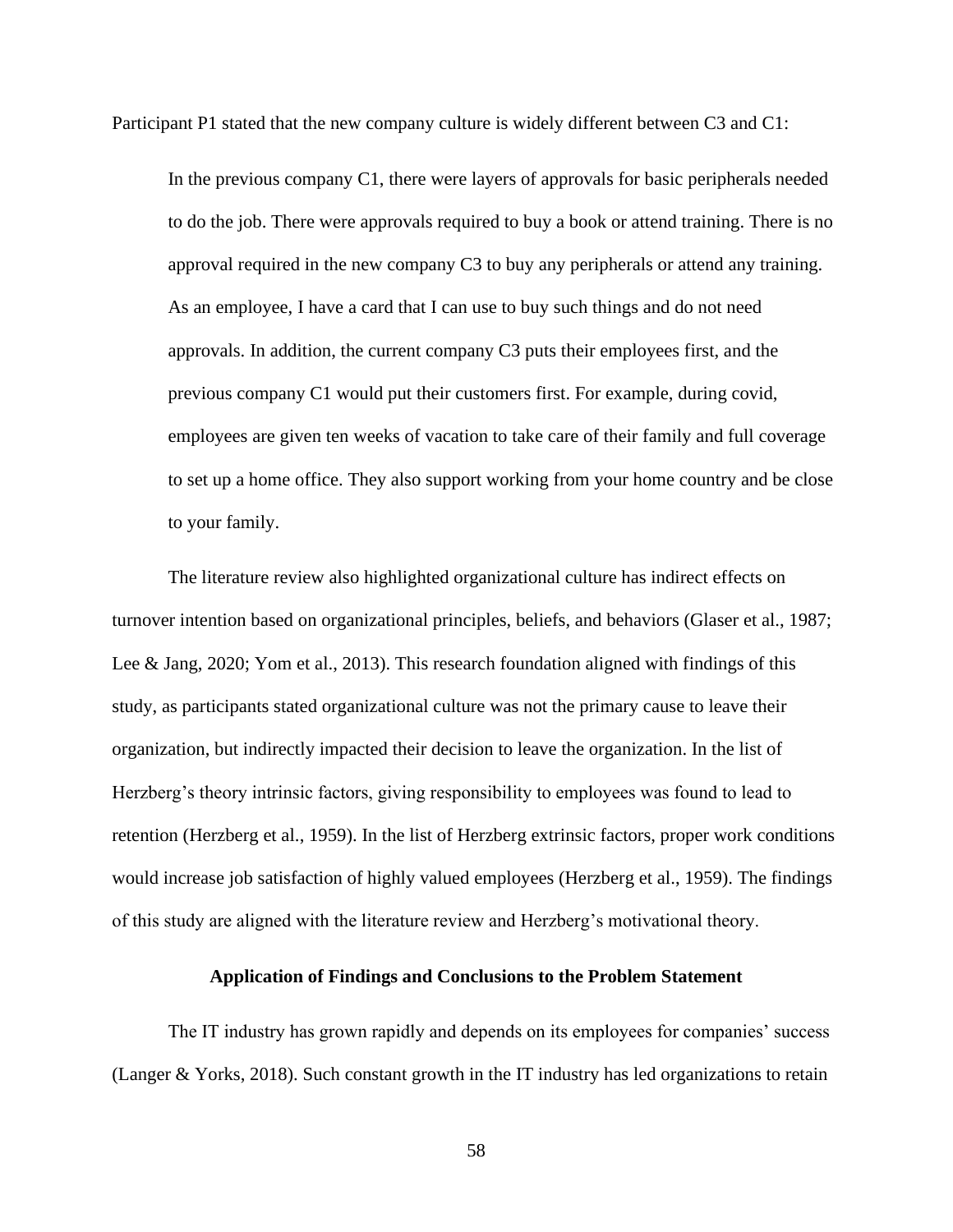their employees. Additionally, employees change jobs at an alarming rate for better opportunities, making retention an essential opportunity for many organizations (Soto & Lugo, 2013; Wen et al., 2018). Thus, retaining employees can reduce operational costs associated with training new employees and maximize organizational productivity (George, 2015). Having an effective retention strategy can also help organizations prevent loss of highly valued employees and avoid voluntary attrition. To retain highly valued employees, it is vital to understand root causes of attrition and create strategies to address attrition.

Results of this study help further understanding of attrition for highly valued employees. Five themes emerged as part of data analysis and can help with understanding various causes of attrition for highly valued employees at IT companies in the United States. From the five themes, I identified major causes of attrition as: (1) lack of growth opportunities, (2) poor leadership, (3) lack of work–life balance, (4) organizational culture about being employee friendly and empowering employees. These causes of attrition are the major reasons of attrition for highly valued employees at IT companies in the United States.

Mitigating these causes of attrition identified in this study could have prevented highly valued employees from leaving their organizations and avoided attrition at IT companies in the United States. Based on the causes of attrition I identified in this study, employers should focus on how to avoid causes of workplace trigger, which could lead to attrition for highly valued employees. Employers should create retention strategies focusing on the causes of attrition identified in this study. These strategies would reduce the attrition of highly valued employees at IT companies in the Unites States.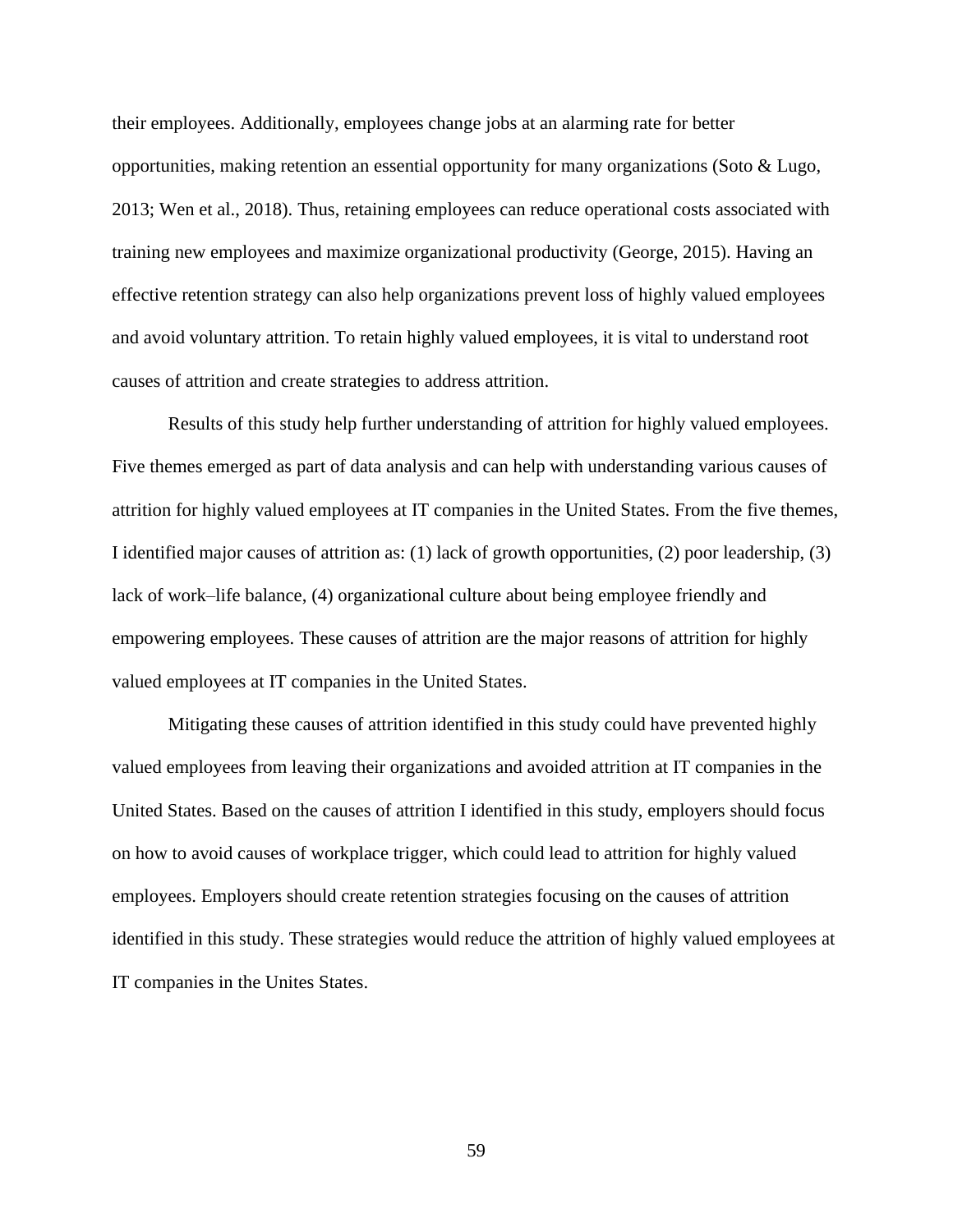#### **Application to Business**

The purpose of this study was to identify causes of attrition for highly valued employees at IT companies in the United States. The findings of this study, along with a literature review analysis and Herzberg's motivational theory as the conceptual framework, provided a detailed academic framework for future organizational practices. Major causes of attrition identified in this study may be applicable to organizational leadership practices and help those organizations retain their highly valued employees. Organizational leaders can also create effective strategies to retain their highly valued employees based on findings of this study. I identified causes of attrition based on five emergent themes from data analysis: (1) lack of growth opportunities, (2) poor leadership, (3) lack of work–life balance, (4) organizational culture being employee friendly and empowering employees.

Findings of this study could lead to increased retention rates of highly valued employees due to better alignment and understanding of causes triggering highly valued employees to look for opportunities outside their company. Organizations should develop strategies to reduce attrition for highly valued employees based on causes of attrition identified in this study. Moreover, I developed retention strategies around findings of this study to motivate and increase job satisfaction of highly valued employees. Publishing results of this study could provide organizations to understand causes of attrition for highly valued employees and help them develop retention strategies around these findings.

#### **Recommendations for Action**

Results of this study could help the IT companies in the United States implement retention strategies based on root causes of attrition I identified. In this study, I found a common retention strategy used by employers involved offering higher compensation to retain employees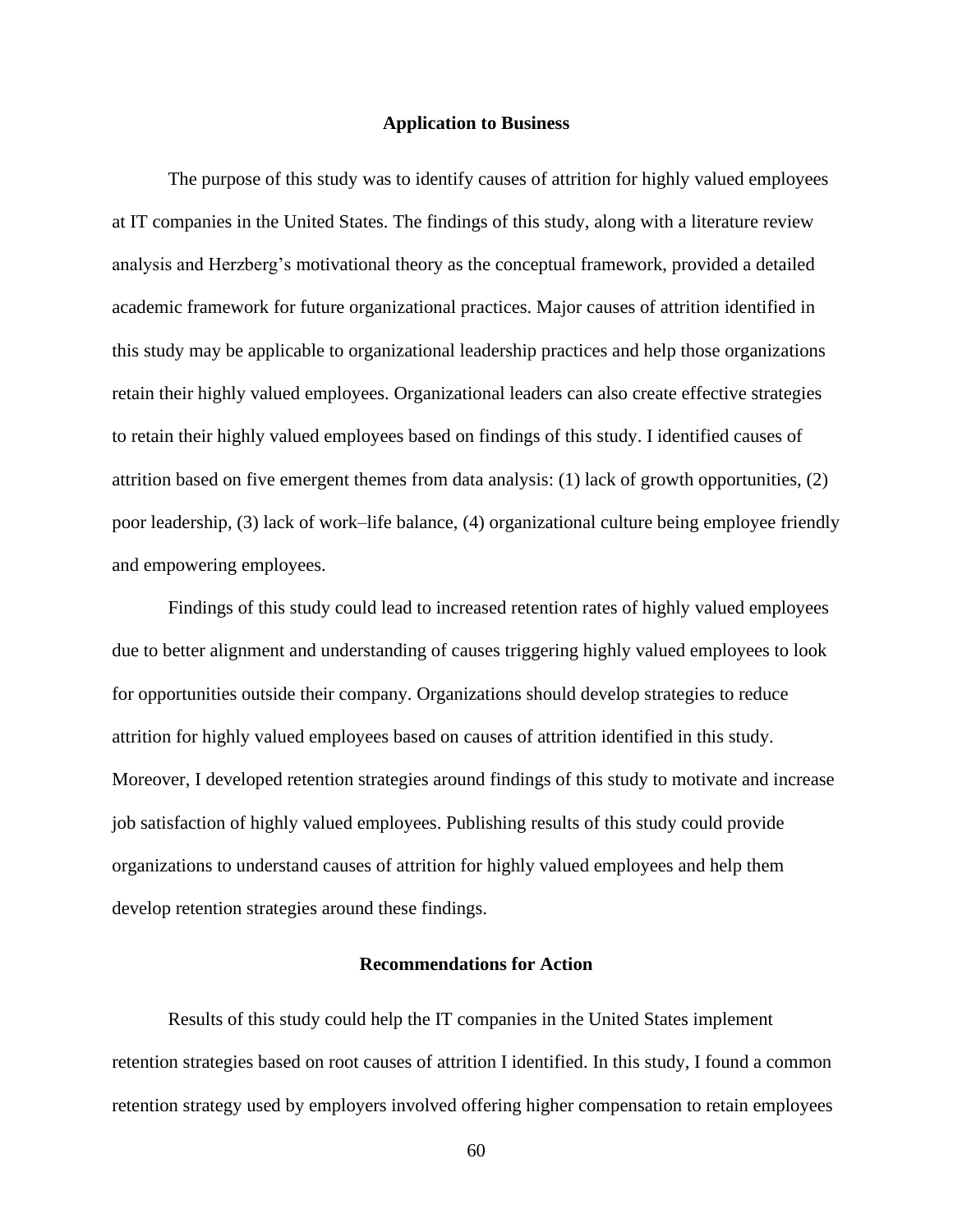who had already secured a new job with a better salary. This strategy is not effective, as no participant accepted higher compensation offered by their previous organization. None of the participants actually started to look for a new job for higher pay, as they were content with their salaries. As such, current retention strategies offered by these organizations should be changed, as they are not related to actual causes of attrition. Retention strategies should instead develop around four major causes of attrition I identified in this study.

### **More Growth Opportunities**

As findings revealed, lack of growth opportunities was the most common cause of trigger events for participants to look for new job openings outside the company. Participants P3, P4, P5, and P6 found a lack of opportunities in the previous company to be successful in their careers. I recommend organizations focus on employee growth and work with their employees to understand opportunities they are looking to gain in the company. Organizational leaders should look for opportunities for employee growth and ensure their highly valued employees are satisfied with quality of the work assigned to them. One finding I identified in this study was the participants often looked for opportunities to work on new technology because doing so was necessary for promotion. Organizational leadership should communicate their promotion expectations with employees and share a clear trajectory with employees to ensure highly valued employees can grow in their careers. Providing growth opportunities to succeed in their careers may help to retain highly valued employees.

### **Leadership Training**

Another finding revealed leadership style was also a cause of attrition. All the participants stated they were not happy with their managers, as they had no clear path to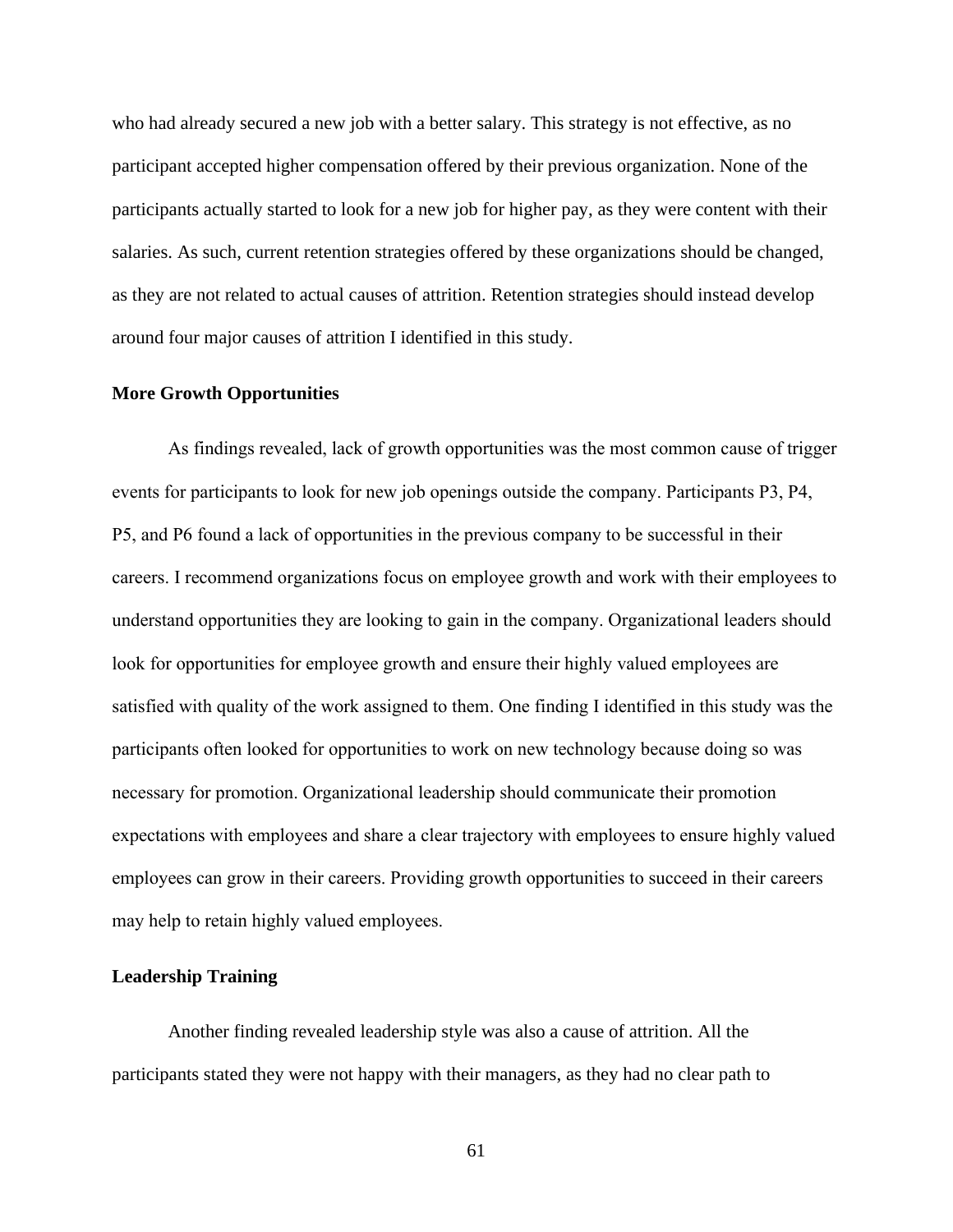promotion and received surprise feedback during their annual performance reviews. I recommend organizations invest in training their leadership by sharing continuous feedback to their employees about their performance and work on a formal plan explaining clear criteria required for promotion to the next levels. Improving leadership style could have a positive effect on retaining employees (Mahal, 2012). Changes in leadership style may also help reduce attrition and retain highly valued employees.

### **Improve Work–Life Balance**

One cause of attrition identified as part of the study was lack of work–life balance. Organizations should focus on improving work–life balance to retain their highly valued employees. Existing studies have demonstrated improving work–life balance encourages IT employees to remain at their companies for a longer time (Viswanathan & Kumaran, 2013). I encourage the organization to hire more employees and distribute work evenly among all employees to ensure their employees have a balanced work–life. Timelines to complete a project should be driven by employees and not by management to reduce stress of working extended hours to meet unrealistic timelines.

### **Organizational Culture**

Another cause of attrition involved organizational culture being employee friendly and empowering employees to perform their duties. I recommend organizations focus on improving relationships with their employees. Leadership should conduct surveys to understand what employees look for to improve their satisfaction in current roles. They should change their policies to adapt to employees' request. Leadership action to consider employees request would increase loyalty and help retain employees. Another area to take action is to engage employees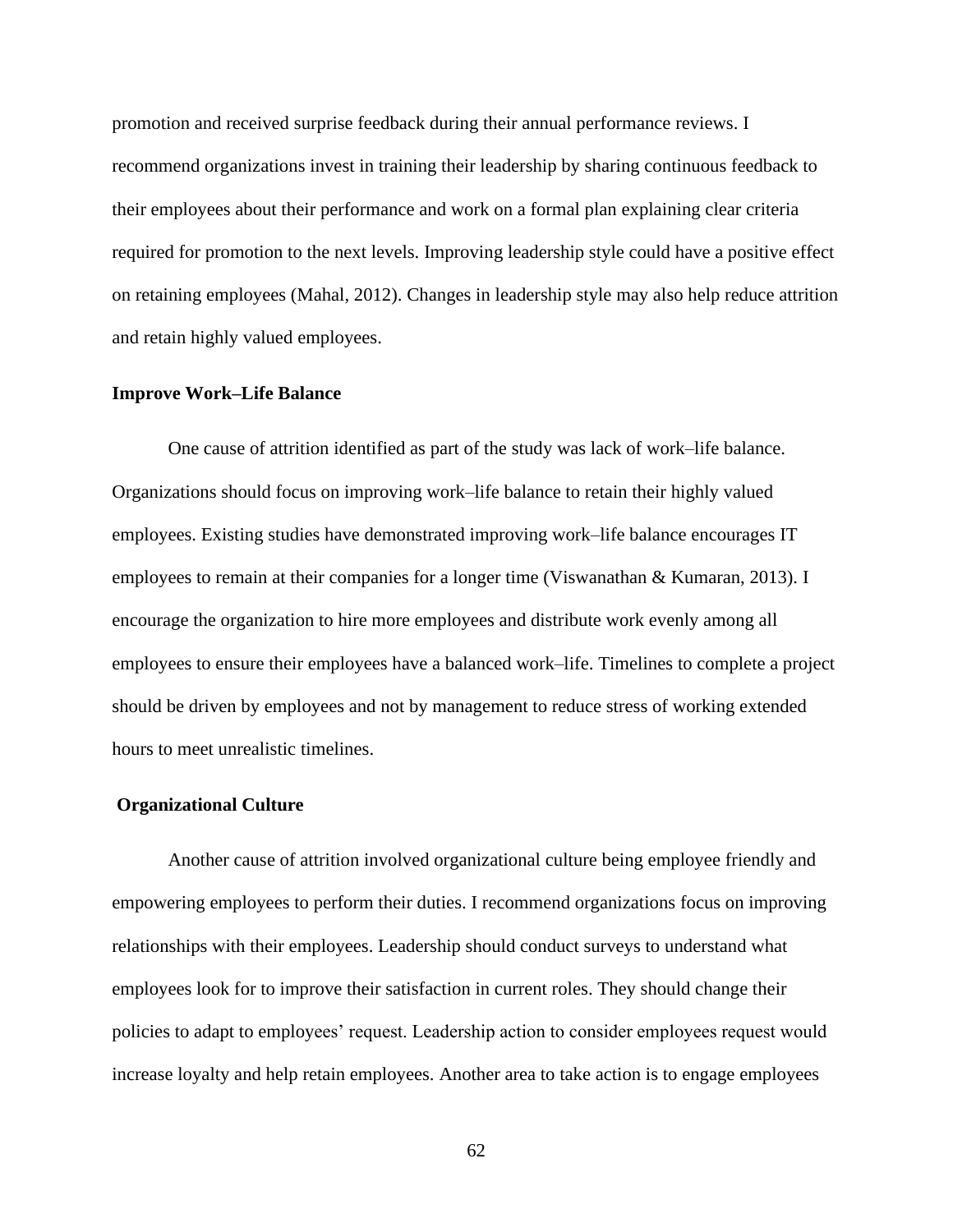and empower them to efficiently perform their job duties. The organization should prioritize independence and trust their employees' abilities to make decisions for the company's betterment. This prioritization would help employees feel empowered and creative; thereby able to efficiently perform their job duties (Supanti et al., 2015). In general, this study may be beneficial to myriad organizations and employees. I intend to share results of this study with research participants via email and to business leaders of my company and other companies via conferences and training seminars.

# **Recommendations for Further Research**

The purpose of this study was to explore causes of voluntary attrition for highly valued employees at IT companies in the United States. After the literature review, I found most research has focused on identifying major causes of attrition for all company employees, rather than focusing on voluntary attrition. Due to limited qualitative research focusing on highly valued employees of the company and causes of voluntary attrition, I recommend researchers conduct more qualitative studies to understand causes of attrition for highly valued employees and formulate strategies to retain them.

The main limitation of this study involved transferability. Results of this study cannot be transferred to IT companies outside the United States. For transferability, it is essential to have findings applied to other settings or groups (Cope, 2014; Houghton et al., 2013; Polit & Beck, 2012). In this study, I focused on the IT companies in the United States, and thus there were no data to support findings of this study would apply to IT companies outside the United States. I recommend further studies be conducted at IT companies outside the United States to validate if these findings apply to all global IT companies.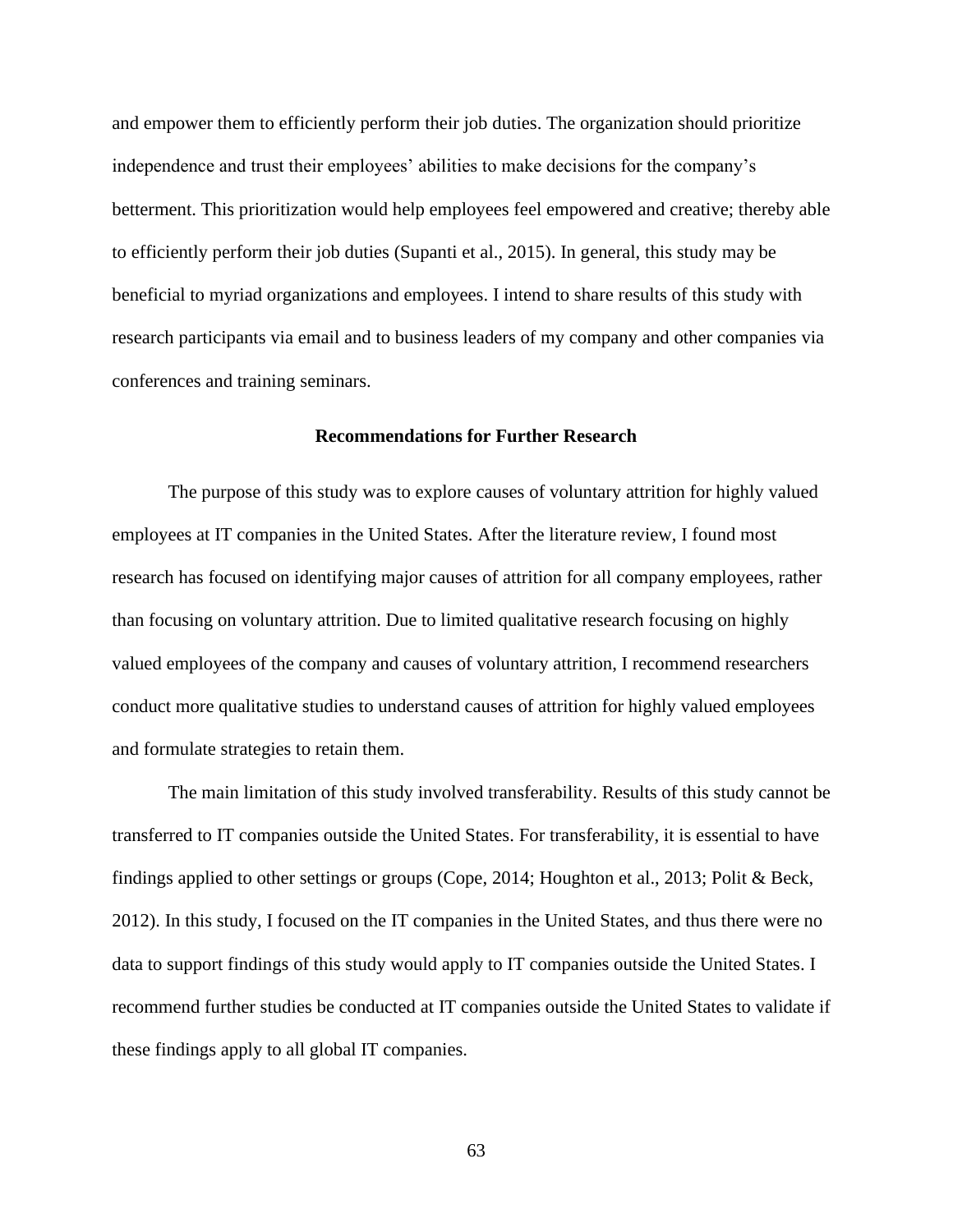The second limitation of this study is the sample size for the study was limited to six participants identified as highly valued employees. My criteria for status of a highly valued employee included: (1) promoted in the previous company, (2) have five or more years of experience working in the IT company, and (3) minimum of three years of experience as a subject matter expert (SME) in a computer programming language. I recommend studying a larger sample size, as more themes can be identified based on data gathered from a larger sample size. Conducting a larger scale study may also help organizations conceptualize strategies to increase IT employee retention by understanding root causes of attrition.

# **Conclusion**

IT is an employee-centric industry, and voluntary attrition of highly valued employees can impact companies' growth. Retaining employees would help organizations save on recruiting and training costs and reduce the risk of missing project deliverables (Chowdhury & Md., 2017). The cost to replace an IT employee is 1 to 1.2 times the departing employee's annual salary (Marsden, 2016).

Five themes emerged from this study, and the most common causes of attrition were lack of growth opportunities and unhappiness with leadership. Other causes of attrition were identified as lack of work–life balance or a lack of an employee friendly and empowering organizational culture. Compensation was not identified as a major cause of attrition, but was used as a retention strategy by employers.

Findings from this study are consistent with the literature review and conceptual framework by Herzberg's motivational theory. According to Herzberg et al. (1959), hygiene factors cause dissatisfaction and motivational factors increase job satisfaction. The findings of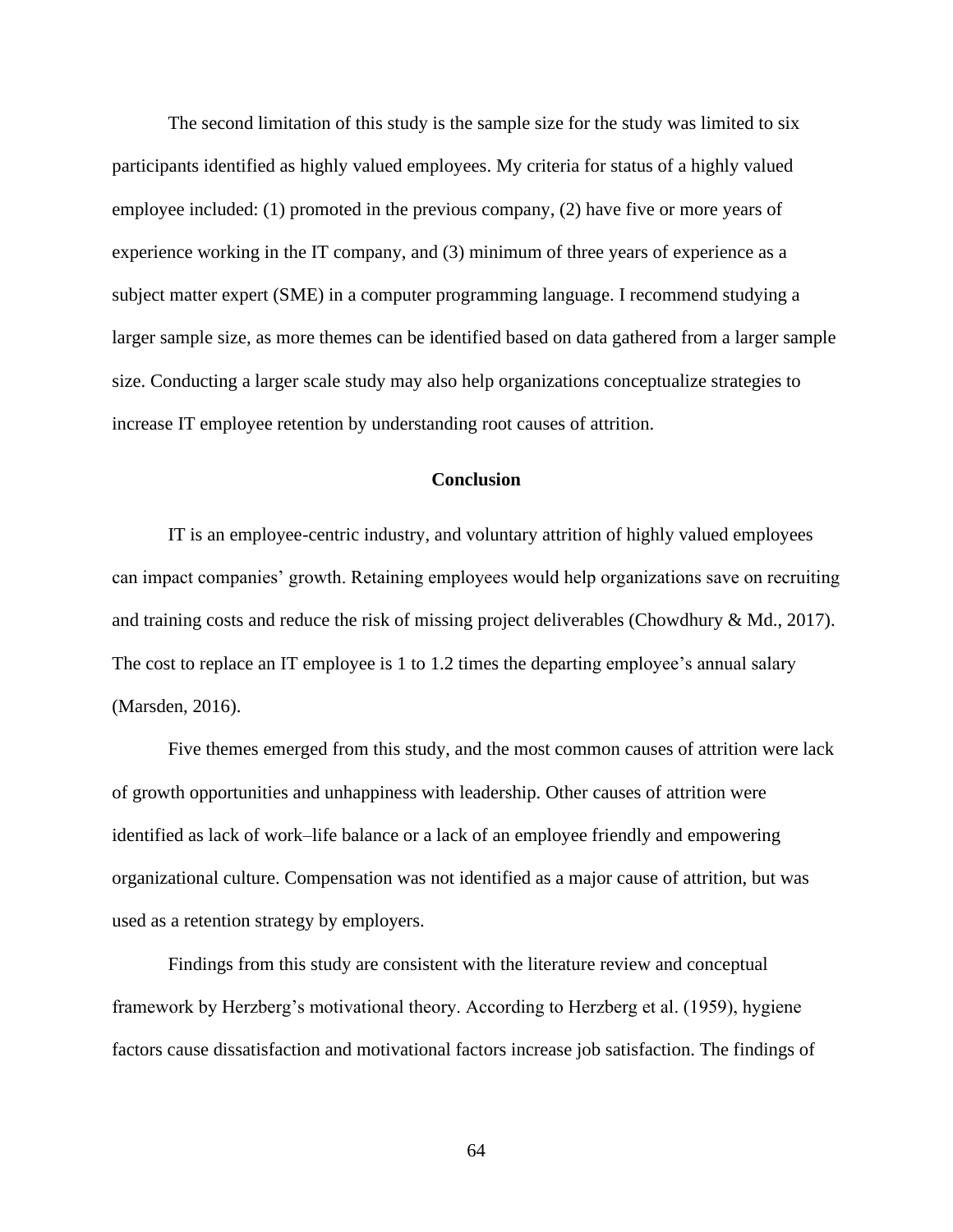this study also support earlier research by Rahman and Fazal (2018), which identified lack of growth opportunities as a typical reason for IT employee turnover.

These findings may contribute to improving social factors of retaining employees by improving their work–life balance, which ultimately helps their families, the economy, and the organization. A higher retention rate would help leadership focus on innovation in their business ideas and give growth opportunities to all employees.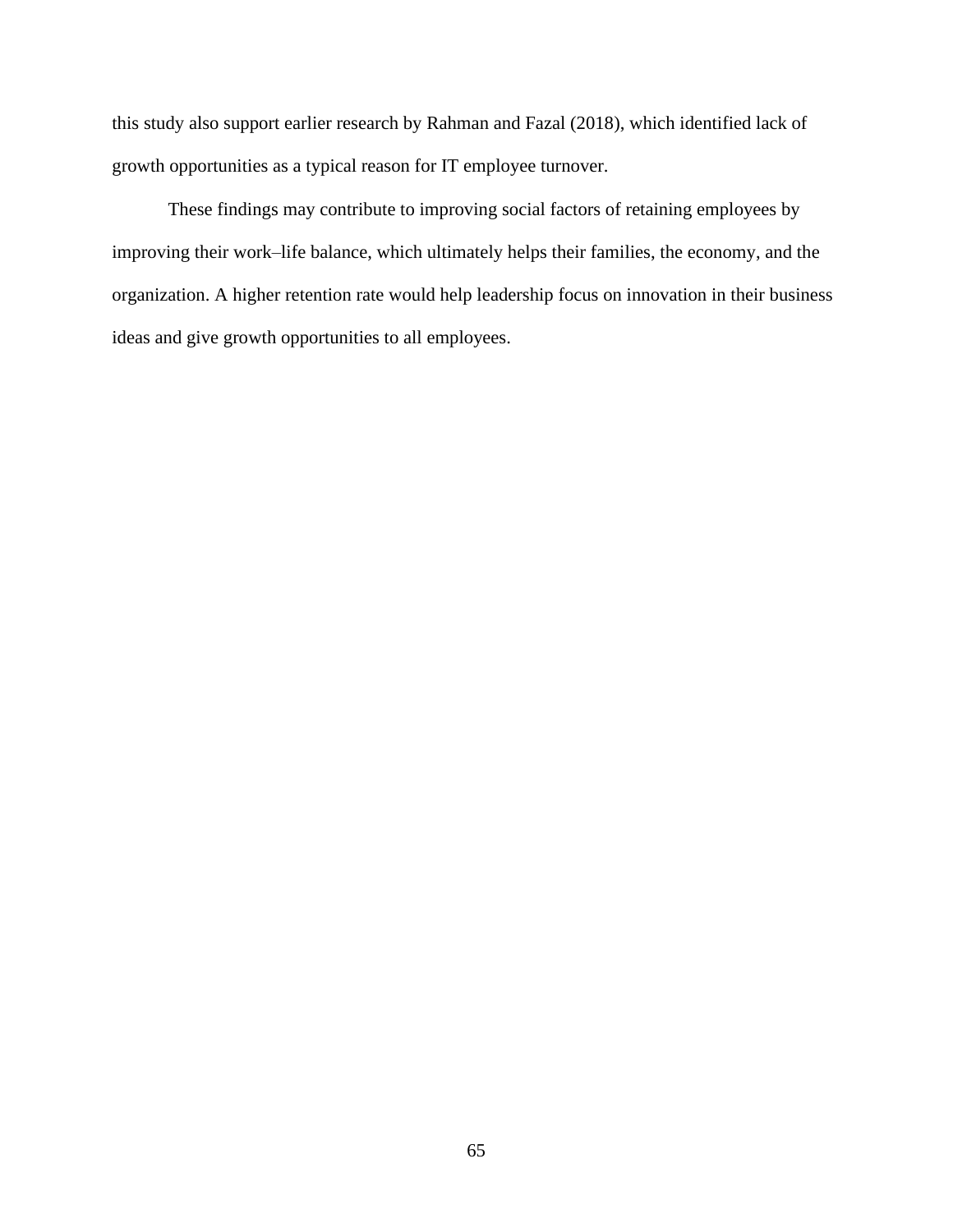#### REFERENCES

- Abou, E. H., Kotb, A., & Allam, A. (2015). Exploring auditors' perceptions of the usage and importance of audit information technology. *International Journal of Auditing*, *19*(3), 252–266. https://doi.org/10.1111/ijau.12039
- Acemoglu, D., & Restrepo, P. (2018). The Race between Man and Machine: Implications of Technology for Growth, Factor Shares, and Employment. The American Economic Review, 108(6), 1488-1542. https://doi.org/10.1257/aer.20160696
- Akintola, O., & Chikoko, G. (2016). Factors influencing motivation and job satisfaction among supervisors of community health workers in marginalized communities in South Africa. *Human Resources for Health, 14*(54)*.* https://doi.org/10.1186/s12960-016-0151-6
- Armstrong, D. J., Brooks, N. G., & Riemenschneider, C. K. (2015). Exhaustion from information system career experience: Implications for turn-away intention. *MIS Quarterly, 39*(3), 713–728. https://doi.org/10.25300/MISQ/2015/39.3.10
- Bailey, L. F. (2014). The origin and success of qualitative research. *International Journal of Market Research*, *56*(2), 167–184. https://doi.org/10.2501/IJMR-2014-013
- Bär, F., Leyer, M., & Sandkuhl, K. (2018). Reducing the IT personnel's workload in IT selfservices. *Journal of Service Management Research*, *2*(4), 22–35. https://doi.org/10.15358/2511-8676-2018-4-22
- Birt, L., Scott, S., Cavers, D., Campbell, C., & Walter, F. (2016). Member checking: A tool to enhance trustworthiness or merely a nod to validation? *Qualitative Health Research*, *26*(13), 1802–1811. https://doi.org/10.1177/1049732316654870
- Bonner, J. M., Greenbaum, R. L., & Mayer, D. M. (2016). My boss is morally disengaged: The role of ethical leadership in explaining the interactive effect of supervisor and employee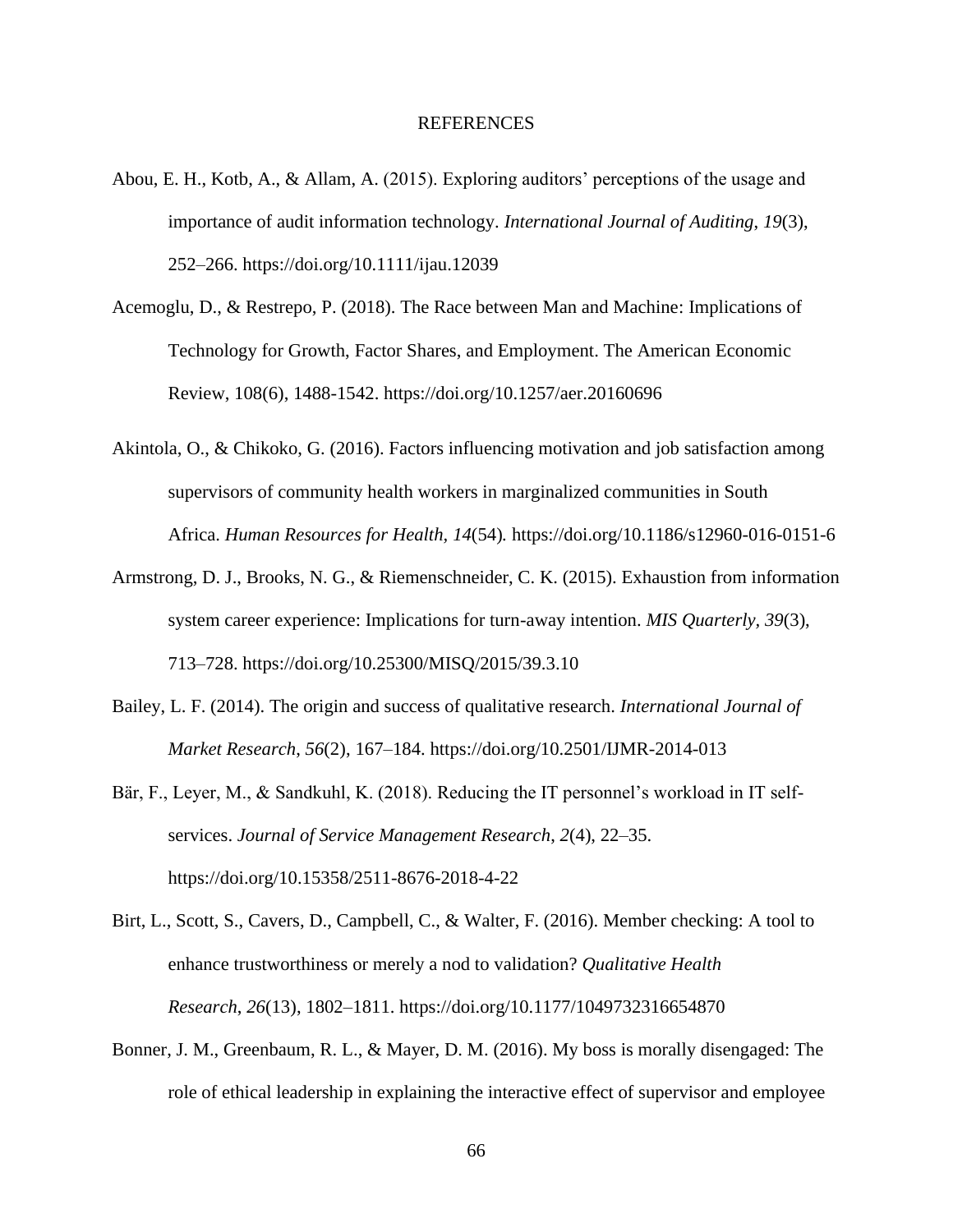moral disengagement on employee behaviors. *Journal of Business Ethics, 137*(4), 731– 742. https://doi.org/10.1007/s10551-014-2366-6

- Chowdhury, A. A. M., & Md., N. H. (2017). Factors affecting employee turnover and sound retention strategies in business organization: A conceptual view. *Problems and Perspectives in Management*, *15*(1), 63–71. https://doi.org/10.21511/ppm.15(1).2017.06
- Chronister, K. M., Marsiglio, M. C., Linville, D., & Lantrip, K. R. (2014). The influence of dating violence on adolescent girls' educational experiences. *The Counseling Psychologist*, *42*(3), 374–405. https://doi.org/10.1177/0011000012470569
- Cialdini, R., Li, Y. J., Samper, A., & Wellman, N. (2019). How bad apples promote bad barrels: Unethical leader behavior and the selective attrition effect. *Journal of Business Ethics, 168*(1), 861–880. https://doi.org/10.1007/s10551-019-04252-2
- Connelly, L. M. (2016). Trustworthiness in qualitative research. *Medsurg Nursing, 25*(6), 435– 436.
- Cook, S. (2015). Job burnout of information technology workers. *International Journal of Business, Humanities, and Technology*, *5*(3), 1–12. https://doi.org/10.30845/ijbht
- Cope, D. G. (2014). Methods and meanings: Credibility and trustworthiness of qualitative research. *Oncology Nursing Forum, 41*(1), 89–91. https://doi.org/10.1188/14.ONF.89-91
- Covell, C. L., Sidani, S., & Ritchie, J. A. (2012). Does the sequence of data collection influence participants' responses to closed and open-ended questions? A methodological study. *International Journal of Nursing Studies, 49*(6), 664–671. https://doi.org/10.1016/j.ijnurstu.2011.12.002
- Dash, M., & Muthyala, A. (2016). Employee retention and engagement in Indian IT companies. *Journal of Organisation and Human Behaviour, 5*(3), 21-28.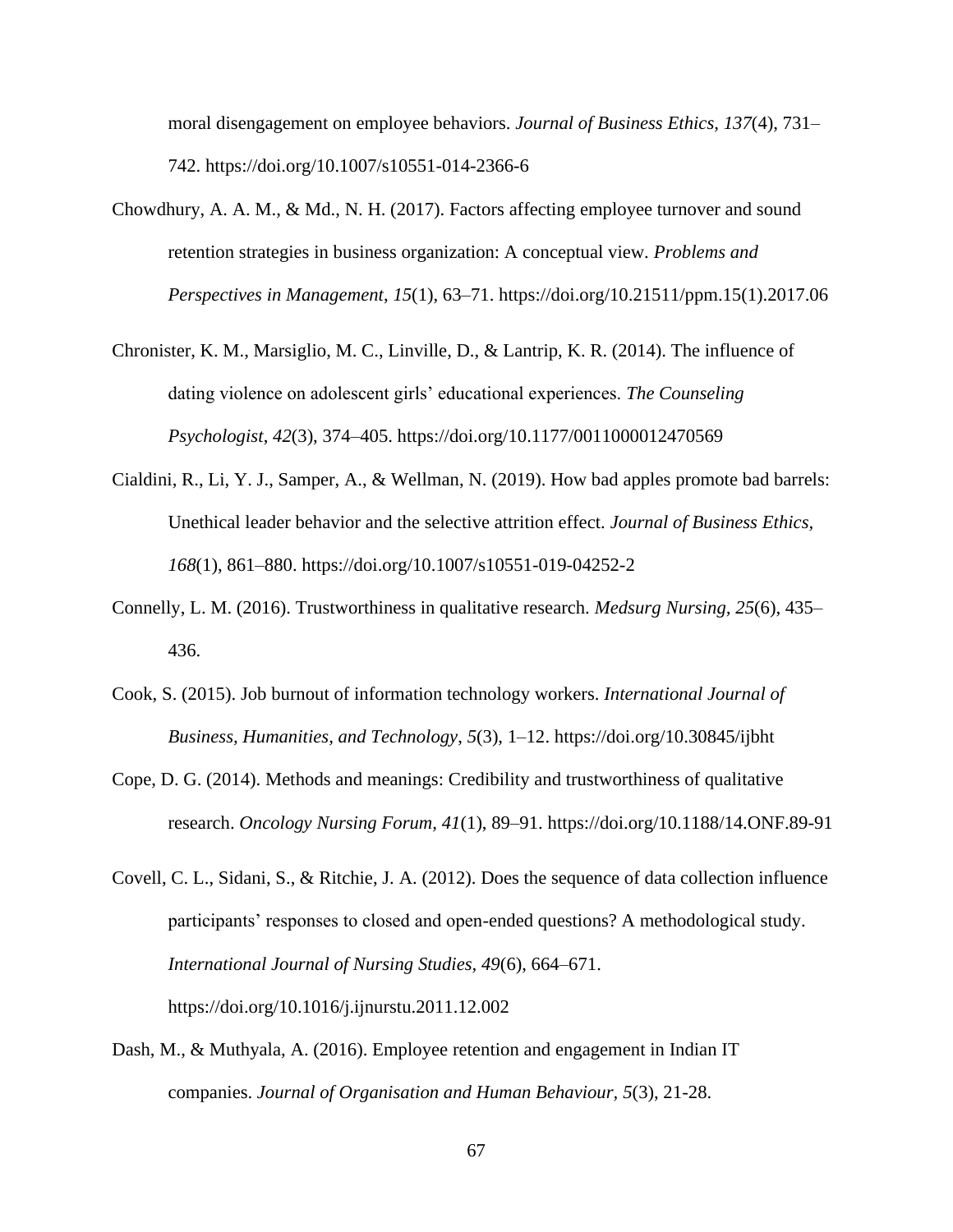http://www.publishingindia.com/johb/48/employee-retention-and-engagement-in-indianit-companies/524/3750/

Denzin, N. K. (2017). *Qualitative inquiry under fire: Toward a new paradigm dialogue*. Taylor & Francis Group.

Dhanapal, S., Alwie, S. B. M., Subramaniam, T., & Vashu, D. (2013). Factors affecting job satisfaction among academicians: A comparative study between gender and generations. *International Journal of Management Excellence*, *2*(1), 128-139. https://doi.org/10.17722/ijme.v2i1.33

- Drnevich, P., & Croson, D. (2013). Information technology and business-level strategy: Toward an integrated theoretical perspective. *MIS Quarterly, 37*(2), 483–509. http://eli.johogo.com/Class/p9.pdf
- Durney, C. P., & Donnelly, R. G. (2015). Managing the effects of rapid technological change on complex information technology projects. *Journal of the Knowledge Economy, 6*(4), 641–664. https://doi.org/10.1007/s13132-012-0099-2
- Elo, S., Kääriäinen, M., Kanste, O., Pölkki, T., Utriainen, K., & Kyngäs, H. (2014). Qualitative content analysis: A focus on trustworthiness. *SAGE Open*, *4*(1), 01- 10. https://doi.org/10.1177/2158244014522633
- Fitz-enz, J. (2009). *The ROI of human capital: Measuring the economic value of employee performance*. AMACOM.
- Fitzgerald, R. (2000). Physics Nobel Prize honors roots of information age. *Physics Today*, *53*(12), 17–19. https://doi.org/10.1063/1.1341908
- Frank, F. D., Finnegan, R. P., & Taylor, C. R. (2004). The race for talent: Retaining and engaging workers in the 21st century. *Human Resource Planning, 27*(3), 12–25.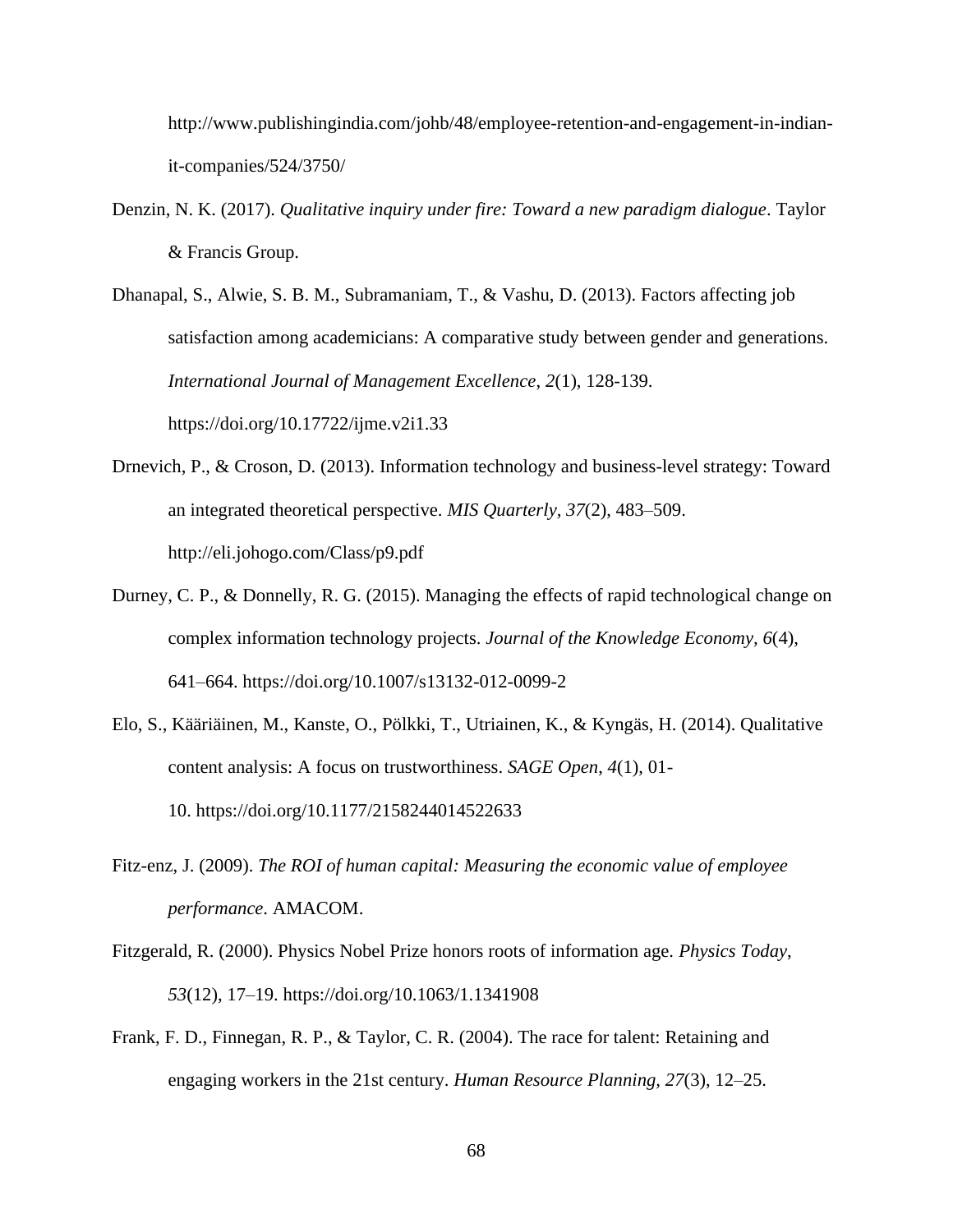https://citeseerx.ist.psu.edu/viewdoc/download?doi=10.1.1.514.4132&rep=rep1&type=pd f

- Gaan, N. A. (2011). Revisit on impact of job attitudes on employee turnover: An empirical study in Indian IT industry. *Vilakshan, XIMB Journal of Management,* 8(2), 33–42.
- Gardner, J., & Harmon, T. (2002). Exploring resilience from a parent's perspective: A qualitative study of six resilient mothers of children with an intellectual disability. *Australian Social Work, 55*(1), 60–68. https://doi.org/10.1080/03124070208411672
- George, C. (2015). Retaining professional workers: What makes them stay? *Employee Relations*, *37*(1), 102–121. https://doi.org/10.1108/er-10-2013-0151
- Glaser, S. R., Zamanou, S., & Hacker, K. (1987). Measuring and interpreting organizational culture. *Management Communication Quarterly*, *1*(2), 173–198. https://doi.org/10.1177/0893318987001002003
- Greer, C., & Stevens, C. (2015). HR in collaborative innovation with customers: Role, alignment and challenges. *International Journal of Human Resource Management*, *26*(20), 2569– 2593. https://doi.org/10.1080/09585192.2014.1003086
- Grissom, J. A., & Mitani, H. (2016). Salary, performance, and superintendent turnover. *Educational Administration Quarterly*, *52*(3), 351–391. https://doi.org/10.1177/0013161x15627677
- Guerrero-Castañeda, R. F., Menezes, T. M., & Vargas, M. G. (2017). Scenario approximation in a phenomenological study in Mexico: Experience report. *Revista Brasileira de Enfermagem*, *70*(4), 885–890. https://doi.org/10.1590/0034-7167-2016-0601
- Habersack, M., & Luschin, G. (2013). Insecurities of women regarding breast cancer research: A qualitative study. *PLoS One*, *8*(12), 1–6. https://doi.org/10.1371/journal.pone.0081770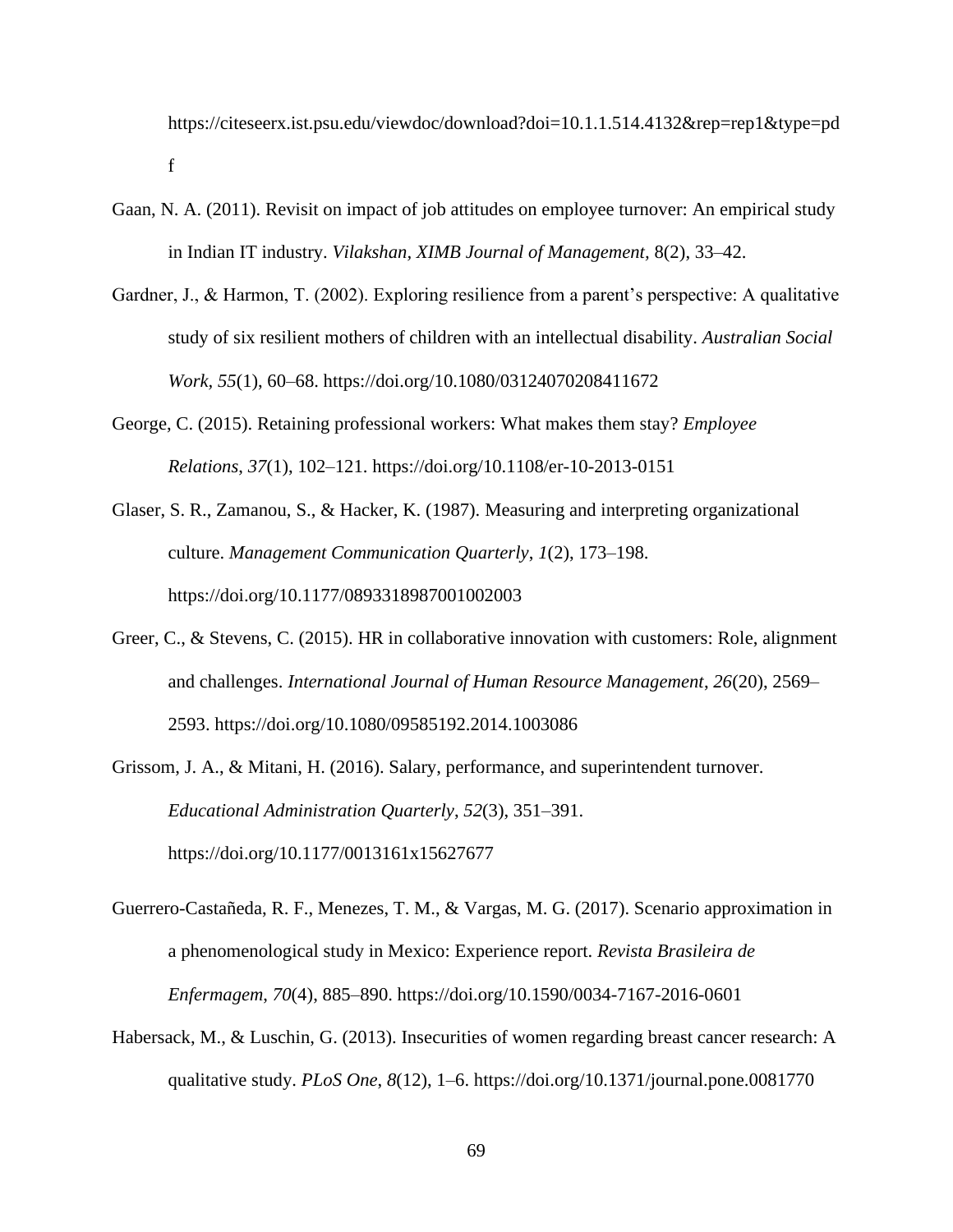- Hackman, J., & Oldham, G. R. (1976). Motivation through the design of work: Test of a theory. *Organizational Behavior and Human Performance*, *16*(2), 250–279. https://doi.org/10.1016/0030-5073(76)90016-7
- Rahman, M. K., & Fazal, H. (2018). Information and communication technology workforce employability, Khyber Pukhtunkhwa, Pakistan. *Middle East Journal of Business, 13*(1), 12–16. https://doi.org/10.5742/MEJB.2018.93186
- Hennink, M. M., Kaiser, B. N., & Weber, M. B. (2019). What influences saturation? Estimating sample sizes in focus group research. *Qualitative Health Research*, *29*(10), 1483– 1496. https://doi.org/10.1177/1049732318821692
- Herzberg, F., Mausner, B., & Synderman, B. (1959). *The motivation to work*. Wiley.
- Houghton, C., Casey, D., Shaw, D., & Murphy, K. (2013). Rigour in qualitative case-study research. *Nurse Researcher*, *20*(4), 12–17. https://doi.org/10.7748/nr2013.03.20.4.12.e326
- Hunter, M. G., Tan, F. B., & Tan, B. C. (2008). Voluntary turnover of information systems professionals. *Journal of Global Information Management, 16*(4), 46–66. https://doi.org/10.4018/jgim.2008100103
- Hussain, T., & Saleem, S. (2014). Do employees' job satisfaction, involvement and commitment mediate relationship between quality of work life and employees' retention? *World Applied Sciences Journal*, *30*(2), 245–252.

https://doi.org/10.5829/idosi.wasj.2014.30.02.1749

Iskandarsyah, A., de Klerk, C., Suardi, D. R., Soemitro, M. P., Sadarjoen, S. S., & Passchier, J. (2014). Psychosocial and cultural reasons for delay in seeking help and nonadherence to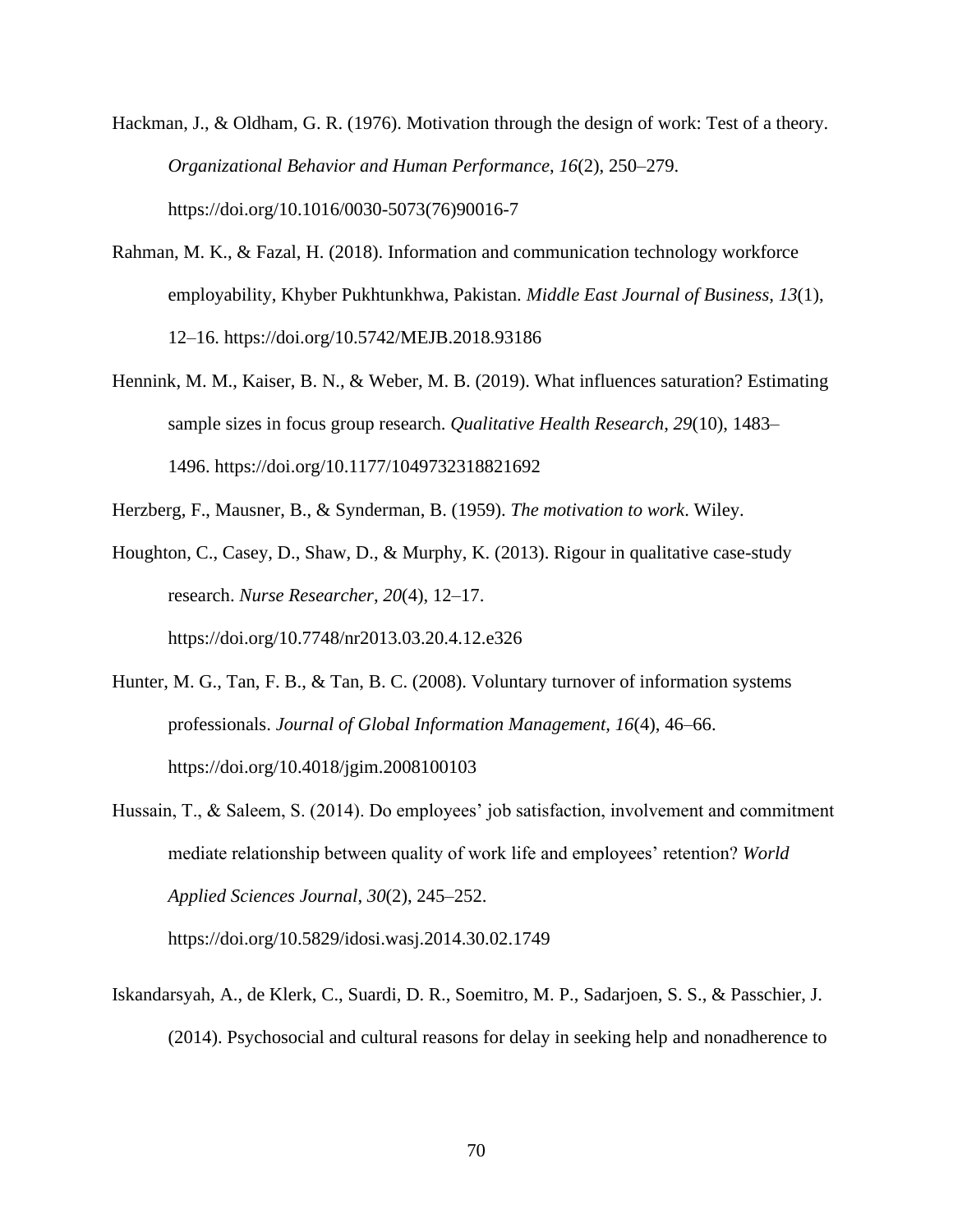treatment in Indonesian women with breast cancer: A qualitative study. *Health Psychology, 33*(3), 214–221. https://doi.org/10.1037/a0031060

- Jacks, T., & Palvia, P. (2014). Measuring value dimensions of IT occupational culture: An exploratory analysis*. International Journal of Information Technology and Management*, *15*(1), 19–35. https://doi.org/10.1007/s10799-013-0170-0
- James, L., & Mathew, L. (2012). Employee retention strategies: IT industry. *SCMS Journal of Indian Management, 9*(3), 79–87. James, L., & Mathew, L. (2012). Employee retention strategies: IT industry. *SCMS Journal of Indian Managemen*
- Johnson, T. (2018, June 29). Council post: The real problem with tech professionals: High turnover.

*Forbes*. https://www.forbes.com/sites/forbesbusinessdevelopmentcouncil/2018/06/29/thereal-problem-with-tech-professionals-high-turnover/

- Kappelman, L., McLean, E., Johnson, V., & Gerhart, N. (2014). The 2014 SIM IT key issues and trends study. *MIS Quarterly Executive, 13*(4), 237–263. https://aisel.aisnet.org/misqe/vol13/iss4/7/
- Kapur, N., & Janakiram, B. (2015). Comparative analysis of corporate cross cultural management: A survey of IT vs. non IT organizations. *Cross-Cultural Management Journal, 8*(2), 85–97. https://ideas.repec.org/a/cmj/journl/y2015i8p99-114.html
- Kettinger, W. J., Zhang, C., & Marchand, D. A. (2011). CIO and business executive leadership approaches to establishing company-wide information orientation. *MIS Quarterly Executive, 10*(4), 157–174. https://aisel.aisnet.org/misqe/vol10/iss4/4/
- Kerlinger, F. N. (1973). *Foundations of behavioral research* (2nd ed*.*). Holt, Rinehart and Winston.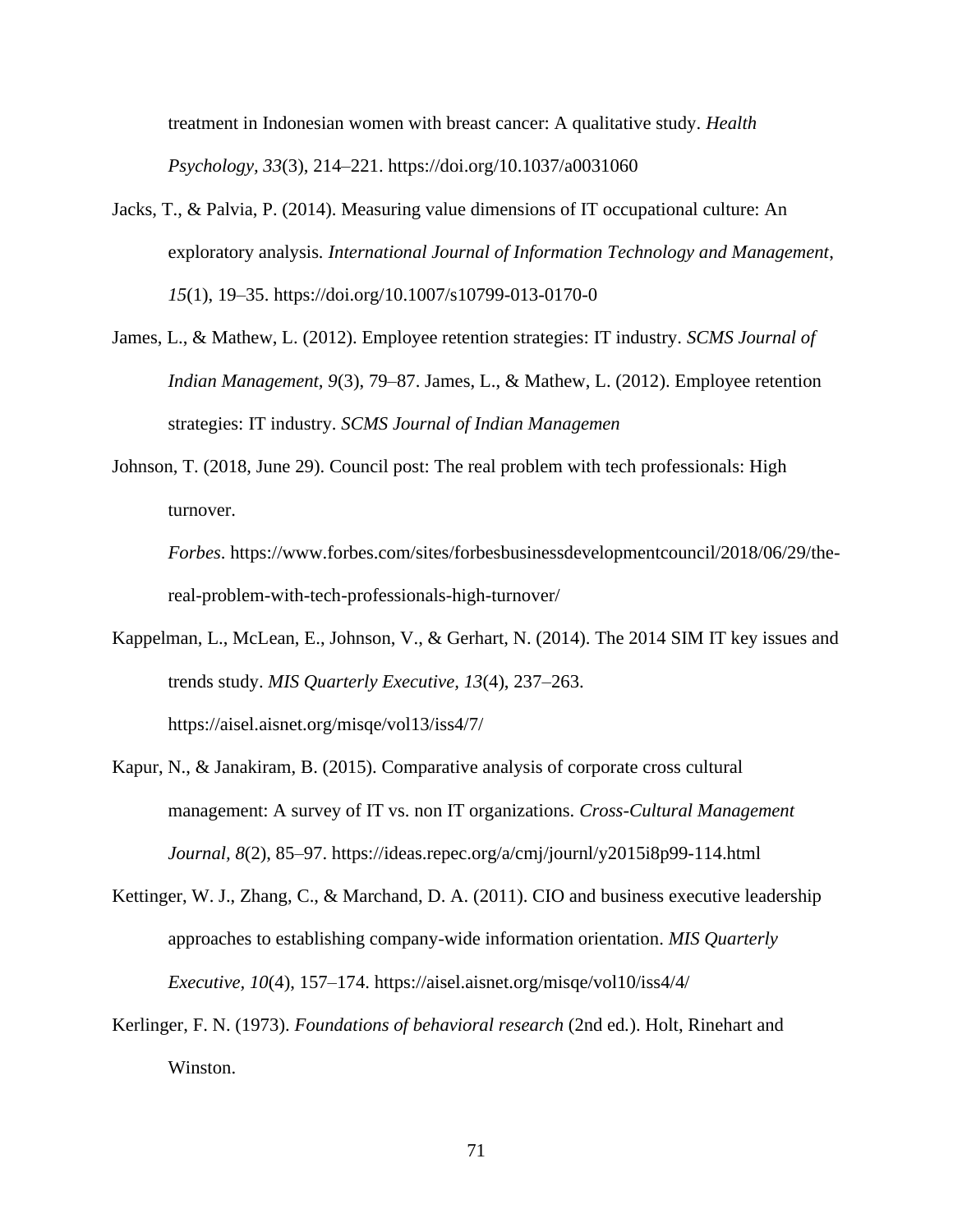- Kim, H., & Park, J. (2017). The effects of longer commutes, unsolicited job offers, and working in the Seoul metropolitan area on the turnover intentions of Korean employees. *International Journal of Manpower, 38*(4), 594– 613. https://doi.org/10.1108/IJM-12-2015-0211
- Lambert, V., Glacken, M., & McCarron, M. (2011). Employing an ethnographic approach: Key characteristics. *Nurse Researcher*, *19*(1), 17–24. https://doi.org/10.7748/nr2011.10.19.1.17.c8767
- Lampropoulou, S., & Myers, G. (2013). Stance-taking in interviews from the Qualidata archive. *Forum: Qualitative Social Research, 14*(1). https://doi.org/10.17169/fqs-14.1.1813
- Langer, A. M., & Yorks, L. (2018). *Strategic information technology: Best practices to drive digital transformation*. John Wiley & Sons.
- Lee, E., & Jang, I. (2020). Nurses' fatigue, job stress, organizational culture, and turnover intention: A culture–work–health model. *Western Journal of Nursing Research*, *42*(2), 108–116. https://doi.org/10.1177/0193945919839189
- Lincoln, Y. S., & Guba, E. G. (1985). *Naturalistic inquiry*. SAGE Publications.
- Lounsbury, J. W., Sundstrom, E., Levy, J. J., & Gibson, L. W. (2014). Distinctive personality traits of information technology professionals. *Computer and Information Science, 7*(3). 38–48. https://doi.org/10.5539/cis.v7n3p38

Mahal, P. K. (2012). HR practices as determinants of organizational commitment and employee retention. *IUP Journal of Management Research, 11*(4), 37–53. https://econpapers.repec.org/article/icficfjmr/v\_3axi\_3ay\_3a2012\_3ai\_3a4\_3ap\_3a37- 53.htm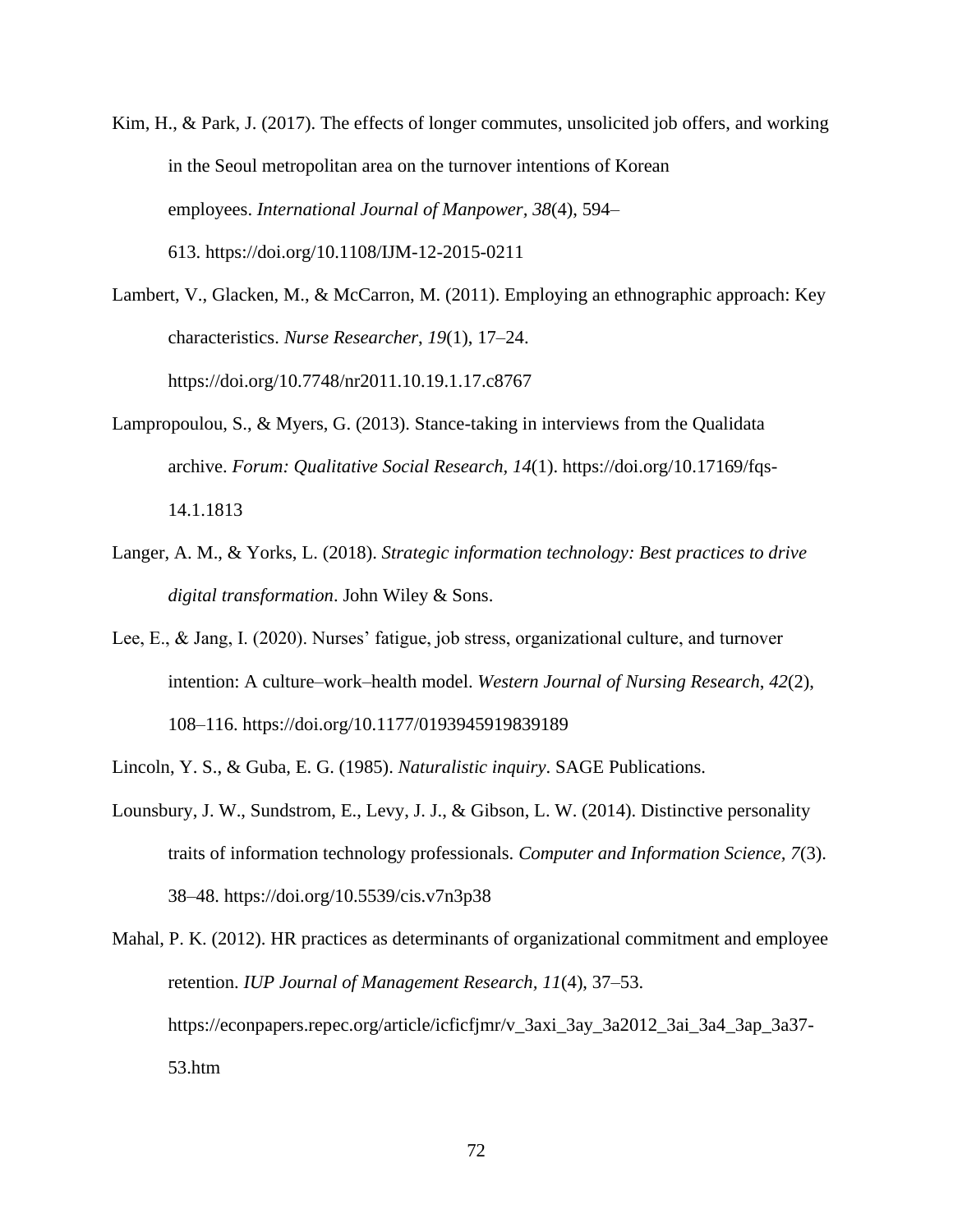Maheshwari, V., Gunesh, P., Lodorfos, G., & Konstantopoulou, A. (2017). Exploring HR practitioners' perspective on employer branding and its role in organisational attractiveness and talent management. *International Journal of Organizational Analysis*, *25*(5), 742–761. https://doi.org/10.1108/ijoa-03-2017-1136

Malik, A. R., Manroop, L., & Patel, P. C. (2019). An empirical examination of the relationship between skills shortage and firm performance: The role of high-performance work systems. *Journal of Management and Organization, 25*(5), 695–710. https://doi.org/10.1017/jmo.2017.30

- Manen, M. V. (2017). *Researching lived experience: Human science for an action sensitive pedagogy*. Routledge Taylor & Francis Group.
- Manroop, L. (2015). Human resource systems and competitive advantage: An ethical climate perspective. Business Ethics: A European Review, 24(2), 186–204. https://doi.org/10.1111/beer.12069
- Mardanov, I. T., Heischmidt, K., & Henson, A. (2008). Leader-member exchange and job satisfaction bond and predicted employee turnover. *Journal of Leadership & Organizational Studies*, *15*(2), 159–175. https://doi.org/10.1177/1548051808320985
- Marsden, T. (2016). What is the true cost of attrition? *Strategic HR Review*, *15*(4), 189– 190. https://doi.org/10.1108/shr-05-2016-0039
- Marshall, C., & Rossman, G. B. (2011). *Designing qualitative research* (5th ed.). SAGE Publications.
- McClelland, S. I. (2017). Vulnerable listening: Possibilities and challenges of doing qualitative research. *Qualitative Psychology, 4*(3), 338–352. https://doi.org/10.1037/qup0000068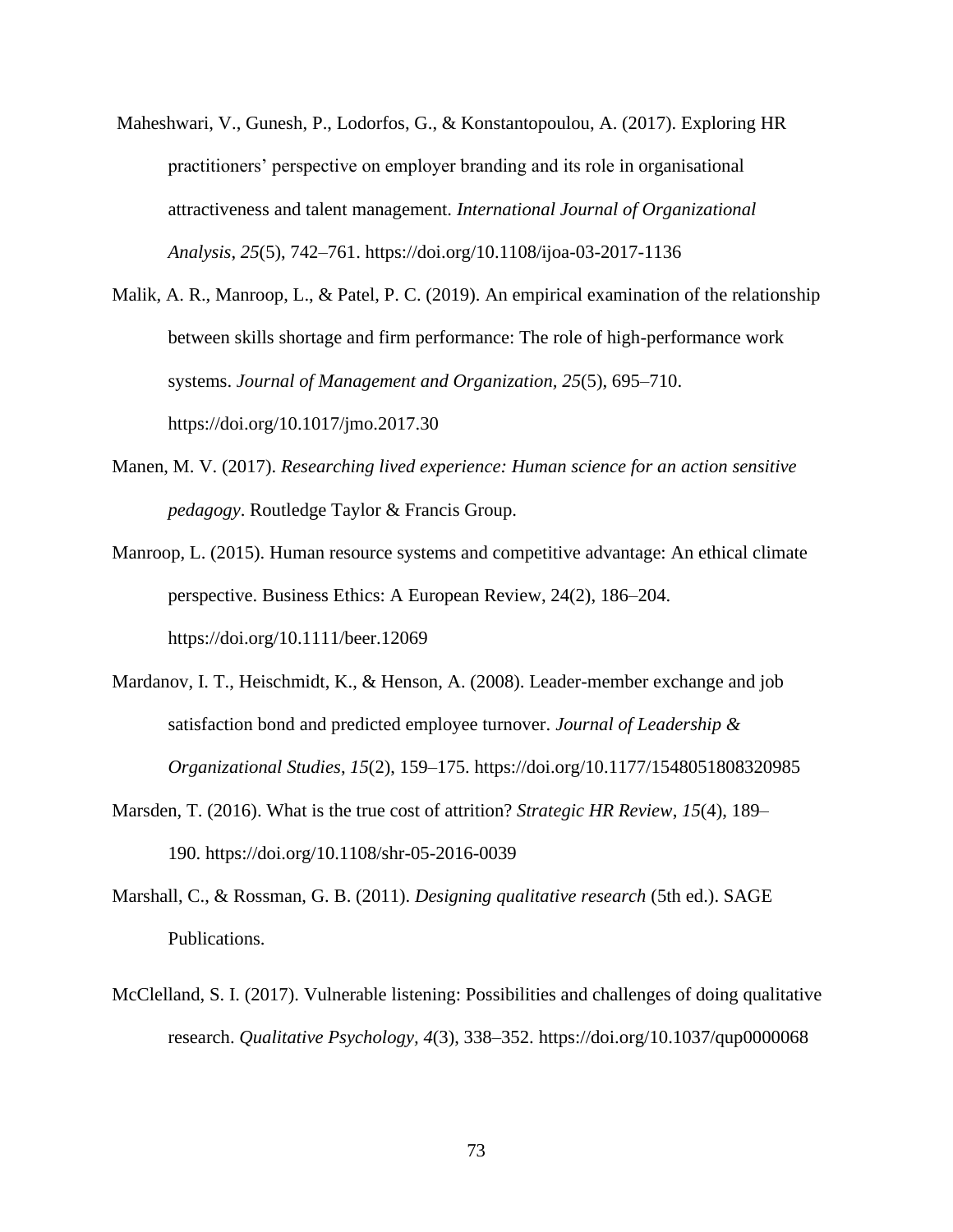- Merriam, S. B., & Tisdell, E. J. (2015). *Qualitative research: A guide to design and implementation*. John Willey & Sons.
- Mohlala, J., Goldman, G. A., & Goosen, X. (2012). Employee retention within the information technology division of a South African bank. *South African Journal of Human Resource Management, 10*(2), 1–11. https://doi.org/10.4102/sajhrm.v10i2.438

Moustakas, C. (1995). *Phenomenological research methods*. SAGE Publications.

- Mulligan, C., & Taylor, C. R. (2019). *Talent keepers: How top leaders engage and retain their best performers*. Wiley.
- Murthy, D. (2013). Ethnographic research 2.0: The potentialities of emergent digital technologies for qualitative organizational research. *Journal of Organizational Ethnography, 2*(1), 23–36. https://doi.org/10.1108/joe-01-2012-0008
- Naqvi, S. M., & Bashir, S. (2015). IT-expert retention through organizational commitment: A study of public sector information technology professionals in Pakistan. *Applied Computing and Informatics*, *11*(1), 60–75. https://doi.org/10.1016/j.aci.2011.11.001
- Narayan, V., John-Stewart, G., Gage, G., & O'Malley, G. (2018). "If I had known, I would have applied": Poor communication, job dissatisfaction, and attrition of rural health workers in Sierra Leone. *Human Resources for Health*, *16*(1). https://doi.org/10.1186/s12960-018- 0311-y
- Orser, B., Riding, A., & Stanley, J. (2012). Perceived career challenges and response strategies of women in the advanced technology sector. *Entrepreneurship & Regional Development, 24*(1–2), 73–93. https://doi.org/10.1080/08985626.2012.637355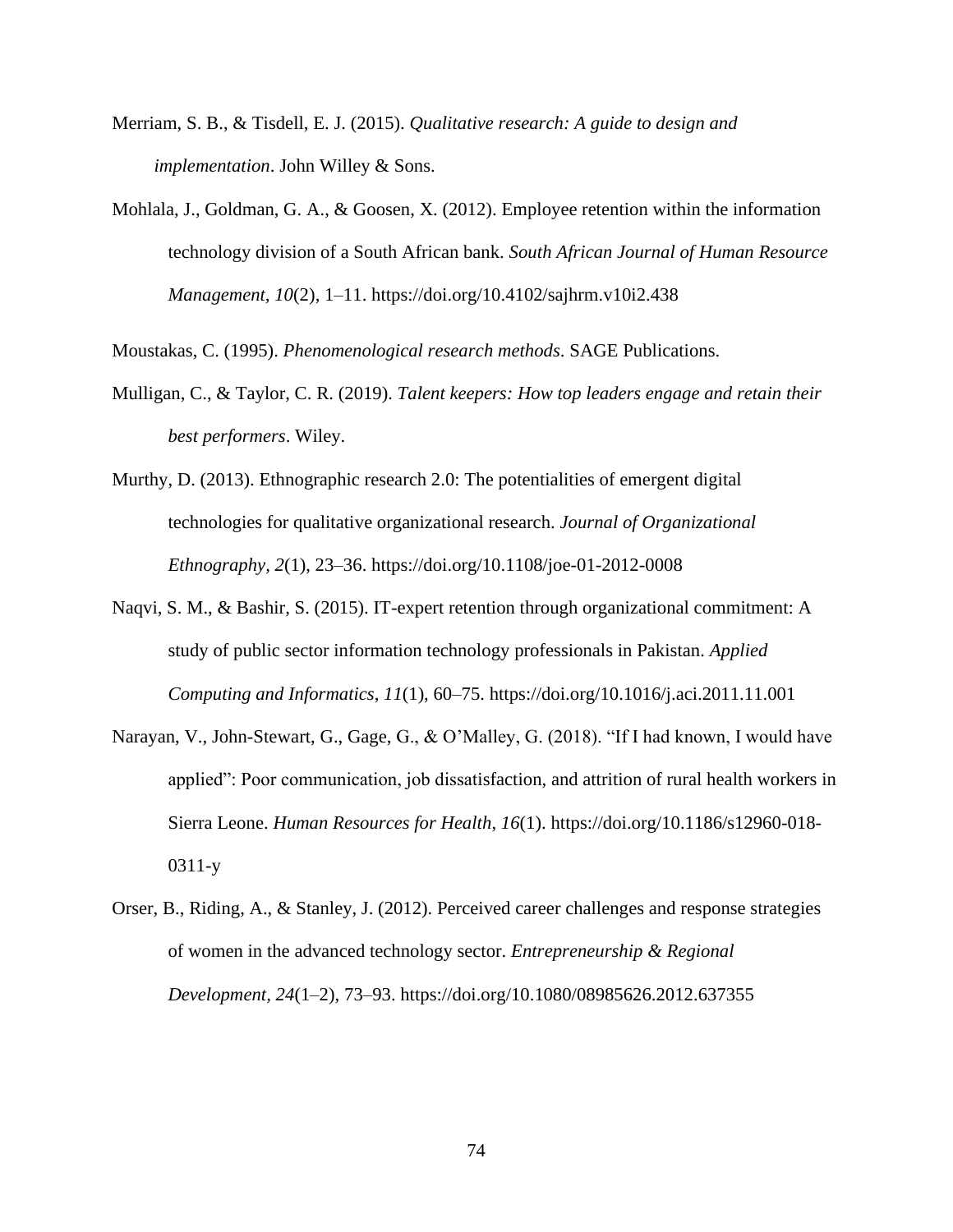- Owens, B. P., & Hekman, D. R. (2012). Modeling how to grow: An inductive examination of humble leader behaviors, contingencies, and outcomes. *Academy of Management Journal. 55*(4), 787–818. https://doi.org/10.5465/amj.2010.0441
- Pai, F., Yeh, T., & Huang, K. (2012). Professional commitment Of information technology employees under depression environments. *International Journal of Electronic Business Management, 10*(1), 17–28.
- Park, J., & Park, M. (2016). Qualitative versus quantitative research methods: Discovery or justification? *Journal of Marketing Thought*, *3*(1), 1–8.
- Pezalla, A. E., Pettigrew, J., & Miller-Day, M. (2012). Researching the researcher-as-instrument: An exercise in interviewer self-reflexivity. *Qualitative Research, 12*(2), 165–185. https://doi.org/10.1177/1468794111422107
- Phillips, J. J., & Connell, A. O. (2011). *Managing employee retention: A strategic accountability approach*. (1st ed.). Taylor & Francis Group.
- Polit, D. F., & Beck, C. T. (2012). *Nursing research: Generating and assessing evidence for nursing practice*. Lippincott Williams and Wilkins.
- Prasad, K. D. V., Vaidya, R. W., & Mangipudi, M. R. (2020). Effect of occupational stress and remote working on psychological well-being of employees: An empirical analysis during COVID-19 pandemic concerning information technology industry in Hyderabad. *Indian Journal of Commerce and Management Studies, 11*(2), 1–13.

https://doi.org/10.18843/ijcms/v11i2/01

Rath, N., & Sahai, A. K. (2019). Organisational politics, peer support, and rude leadership: Employee attrition. *SCMS Journal of Indian Management, 16*(4), 118–125.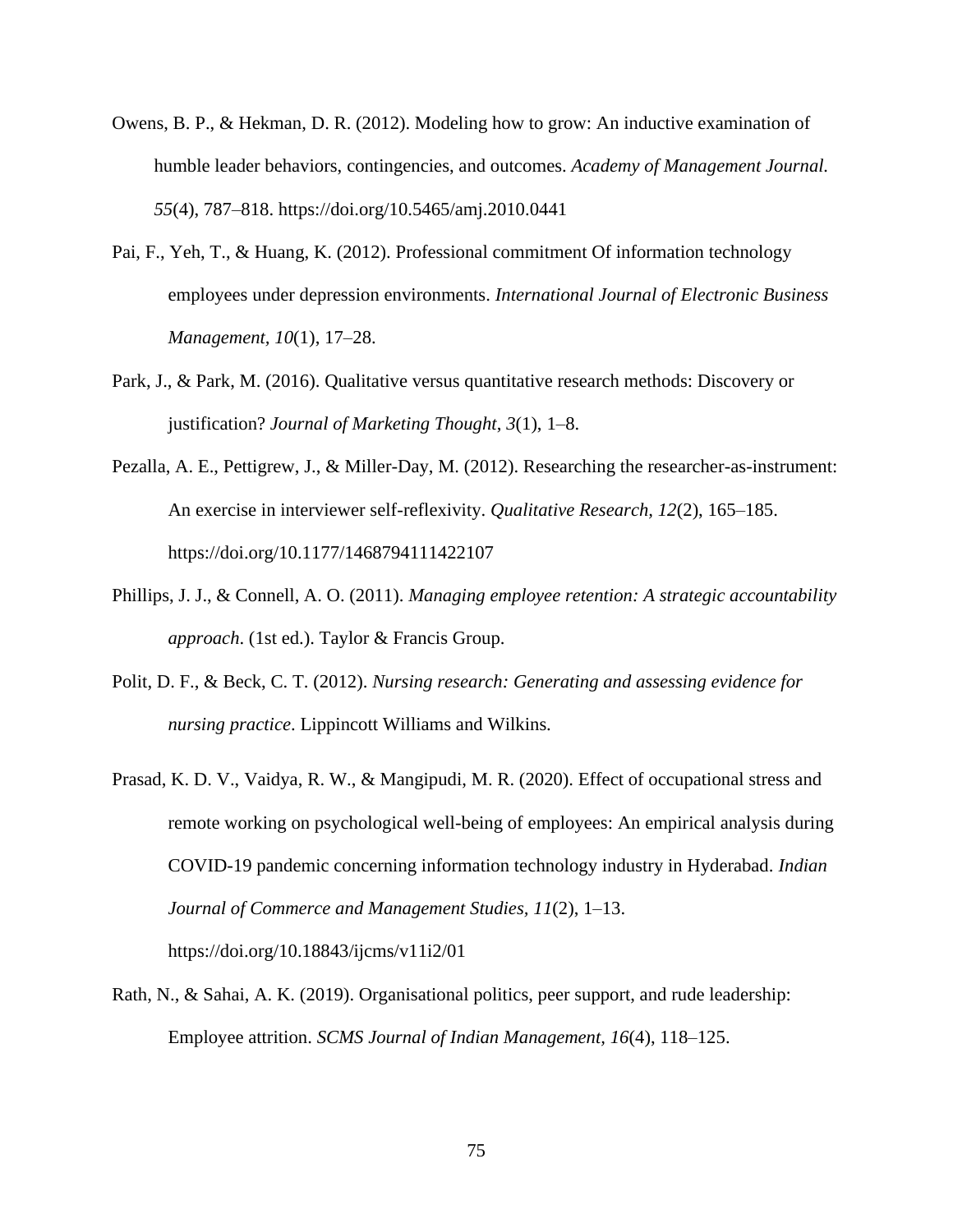- Rossman, G., & Rallis, S. F. (2012). *Learning in the field: An introduction to qualitative research* (3rd ed.). SAGE Publications.
- Sangeetha, K. (2010). Effective recruitment: A framework. *IUP Journal of Business Strategy, 7*(1), 93–107. https://papers.ssrn.com/sol3/papers.cfm?abstract\_id=1612088

Schein, E. H. (2017). *Organizational culture and leadership*. John Wiley and Sons.

- Shaw, J. D., Dineen, B. R., Fang, R., & Vellella, R. F. (2009). Employee-organization exchange relationships, HRM practices, and quit rates of good and poor performers. *Academy of Management Journal, 52*(5), 1016–1033. https://doi.org/10.5465/AMJ.2009.44635525
- Shaw, R. L., Larkin, M., & Flowers, P. (2014). Expanding the evidence within evidence-based healthcare: Thinking about the context, acceptability and feasibility of interventions. *Evidence - Based Medicine, 19*(6), 201–203. https://doi.org/10.1136/eb-2014-101791
- Shenton, A. (2004). Strategies for ensuring trustworthiness in qualitative research projects. *Education for Information*, *22*(2), 63–75. https://doi.org/10.3233/EFI-2004- 22201
- Showry, M., & Sayulu, K. (2017). The impact of core self-evaluation on attrition in IT industry. *IUP Journal of Soft Skills, 11*(4), 7–22.
- Simons, H. (2014). Case study research: In-depth understanding in context. In P. Leavy (Ed.). *The Oxford handbook of qualitative research*. (1st ed., pp. 454–470). https://doi.org/10.1093/oxfordhb/9780199811755.013.005
- Singh, S., Ganguli, S., & David, R. (2017). Women workforce attrition dynamics in Indian IT/ ITES sector. *The Qualitative Report, 22*(5), 1211–1226. https://doi.org/10.46743/2160- 3715/2017.2457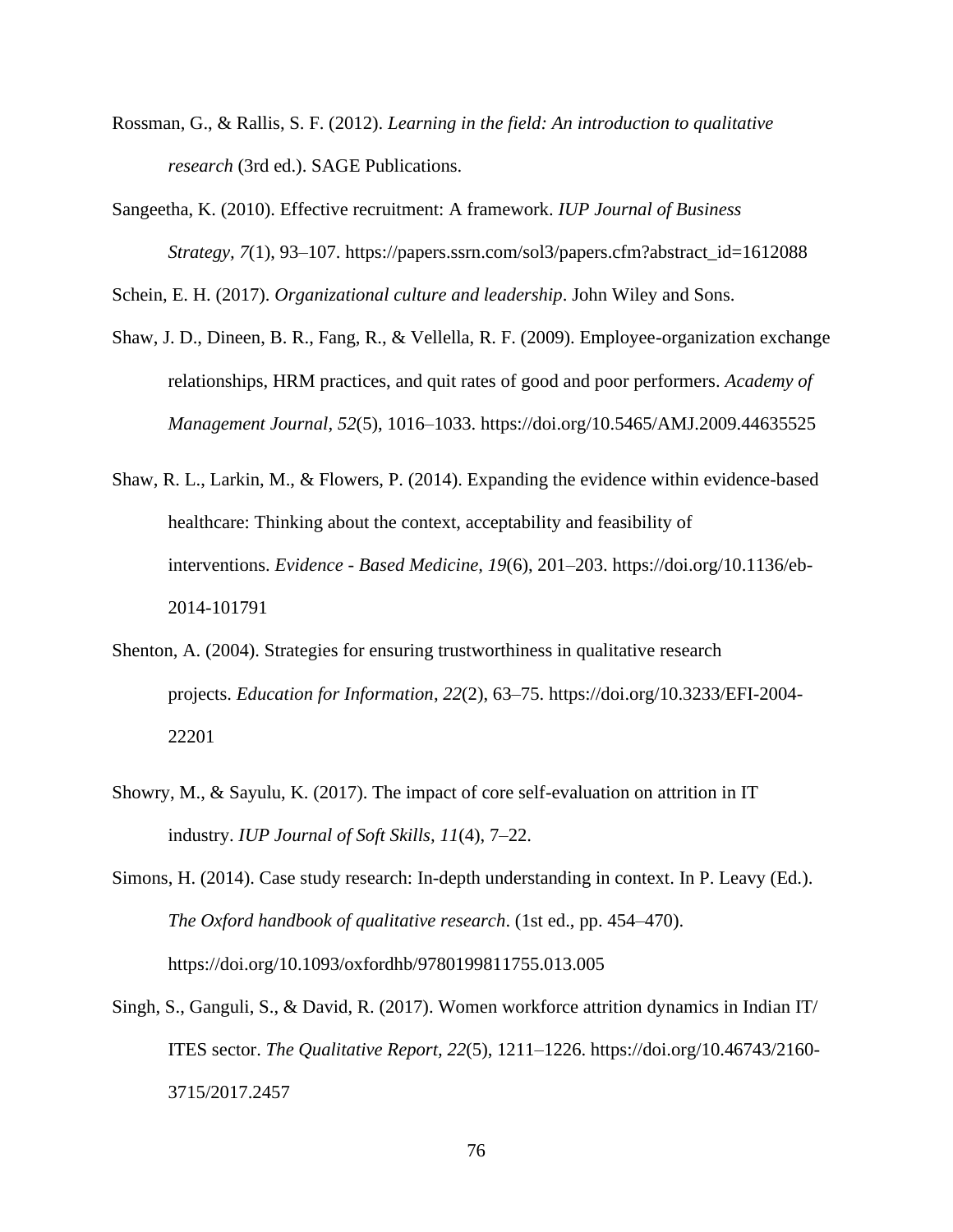- Sriram, K. V., Joseph, J., Mathew, A., & Rai, A. S. (2019). Factors affecting high employee attrition in manufacturing firms – A case study. *Acces la Success; Bucharest*, *20*(169), 23–28.
- Sood, P. (2017). Attrition: The possible scenarios and solutions. *International Journal of Education and Management Studies*, *7*(3), 381–383.
- Soto, M. Y., & Lugo, M. V. (2013). Multigenerational differences in the Puerto Rican workforce. *The Journal of Business Diversity*, *13*(1/2), 65–882.
- Street, C. T., & Ward, K. W. (2012). Improving validity and reliability in longitudinal case study timelines. *European Journal of Information Systems, 21*(2), 160–175. https://doi.org/10.1057/ejis.2011.53
- Taylor, S. J., Bogdan, R., & DeVault, M. L. (2015). *Introduction to qualitative research methods a guidebook and resource*. Wiley.
- Tnay, E., Othman, A. E., Siong, H. C., & Lim, S. L. (2013). The influences of job satisfaction and organizational commitment on turnover intention. *Procedia - Social and Behavioral Sciences, 97*, 201–208. https://doi.org/10.1016/j.sbspro.2013.10.223
- Uruthirapathy, A. A., & Grant, G. G. (2015). The influence of job characteristics on IT and non-IT job professional's turnover intentions. *The Journal of Management Development, 34*(6), 715–728. https://doi.org/10.1108/jmd-03-2014-0025
- Valluru, S. (2019). Turnover analytics & forecasting hiring demand: HR domain. *International Journal of Business Insights and Transformation*, *12*(1), 3–5.
- Venkatesh, V., Brown, S. A., & Bala, H. (2013). Bridging the qualitative-quantitative divide: Guidelines for conducting mixed methods research in information systems. *MIS Quarterly, 37*(1), 21–54. https://doi.org/10.25300/misq/2013/37.1.02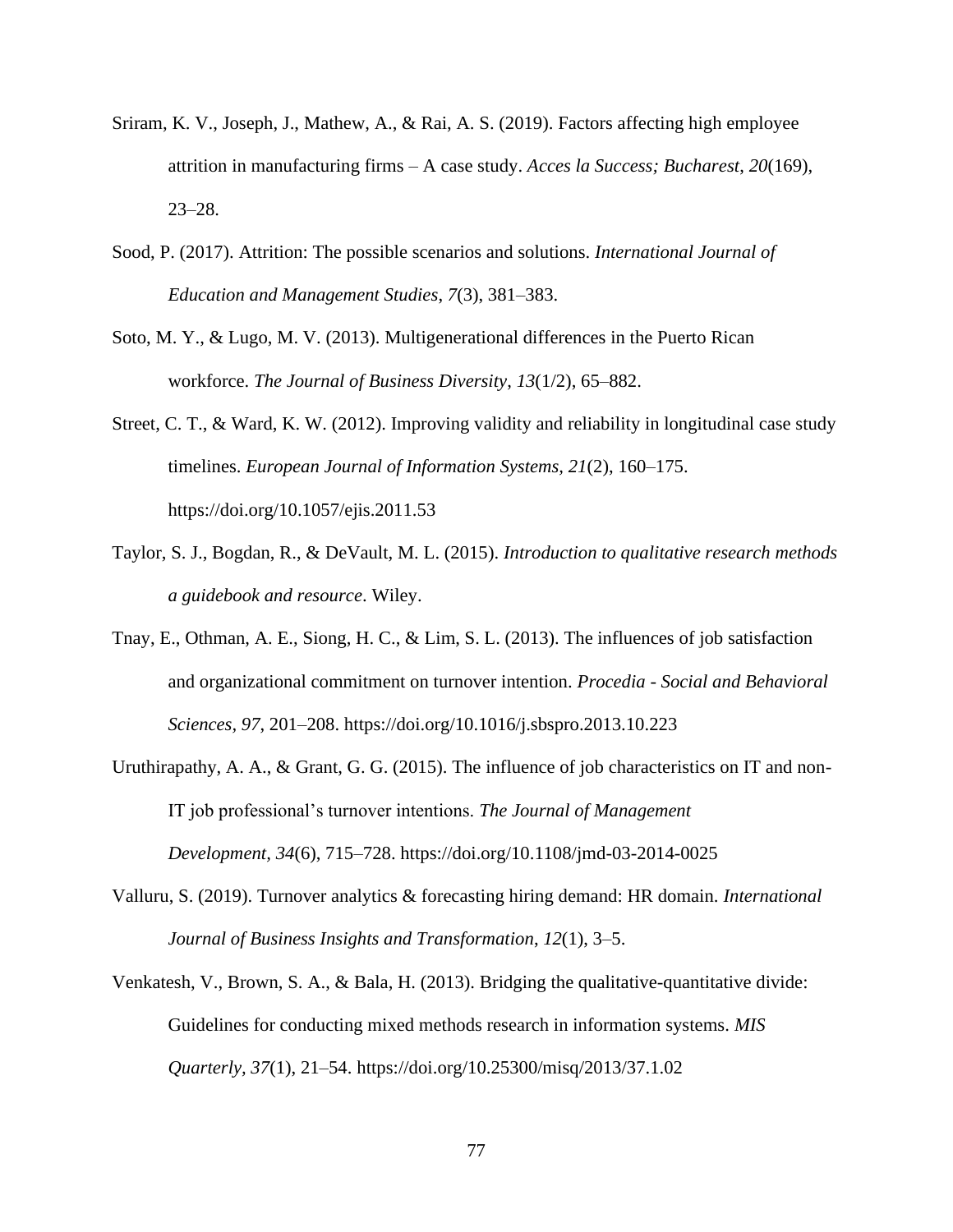- Viswanathan, K., & Kumaran, J. (2013). Relationship between variables in work life balance study for IT companies. *International Journal of Human Capital and Information Technology Professionals*, *4*(4), 31–45. https://doi.org/10.4018/ijhcitp.2013100103
- Vogl, S. (2013). Telephone versus face-to-face interviews: Mode effect on semistructured interviews with children. *Sociological Methodology, 43*(1), 133–177. https://doi.org/10.1177/0081175012465967
- Wang, C., & Kaarst-Brown, M. L. (2014). The IT compensation challenge: Theorizing the balance among multi-level internal and external uncertainties. *Journal of the Association for Information Systems, 15*(3), 111–146. https://doi.org/10.17705/1jais.00355
- Wang, Y.-D., Yang, C., & Wang, K.-Y. (2012). Comparing public and private employees' job satisfaction and turnover. *Public Personnel Management*, *41*(3), 557–573. https://doi.org/10.1177/009102601204100310
- Wei, Y. (2015). Do employees high in general human capital tend to have higher turnover intention? The moderating role of high-performance HR practices and P-O fit. *Personnel Review*, *44*(5), 739–756. https://doi.org/10.1108/pr-07-2013-0137
- Weiss, E. (1996). Konrad Zuse obituary. *IEEE Annals of the History of Computing*, *18*(2), 3. https://doi.org/10.1109/mahc.1996.489747
- Wen, C. T. Y., Muthuveloo, R., & Ping, T. A. (2018). Factors influencing job satisfaction: A perspective of millennials in Malaysia Multinational (MNC) companies. *Global Business and Management Research, 10*(1), 48–66.
- Whyte, G., & Classen, S. (2012). Using storytelling to elicit tacit knowledge from SMEs. *Journal of Knowledge Management, 16*(6), 950–962. https://doi.org/10.1108/13673271211276218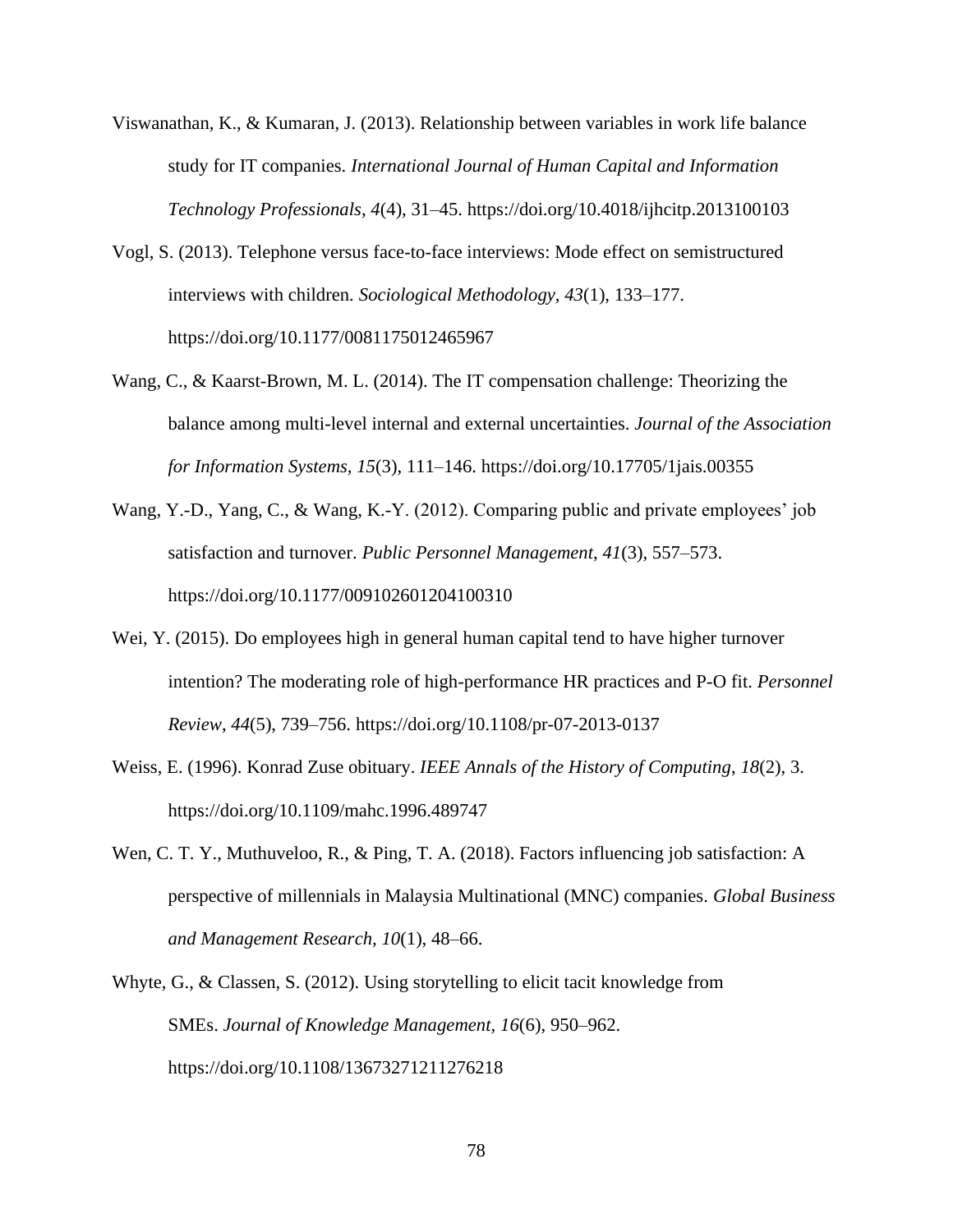Williams, M., & Moser, T. (2019). The art of coding and thematic exploration in qualitative research. *International Management Review, 15*(1), 45–55,71–72.

Yin, R. K. (2014). *Case study research: Designs and methods* (5th ed.). SAGE Publications.

- Yom, Y. H., Noh, S. M., Kim, K. H., Ji, S. J., Kim, H. J. (2013). Development of the evaluation indicators of positive nursing organizational culture in a clinical setting. *Journal of Korean Clinical Nursing Research*, *19*(2), 233–244.
- Yoon, H. J., Sung, S. Y., Choi, J. N., & Lee, K. (2015). Tangible and intangible rewards and employee creativity: The mediating role of situational extrinsic motivation. *Creativity Research Journal, 27*(4), 383–393. https://doi.org/10.1080/10400419.2015.1088283
- Yuliarsih, Y. (2016). The effectiveness of using picture series to teach writing in Smpn 1 Waru Pamekasn. *Kabilah: Journal of Social Community*, *1*(1), 39–52. http://ejournal.kopertais4.or.id/madura/index.php/kabilah/article/view/1708
- Zin, M. L. B. M. (2017). The mediating role of perceived organizational support on the relationship between pay and intention to stay. *Management Review: An International Journal, 12*(1), 57–76.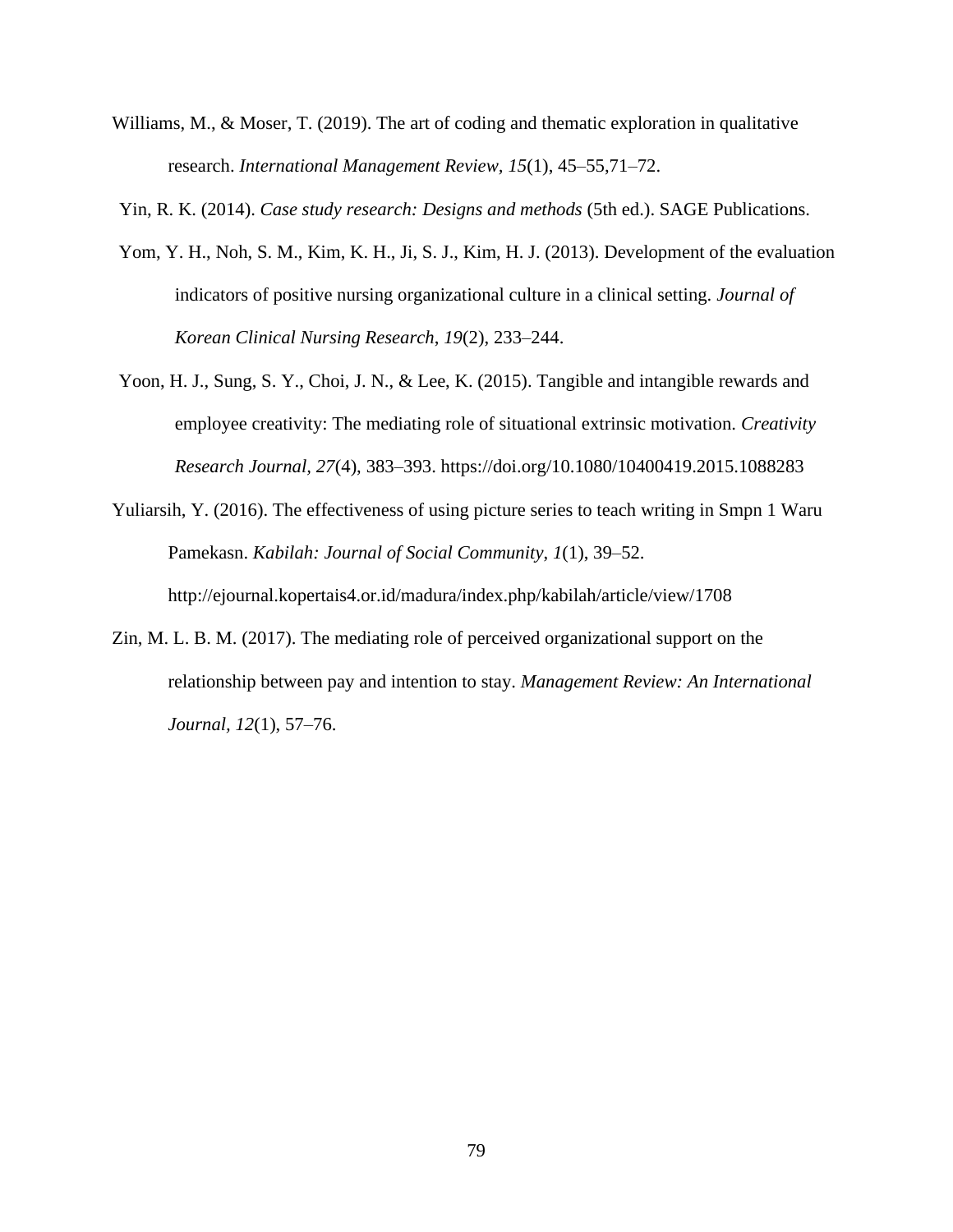# APPENDIX A

## Participant Interview Invitation

Subject: Interviews Invitation to Participate in Research

Dear [Name]:

My name is Husain Kapadia, and I am currently a doctoral student in Business Administration at City University of Seattle. You are invited to voluntarily take part in a research study that focus on identifying the causes of voluntary attrition for highly valued employees in the Information Technology sector. I am looking for participants who have a total of five or more years of experience working in IT including at least three years of programming experience, and have received at least one promotion in your previous company. If you agree to be one of the study participants, I would interview you over the phone or using a web conference tool such as Zoom. As participant of the study, your name or any other information that could personally identify you will not be included in any reports of study.

If you are interested in participating in the study, please refer to the attached consent form. This document provides detailed information to help you understand the study conduct procedures and better assist you in your own personal decision. After reviewing the attached consent form, if you are agreeable to participate in this research please reply to this e-mail doing so, you are agreeing to voluntarily participate in the study. Please feel free to e-mail me if you have any questions or would like additional information. Please respond at your earliest convenience indicating your decision. I appreciate your time!

Sincerely,

Husain Kapadia